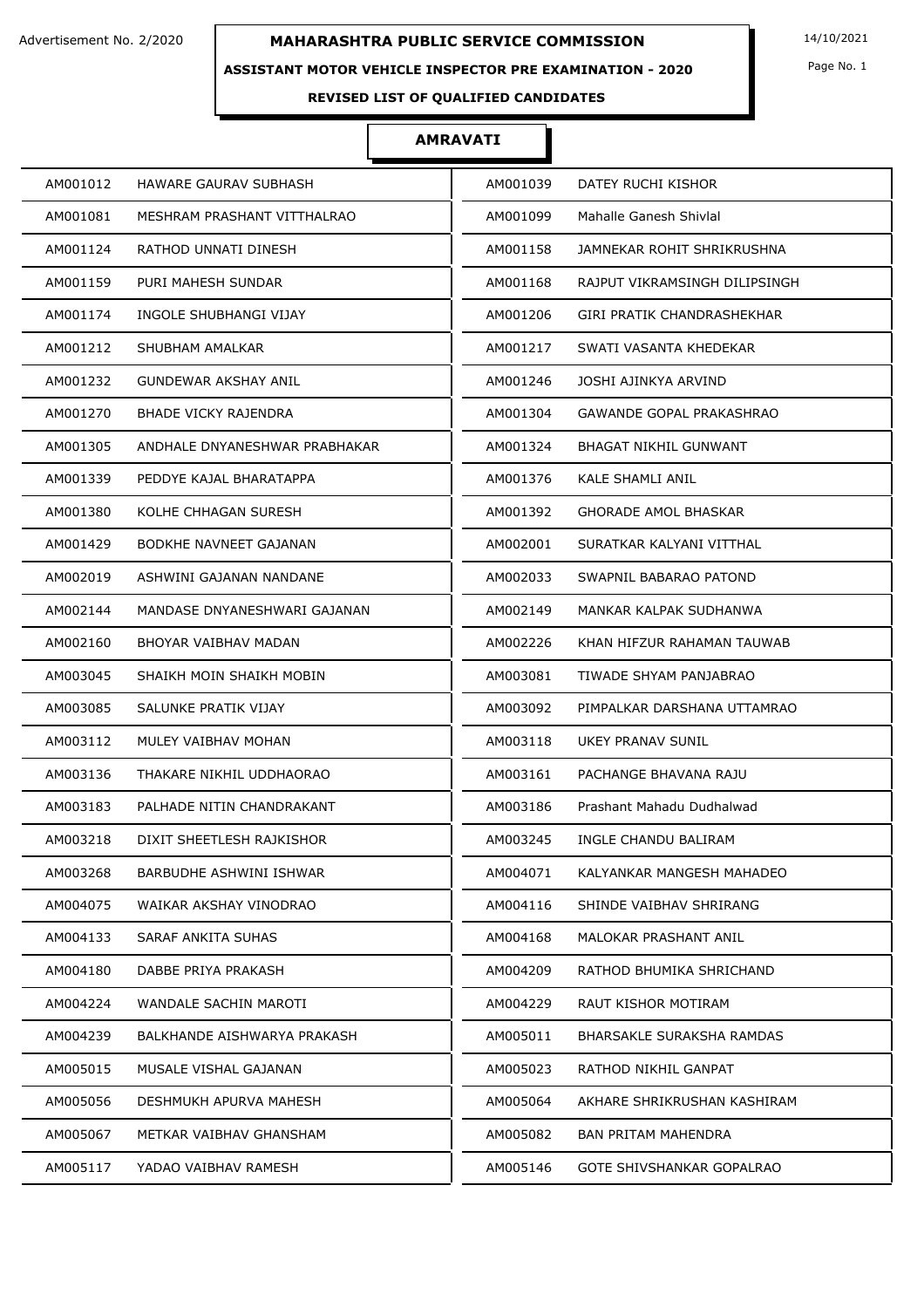## **ASSISTANT MOTOR VEHICLE INSPECTOR PRE EXAMINATION - 2020**

Page No. 2

## **REVISED LIST OF QUALIFIED CANDIDATES**

| AM005147 | SHELKE VAIBHAV SURESHRAO     | AM005165 | LILHARE PRAVIN PRALHAD         |
|----------|------------------------------|----------|--------------------------------|
| AM005177 | WANKHADE ADITYA SATISH       | AM005190 | PANDAGALE RATNADEEP ASHOK      |
| AM005214 | CHAVHAN JAGANNATH ADINATH    | AM005216 | Bhagat Siddhant Kishorkumar    |
| AM005229 | SHIRSAT CHETAN SIDDHARTH     | AM005242 | CHAVAN RADHIKA PRAKASHSINGH    |
| AM005288 | WASANKAR SUDESHNA WAMANRAO   | AM006005 | CHANDANKAR SANJAY PANDHARI     |
| AM006012 | MANKAR ANKUSH RAJENDRA       | AM006048 | INGLE PRAGATI PRAKASH          |
| AM006051 | HAJARE SNEHAL SHAMSUNDAR     | AM006079 | RATHOD DNYANASHRI RAJEEV       |
| AM006099 | <b>GAHUKAR ANAND SANJAY</b>  | AM006156 | CHAUDHARI ANAGHA DINKAR        |
| AM006193 | DESHMUKH PARIMAL PRAMODRAO   | AM006230 | WATHODKAR SWAPNIL NAMDEVRAO    |
| AM006268 | HAGE PRACHIT MAROTI          | AM006273 | <b>BUDHWAT SUNIL PRALHAD</b>   |
| AM006284 | RATHOD KANCHAN SHESHARAO     | AM006301 | NANHAI MANISHA SUKHADEO        |
| AM006308 | CHAUDHARI SAGARKUMAR RAMESH  | AM006327 | APOTIKAR MANISH JIVAN          |
| AM006330 | RATHOD ANKUSH PRAKASH        | AM007006 | KORDE AKSHAY PRAMODRAO         |
| AM007030 | SABLE KHUSHAL DEVISING       | AM007043 | SHIRALE GANGAPRASAD SHANKARRAO |
| AM007055 | WANKHADE AKSHAY PUNDLIK      | AM007068 | SOLANKI SACHIN MADHUKAR        |
| AM007072 | SHIRBHATE AMOL LAKSHMANRAO   | AM007093 | LAMNE ABHISHEK PRAKASHRAO      |
| AM007102 | <b>GAWANDE NIKHIL NAMDEO</b> | AM007103 | SUSATKAR SHITAL RAMDAS         |
| AM007107 | KAWARE RUPALI RAMESHRAO      | AM007122 | PAYAGHAN NITIN SUKHLAL         |
| AM007169 | DHAJEKAR RINUL MANOHAR       | AM007178 | PARATE NIYATI PRADIP           |
| AM007193 | CHAVHAN ANIKET DEVIDAS       | AM007213 | PATIL ANKUSH SANJAY            |
| AM007229 | bagde nikhil ashokrao        | AM007267 | MAWALE RAHUL DHANRAJ           |
| AM008011 | DONGARDIVE ABHAY VIKAS       | AM008043 | AMBARWAR SAUJANYA ANANDRAO     |
| AM008049 | BAHEKAR KALPAK RAMAKANT      | AM008069 | <b>BORKAR SNEHAL SUNIL</b>     |
| AM008073 | DUDHE SHUBHAM VIJAYRAO       | AM008092 | TALOKAR ASHISH GAJANAN         |
| AM008127 | TALE SUSHILKUMAR SUKHALAL    | AM008136 | BENDRE DARSHAN CHANDRASHEKHAR  |
| AM008157 | KHANZODE GANESH MANIK        | AM008174 | PATIL PARIKSHIT KISHOR         |
| AM008175 | JADHAO NEHAL DATTARAO        | AM008202 | PARIHAR AMOL JANARDHAN         |
| AM008205 | INGLE VRUSHALI RAMKRISHNA    | AM008219 | PAYGAWHAN DEVENDRA GULABRAO    |
| AM008270 | sandeep ramlal rathod        | AM009006 | RATHOD YOGESH DATTATRAY        |
| AM009021 | KHANDARE SAKET SANJEEV       | AM009022 | JADHAO VINOD RAMSING           |
| AM009045 | WATSAR SATISH DIGAMBAR       | AM009055 | KURHADKAR AKSHAY ASHOKRAO      |
|          |                              |          |                                |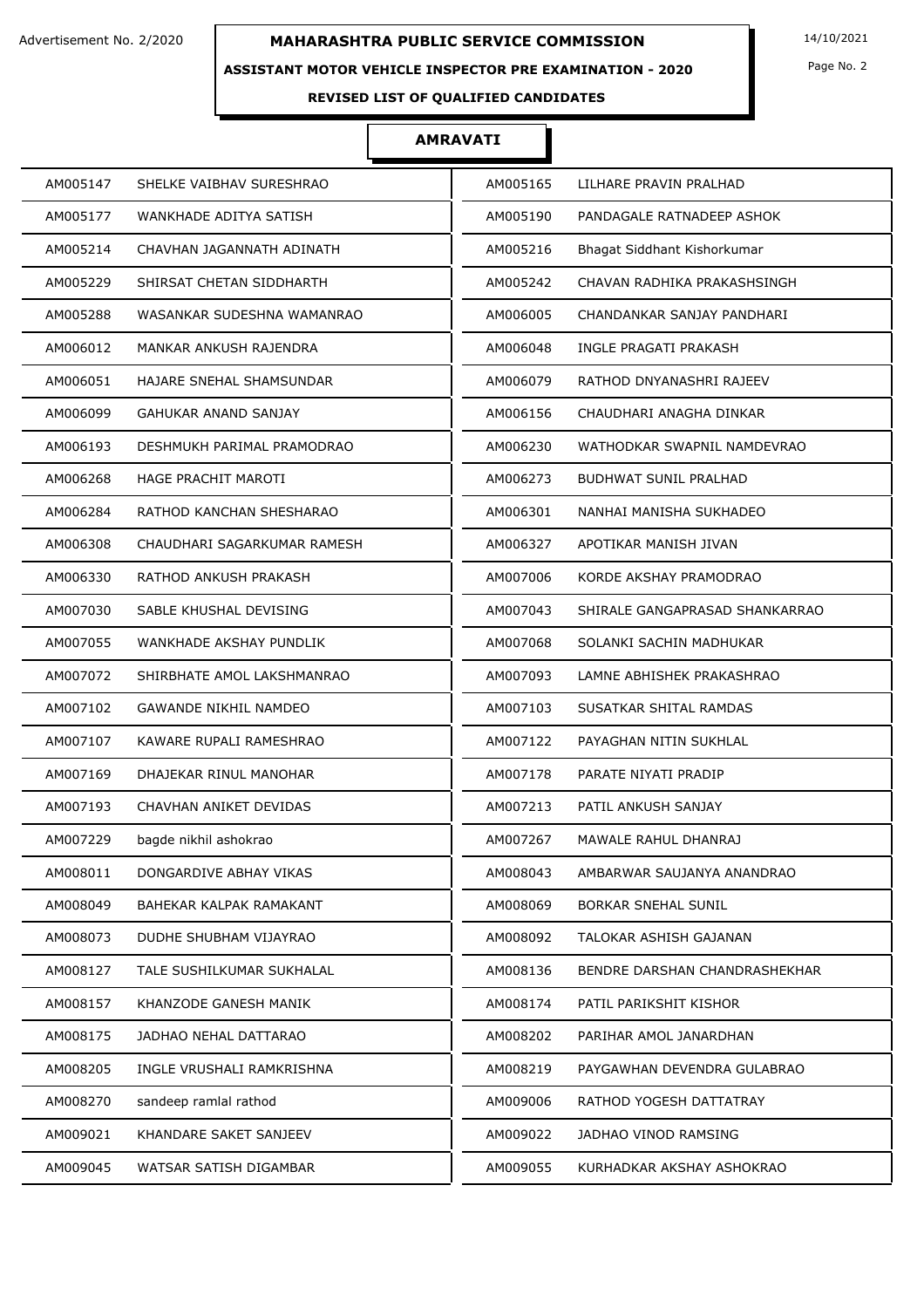### **ASSISTANT MOTOR VEHICLE INSPECTOR PRE EXAMINATION - 2020**

Page No. 3

## **REVISED LIST OF QUALIFIED CANDIDATES**

| AM009069                       | AM009111                        |
|--------------------------------|---------------------------------|
| LAMBHADE PRASHANT GOPAL        | UGHADE NIKHESH DHNYANESHWARRAO  |
| AM009121                       | AM009126                        |
| TADE AVINASH SANJU             | MANWAR PRASHIS RAJANAND         |
| AM009138                       | AM009153                        |
| DOHARE DEEPAK SURESH           | DESHMUKH RUSHIKESH SATISH       |
| AM009160                       | AM009189                        |
| LAHANE VARSHA NARAYAN          | <b>BAND SANTOSH DEVIDAS</b>     |
| AM009201                       | AM009204                        |
| DAWAND ANKUSH RAMKRISHNA       | SHIRBHATE KETAN SUDHAKAR        |
| AM009242                       | AM009267                        |
| NAGDIVE ASHAYRAJ DHANRAJ       | LOHE AMIT ANIL                  |
| AM010015                       | AM010077                        |
| ABHIJEET ASHOK GUPTA           | PACHPOR GIRIJA JAYAVANTRAO      |
| AM010088                       | AM010092                        |
| JAMKAR MANOJ LAXMAN            | SABLE SHANTANU MOHANRAO         |
| AM010106                       | AM010125                        |
| KALMEGH ABHISHEK SANJAY        | UMALE SHUBHAM PUNDLIK           |
| AM010164                       | AM010180                        |
| Vaibhav Sanjay Khandare        | SHELKE NITEEN SHESHRAO          |
| AM010206                       | AM010216                        |
| GURAV DEEPALI JANARDAN         | DANGE RAKSHA RAMCHANDRA         |
| AM010245                       | AM010249                        |
| MISAL ABHIJIT VITTHALRAO       | TAYDE VYANKATPRASAD ASHOKRAO    |
| AM010254                       | AM010269                        |
| SAWARKAR SUMEET NARAYANRAO     | DIKE SATYAM GANESHRAO           |
| AM010285                       | AM011016                        |
| CHAVHAN PANKAJ VIJAY           | <b>GIRI POONAM SADANAND</b>     |
| AM011038                       | AM011057                        |
| Hade Ganesh Panjabrao          | RUTUJA NARENDRA WANKHADE        |
| MORKHADE ROSHAN SARANGDHAR     | AM011083                        |
| AM011067                       | GAYGOL SHUBHAM WASUDEO          |
| AM011115                       | YADAV KAJOL BRIJLAL             |
| CHAUDHARI BHUSHAN RAMESH       | AM011134                        |
| AM011143                       | AM011154                        |
| <b>GHULE TRUPTI RAMCHANDRA</b> | mesare manoj dnyanadeo          |
| AM011191                       | AM011195                        |
| MUKIR MAHADU RAMESHWAR         | SINKAR SHUBHAM SAMADHAN         |
| AM011206                       | AM011214                        |
| WAGH VIJAY VASANTA             | <b>BAWANE CHETAN GOVIND</b>     |
| AM011215                       | AM011227                        |
| <b>NARWDE SUBODH ANAND</b>     | KANSE SAURABH PANDURANG         |
| AM012002                       | AM012037                        |
| RATHOD ARVIND UTTAM            | NIRADKAR SHWETA VILAS           |
| AM012062                       | AM012090                        |
| CHOUDHARI PRATIK SUDHAKARRAO   | NANOTE YOGESH GAJANAN           |
| AM012108                       | AM012114                        |
| BEDRE AJINKYA VILASRAO         | UKHALKAR AMAN DILIPRAO          |
| AM012131                       | AM012137                        |
| KACHHAVAY SHUBHAM GANESHSINH   | BORALKAR ADITYA DIPAK           |
| AM012149                       | AM012166                        |
| Parag Marotrao Thete           | CHAUDHARY JAGADISH RAMESHVARRAO |
| JADHAO DIKSHA SUDHAKAR         | AM012186                        |
| AM012171                       | DANADE UJWAL ANANT              |
| AM012204                       | AM012228                        |
| Tikar Prasanna Deepak          | <b>GAWAI RAHUL EKNATH</b>       |
| AM012229                       | AM012235                        |
| ROKDE KAUSTUBH AJAY            | RATHOD DHIRAJ NAMDEO            |
| AM012255                       | AM012261                        |
| WASANKAR VAISHNAVI KAILASRAO   | <b>BHONDE VRISHABH NARENDRA</b> |
| AM012268                       | KUNAL MORESHWAR PAKADE          |
| MASTUD NIKHIL PRAKASH          | AM013019                        |
|                                |                                 |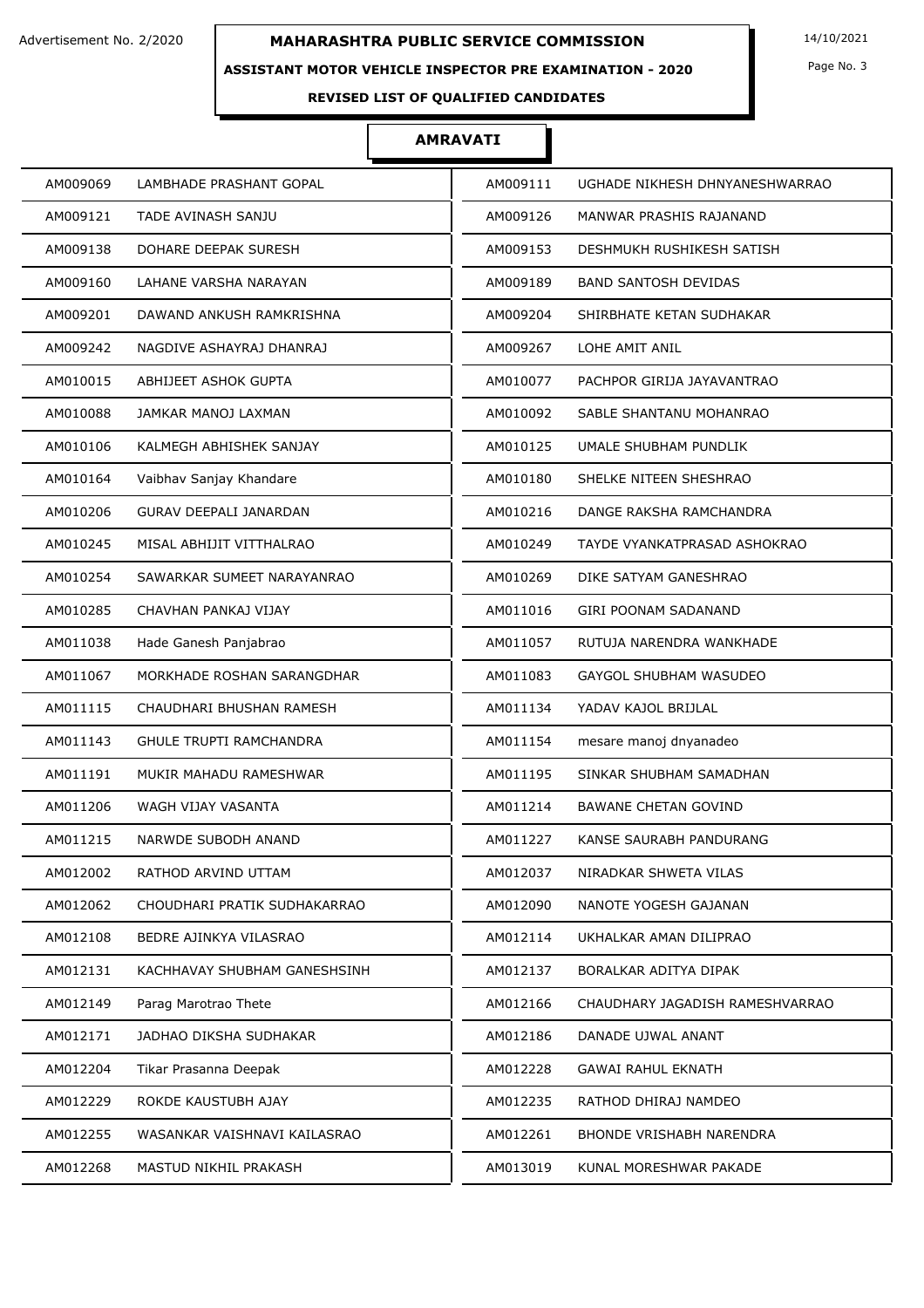### **ASSISTANT MOTOR VEHICLE INSPECTOR PRE EXAMINATION - 2020**

**REVISED LIST OF QUALIFIED CANDIDATES** 

## **AMRAVATI**

| AM013034 | BHUSKADE ROHIT VASANTRAO       | AM013073 | RAJBINDE RUSHABH CHANDRASHEKHAR |
|----------|--------------------------------|----------|---------------------------------|
| AM013079 | PURI SNEHAL DILIP              | AM013125 | BOMBATKAR NEHA NANDU            |
| AM013153 | <b>RATHOD VINAY PREMDAS</b>    | AM013175 | SNEHA JIVAN GADDAMWAR           |
| AM013203 | PARALE MILIND ANANTA           | AM013208 | EKADE BHAGYASHREE EKNATH        |
| AM013214 | VISHAL BHIMRAO DHAMANKAR       | AM013255 | ROHI UMESH SURESH               |
| AM013268 | DEODEKAR ASHISH SUNIL          | AM013335 | <b>BORADE MOHAN VISHNU</b>      |
| AM013344 | DHARAMKAR PRASHANT ASHOK       | AM013346 | KHANDARKAR RAMA JAYANT          |
| AM013367 | GHYAR PANKAJ NATTHU            | AM014032 | UBHAD TUSHAR VIJAYRAO           |
| AM014107 | JAWANJAL YOGESH BHASKAR        | AM014152 | <b>BODADE YOGESH GAJANAN</b>    |
| AM014161 | CHOPADE RAJU RAMEAHWAR         | AM014173 | MATE SNEHAL SHIVDATTA           |
| AM014201 | DHADSE SACHIN PRAKASH          | AM014202 | AKSHAY KULAT                    |
| AM014227 | WAGHMARE VISHAL SHRIRAMJI      | AM014232 | KATAKPURE VIKRAM BABARAO        |
| AM014237 | PATNE MANALI ARUN              | AM014238 | INGOLE RADHESHYAM ASHOKRAO      |
| AM014255 | WAYAL SWAPNIL NARAYAN          | AM014262 | jadhav shailesh gajanan         |
| AM014268 | <b>GHODESWAR GAURAV PRAMOD</b> | AM015013 | JADHAV HARISHCHANDRA SURESH     |
| AM015023 | PAWAR NIKITA VILAS             | AM015054 | AWACHAR SANDIP DNYANDEO         |
| AM015055 | SOYAAM RUPALI BABANRAO         | AM015063 | DONGARE SAURABH PRAKASH         |
| AM015116 | GHADEKAR VAISHALI VISHWANATH   | AM015145 | MOHOD DIPALI SURESH             |
| AM015163 | MESHRAM SHUBHANGI HARIDAS      | AM015206 | GOPIWAR SHRUTIKA SANJAY         |
| AM016006 | SOUDAGAR MAKSUD SIRAJ          | AM016027 | PAWAR KIRANKUMAR ANIL           |
| AM016103 | MANKAR ATHARVA DEEPAK          | AM016141 | MOTE ROHIT ASHOK                |
| AM016167 | DABHADE VIJAYA VILASRAO        | AM016176 | <b>BANGALE SACHIN SURESH</b>    |
| AM016179 | AMOL SAJJAN CHAKRE             | AM016228 | SWAPNIL NAMDEO INGOLE           |
| AM017011 | Shelke Vipin Ganesh            | AM017047 | DESHEWAR HITESH BHASKARRAO      |
| AM017083 | HEDE KIRAN PRAKASH             | AM017114 | BORKAR RAMESH PRAKASH           |
| AM017116 | PAKAL REKHA RATANSING          | AM017139 | PATIL RUSHIKESH ARUN            |
| AM017149 | <b>VISHAL VISHNU SAPKAL</b>    | AM017182 | YELGIRE MAYUR ANILRAO           |
| AM017192 | DATTATRYA HARIBHAU GHUGE       | AM017196 | KHARKAR HIMANSHU RAJENDRA       |
| AM017233 | MOHOKAR NILESH PADMAKAR        | AM017279 | BOPTE SANKALPA NANASAHEB        |
| AM017285 | KOLHE SHUBHAM HARISHCHANDRA    | AM018009 | BAHEKAR SHUBHAM PRAFULLA        |
| AM018021 | THAWARE ATUL GAUTAM            | AM018044 | <b>GUJAR SHUBHAM SURESH</b>     |

Page No. 4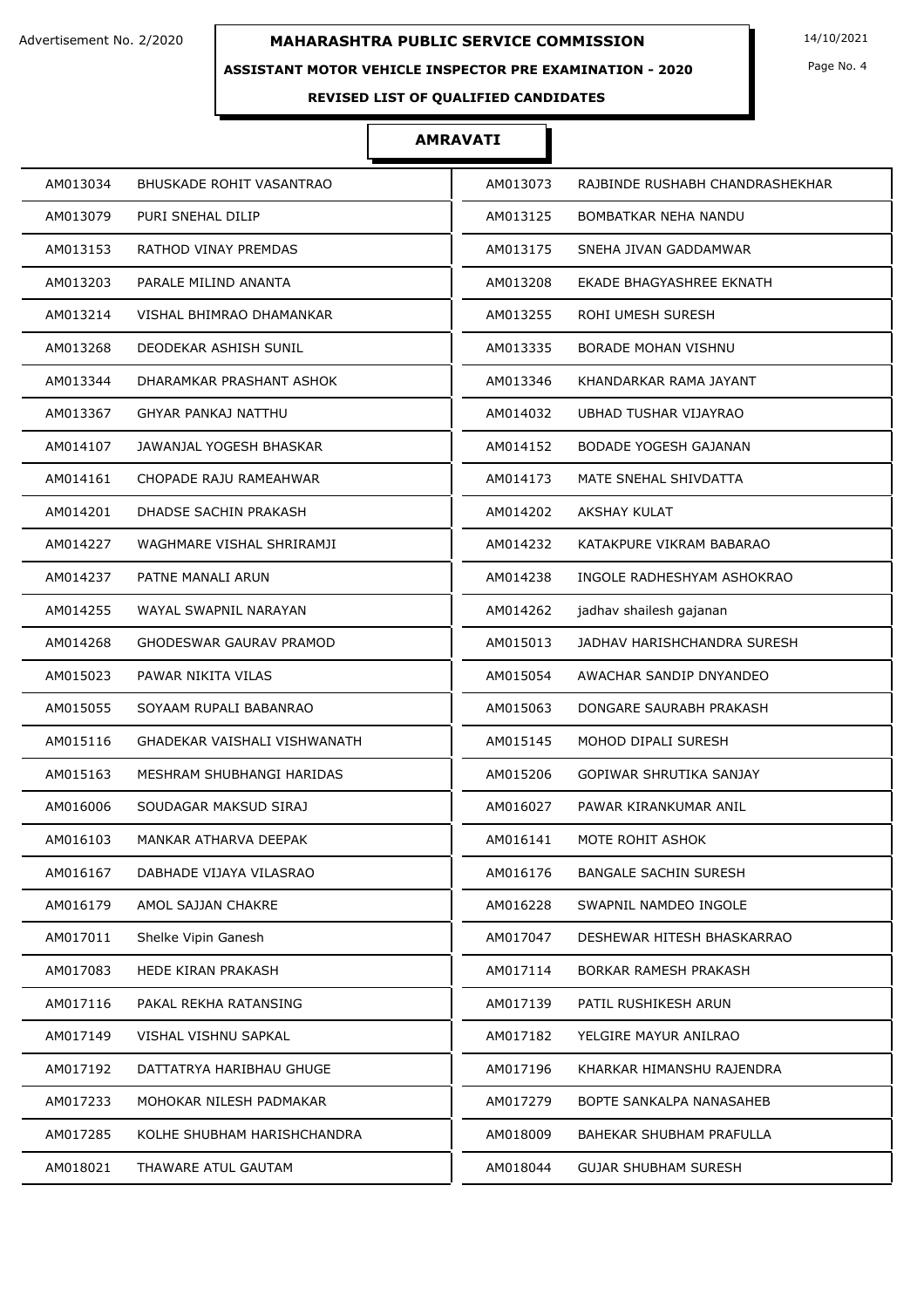### **ASSISTANT MOTOR VEHICLE INSPECTOR PRE EXAMINATION - 2020**

Page No. 5

## **REVISED LIST OF QUALIFIED CANDIDATES**

| AM018163 | TAMBEKAR RUTUJA JIVAN       | AM018178 | THAKUR NEHA RAGHUNATHSINGH      |
|----------|-----------------------------|----------|---------------------------------|
| AM018181 | PATIL GAJENDRA AMBADAS      | AM018226 | SORTE SHRIKANT KAMALAKAR        |
| AM018230 | RAJANKAR DHANRAJ WAMANRAO   | AM019045 | <b>GAWANDE AJEET SANJAY</b>     |
| AM019046 | THENGANE SURAJ MAROTI       | AM019051 | TATHODE SNEHA DNYANESHWAR       |
| AM019058 | CHAVHAN RUPESH RAMKUMAR     | AM019063 | BODADE SWAPNIL HARICHANDRA      |
| AM019064 | Yeole Shrikant Prabhakar    | AM019078 | LANDE DEVAL DIGAMBARRAO         |
| AM019080 | RAJPUT UMESH CHANGDEO       | AM019087 | NAWALKAR AKSHAY PANJABRAO       |
| AM019102 | DHOPATE SAKET ANIL          | AM019103 | RADKE DHIRAJ ASHOKRAO           |
| AM019109 | BHOKARE KALYANI RAJKUMAR    | AM019114 | CHAUDHARI VIKAS SANJAY          |
| AM019191 | WANKHADE JANHAVI SANJAY     | AM019205 | <b>BHADKE VRUSHALI UTTAMRAO</b> |
| AM019207 | pandit ananta rajaram       | AM019257 | KAMBLE VIKAS SHANTARAM          |
| AM019259 | MAHALLE AKSHAY MOTIRAM      | AM019261 | Rakhonde Ashutosh Gajanan       |
| AM020006 | GIRI AKASHDEEP DIPAK        | AM020028 | <b>JADHAV SACHIN ATMARAM</b>    |
| AM020059 | GAWAI RAVINDRA SHESHRAO     | AM020109 | <b>BHAMBERE MAYURI MOHAN</b>    |
| AM020128 | VAIDYA SNEHA VINODRAO       | AM020138 | KHALSA AJITPALSINGH NIRMALSINGH |
| AM020198 | DARSHAN ANILKUMAR TAWARI    | AM020206 | AKHUD NIKHIL SUDHAKAR           |
| AM020248 | UMARKAR AARTI PREMSHANKAR   | AM020285 | KHANDARE JAYDEEP PRAKASHRAO     |
| AM020340 | Tarvare amit nana           | AM020361 | MULE RANI RAJKUMAR              |
| AM020377 | JAISWAL SHRADDHA RAMNARAYAN | AM020379 | Khadse Sagar Shrikrishna        |
| AM020398 | ATRAM PRIYANKA BALIRAM      | AM020409 | SARODE NIKITA SHRIDHAR          |
| AM020434 | RATHOD GOPAL RAMRAO         | AM020446 | DABHADE BHUSHAN VINOD           |
| AM020452 | SHIVRAMWAR VAISHNAVI VIJAY  | AM021026 | <b>BORUDE RAHUL SUBHASH</b>     |
| AM021061 | SONONE KALIPRASAD PANDIT    | AM021071 | <b>GHUGE GOPAL DEVIDAS</b>      |
| AM021142 | MAKARANDE SHRUTI UJWAL      | AM021152 | TUMRAM MANGESH SURESH           |
| AM021161 | KHANDARE ABHIJIT UTTAM      | AM021164 | WANVE VIKAS VITHOBA             |
| AM021199 | GIRI MAHESH NANDKISHOR      | AM021213 | KAYANDE SHIVHARI KARBHARI       |
| AM021251 | LOHI PRAVIN PRAKASHRAO      | AM021300 | KAKAD WALMIK EKNATH             |
| AM021334 | WANKHADE ASMITA DEORAOJI    | AM022021 | BEDRE SAGAR SUBHASHRAO          |
| AM022045 | KHARTADE SUJATA PRADIPRAO   | AM022063 | khan muzammilurrahman tauwab    |
| AM022127 | THENG SUNIL SUDHAKAR        | AM022138 | ALONE AMOL SHRIKRUSHAN          |
| AM022152 | RATHOD POOJA ARUN           | AM022166 | KATORE VAIBHAV NARAYANRAO       |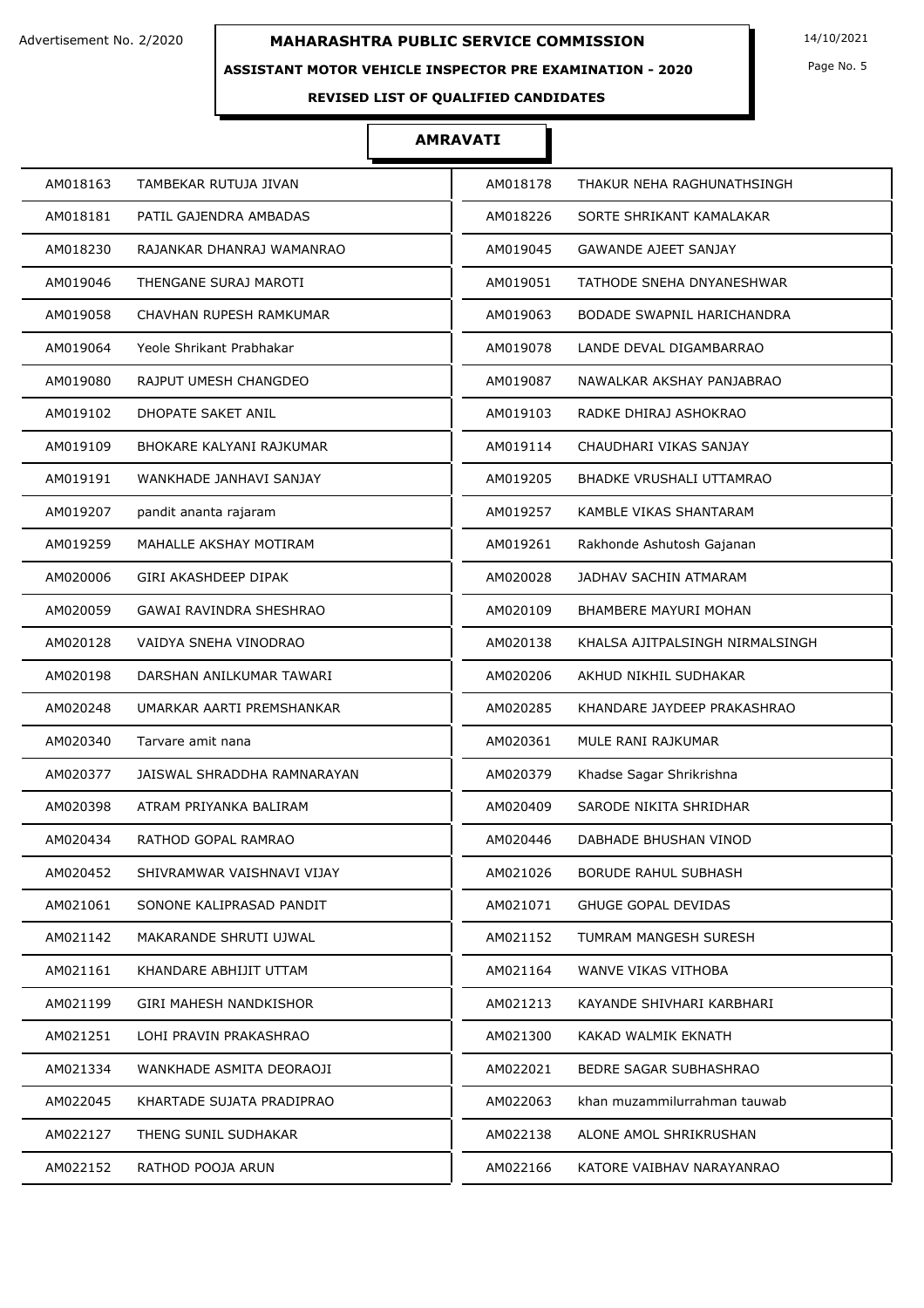#### **ASSISTANT MOTOR VEHICLE INSPECTOR PRE EXAMINATION - 2020**

Page No. 6

#### **REVISED LIST OF QUALIFIED CANDIDATES**

## **AMRAVATI**

| AM022175 | BELKHEDE GOVIND VITTHAL          | AM022194 | MAHALLE KETKI DILIPRAO          |
|----------|----------------------------------|----------|---------------------------------|
| AM022198 | THAKARE SANGRAM RAJENDRA         | AM022220 | JADHAO VISHAL SUDHAKAR          |
| AM022223 | JADHAV AKSHAY NILKANTHRAO        | AM022254 | DHEKLE SHUBHAM CHANDRASHEKHAR   |
| AM022260 | SHINGNE SHUBHADA GANESH          | AM023011 | INGLE AKSHAY RAMCHANDRA         |
| AM023024 | GOSAVI ANIRUDDHA RAMGIR          | AM023026 | YEDLAWAR ASHISH SHANKAR         |
| AM023030 | RAUT AJINKYA BABARAO             | AM023083 | <b>BANARASE CHETAN DIPAKRAO</b> |
| AM023122 | KALASKAR MOHAN RAMDAS            | AM023123 | BARANGE SANDIP PYARELAL         |
| AM023152 | <b>GULHANE KANCHAN GANGADHAR</b> | AM023165 | DINESH DILIP LOKHANDE           |
| AM023184 | ADHAU RAMESH BALDEO              | AM023219 | SHINDE VIVEK UDDHAVRAO          |
| AM023288 | KUDUSE PRATIK PURUSHOTTAM        | AM023307 | RAGHUWANSHI SONALI RANJITSINGH  |
| AM023314 | <b>GAURAV GHANSHYAM PUNSE</b>    | AM023346 | DHARASHIVKAR SWARAJ RAJENDRA    |
| AM023352 | AKAL MAYUR DAGDU                 | AM023365 | KALE DEVANAND JAYAVANTARAO      |
| AM023379 | DHANKE RUPESH MAHENDRA           | AM023398 | KUMARE DHARATI CHANDRAVADAN     |
| AM024041 | PAWAR MAYURI RAVINDRA            | AM024047 | SHELKE SWAPNIL JANARDHAN        |
| AM024056 | Shirjose Pooja Pralhad           | AM024071 | SAOJI CHINMAY RAVINDRA          |
| AM024099 | NUPUR DHANANJAY GOLE             | AM024152 | SHINGNE VISHAL PURUSHOTTAM      |
| AM024157 | RATHOD VITTHAL NANDLAL           |          |                                 |

**NO. OF CANDIDATES OF AMRAVATI : 343**

| AU001003                          | AU001010                        |
|-----------------------------------|---------------------------------|
| MAGAR SANTOSH DATTATRAY           | MADIVALE MALLINATH SHIVPUTRA    |
| AU001016                          | AU001042                        |
| BHAVTHANKAR SHRIKANT GANGABHISHAN | Pathare Mahesh Nanasaheb        |
| PANDIT RAMRAJE BAPPASAHEB         | AU001081                        |
| AU001061                          | CHAVAN PRASHANT GOVARADHAN      |
| AU001089                          | AU001092                        |
| BANSWAL JAGDISH SURESH            | PAWAR CHANDRAKANT PANDURANG     |
| AU001104                          | AU001114                        |
| BARAWAKAR SAGAR DATTATRAYA        | PALHATE DHARMSING CHHANDULAL    |
| AU001127                          | AU001178                        |
| RATHOD AMOL AMBADAS               | <b>GADALE RAJESH BABASAHEB</b>  |
| AU001226                          | AU001233                        |
| SONAWANE AJAY NAMDEO              | JADHAV RAHUL SHIVAJI            |
| AU001236                          | Indrawad Gangadhar Naroji       |
| <b>FUSE AKSHAY PANDIT</b>         | AU001247                        |
| AU001265                          | AU001303                        |
| SHIVRAJ ANIL KARDILE              | DESHMUKH PUJA BALASAHEB         |
| AU001333                          | AU001345                        |
| PARVE AABA NARAYAN                | PAWAR SARVESH CHANDRAKANT       |
| AU001380                          | AU001387                        |
| NAGLOT KARANSINGH KESARSINGH      | <b>BAHAD SHEETAL DATTATRAYA</b> |
| AU001392                          | AU001394                        |
| WADJE SAINATH MAROTIRAO           | SHIKHARE BHARATI BABU           |
|                                   |                                 |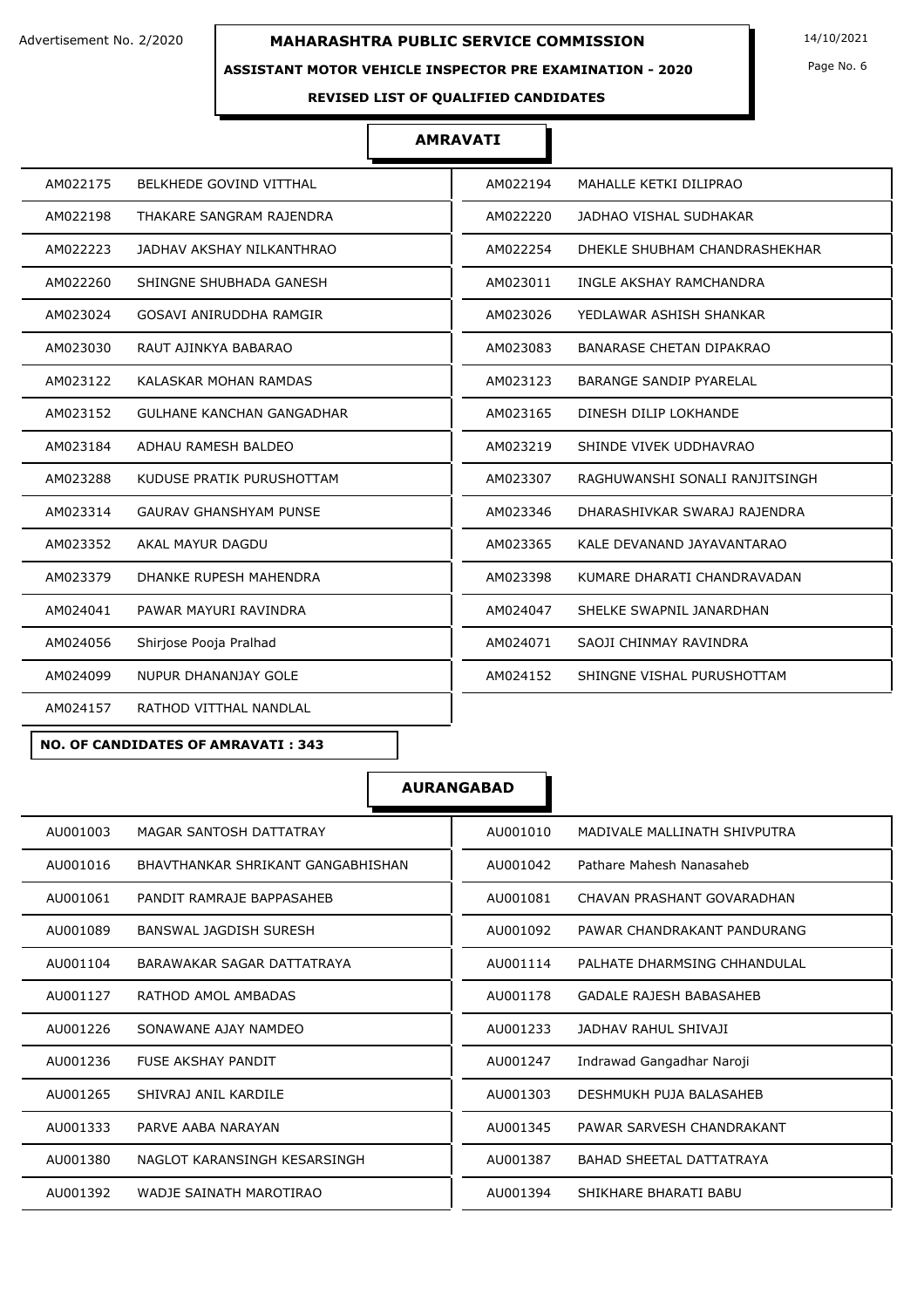### **ASSISTANT MOTOR VEHICLE INSPECTOR PRE EXAMINATION - 2020**

Page No. 7

## **REVISED LIST OF QUALIFIED CANDIDATES**

| AU001405 | <b>GEJELE RAHUL SATISH</b>     | AU001408 | ATRE SAMBHAJI SHIVAJI          |
|----------|--------------------------------|----------|--------------------------------|
| AU001417 | NIKAM NITIN MUKUNDRAO          | AU001438 | CHOPADE MAHADEV GANGADHAR      |
| AU001443 | MUNDE AMARJEET BABASAHEB       | AU001471 | CHAWARE ABHIJEET DATTATRAYA    |
| AU002010 | DIVEKAR VIKAS GENU             | AU002019 | PASHAWAR SHRIKANT SHIVLING     |
| AU002048 | MANE PRAJAKTA SANJAY           | AU002054 | NAGALGAVE GANESH MADHAVRAO     |
| AU002071 | KAMBLE HARSHWARDHAN DAMODAR    | AU002110 | SURYAWANSHI SUHAS NANDKISHOR   |
| AU002123 | GAIKWAD SHRIPAD BABURAO        | AU002124 | wagh apeksha gopinathrao       |
| AU002146 | KUTE RAMKISAN BALASAHEB        | AU002175 | KARAD SAGAR VIVEKANAND         |
| AU002193 | KAME MANSI MORESHWAR           | AU002234 | THOMBARE SAYALI MAHADEO        |
| AU002237 | <b>GHADGE LAXMAN SUDHAKAR</b>  | AU002289 | JONDHALE KOMAL SANJAYRAO       |
| AU002303 | NAIDU SANDESH SATISH           | AU003014 | CHAUDHARI RAHUL PRAKASH        |
| AU003023 | <b>BHALDAND KANCHAN NAMDEO</b> | AU003044 | KHALATE ANIL APPASAHEB         |
| AU003060 | BARATE BALKRISHNA ARJUN        | AU003062 | GAIKHWAD SHANKAR DAGDOJI       |
| AU003098 | AMBHORE SWAPNIL DILIP          | AU003104 | VAISHNAV VIDHYA BHAGWANDAS     |
| AU003126 | HARDE SUMIT APPASAHEB          | AU003139 | PATHAN AMAN NISAR              |
| AU003173 | MANDE MONIKA BALASAHEB         | AU003214 | NAGARE SHRIDHAR MARUTI         |
| AU003247 | KALE VISHAL BABASAHEB          | AU003280 | SHINGARE SUDARSHAN SUNILRAO    |
| AU003284 | KENDRE KRISHNA DIGAMBAR        | AU003293 | TAMSEKAR PRATISHKUMAR SAMBHAJI |
| AU003297 | Varpe Shivraj Prabhakar        | AU003300 | Metkar Abhijit Surykant        |
| AU003308 | PATIL PRUTHVIRAJ PADMAKAR      | AU003309 | THORAT NAKUL PUNJARAM          |
| AU003311 | KARLE SANKET BABASAHEB         | AU004006 | SANGVE PRATIKSHA SURYAKANT     |
| AU004032 | MAMIDWAR JAYESH UMAKANT        | AU004035 | DOIPHODE SURAJ VILAS           |
| AU004054 | TANDLE SHRADDHA DINKARRAO      | AU004058 | KOTHAWALE AMOL NARHARI         |
| AU004069 | <b>BHORE SUMIT SUDHAKAR</b>    | AU004073 | AGHAV SHANKAR SAMBHAJI         |
| AU004086 | SANKET KISAN TALPADE           | AU004112 | MALLICK SADMAN AJAZ            |
| AU004133 | CHAVAN NIKHIL DEVIDAS          | AU004140 | SHAIKH RIYAJ RASUL             |
| AU004145 | DESHMUKH KIRTI MAHADEO         | AU004159 | DHANAPUNE AJINKYA KAILAS       |
| AU004175 | SHIRSATH SNEHAL ASHOK          | AU004184 | DANDNAIK SUJIT GOROBA          |
| AU004186 | DHAKNE NITIN MURLIDHAR         | AU004193 | WAKALE DISHA RAVINDRA          |
| AU004243 | PADMULE SATISH BABASAHEB       | AU004252 | INGALE ASHOK SOPAN             |
| AU004255 | KHARDE BHUSHAN ANNASAHEB       | AU004264 | NIKAM VISHNU KACHARU           |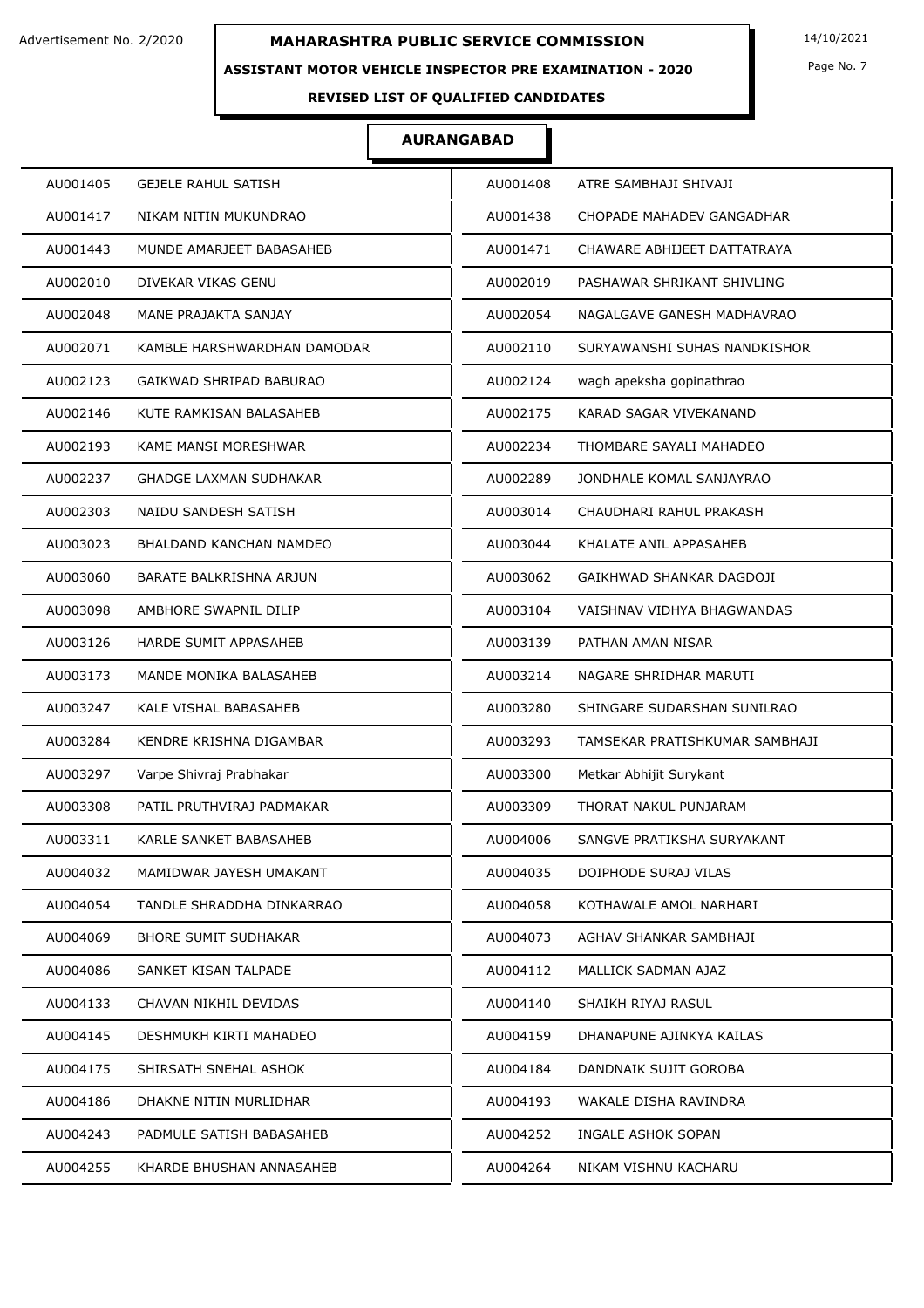### **ASSISTANT MOTOR VEHICLE INSPECTOR PRE EXAMINATION - 2020**

Page No. 8

## **REVISED LIST OF QUALIFIED CANDIDATES**

| AU004301                       | AU004303                              |
|--------------------------------|---------------------------------------|
| MHETRE SACHIN SHIVAJI          | CHAVAN AKASH GULABRAO                 |
| AU004323                       | AU004335                              |
| PATIL PRAVIN MURLIDHAR         | CHITNIS CHINMAY HANUMANT              |
| AU004372                       | AU004393                              |
| KALE MAULI RANVEER             | SHINDE JAYASHRI VITTHAL               |
| AU004418                       | AU004454                              |
| PAWAR AKSHAY LAXMAN            | JADHAV ABHIJEET BHASKAR               |
| AU004465                       | AU004471                              |
| BHOYATE SAMBHAJI TANAJI        | LOKHANDE JITENDRA SURESH              |
| AU005007                       | AU005008                              |
| HINGE SALIGRAM GANGARAM        | NIKITA KASHINATH GHEMUD               |
| AU005026                       | AU005044                              |
| JADHAV DEEPALI RAVINDRA        | SHETE AJAY VISHVANATH                 |
| AU005045                       | AU005053                              |
| THORAT ASHWINI KAILAS          | PATIL SWAPNIL VISHWAMITRA             |
| AU005056                       | AU005078                              |
| DUGJE KISHOR ASHOK             | JADHAV PRAVIN SAMPAT                  |
| AU005099                       | AU005123                              |
| TAKE AMOL TUKARAM              | <b>GIRI SACHIN PRALHAD</b>            |
| AU005125                       | AU005151                              |
| KAPADNIS MANOJ RAMESH          | KHATIK ABHIJEET SAHEBRAO              |
| AU005161                       | AU005162                              |
| RAUTRAO DEEPALI RAMBHAU        | DIGOLE LAHU DNYANOBA                  |
| AU005170                       | AU005184                              |
| JALANE SHRIRAM BALAJI          | CHOUDHARI AJIT MAHADEV                |
| AU005212                       | AU005225                              |
| MORTALE DNYANESHWAR RAMU       | KARALE GANESH BALU                    |
| AU005230                       | AU005231                              |
| SUPEKAR SATYABHUSHAN KALYANRAO | JOSHI MADHURA MADHAV                  |
| AU005274                       | AU005291                              |
| PHADKARI SHITAL SATISH         | <b>GHULE DINESH PRADIP</b>            |
| AU005310                       | AU006027                              |
| JADHAV MOHINI VILAS            | MIRZA SHAKEEL BAIG MIRZA KHALEEL BAIG |
| AU006056                       | AU006063                              |
| BARSE VIJAY ARJUNRAO           | KAPSE SWAPNIL BHAGWAT                 |
| AU006078                       | KANGNE GOPAL UTTAM                    |
| GIRI POOJA PURUSHOTTAM         | AU006085                              |
| AU006086                       | AU006094                              |
| BHARATI KSHITIJA SUSHIL        | MOHAMMAD JAVED                        |
| AU006127                       | PALVE ASHOK RAGHUNATH                 |
| DHANAWADE SANTOSH HANUMANT     | AU006132                              |
| AU006157                       | AU006168                              |
| SHREEGIRE POOJA GOVIND         | Lad Dadasaheb Bhausaheb               |
| AU006171                       | AU006174                              |
| BERADPATIL SANKET BABASAHEB    | <b>GADEKAR KIRAN SHIVAJI</b>          |
| AU006181                       | AU006209                              |
| SURKUTLAWAR DILEEP GANGADHAR   | THORAT SANJAY BHIKAJI                 |
| AU006240                       | AU006242                              |
| PHAD SAGAR MADHUKAR            | MOKLE SAGAR GAUTAM                    |
| AU006269                       | AU006274                              |
| AUTI PRADIP JAYSING            | WADHAI SANKET MADHUKAR                |
| AU006276                       | AU007003                              |
| SURSE DAYANAND SOPANRAO        | VAIDYA GAURI KISHOR                   |
| AU007028                       | AU007034                              |
| DESHMUKH SWAPNIL SUNIL         | RESHWAL RAJU SHIVLAL                  |
| AU007053                       | AU007091                              |
| TODKARI YOGESH MAHADEVAPPA     | KHATIB ALFIYA PAPAMIYA                |
| AU007104                       | BAPU KISANRAO GANDE                   |
| SHEJWAL VINOD DADARAO          | AU007134                              |
| AU007207                       | AU007210                              |
| JANGILWAD MADHAV GOVIND        | KALE DEEPIKA SATISH                   |
|                                |                                       |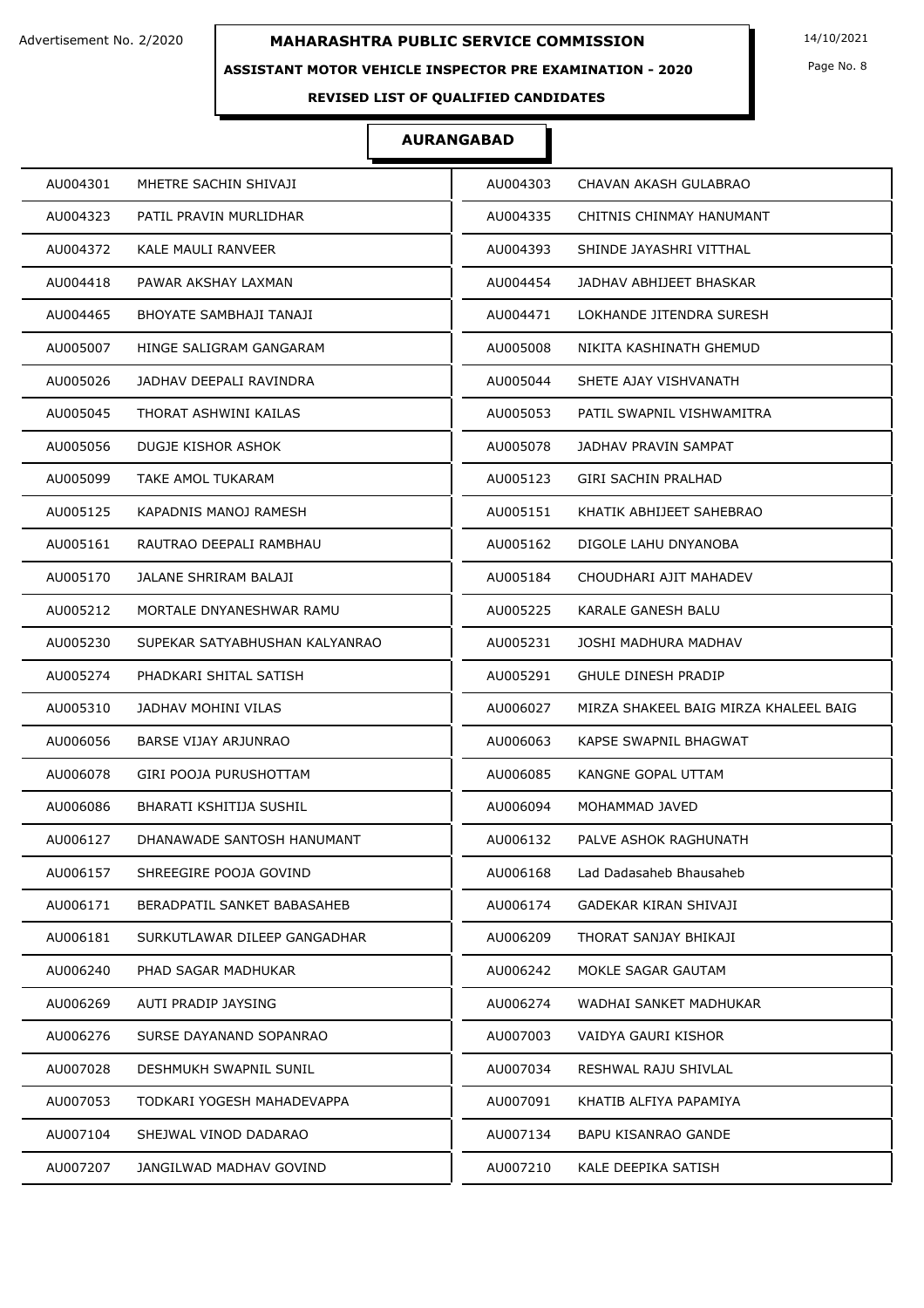### **ASSISTANT MOTOR VEHICLE INSPECTOR PRE EXAMINATION - 2020**

Page No. 9

## **REVISED LIST OF QUALIFIED CANDIDATES**

| AU007266 | MORE AMITKUMAR MOHAN          | AU007274 | KACHARE ANIKET LAXMANRAO        |
|----------|-------------------------------|----------|---------------------------------|
| AU007286 | BAN VAISHNAVI BALASAHEB       | AU007294 | PARDESHI AMOLSING MAHAVIRSING   |
| AU008010 | GAIKWAD PRAVIN RUPCHAND       | AU008052 | MHASE YOGESH RAMESH             |
| AU008109 | RANSHING AISHWARYA SANJEEV    | AU008181 | SHAIKH SAMEER NABAB             |
| AU008189 | SIRSAT DIKSHA BABANRAO        | AU008195 | SHELKE AKSHAY RAMESH            |
| AU008231 | KHAIRE YOGESHWAR PANDURANG    | AU008239 | PAWAR NARAYAN BALIRAM           |
| AU008247 | KULKARNI VISHAL MUKUND        | AU008255 | LANDGE SHRINIVAS MADHAV         |
| AU009049 | PAWAR KESHAV PANDIT           | AU009054 | PAWAR KAVITA GULAB              |
| AU009081 | DAD DIPALI GOPAL              | AU009142 | BHAWARI NILAM RAGHUNATH         |
| AU009145 | SURYAWANSHI AJAY VITTHALRAO   | AU009176 | Karewad Shivcharan Irabaji      |
| AU009180 | SAKALKAR VISHNU ASARAM        | AU009181 | Aghav Abhijit Sahebrao          |
| AU009200 | KARAD SNEHA BALAJI            | AU009234 | ALANDE SADHANA SHIRISHKUMAR     |
| AU009276 | PARKALE SWAPNIL ROHIDAS       | AU010030 | PAWAR ANIKET MOHAN              |
| AU010034 | SALUNKE AISHWARYA SURYAKANT   | AU010042 | Gite Omkesh Laxman              |
| AU010050 | KHOMANE ARCHANA VIJAY         | AU010055 | FULARE KAILAS UTTAMRAO          |
| AU010067 | GIRI TEJASWINI DATTAGIR       | AU010081 | SHEJUL VISHAL NARAYAN           |
| AU010086 | AKOLKAR SAGAR BAPUSAHEB       | AU010094 | PAWAR AMRUT ANIL                |
| AU010102 | PIMPALE RAMKISAN SHANTARAM    | AU010124 | KHILLARE SARITA VIJAY           |
| AU010145 | SHELKE PRATIK SUNIL           | AU010167 | KOLI AKSHAY GOVIND              |
| AU010183 | CHAVHAN AKSHAY LAXMAN         | AU010192 | PATIL YOGESH RAMESHWAR          |
| AU010193 | DANGE SACHIN HARESHWAR        | AU010199 | MUNDE AVINASH SHRIRAM           |
| AU010210 | SHELAR ASHOK RAMDAS           | AU010218 | BHOSALE NAVNATH KESHAV          |
| AU010271 | YENARE RAHUL APPASAHEB        | AU010274 | ZADE PALLAVI SOPAN              |
| AU010276 | GURUPWAR DINESH GANPAT        | AU010286 | LANDBALE POPAT SAHEBRAO         |
| AU011028 | SHINDE ANIRUDDH SHRIRANG      | AU011035 | DESHPANDE NIKITA UMAKANTRAO     |
| AU011038 | MUNDE ASHROBA BABRU           | AU011085 | KATORE SHARAD NAMDEO            |
| AU011090 | Deshmukh Dipak Satishrao      | AU011147 | <b>GURUBHAIYE AKSHAY SANJAY</b> |
| AU011156 | SANGITRAO SANDEEP SURYAKANT   | AU011159 | SHAIKH AYUB RAJJAK              |
| AU011197 | <b>GUTTE KIRAN PRALHADRAO</b> | AU011204 | SURWASE MAHESH SHAHAJI          |
| AU011208 | CHAVAN AJAY BABURAO           | AU011212 | CHAVAN AMOL VISHWANATH          |
| AU011215 | KOLHE VISHAL CHANGDEO         | AU012010 | JADHAV SHITAL DEVIDAS           |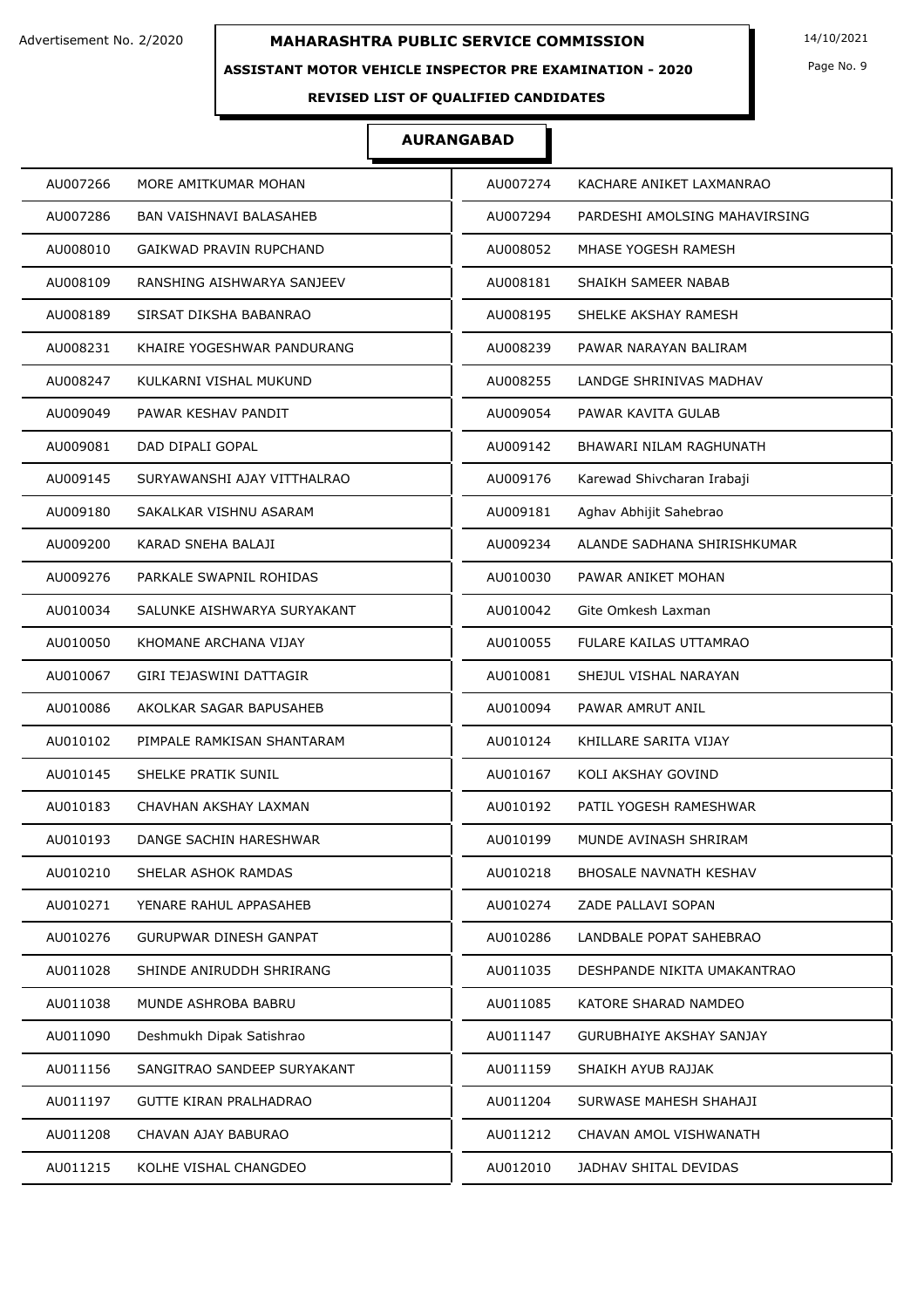### **ASSISTANT MOTOR VEHICLE INSPECTOR PRE EXAMINATION - 2020**

Page No. 10

## **REVISED LIST OF QUALIFIED CANDIDATES**

| AU012063                       | AU012114                      |
|--------------------------------|-------------------------------|
| BHARATI MANDAR PANDURANG       | PADILE SHREYASH SHRIPAD       |
| AU012123                       | AU012142                      |
| JADHAV HIRALAL LAILA           | BUDRUKKAR ABHIRAM MUKUNDRAO   |
| AU012150                       | AU012153                      |
| NAIK SNEHA BHAGWANRAO          | SANGALE GAHININATH RAMDAS     |
| AU012160                       | AU012167                      |
| CHAVAN PUNAM HARICHANDRA       | POLAWAR DHIRAJ RAVINDRA       |
| AU012175                       | AU012204                      |
| KHOLE DATTATRAY VIJAY          | PATHAN WAJID RAJJAK           |
| AU012217                       | AU012220                      |
| MORE MAYUR MADHUKAR            | PATEL ASIF FAROOQUE           |
| AU012238                       | AU012250                      |
| GARJE SHRADDHA NAGESH          | KANKUTE SWATI SURESH          |
| AU012255                       | AU012318                      |
| JADHAV ANIKET ANANTRAO         | VAIDYA CHETAN BHAGWANT        |
| AU012340                       | AU012395                      |
| YADAV OMPRAKASH BHASKAR        | ZALTE TEJAS VITTHAL           |
| AU012454                       | AU012463                      |
| MALI DARSHAN DASHRATH          | PATIL AMOL SANJAY             |
| KAKDE RAMKISAN GANPAT          | PHAD VENKATESH HANUMANT       |
| AU012495                       | AU012498                      |
| AU013019                       | AU013047                      |
| PANSAMBAL RAHUL SURYAKANT      | <b>GOSAVI ABHIJIT POPAT</b>   |
| AU013062                       | AU013119                      |
| JADHAV SANJIVANI VISHWANATH    | DHAKNE RAHUL PRABHAKAR        |
| AU013143                       | AU013161                      |
| BARASKAR AKASH VITTHAL         | FAWADE ABHIJIT CHANDRAKANT    |
| ZINE SHRADDHA PANDURANG        | SHETE NILESH GORAKSHANATH     |
| AU013167                       | AU013225                      |
| AU013238                       | HRISHIKESH SHRIKANT AUTI      |
| PHAPAL AMOL SANDIPAN           | AU013253                      |
| AU013272                       | AU013290                      |
| EKALE OMKAR SADASHIV           | SURWASE KISHOR MUNJAJI        |
| AU013297                       | AU014002                      |
| <b>GIRHE DHEERAJ ASHOK</b>     | TITAR SNEHA SUBHASH           |
| AU014027                       | JOSHI AISHWARYA JITENDRA      |
| MANGATE DIPAK BAJIRAO          | AU014033                      |
| AU014041                       | AU014054                      |
| CHITRAV DASHRATH POPAT         | BANSODE PRAVINKUMAR SUBHASH   |
| AU014110                       | SAKHALE VISHNU MADHAVRAO      |
| MUNDE SUKANYA SUDHIR           | AU014142                      |
| AU014162                       | AU014175                      |
| KUTE SAGAR BAJIRAO             | NAIKWADE SHASHIKANT TULSHIRAM |
| AU014281                       | AU015033                      |
| JARWAL KUNDAN CHATTARSING      | <b>DESLE MAYUR VILASRAO</b>   |
| AU015036                       | AU015042                      |
| RODGE GAURAV ANKUSH            | SHINDE BALAJI JAYRAM          |
| AU015046                       | AU015057                      |
| ROOPDAS PRASHANT BHALCHANDRA   | SHEJUL NITIN SHIVAJI          |
| AU015095                       | AU015096                      |
| SHIRSAT BALU SHANKAR           | JOGDAND PRIYANKA PANDURANG    |
| AU015182                       | AU015191                      |
| Pokharkar Shrikant Trimbakappa | TANDALE AMOL PRABHAKAR        |
| AU015242                       | AU015248                      |
| SANAP BALASAHEB MAHADEO        | AMBARE MAYUR BHAUSAHEB        |
| AU015251                       | AU015253                      |
| GURUPWAR RUPESH SURESHRAO      | JADHAV ANIL ANANDRAO          |
| AU015263                       | AU015267                      |
| <b>GORE AMIT ASHOK</b>         | AKKAMWAD GAJANAN BALAJI       |
| AU015277                       | AU015311                      |
| MANGATE NILESH KAILAS          | KATE DIPAK RAJESH             |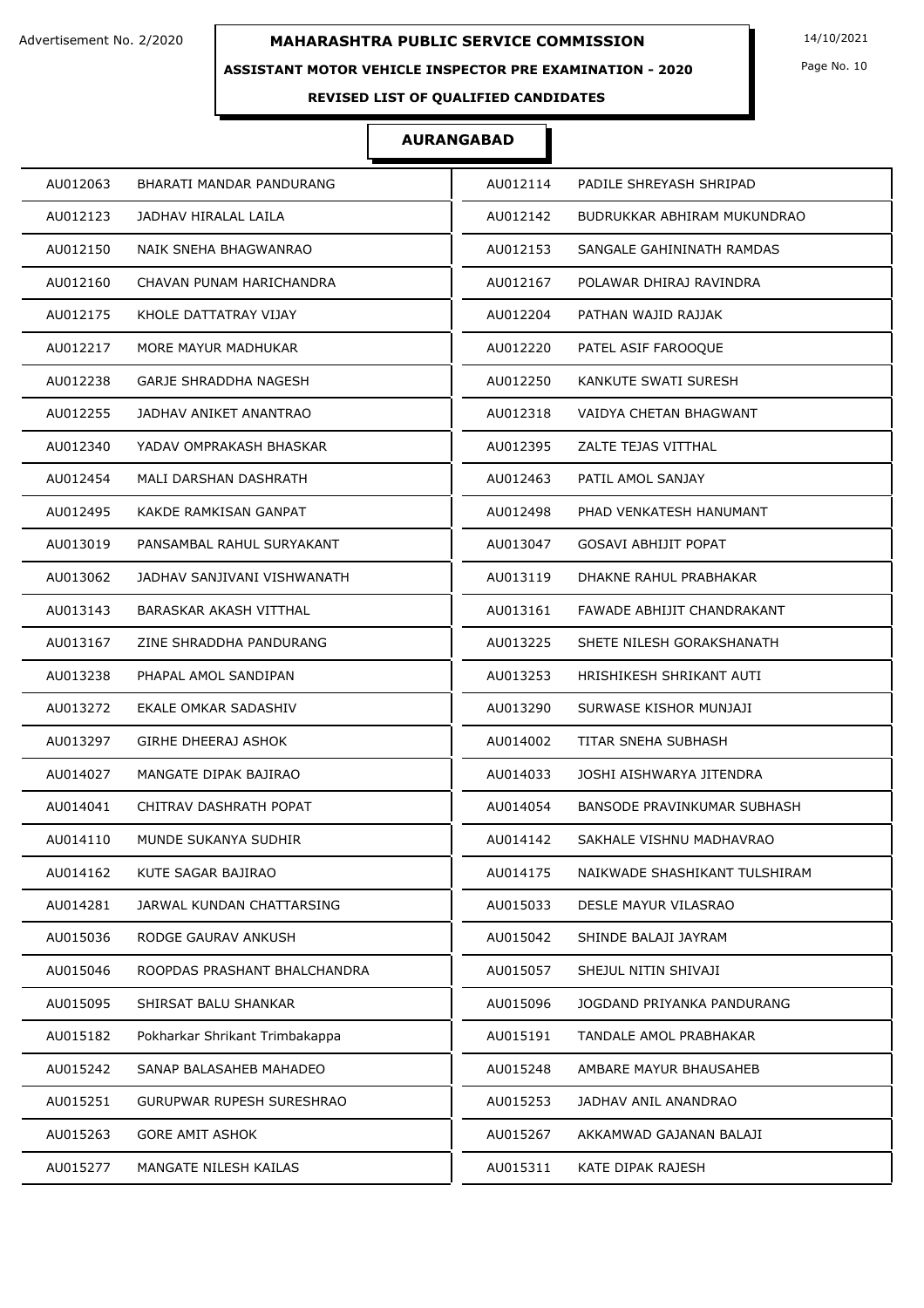### **ASSISTANT MOTOR VEHICLE INSPECTOR PRE EXAMINATION - 2020**

Page No. 11

## **REVISED LIST OF QUALIFIED CANDIDATES**

| AU016003                       | AU016068                      |
|--------------------------------|-------------------------------|
| AKSHAY SHIVAJI KADLAG          | KOLTE KIRAN PRABHAKAR         |
| AU016072                       | AU016101                      |
| PATIL AJINKYA MADHAVRAO        | MHASKE BAPUSAHEB ANNA         |
| AU016139                       | <b>GORDE ROHIT SUDAM</b>      |
| MAID OMKAR ASHOKRAO            | AU016140                      |
| AU016202                       | AU016209                      |
| SAHANE PREETI RADHAKISAN       | CHOURE VISHVAS SHRIPATI       |
| AU016217                       | NIMBALKAR SHITAL FATTESING    |
| MORE KIRAN JAGANNATH           | AU016229                      |
| AU016247                       | VISPUTE RADHA NANDKUMAR       |
| SADAWARTE ANAND RAJESH         | AU016263                      |
| AU016310                       | AU017034                      |
| JOGDAND RAHULKUMAR GAUTAM      | <b>BAHURE PRADIP JADUSING</b> |
| AU017088                       | AU017098                      |
| JADHAV DIPEEKA GANESHRAO       | YADAV PRIYANKA VISHNU         |
| AU017104                       | AU017108                      |
| Nazirkar Pravin Abaso          | MADHIKAR ASHOK TRYMBAK        |
| SHINDE AMIT VIJAYKUMAR         | SHAIKH ARIF JILANI            |
| AU017117                       | AU017118                      |
| TAUR ABHISHEK GITARAM          | AU017155                      |
| AU017137                       | Jamadar Arif Abdulhamid       |
| AU017178                       | AU017217                      |
| BANKAR GANESH SHIVAJI          | BANKAR AMRUT REVAN            |
| AU017233                       | AU017235                      |
| AUTE PRAVIN BHIVAJI            | PATHADE PRAMOD BHAUSAHEB      |
| AU018005                       | AU018045                      |
| PANCHAL RAMAN MADHUKAR         | LADEKAR MADAN MANIKRAO        |
| AU018048                       | BHOSALE SAMBHAJI SHIVAJI      |
| <b>BOBADE SURAJ ASHOK</b>      | AU018101                      |
| AU018130                       | HOLIKAR PRATIK SHIVAJIRAO     |
| <b>GADHE ANAND GOVINDRAO</b>   | AU018136                      |
| AU018144                       | AU018190                      |
| INGALE VAIBHAV EKNATH          | CHOTHAVE VAIBHAV RATAN        |
| AU018199                       | AU018204                      |
| AUTI SUKHDEO RADHAKISAN        | INGALE UDAY KIRAN             |
| AU018213                       | AU018218                      |
| DALVI SHRADDHA SANDIP          | MAGAR DATTATRAYA SHRIMANT     |
| AU018227                       | PIMPLE AKSHADA UDAY           |
| BHANDWALKAR SHIVAJI SHAHAJI    | AU018231                      |
| AU018232                       | KATE NAKUL CHANDRAKANT        |
| NAYAKPATIL SHANTANU HAMBIRRAO  | AU018262                      |
| AU018267                       | AU018272                      |
| SURVE PRABHAKAR BABURAO        | KALE SANDHYA KISAHANRAO       |
| AU018294                       | AU019008                      |
| SUSLADE SUBHASH SAMBHAJI       | JADHAV SOMESH ANANDRAO        |
| AU019029                       | UNHALE PRADIP RAMESH          |
| RANVEERKAR OMKAR GOVINDRAO     | AU019032                      |
| AU019044                       | AU019130                      |
| WADGAONKAR DNYANESHWAR KRISHNA | <b>BIRADAR ADIL TURAB</b>     |
| AU019146                       | DANGE KISHOR TUKARAM          |
| DHUPPAD TEJAS RAJESH           | AU019149                      |
| AU019152                       | AU019169                      |
| SASWADE MAYUR NARAYAN          | WAKURE ADITYA NARAYANRAO      |
| AU019183                       | AU019193                      |
| KHEDKAR PARMESHWAR PRABHAKAR   | MAMODE TEJAS BIRJULAL         |
| AU019209                       | AU019210                      |
| HOLE SUPRIYA SANJAY            | ARGADE SHUBHAM RAJARAM        |
| AU019225                       | AU019285                      |
| MENKUDALE MANOJ RAMU           | SANAP SAIKIRAN SHIVAJIRAO     |
| AU019289                       | AU019299                      |
| ADHAV AMOL BALU                | JADHAV SHUBHAM MOHAN          |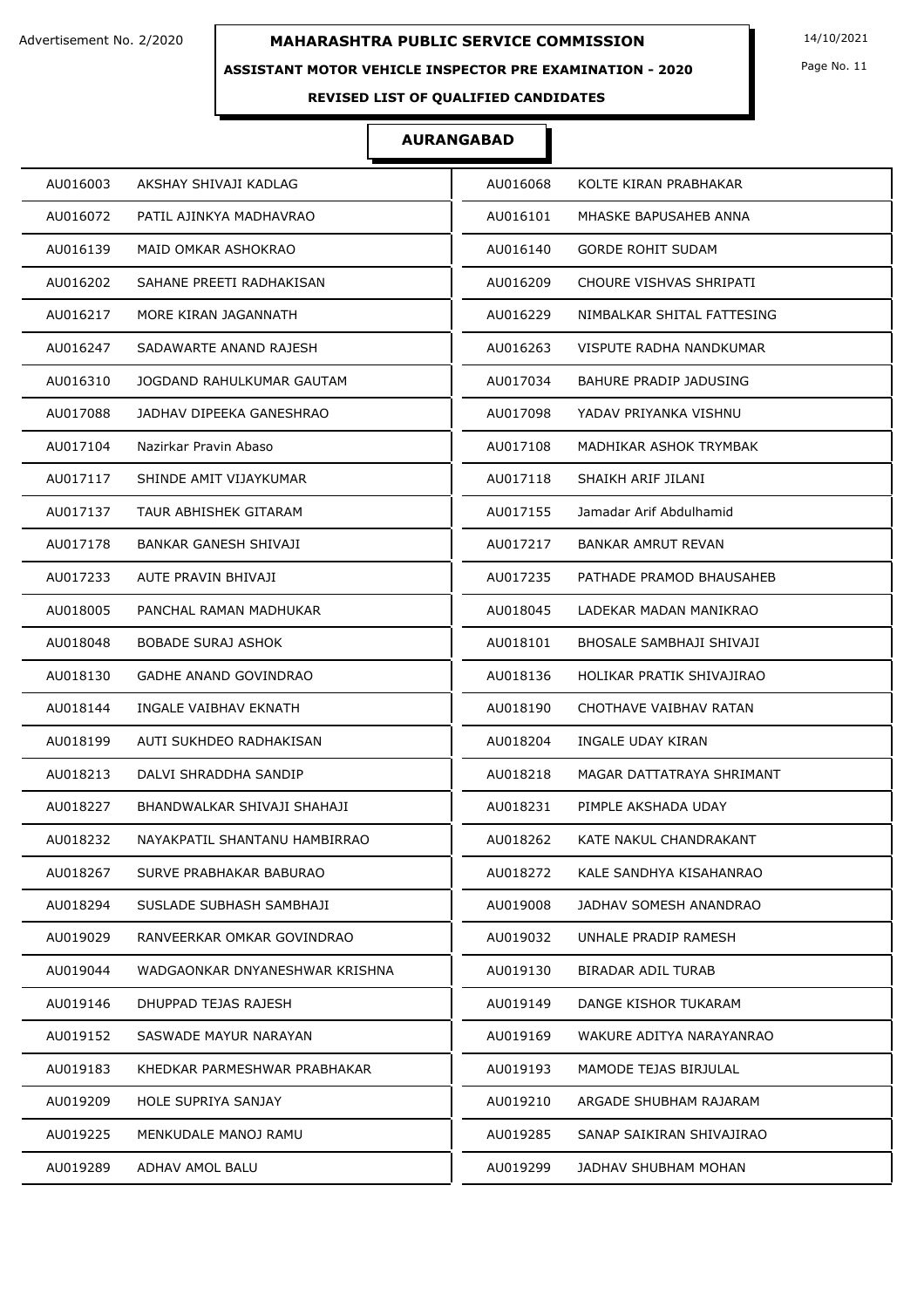### **ASSISTANT MOTOR VEHICLE INSPECTOR PRE EXAMINATION - 2020**

Page No. 12

## **REVISED LIST OF QUALIFIED CANDIDATES**

| AU019334 | SHAIKH SHAKIL SHAMIM            | AU019355 | DEOKAR MONIKA BALASAHEB         |
|----------|---------------------------------|----------|---------------------------------|
| AU019376 | SHELAR GANESH DATTATRAY         | AU019378 | KANDEKAR PUNAM SHARAD           |
| AU019386 | FULARI NIKHIL SHRIKANT          | AU019388 | BANKAR SWAPNIL MACHCHHINDRANATH |
| AU019391 | UNDRE AMRUTA MAHADEO            | AU019454 | NALLAWAR PRATIKSHA NARAYAN      |
| AU019456 | KATORE TEJAL RAMHARI            | AU019462 | CHAVAN NAKSHATRA JAGANNATH      |
| AU019469 | VAIRAL VRUSHALI SONYABAPU       | AU019475 | AMBEKAR AMEY UDAY               |
| AU020003 | KSHIRSAGAR DILIP BABANRAO       | AU020047 | KALE DIPAK CHANDRABHAN          |
| AU020052 | KANE VAIBHAV CHANDRABHAN        | AU020074 | SONWANE KAVITA SANJAY           |
| AU020080 | ITANKAR SHREYAS RAMBHAU         | AU020108 | LAKADE PRAMOD BABASAHEB         |
| AU020121 | PAWAR PRATIKSHA SURESH          | AU020143 | CHAURE YASHODIP KIRAN           |
| AU020144 | DANGAT GANESH SITARAM           | AU020162 | <b>Takle Pratik Ashok</b>       |
| AU020171 | KAWADE ANAND VILASRAO           | AU020188 | KORHALKAR AKSHAY VIJAY          |
| AU020209 | SHINDE PRAVEEN ASHOK            | AU020249 | PAWAR SHUBHAM BABRUWAN          |
| AU020250 | DHAGE VILAS BALAJI              | AU020267 | GORE SAVATA SHRIKRISHNA         |
| AU020299 | SALUNKE SUMIT PRAMOD            | AU020312 | DESHMUKH AKSHAY ASHOKRAO        |
| AU021007 | Kashid Anurag Asaram            | AU021027 | KAMBLE AKSHAY VIJAY             |
| AU021059 | DESHMUKH RAMRAJE SAMPAT         | AU021093 | GIRAM DEVILAL PRAKASHRAO        |
| AU021099 | JADHAV PANKAJ CHINTAMANRAO      | AU021104 | BHARATI SHAMBALA DATTU          |
| AU021126 | BERAD BHARAT JAGANNATH          | AU021127 | SHAIKH ALTAF IMTIYAZ            |
| AU021153 | KAITWAD YOGESH DATTA            | AU021169 | BIRADAR NITESH BHARAT           |
| AU021192 | WAGHMODE VIJAY MAHALU           | AU021222 | <b>GHUGE HARIDAS RAMRAO</b>     |
| AU021231 | <b>GAWANDE ATUL SUNIL</b>       | AU021232 | LOHIYA PRANIT DEEPAK            |
| AU021240 | <b>GEETANJALI MAHADEO GHULE</b> | AU021272 | TAMBE MAHESH BALASAHEB          |
| AU022027 | INGLE KRUTIKA KRISHNA           | AU022031 | PAWAR SNEHAL BHAUSAHEB          |
| AU022036 | ZINE PRIYA RAJUSAHEB            | AU022051 | KHARSE SOMNATH BABASAHEB        |
| AU022053 | SUPEKAR NARAYAN KACHARU         | AU022073 | KAWADE UNNATI HIRAMAN           |
| AU022143 | JADHAV VIDYA BHAUSAHEB          | AU022149 | KOLAGE ANIKET NARAYAN           |
| AU022178 | PAWAR SHRADDHA ASHOK            | AU022226 | BANSODE ASHISH NAGNATH          |
| AU022254 | HANGARGE SHUBHAM SURESH         | AU022320 | RENIWAL GITANJALI RAMESH        |
| AU022410 | KHANDIZOD NIKITA SURESH         | AU022427 | SHINDE NIKHIL SANJAY            |
| AU022435 | DOIFODE VISHAL RAMNATH          | AU022475 | SONAWALE KIRANKUMAR SURYAKANT   |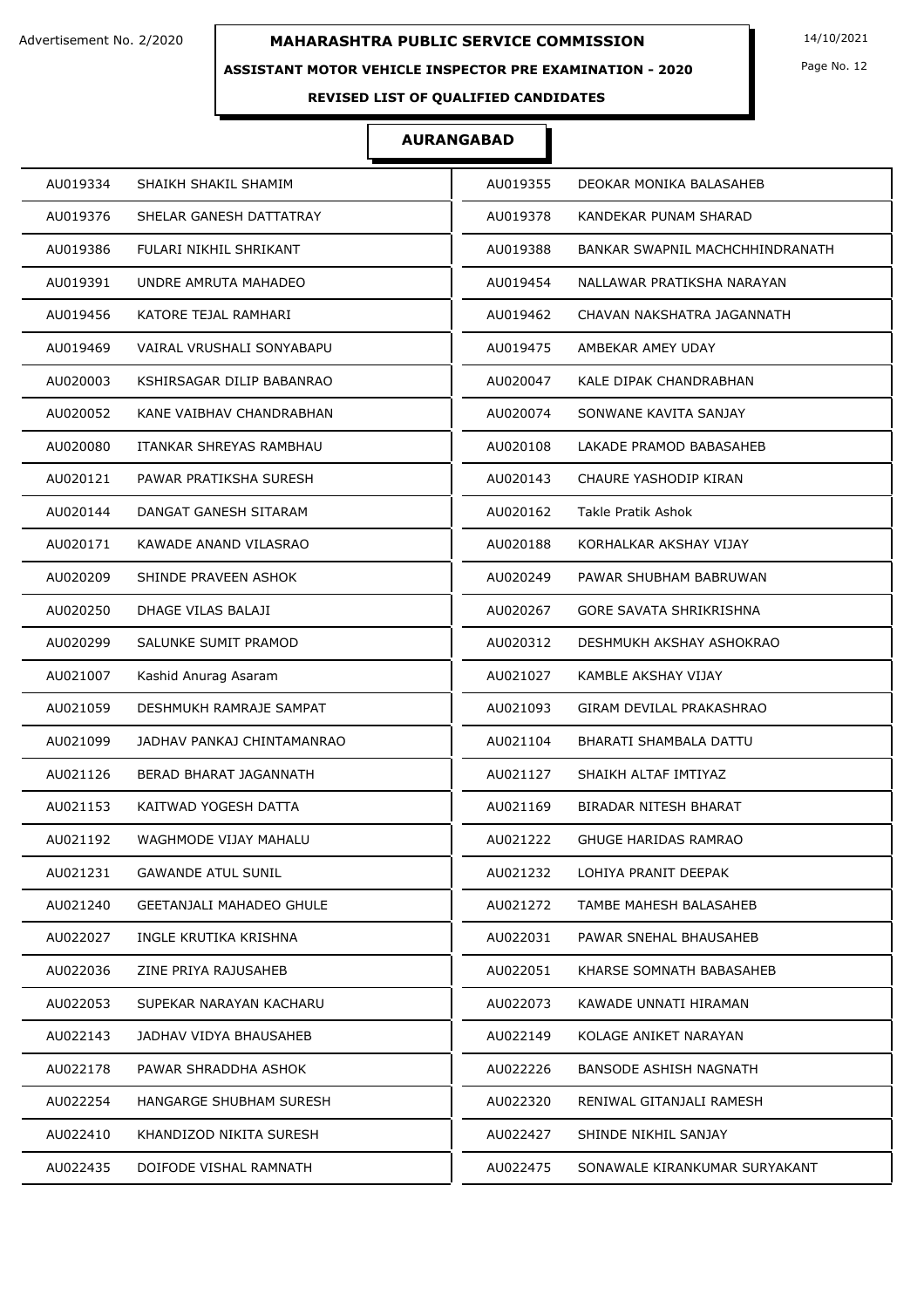### **ASSISTANT MOTOR VEHICLE INSPECTOR PRE EXAMINATION - 2020**

Page No. 13

## **REVISED LIST OF QUALIFIED CANDIDATES**

| AU023013 | GADEKAR PRIYA SURYAKANT       | AU023035 | Ms Athwale Suneha Digambar     |
|----------|-------------------------------|----------|--------------------------------|
| AU023047 | <b>GHODAKE GAURI RAJENDRA</b> | AU023053 | YANDE VISHAKHA VIJAY           |
| AU023054 | GOTAMWAD SHAMSUNDER BABURAO   | AU023055 | KONDAMANGALE GAJANAN MADHAVRAO |
| AU023069 | SHINDE SHARAD KAKASAHEB       | AU023098 | GAWARE SANDIP HARIBHAU         |
| AU023116 | DAKE RAMKRISHNA AJINATH       | AU023120 | SONWANE JITENDRA NARAYAN       |
| AU023150 | <b>NITIN SHINDE</b>           | AU023163 | PATARE RASHMI SAMBHAJI         |
| AU023231 | <b>BANGAR RUSHIKESH ATUL</b>  | AU023241 | KHAIRE OMKESH BHAUSAHEB        |
| AU023247 | SHINDE AKSHAY DILIP           | AU023263 | PAWAR GANESH DILIP             |
| AU023270 | NALAWADE PRASHANT PRATAP      | AU023310 | PALVE AKASH BABASAHEB          |
| AU023315 | AUTI UMESH PANDURANG          | AU023359 | UPHAD SHAILESH JAGANRAO        |
| AU023367 | JOSHI SAURABH SHRIPAD         | AU023373 | NIKAM KULDIP SHIVAJI           |
| AU023390 | SHAH MUZAFFAR MUSTAFA         | AU024017 | TODMAL BABASAHEB BHASKAR       |
| AU024031 | JOSHI SAGAR NANDKUMAR         | AU024060 | IGAVE ROHIT BASWARAJ           |
| AU024079 | TOPE PRASHANT VITTHAL         | AU024088 | MULEY RAHUL DADARAO            |
| AU024090 | LASANE NIKHIL RAMESHRAO       | AU024096 | PRASAD ASHOK JADHAV            |
| AU024121 | GANDIGUDE KAPIL ASHOKRAO      | AU024128 | SUTAR RAJESH VITHAL            |
| AU024137 | KOLEKAR AVINASH GANGADHAR     | AU024214 | MASKE ROHIT SURESH             |
| AU024228 | <b>GARJE SUBHASH SAMBHAJI</b> | AU024231 | PISE BHUSHAN JALINDAR          |
| AU024253 | LANDGE MINAL SIDRAM           | AU024266 | PAWAR KAVITA MANOHAR           |
| AU024288 | KALE SANKET VISHWANATH        | AU025001 | JADHAV SHILPA GOVARDHAN        |
| AU025002 | POSUGADE SONALI SUBHASH       | AU025016 | DAGDU AJINKYA RADHAKISAN       |
| AU025032 | BARDE SHRIPRASAD RAMNATH      | AU025036 | WAGH OMKAR MANIKRAO            |
| AU025077 | <b>BHAWAR GOPAL SURESH</b>    | AU025081 | Deshmukh Nitin Rajendra        |
| AU025087 | JOSHI AJAY RAJAN              | AU025092 | SHETE SNEHAPRABHA RAJESH       |
| AU025140 | DHONDE MAHESH MADHUKAR        | AU025145 | LANDE KISHOR SAMBHAJI          |
| AU025175 | LOKHANDE RAMESHWAR SHANKAR    | AU025192 | KADAM ANGAD DATTARAO           |
| AU025203 | LAGAD RAHUL ANIL              | AU026008 | KADAM SANDIP MAHADEV           |
| AU026026 | BHOKARE SWAPNIL GULABRAO      | AU026035 | SHINDE KRUSHNA ANGAD           |
| AU026051 | DANDGE SUNIL SHENFAD          | AU026067 | DHOLE ONKAR SHANKAR            |
| AU026113 | JADHAV SANJAY ASARAM          | AU026125 | RATHOD JIWAN SUBHASH           |
| AU026136 | GUSINGE DEVSING KACHARUSING   | AU026143 | GIRI PRADNYA BALASAHEB         |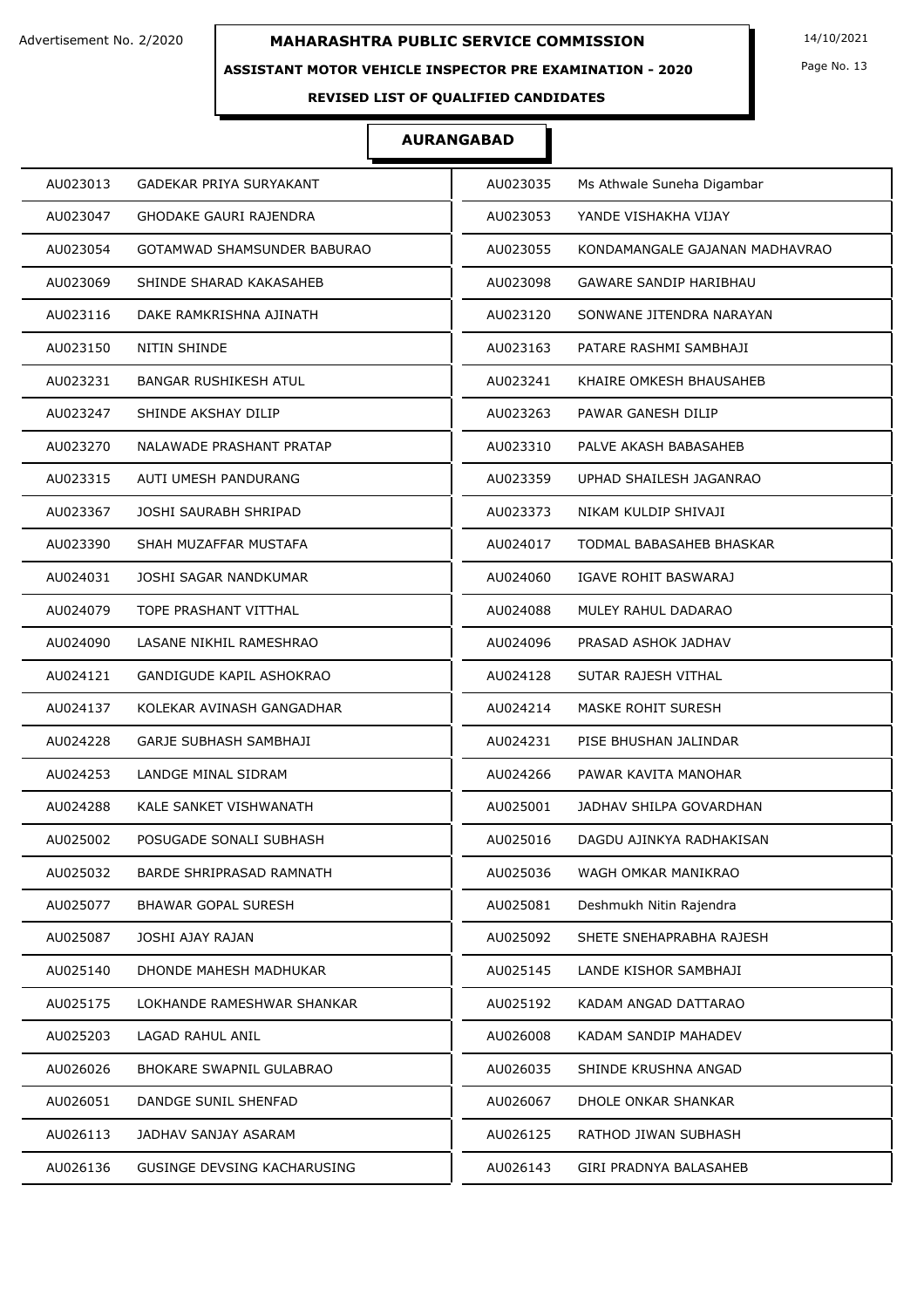### **ASSISTANT MOTOR VEHICLE INSPECTOR PRE EXAMINATION - 2020**

Page No. 14

## **REVISED LIST OF QUALIFIED CANDIDATES**

| AU026148 | SHINDE TEJASHRI RAMESH          | AU026177 | KARANDE ABHAY MANOHAR       |
|----------|---------------------------------|----------|-----------------------------|
| AU026181 | <b>BHADKE HARSHAL SUDAMRAO</b>  | AU026187 | KHARAT VISHNU SHIVNARAYAN   |
| AU026192 | SURYAWANSHI PRAVIN MADHUKAR     | AU026237 | POL RAJENDRA SITARAM        |
| AU026266 | DHAS POOJA VIKRAM               | AU027009 | PADWAL NILESH PURUSHOTTAM   |
| AU027037 | KHALEKAR APEKSHA PRASHANT       | AU027038 | <b>GUNJAL SWAPNIL ASHOK</b> |
| AU027050 | MOGAREKAR KSHITIJ UMESH         | AU027068 | PATHAN CHAND FAKIR          |
| AU027069 | PAYAL SUNIL TARU                | AU027128 | PATHAN SHAHRUKHKHAN ASHIF   |
| AU027135 | BOKARE JAYDEEP VAIJANATH        | AU027139 | DAREKAR PAVAN VITTHARLAO    |
| AU027161 | RAUT GAURAV JAYWANT             | AU027201 | GAIKWAD ANKIT VINAYAKRAO    |
| AU027225 | GADHE HRISHIKESH BAJIRAO        | AU027236 | SANGALE PRABHAKAR SHANKAR   |
| AU027238 | PATALE RAGHUNATH BALAJI         | AU027288 | PAWAR SUDARSHAN DHONDIRAM   |
| AU027297 | PARDHE PRASHANT SITARAM         | AU027298 | DUDHATE MANOJ PANDURANGRAO  |
| AU027299 | PATIL SACHIN BHASKAR            | AU027312 | LAGAD ABHIJEET RAMKRUSHNA   |
| AU028088 | KHARODE DNYANESHWAR TUKARAM     | AU028091 | WAGHMARE DINESH UTTAMRAO    |
| AU028092 | KULKARNI ANNAPURNA PANDURANGRAO | AU028118 | DURE RAJKUMAR MAROTRAO      |
| AU028126 | <b>BURANGE VAIBHAV UTTAM</b>    | AU028134 | HARBHARE DASHRATH KERBA     |
| AU028150 | CHHORI PAVANKUMAR RAMKISAN      | AU028199 | FERE VISHWAJIT SHATRUGHNA   |
| AU028229 | SHINDE MANOJ VIJAYKUMAR         | AU028284 | GOPHANE SUVARNA SURESH      |
| AU029003 | <b>TARKASE MAHESH ANIL</b>      | AU029007 | <b>ATUL SONKAMBLE</b>       |
| AU029056 | SHIRKE RAHUL MACHINDRA          | AU029077 | MALKHAMBE CHETAN GULAB      |
| AU029146 | patil kapil tukaram             | AU029165 | NAGARGOJE HEMANT SUKHADEV   |
| AU029167 | MUSALE TANMAY BABAJI            | AU029182 | GOGROD SHUBHAM VITTHALRAO   |
| AU029211 | KULDHARAN MANISHA RAMESH        | AU029262 | TANPURE TUSHAR GORAKSHANATH |
| AU029263 | SUDRIK VARSHA UDDHAV            | AU029330 | BHOI HEMANTKUMAR ZIPARU     |
| AU029333 | <b>GAWALI SUNIL RAMBHAU</b>     | AU029334 | PATIL TUSHAR BHARAT         |
| AU029355 | SURSE AMIT BHAGWAN              | AU030006 | PAWAR SHRINIVAS GANESH      |
| AU030020 | APURVA BHAIYYALAL TEKAM         | AU030025 | HAMBARDE RAJESH DATTARAM    |
| AU030027 | NAKHATE YOGESH DWARKADAS        | AU030029 | PABALKAR OMKAR SOMNATH      |
| AU030044 | JADHAV VILAS BHIMRAO            | AU030050 | DESHMUKH SUDARSHAN BABANRAO |
| AU030066 | IGAVE ROHAN BASWARAJ            | AU030070 | <b>GUND KIRAN SUBHASH</b>   |
| AU030074 | BHISE GANESH DNYANOBA           | AU030102 | GAVHANE SAGAR MOHANIRAJ     |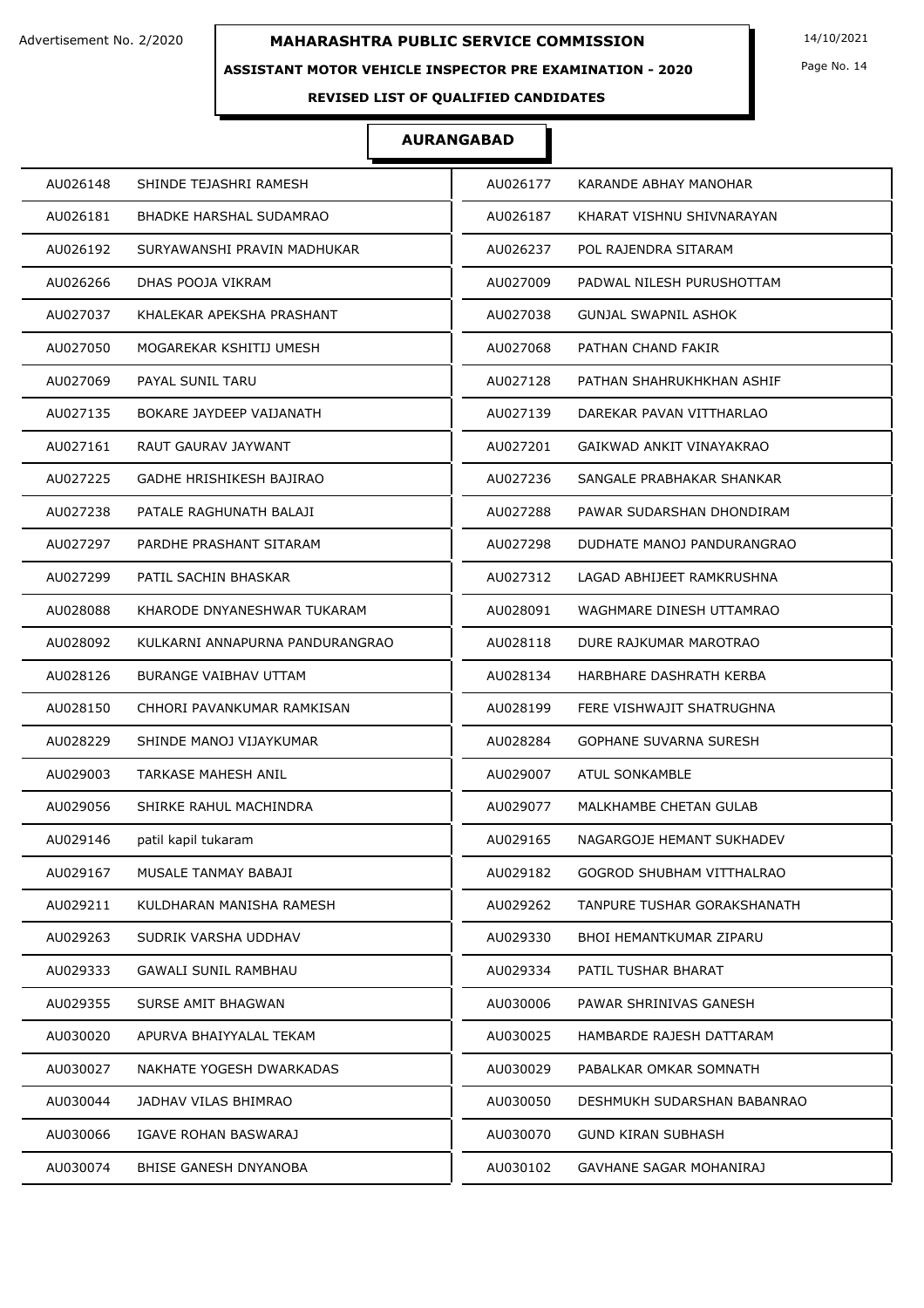### **ASSISTANT MOTOR VEHICLE INSPECTOR PRE EXAMINATION - 2020**

Page No. 15

## **REVISED LIST OF QUALIFIED CANDIDATES**

| AU030107<br>AU030121<br>DHONDGE AJINKYA DATTATRAYA<br>DAMOSHAN MANASI DURGADAS<br>AU030127<br>KOTKAR PRAJAKTA YUVRAJ<br>AU030168<br>KHARDE KANISHKA ANNASAHEB<br>AU030172<br><b>AKASH SAKOLE</b><br>AU030180<br>SATRE SACHIN BABASAHEB<br>AU030205<br>BAFNA SHUBHAM AJIT<br>AU030221<br>GARUDKAR YOGESH RAJENDRA<br>AU030226<br>AU030227<br>PHAD PRALHAD NAGNATH<br>JAISWAL YASH ANILKUMAR<br>AU030259<br>JAYBHAYE BHAGWAT BHAGWAN<br>AU030265<br>JOSHI SACHIN CHANDRAKANTRAO |  |
|-------------------------------------------------------------------------------------------------------------------------------------------------------------------------------------------------------------------------------------------------------------------------------------------------------------------------------------------------------------------------------------------------------------------------------------------------------------------------------|--|
|                                                                                                                                                                                                                                                                                                                                                                                                                                                                               |  |
|                                                                                                                                                                                                                                                                                                                                                                                                                                                                               |  |
|                                                                                                                                                                                                                                                                                                                                                                                                                                                                               |  |
|                                                                                                                                                                                                                                                                                                                                                                                                                                                                               |  |
|                                                                                                                                                                                                                                                                                                                                                                                                                                                                               |  |
|                                                                                                                                                                                                                                                                                                                                                                                                                                                                               |  |
| AU030270<br><b>GORDE KANCHAN SANJAY</b><br>AU030281<br>WANKHEDE SATISH VIJAY                                                                                                                                                                                                                                                                                                                                                                                                  |  |
| AU030287<br>SHINDE NAVNATH MACHHINDRA<br>AU030301<br>BHAGAWAT AMOL SHASHIKANT                                                                                                                                                                                                                                                                                                                                                                                                 |  |
| AU030306<br>JAKKEWAD GOVIND SHANKARRAO<br>AU031013<br>KHOTKAR ABHISHEK BHIMRAO                                                                                                                                                                                                                                                                                                                                                                                                |  |
| AU031049<br>MOHARE SHIVAJI BABURAO<br>AU031017<br>PANDHARE NAVANATH BIBHISHAN                                                                                                                                                                                                                                                                                                                                                                                                 |  |
| AU031070<br><b>BOBADE SHAILESH ANANDA</b><br>AU031103<br>PAWAR KALPESH MACHHINDRA                                                                                                                                                                                                                                                                                                                                                                                             |  |
| AU031147<br>MAPARI VAIBHAV ANANDA<br>AU031150<br>BIRADAR BHAGWAT BALAJI                                                                                                                                                                                                                                                                                                                                                                                                       |  |
| SANGALE SWAPNIL VILAS<br>AU031158<br>MATE ADINATH GOPINATH<br>AU031182                                                                                                                                                                                                                                                                                                                                                                                                        |  |
| AU031203<br>SHINDE JALINDER BABAN<br>AU031212<br>PETKAR BHUSHAN MADHUSUDAN                                                                                                                                                                                                                                                                                                                                                                                                    |  |
| AU031215<br><b>GHORPADE DEEPAK SANJAY</b><br>AU031223<br>JADHAV VISHAL SUNILRAO                                                                                                                                                                                                                                                                                                                                                                                               |  |
| AU031236<br>SAWAKE MANGESH CHANDRAKANT<br>AU031252<br>BARASKAR DHANASHREE SHIVAJI                                                                                                                                                                                                                                                                                                                                                                                             |  |
| AU031280<br>WAGHMARE AMOL VITHALRAO<br>AU031282<br>JARWAL SUNIL NARSING                                                                                                                                                                                                                                                                                                                                                                                                       |  |
| AU031299<br>DOKE VIKAS KALYAN<br>PURI SOMNATH ANKUSH<br>AU031306                                                                                                                                                                                                                                                                                                                                                                                                              |  |
| TUPE GIVIND SHESHRAO<br>Shilote Yogesh Ashok<br>AU032073<br>AU032075                                                                                                                                                                                                                                                                                                                                                                                                          |  |
| AU032081<br>Ghogre Raviraj Manoharrao<br>AU032105<br>ADSUL AVINASH NAMDEO                                                                                                                                                                                                                                                                                                                                                                                                     |  |
| JADHAV PANDURANG RAJARAM<br>AU032134<br>AU032140<br>THIPSE SWAPNIL SUHAS                                                                                                                                                                                                                                                                                                                                                                                                      |  |
| AU032164<br>ADSUL RUSHIKESH RAMESH<br>AU032189<br><b>BAWADKAR SONAL MAHADEV</b>                                                                                                                                                                                                                                                                                                                                                                                               |  |
| AU032212<br>DAKORE HANUMAN BALASAHEB<br>AU032225<br>GAIKWAD SULBHA BALIRAM                                                                                                                                                                                                                                                                                                                                                                                                    |  |
| AU032256<br>KARPE SANKET SUKDEO<br>AU032265<br>CHAVAN ARJUN SHESHRAO                                                                                                                                                                                                                                                                                                                                                                                                          |  |
| AU032318<br>RAHUL RAMCHANDRA GAWARE<br>AU032347<br>KURHADE PRAMOD SHIVRAJ                                                                                                                                                                                                                                                                                                                                                                                                     |  |
| AU032362<br>SHIRGIRE SAIPRASAD DEVRAO<br>AU032388<br>KUMAVAT ASHWINI PRAKASH                                                                                                                                                                                                                                                                                                                                                                                                  |  |
| AU032396<br>DHAGE PRIYANKA DASHARATH<br>AU032399<br>KUTE DEEPAK SURYABHAN                                                                                                                                                                                                                                                                                                                                                                                                     |  |
| AU032401<br>THOMBARE MONALI ANIL<br>AU032417<br>KAMBLE DATTA RAJENDRA                                                                                                                                                                                                                                                                                                                                                                                                         |  |
| AU033019<br>DARSHANWAD SATISH HARI<br>AU033049<br>SUTAR PAVANKUMAR VITTHALRAO                                                                                                                                                                                                                                                                                                                                                                                                 |  |
| AU033074<br>MORE MRUNAL RAGHUNATH<br>AU033084<br>Manchare Vijaykumar Sitaram                                                                                                                                                                                                                                                                                                                                                                                                  |  |
| AU033092<br><b>BHOLE BHAGWAT PRAKASH</b><br>AU033102<br>SINARE SHUBHAM BABASAHEB                                                                                                                                                                                                                                                                                                                                                                                              |  |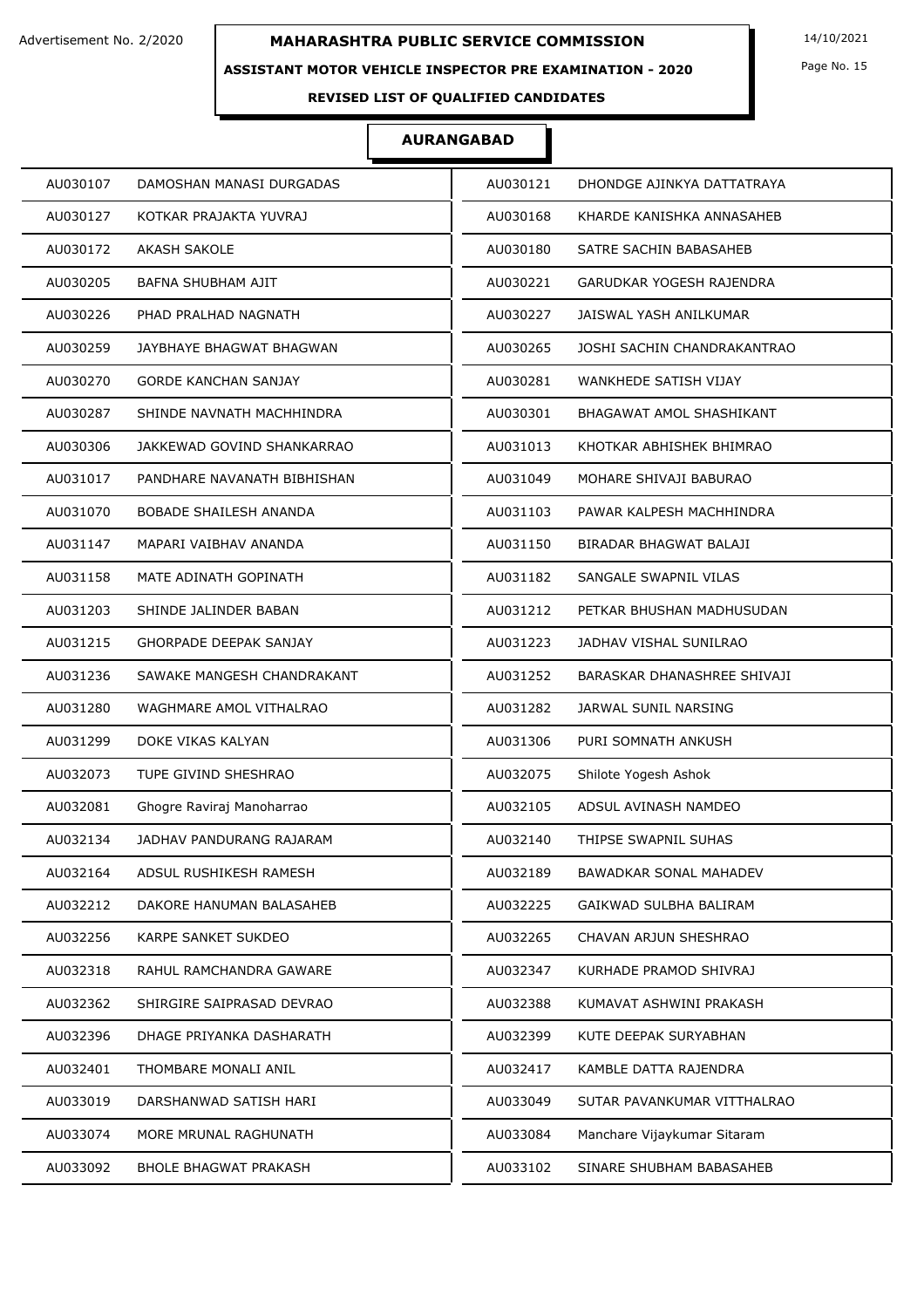### **ASSISTANT MOTOR VEHICLE INSPECTOR PRE EXAMINATION - 2020**

Page No. 16

## **REVISED LIST OF QUALIFIED CANDIDATES**

| AU033116                      | AU033122                     |
|-------------------------------|------------------------------|
| KELKAR PANKAJ KAILAS          | BHAVSAR SHAMAL SUBHASHRAO    |
| AU033129                      | AU033143                     |
| KAWDE SHUBHANGI HARISH        | SAYYED MEHBOOB MUSA          |
| AU033190                      | AU033214                     |
| <b>GITE ASHOK GAHININATH</b>  | SURDKAR VISHAL BHIKA         |
| AU033256                      | AU033263                     |
| CHUNGE ANKITA DATTATRAY       | KATLE MANOJ MURLIDHAR        |
| AU033287                      | AU033303                     |
| DESHMUKH VIKAS DNYANOBA       | PATIL HRISHIKESH JAGDISH     |
| AU033316                      | AU033326                     |
| PAWAR KISHOR PURUSHOTTAM      | AVHAD SAURABH RAMESH         |
| AU033376                      | AU033388                     |
| PAPAT SANKET SHASHIKANT       | LANDE SHANTANU SUBHASH       |
| AU033421                      | AU034002                     |
| PATIL SURAJ TANAJI            | GHUGE BALIRAM KARBHARI       |
| AU034003                      | AU034028                     |
| SWAMI RANJIT RAMESHWAR        | DUKRE MADHURI VILAS          |
| AU034036                      | AU034045                     |
| DALVI NILESH ATMARAM          | MULAY SURAJ TRYAMBAK         |
| AU034070                      | AU034071                     |
| INGALE AMOL RAMESHRAO         | SATPUTE RASIK RATNAKAR       |
| AU034107                      | AU034108                     |
| SHELKE SANTOSH ASHOK          | Mhashal Rahul Pandurang      |
| AU034111                      | AU034122                     |
| JADHAV BALASAHEB BHUJANGRAO   | <b>KALE SUJIT NANASAHEB</b>  |
| WAKALE MANISHA SAKHAHARI      | AU034128                     |
| AU034123                      | KUMAVAT RUSHIKESH SANJAY     |
| AU034136                      | <b>GUD KULDIP NAGNATH</b>    |
| SAWADE VIJAY KESHAWRAO        | AU034179                     |
| AU034191                      | AU034221                     |
| KASAB VAISHNAVI AVINASH       | GAIKWAD GANESH PANDURANG     |
| AU034230                      | AU034239                     |
| DHURPATE AMOL MOHAN           | NAGARGOJE URMILA SHIVDAS     |
| AU034248                      | AU034262                     |
| GAIKWAD AJINKYARAJ RAMDAS     | KAMBILKAR SURESH BHARAT      |
| AU035018                      | AU035027                     |
| CHAVAN SHIRISH VISHNU         | SHINDE RAHUL VILAS           |
| AU035041                      | AU035118                     |
| RAVATE DATTU RAJARAM          | SALUNKE AMOL SHIVAJI         |
| AU035126                      | AU035134                     |
| GIRI KISHOR RAJESH            | BHELONDE BALAJI SADASHIV     |
| AU035138                      | AU035155                     |
| KAGANE SANGRAM DAGADOBA       | GADEKAR ABHIJIT ABASAHEB     |
| AU035163                      | AU035164                     |
| DAUNDE VAIBHAV SUBHASH        | SHINDE PARASRAM PRALHADRAO   |
| AU035177                      | AU035200                     |
| KHANDAGALE SAMRUDHI RAMRAO    | mane pravin uttamrao         |
| AU035215                      | AU035235                     |
| DEVADHE PANKAJ NARAYAN        | <b>GHULE DUSHANT MAGRU</b>   |
| AU035256                      | AU036015                     |
| BHOSALE LAXMIKANT RATNAKARRAO | VIRKAR AMOL DAGADU           |
| AU036051                      | AU036055                     |
| PITEKAR JITIN EKNATH          | <b>GORE DIPAK VITTHALRAO</b> |
| AU036063                      | AU036064                     |
| DORGE REWANNATH UTTAM         | PADOLKAR SAGAR PRABHAKAR     |
| AU036081                      | AU036094                     |
| DESHMUKH ASHISH DAGADU        | PAWAR VILAS SHANTARAM        |
| AU036125                      | AU036158                     |
| PATIL GANESH KAILAS           | SAWAT DHANANJAY PRAKASH      |
| AU036179                      | AU036206                     |
| KALE PRANALI BHARAT           | CHAVAN KALYAN VIJAY          |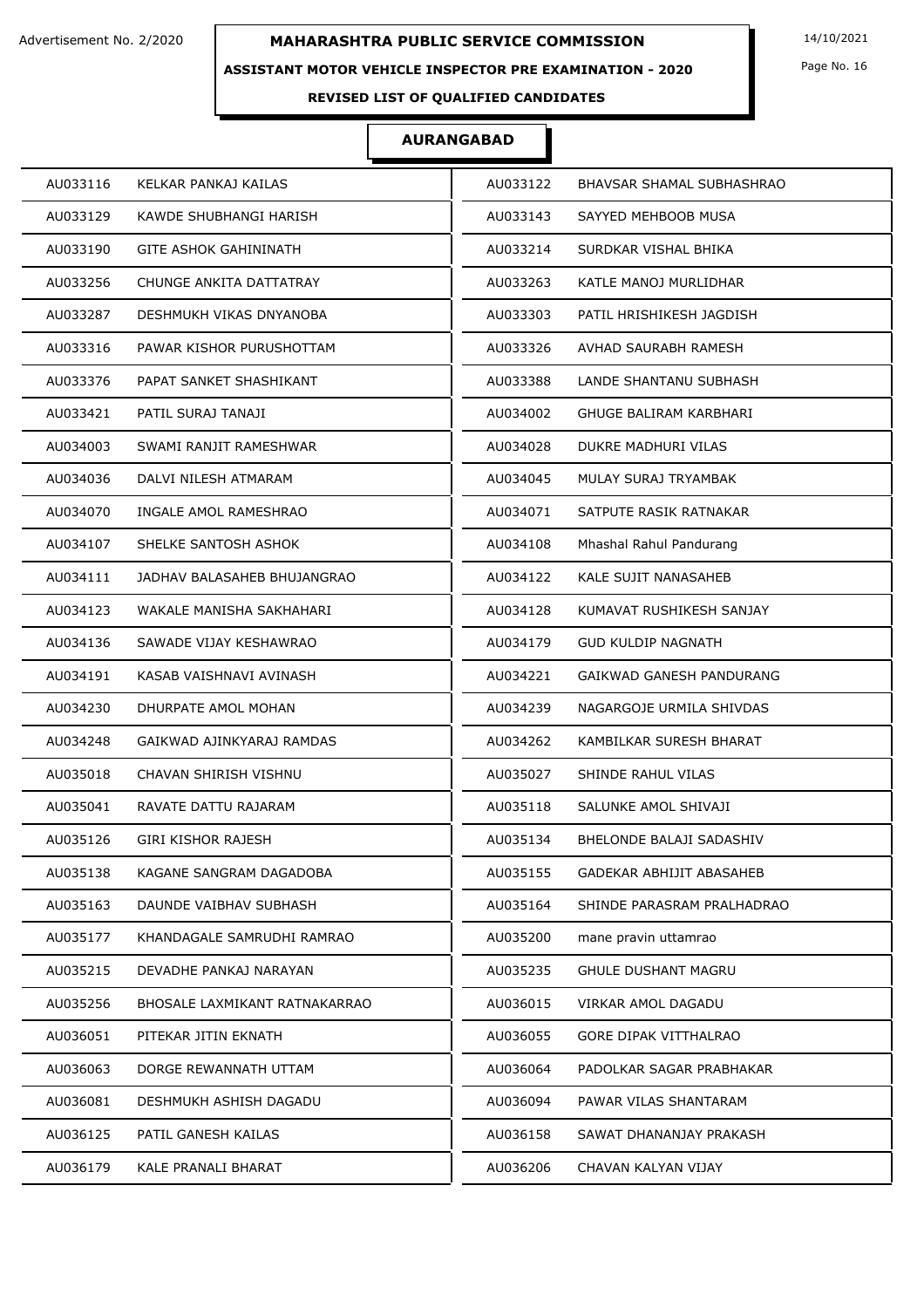### **ASSISTANT MOTOR VEHICLE INSPECTOR PRE EXAMINATION - 2020**

Page No. 17

## **REVISED LIST OF QUALIFIED CANDIDATES**

| AU036211 | <b>GHADGE MANOJ RAMAKANT</b>        | AU036243 | MULJE SWAPNIL KISHAN          |
|----------|-------------------------------------|----------|-------------------------------|
| AU036260 | NAGAWADE ASHUTOSH SAUDAGAR          | AU036282 | <b>GOJARE MADAN SUBHASH</b>   |
| AU036310 | HATAGALE SHWETA SUDHAKAR            | AU037069 | DEOTKAR ADITI PANDURANG       |
| AU037123 | NEHE KALYANI RAMESH                 | AU037162 | SHINDE HEMANTKUMAR VINOD      |
| AU037173 | RATHOD NAGESH SUBHASH               | AU037182 | AJAGE KANTILAL RAGHUNATH      |
| AU037199 | SHENDGE SURESH GANGARAM             | AU037201 | PANSARE SONALI RAJENDRA       |
| AU037207 | SOUDAGAR SOHIN ALIAS AKRAM SIKANDAR | AU037251 | WANDEKAR GAURAV VASANT        |
| AU037265 | TURERAO AKSHAY BHIMRAO              | AU037290 | <b>BHOSALE SUSHIL TUKARAM</b> |
| AU038009 | JADHAV ATULKUMAR GOVINDRAO          | AU038029 | ROHIT BABANRAO MUNDHE         |
| AU038053 | GUNJAL RUSHABH RAJKUMAR             | AU038066 | KOTALWAR AJAYA DILEEP         |
| AU038090 | BHALSING DIGVIJAY GORAKSHA          | AU038097 | INGLE NARAYAN RAJABHAU        |
| AU038133 | SHELKE MAHENDRA NAMDEO              | AU038184 | MISAL GANESH SANJAY           |
| AU038192 | MIRGANE NUPOOR RAMRAJE              | AU038197 | SURYAWANSHI APURVA SATISH     |
| AU038225 | SHAIKH ALISHAN SK CHAND             | AU038249 | Jadhav Mayur Dnyaneshwar      |
| AU038271 | DAPKE VIVEK SUDHIR                  | AU038275 | ADEP MANASI BAJRANG           |
| AU038278 | PATHARE MAHESH BALASAHEB            | AU038313 | JADHAV SHUBHAM KADUBA         |
| AU038330 | PATIL RUPALI VIJAYKUMAR             | AU038356 | LOKHANDE PUJA HARIBHAU        |
| AU038365 | PUJARI NIRAJ PRAMOD                 | AU038366 | HARALE DHANSHREE BALASAHEB    |
| AU038391 | PALVE DNYANESHWAR NAVNATH           | AU038393 | BRAMHANAVAT BHIMSING ASARAM   |
| AU039008 | deshpande umesh kamlakar            | AU039017 | KHANDAGLE ASHISH ASHOK        |
| AU039018 | BHARATE NIKHIL AUDUMBAR             | AU039047 | PHUPATE GOPAL BABANRAO        |
| AU039050 | UDATE AKSHAY CHANDRAKANT            | AU039088 | POWAR TUSHAR SUBRAO           |
| AU039116 | MANISHA ANKUSH BIRAJDAR             | AU039123 | DEVSATVAR PRIYANKA NAGNATH    |
| AU039132 | PANDAV YOGITA TATERAO               | AU039168 | ROTHE SWAPNIL BALASAHEB       |
| AU039185 | NIKITA PRAKASHRAO DESHMUKH          | AU039207 | CHIRKHE PRACHI DATTATRAY      |
| AU039215 | BORUDE NIKHIL NILKANTH              | AU039218 | GARUDKAR SUSHANT SUNIL        |
| AU039228 | FULSARE PANKAJ SUBHASH              | AU039232 | PAWAR ATISH BABAN             |
| AU039307 | PAWALE SWAPNIL PRALHAD              | AU039335 | SAKHARAM SANT BAPU            |
| AU039336 | RATHI PANKAJ BHAGIRATH              | AU039362 | SHELKE RAVINDRA KISANRAO      |
| AU039380 | SHETE MONAL BHANUDAS                | AU039403 | CHOURE DAYANAND RAJENDRA      |
| AU039414 | MANE GOPAL BABASAHEB                | AU039423 | SUDKE DNYANESHWAR NAVNATH     |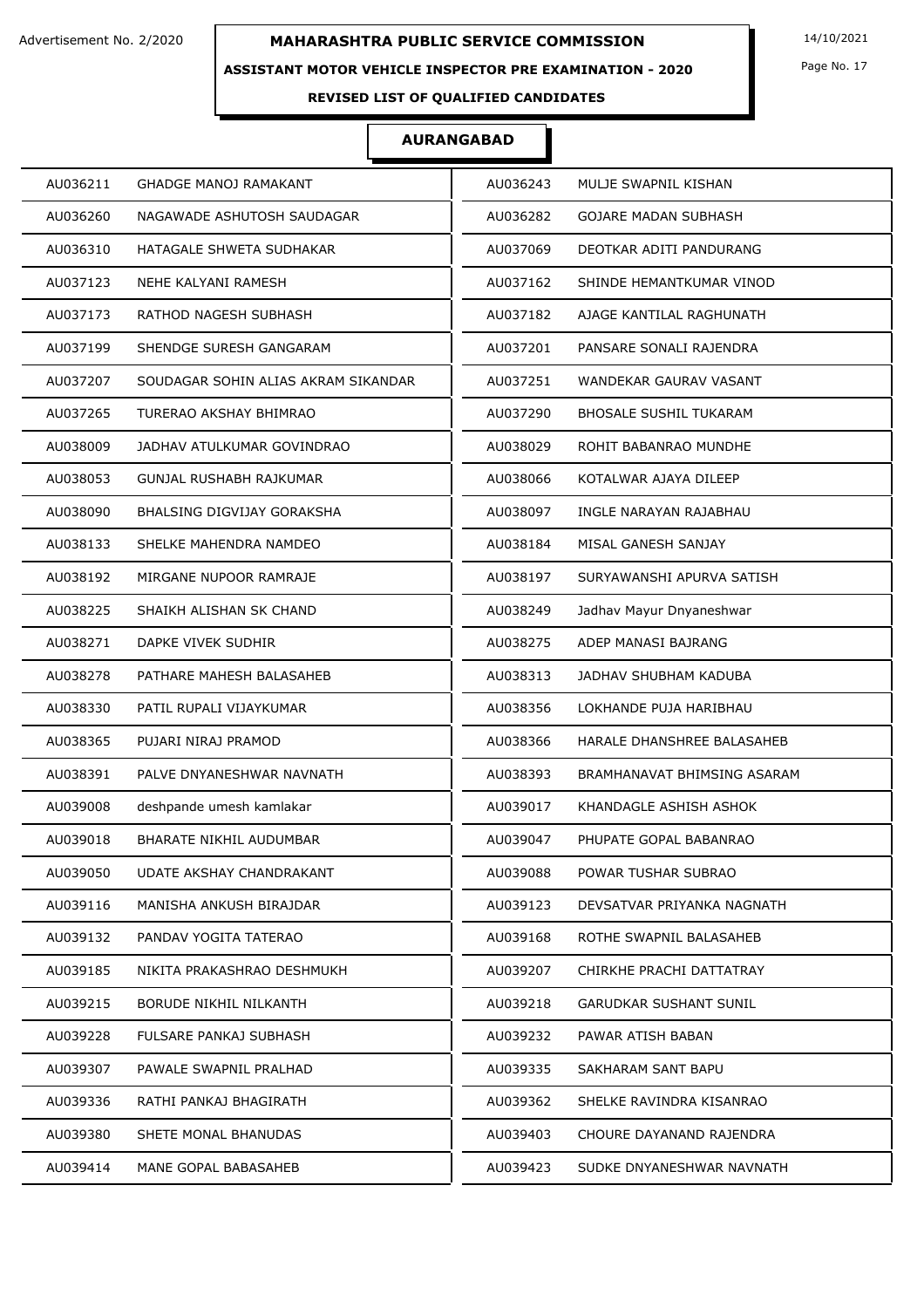### **ASSISTANT MOTOR VEHICLE INSPECTOR PRE EXAMINATION - 2020**

Page No. 18

## **REVISED LIST OF QUALIFIED CANDIDATES**

| AU039429 | <b>GHODE KIRAN VITTHAL</b>     | AU040028 | BHANDARE NIKHITA VITTHALRAO |
|----------|--------------------------------|----------|-----------------------------|
| AU040058 | KSHIRSAGAR CHANDRAKANT DEVIDAS | AU040079 | GITE PRALHAD BHAGUJI        |
| AU040085 | PAWAR SACHIN SATISH            | AU040098 | ANANT SAKHARAM DIKE         |
| AU040128 | WAGASKAR KIRAN BHASKAR         | AU040260 | KHARDE KAVITA MADHUKAR      |
| AU040271 | SHELAR SOMNATH RAMDAS          | AU040275 | NAGLOT VIJAYSING TOTIRAM    |
| AU040283 | RAYKAR DEVRAM DASHRATH         | AU040285 | PAWAR SAVITA MANOHAR        |
| AU041002 | BHAGWAT KALYANI BHIMRAO        | AU041005 | BHERE SANJAY GANGADHAR      |
| AU041017 | KATE ANIL MOHAN                | AU041053 | VASALE NEHA VIJAYKUMAR      |
| AU041058 | DANGADE SANTOSH MOHAN          | AU041091 | DOKE MAHESH MANOHAR         |
| AU041108 | EKLARE RAJAT BHAGWAT           | AU041136 | GIRI GANESH LAXMAN          |
| AU041148 | LIMKAR AKASH ABHIMAN           | AU041151 | CHONDE SANDESH PANDITRAO    |
| AU041204 | JUMBAD YOGESH NAMDEV           | AU041221 | NARWANE MANGESH BALASAHEB   |
| AU041281 | SURWASE SATESH NAGNATH         | AU041288 | CHAVAN MAHESHWARI GULAB     |
| AU041298 | GHOLKAR VIKRAMSINH ANNASAHEB   | AU041383 | shinde sachin prakash       |
| AU041387 | Kankal Govind Shriram          | AU041396 | DAHIPHALE RAJIV DASHRATH    |
| AU041425 | KHURMUTE VIKAS GORAKHNATH      | AU042025 | AGWAN PRADIP AASARABA       |
| AU042035 | <b>GAWARE MANGESH SHIVAJI</b>  | AU042043 | BASTAPURE ADITYA ANANT      |
| AU042077 | PADULE TUSHAR AMBADAS          | AU042090 | UKIRADE PALLAVI RAJABHAU    |
| AU042095 | BAHIR SANIKA NAMDEO            | AU042103 | <b>GAWADE BADAL BHAGWAT</b> |
| AU042109 | BURHADE ADITYA BHALCHANDRA     | AU042113 | DOMALE GANESH DADASAHEB     |
| AU042133 | DALVI GAURAV NAVNATH           | AU042154 | Sonwane Avinash Rahul       |
| AU042156 | SONAWANE AMRUTA SANJAY         | AU042194 | GUNJAL PRIYANKA BABASAHEB   |
| AU042282 | HAJGUDE AKSHAY ASHOK           | AU043009 | KALAPAHAD RAM ASHOK         |
| AU043023 | GADEKAR SHUBHAM RAMKISAN       | AU043054 | TAKSAL MAHESH BHAGWAT       |
| AU043066 | HASE SURABHI YADAV             | AU043098 | Athare Santosh Radhakisan   |
| AU043131 | GUDHE RAMESHWAR RAMA           | AU043149 | MORE JAYESH SUBHASH         |
| AU043172 | KARJULE SUMIT RAM              | AU043190 | PATHAN IMRAN MAHEMUD        |
| AU043205 | KAMBLE SHRIKANT SHESHERAO      | AU043223 | SANDIP DIGAMBAR PUTTHEWAD   |
| AU043226 | BACHAKAR VAIBHAV KHANDU        | AU043243 | PATIL JAYMALA VISHWASRAO    |
| AU043249 | DHALE AVINASH PREMRAO          | AU044023 | JADHAV SHUBHAM RAJENDRA     |
| AU044031 | GAIKWAD SNEHA MAROTIRAO        | AU044036 | KUNDHARE SHITAL RAOSAHEB    |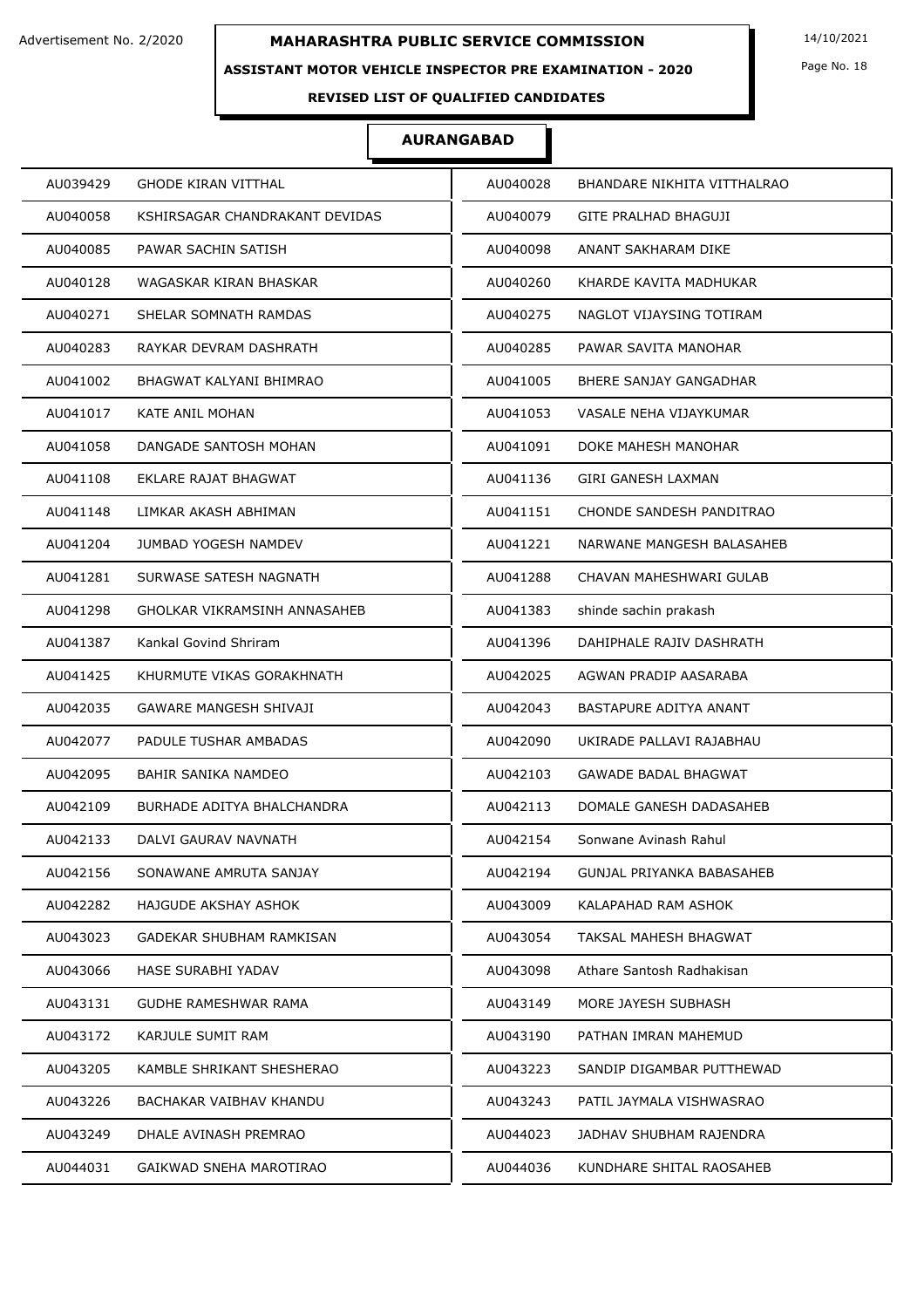### **ASSISTANT MOTOR VEHICLE INSPECTOR PRE EXAMINATION - 2020**

Page No. 19

## **REVISED LIST OF QUALIFIED CANDIDATES**

| AU044048<br>NIJAVE MANOJ BABAN           | AU044049 | <b>BANDE PAVAN NAMDEV</b>       |
|------------------------------------------|----------|---------------------------------|
| AU044056<br>MISAL DIKSHA RAGHUNATH       | AU044057 | NILAWAD PANKAJ MAROTI           |
| SHINDE SWAPNIL VIKAS<br>AU044063         | AU044107 | DHAGE SONAM NARAYAN             |
| AU044132<br>SHINDE SACHIN RAOSAHEB       | AU044142 | JOGAS TUSHAR PANDHARINATH       |
| AU044149<br><b>GHULE VISHAL VILAS</b>    | AU044180 | PARKHE NIKHIL SUBHASH           |
| AU044181<br>WAIKAR ATUL NANASAHEB        | AU044184 | <b>BHOMBE SANDIP SARANGDHAR</b> |
| AU044185<br>GAIKWAD SHIVKNYA SHAHURAJ    | AU044186 | AUTE NILESH VIJAYRAO            |
| AU044228<br>NILA SANGMESHWAR MAHALING    | AU045068 | ATHARE DINESH SURESH            |
| AU045100<br>KHAN ARSHAN NADEEM           | AU045107 | SHUKLA NISHA SUNIL              |
| SURWASE SHUBHAM UTTAM<br>AU045143        | AU045150 | GAIKAWAD SATISH AMBADAS         |
| WAVHAL ASHUTOSH SUNIL<br>AU045158        | AU045165 | IDHATE MAHESH MADHUKAR          |
| AU045178<br>GAIKWAD ANKUSH SUKHADEO      | AU045179 | SHINDE ROHIT SANJAY             |
| AU045180<br>UMA GANPATI MUDKHEDE         | AU045181 | Prashad Vaidehi Sunil           |
| AU045184<br>BHAWARI RAHUL RAGHUNATH      | AU045276 | KAKDE AMRUTA VISHNU             |
| AU045280<br>SANGITA SUBHASH BADNE        | AU045282 | MEHERE LALIT KAILAS             |
| KADAM BHARAT NARAYAN<br>AU046025         | AU046065 | SONAWANE ABHIJIT SUKHADEO       |
| AU046078<br>RATHOD AKSHAY ARJUN          | AU046088 | KARAD KIRAN VASANT              |
| AU046095<br>GHOGARE ADITYA SATISH        | AU046104 | SHINGADE MAYURI SHANKARRAO      |
| SHINDE PRATIK SANJAY<br>AU046138         | AU046141 | AMTE SACHIN AJINATH             |
| KOLHE ROHINI ROHIDAS<br>AU046157         | AU046176 | MAHER NANDINI MADANSING         |
| AU046179<br>Kare Rohit Ramrao            | AU046195 | MIRGANE ANANDKUMAR SAUDAGAR     |
| AU046238<br>RATHOD DILIPKUMAR HARIKISHAN | AU046281 | THORAT LAXMAN SHIVAJI           |
| AU046304<br><b>GADE DADA SUDAM</b>       | AU047088 | RASVE POOJA GANESHRAO           |
| AU047109<br>KANKAL AKANKSHA YESHWANT     | AU047123 | BODHANKAR YOGESH BABURAO        |
| SARODE AMRUTA VIJAY<br>AU047142          | AU047158 | KALE AKASH BHARAT               |
| AU047172<br>HAMBARDE VAISHALI CHAMPAT    | AU047182 | JADHAV AKASH ASARAM             |
| AU047200<br>SAKNURE SHRIRAM RAOSAHEB     | AU047205 | CHATE SHILPA ANIL               |
| AU047206<br>DONGRE SHAM RAGHUNATH        | AU047217 | SHIVSHETTE SANTOSH SHIVAJI      |
| AU047224<br>NARKHEDE MANISH SHARAD       | AU047245 | GUDEWAR SARITA LAXMANRAO        |
| AU047251<br>KSHIRSAGAR MAHADEO SOMNATH   | AU047257 | SURYAVANSHI GAJANAN VINAYAK     |
| AU048006<br>KARHALE SAGAR BABANRAO       | AU048009 | SAKURE TEJASWI BALASAHEB        |
|                                          |          |                                 |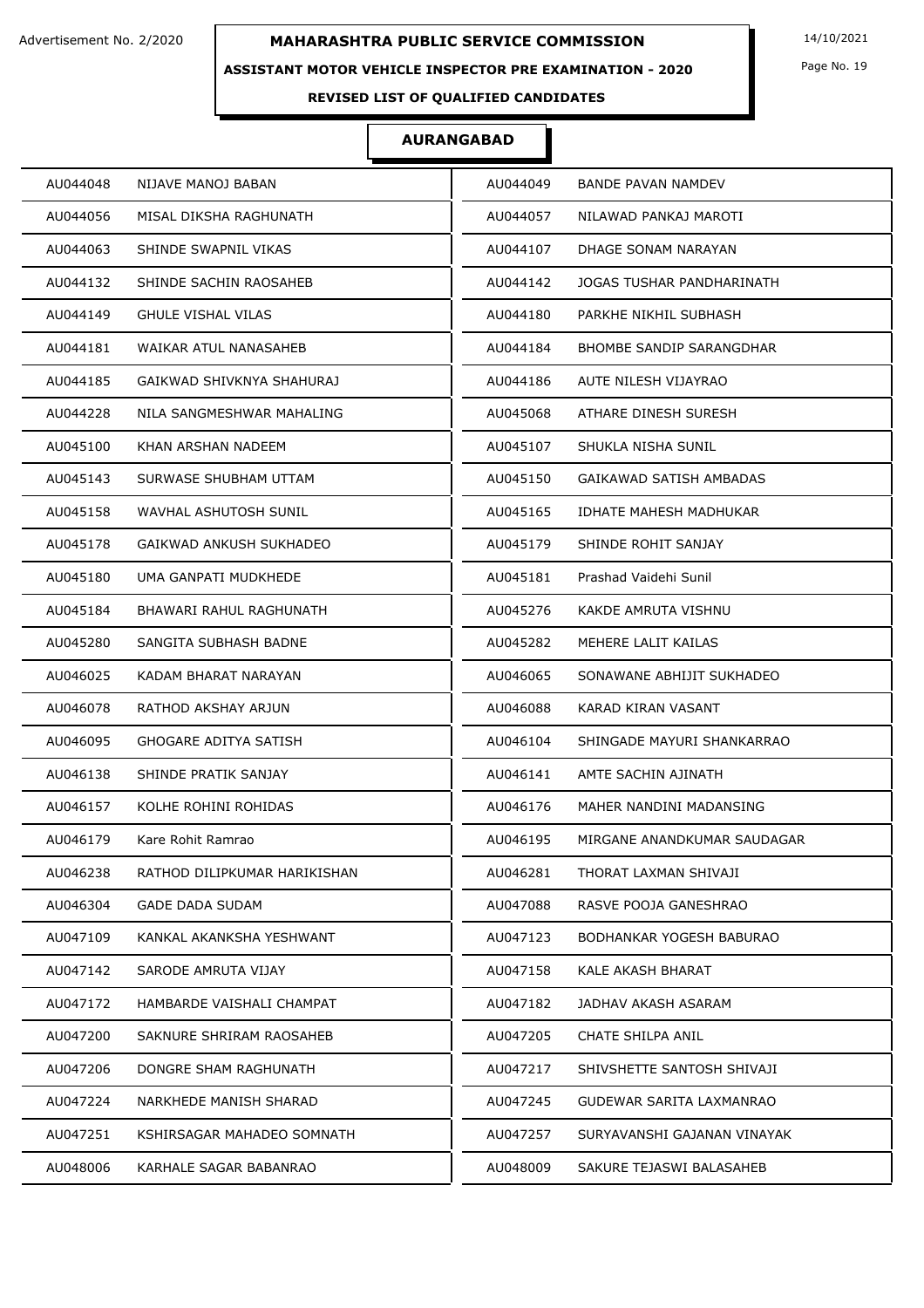### **ASSISTANT MOTOR VEHICLE INSPECTOR PRE EXAMINATION - 2020**

Page No. 20

## **REVISED LIST OF QUALIFIED CANDIDATES**

| AU048019                       | AU048023                       |
|--------------------------------|--------------------------------|
| UMAKANT RAMRAO USTURE          | RATHOD SHUBHAM HIRALAL         |
| AU048084                       | AU048086                       |
| TONDE RAMESH MADHUKAR          | SUDRIK AMOL BANKAT             |
| AU048095                       | AU048119                       |
| NAGARGOJE OMSHIV ARJUN         | DHOTRE RAVIKUMAR RADHAKISAN    |
| AU048138                       | AU048187                       |
| DAWLE YOGESH SOPANRAO          | SWAMI SANTOSH NAGNATH          |
| AU048243                       | AU048256                       |
| DHANWADE RAHUL BABAN           | PAWAR SACHIN GOVIND            |
| AU048258                       | AU048260                       |
| Vipul Yuvraj Mokashe           | PATEKAR SACHIN EKNATHRAO       |
| AU048267                       | AU048275                       |
| <b>BHOSALE ROHAN SHIVAJI</b>   | DUDHAL BHAGWAT VITHTHAL        |
| AU048290                       | AU048308                       |
| WADIKAR PRIYA NAMDEVRAO        | SHAIKH KARIM RAHIM             |
| AU048313                       | AU048317                       |
| JONDHALE ABHISHEK MINANATH     | SHINDE KESHAV MAHADEV          |
| AU048374                       | AU048395                       |
| DHOLE MAHESH SUBHASH           | <b>BHOSALE MANOJ KALEEDAS</b>  |
| AU048419                       | AU048430                       |
| SAHANE GAJANAN BABANRAO        | <b>FUNDE PRAMOD RAJENDRA</b>   |
| AU048436                       | AU048466                       |
| DHAKANE NIKHIL RAMDAS          | SHAIKH SHAHRUKH LATIF          |
| AU048471                       | AU049015                       |
| MULAJE RAVIRAJ DEVIDAS         | NARODE SANI BHASKAR            |
| AU049030                       | AU049031                       |
| UGALE ADINATH BHAGWAT          | <b>GHUGE SARJERAO KARBHARI</b> |
| AU049054                       | RANJNE AMOL PRABHU             |
| TANGDE PRAVIN RAMESH           | AU049078                       |
| AU049095                       | WALKE SWAPNIL SUDAM            |
| <b>GAPAT SEEMA MURLIDHAR</b>   | AU049099                       |
| AU049102                       | AU049145                       |
| WAHUL MONA ANIL                | MALE TUKARAM DEVIDAS           |
| AU049163                       | AU049169                       |
| CHAVAN PANDURANG ASHRU         | NARHARE ANANT PUNDLIK          |
| AU049185                       | <b>BHOSLE GEETA RAMRAO</b>     |
| GARUDWAR SAINATH BALAJI        | AU049197                       |
| AU049200                       | AU049207                       |
| KONPRATWAR DNYANESHWAR PRALHAD | RASKAR SONALI VITTHAL          |
| AU049211                       | TIPALE MONIKA RAJENDRA         |
| DHANAD PRANAV MANOJ            | AU049223                       |
| AU050009                       | AU050014                       |
| INDRAJIT ANKUSH SHINDE         | BARURE MAYURI BALAJI           |
| AU050025                       | AU050038                       |
| JATAL GANESH SANJAY            | ANARSE AKSHAY BALASAHEB        |
| AU050042                       | AU050053                       |
| BOYANE TIRUPATI LAHU           | AKSAL GAYATRI DNYANESH         |
| AU050083                       | AU050084                       |
| PATIL AKSHAYKUMAR SHIVAJIRAO   | DEOSALE SAMMYAK RAMESH         |
| AU050092                       | AU050110                       |
| SABNIS DIVYA LAXMIKANT         | SHINGE AISHWARYA SATISH        |
| AU050114                       | AU050116                       |
| SATHE POONAM HIRALAL           | <b>BARVE SHUBHAM NIVAS</b>     |
| AU050121                       | AU050151                       |
| MEHER SANTOSH SITARAM          | ZAMBARE DNYANDEEP RATNAKAR     |
| AU050154                       | AU050159                       |
| LANGAR HANSRAJ MANIK           | KADAM YOGESH GORAKHNATH        |
| AU050201                       | SHINDE DARSHAN RAMESH          |
| GAIKWAD SUHAS MADHUKAR         | AU050209                       |
| AU050231                       | AU050233                       |
| GHAYWAT MANISHA VILAS          | KATLE AKSHAY NAVANATH          |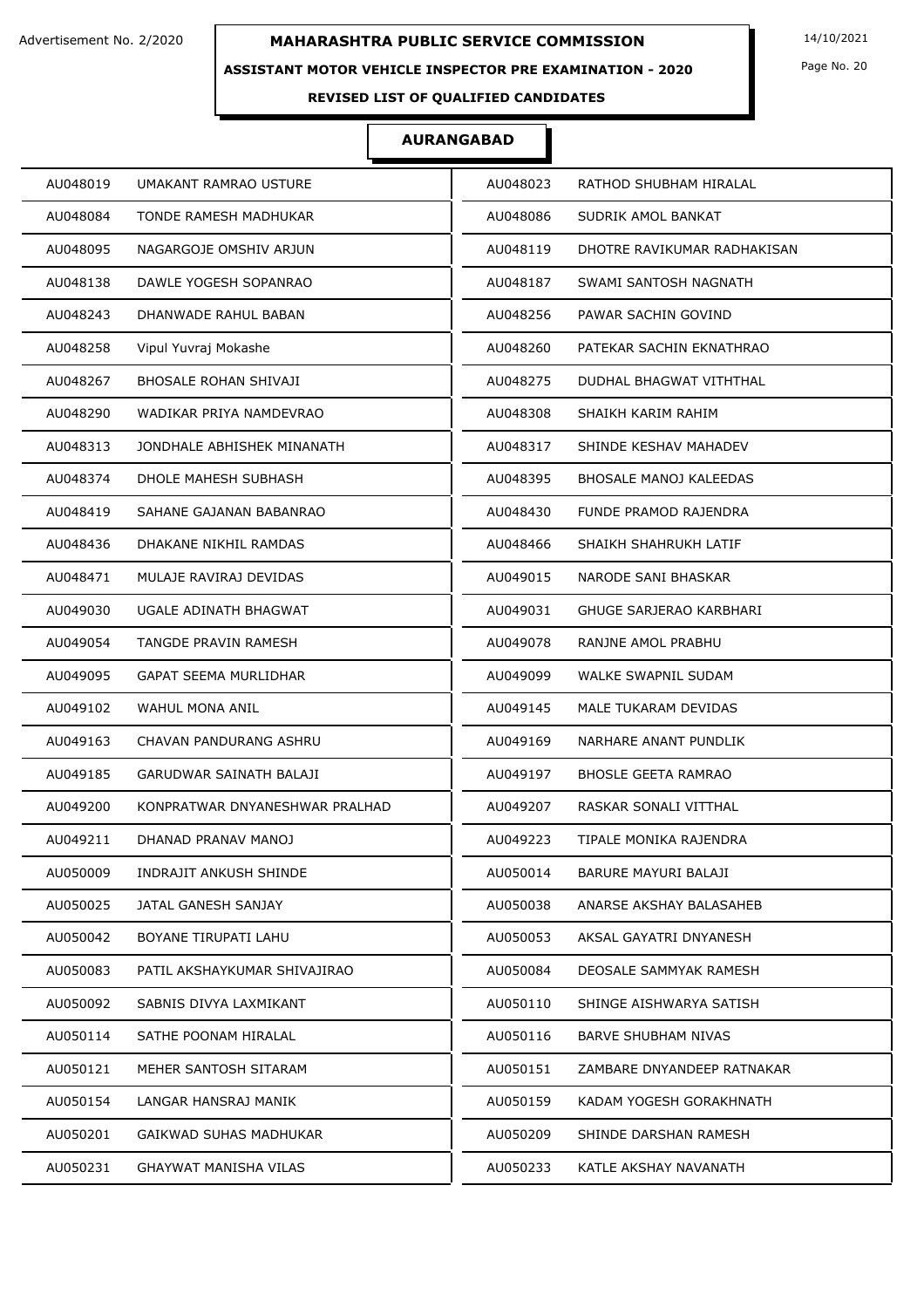### **ASSISTANT MOTOR VEHICLE INSPECTOR PRE EXAMINATION - 2020**

Page No. 21

## **REVISED LIST OF QUALIFIED CANDIDATES**

| AU050283 | KUKADE SHIVNARAYAN BHIMRAO   | AU050284 | <b>BHOSALE MAHESH BABAN</b>      |
|----------|------------------------------|----------|----------------------------------|
| AU050290 | KANTEWAR PANKAJ PRAKASH      | AU050330 | BASUTKAR AMRUT MUKESH            |
| AU050335 | SHELKE PRAVIN DATTATRAY      | AU050363 | MAMODE SHREYA BIRJULAL           |
| AU050364 | SHIDORE SOURABH SUDHAKAR     | AU050406 | GAVALI BADRINATH SHIVAJI         |
| AU051038 | SABLE VISHAL DILIP           | AU051040 | ADAMANE SANTOSH NARAYAN          |
| AU051051 | TIDKE SACHIN BHAUSAHEB       | AU051098 | KATE HRISHIKESH RAMESH           |
| AU051138 | <b>BHAMARE KAUSTUBH BALU</b> | AU051143 | KENDRE VISHNUKANT KASHINATH      |
| AU051148 | MANKAR AJAY BAPU             | AU051155 | KOLPE KISHOR NANA                |
| AU051203 | KAHATE MANOJ HUKUMCHAND      | AU051261 | PALVE KAVITA ASHOK               |
| AU051267 | TONDE JAYSHRI SADASHIV       | AU051305 | KARPUDE SURAJ SANDIPAN           |
| AU051314 | PALVE MANISHA JALINDAR       | AU051318 | <b>GORE VAIBHAV NARAYAN</b>      |
| AU051418 | KULKARNI MANGESH SUBHASH     | AU051422 | BHABAD SAURAV PANDITRAO          |
| AU051423 | MERUKAR SUNIL DATTATRAYA     | AU052010 | KALE ABHIJIT BHAUSAHEB           |
| AU052016 | MAHAMINE DARSHAN SUNIL       | AU052033 | WAKTE BABASAHEB SANDIPAN         |
| AU052047 | GUNJAL RAMDAS MURALIDHAR     | AU052081 | kalyankar nilesh vasantrao       |
| AU052087 | MALI VARSHA EKNATH           | AU052088 | UDATE BHAGYASHRI UMAKANT         |
| AU052094 | KOTHULE DHANANJAY VISHNU     | AU052102 | WAGHMARE SUJITKUMAR BALASO       |
| AU052134 | BAHIR ASHOK NAVNATH          | AU052159 | KALE SAMPAT PANDURANG            |
| AU052165 | BALKHANDE NIKHIL PAWAN       | AU052185 | SWAMI SHUBHAM SAMBHAJI           |
| AU052186 | SHINDE RAHUL GANAPAT         | AU052213 | JAGTAP TRUPTI BALASAHEB          |
| AU052232 | AKOLKAR PRAVIN GORKSHANATH   | AU052235 | KALE AKASH DATTATRAYA            |
| AU052253 | KHADE SADANAND BHIMRAO       | AU053005 | <b>GAWADE SHIVPRASAD NAGNATH</b> |
| AU053051 | ACHWALKAR GUNJAN DATTAJI     | AU053068 | YADAV VIJAYA SHAMRAO             |
| AU053080 | MAHAJAN AMOL EKNATH          | AU053105 | DESHMUKH PRATHAMESH NANDKUMAR    |
| AU053158 | IRFAN KHAN FEROZ KHAN        | AU053202 | KOLHE SANJAY ASHOK               |
| AU053244 | KHAMKAR PRASHANT RAMESH      | AU054006 | SHIRSATH SHRIKANT GANGADHAR      |
| AU054034 | PATIL VIKRANT ADHIKRAO       | AU054079 | GITE AKSHAY GANPAT               |
| AU054083 | PIMPARE GANESH DILIP         | AU054094 | PHOLE NILESH GANPATRAO           |
| AU054180 | AUTADE SANGRAM ANIL          | AU054216 | AVHAD MAYURI KIRAN               |
| AU054238 | NALE KRUSHNA RAJENDRA        | AU054243 | <b>BHOR SANTU RAGHUNATH</b>      |
| AU054263 | SHRIMALI ANKITA AMBADAS      | AU054277 | BHOKARE AJINKYA SANJAY           |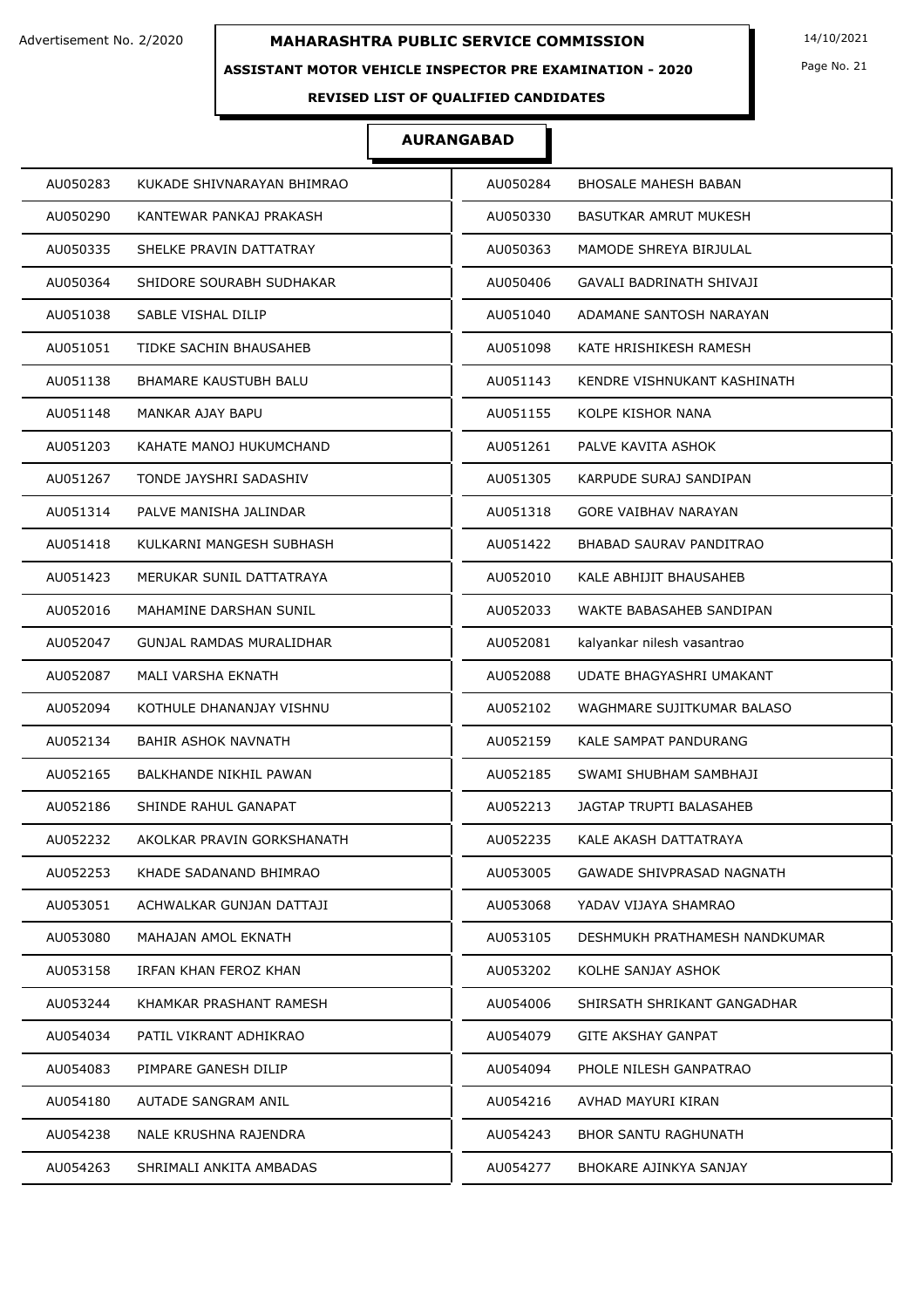### **ASSISTANT MOTOR VEHICLE INSPECTOR PRE EXAMINATION - 2020**

Page No. 22

## **REVISED LIST OF QUALIFIED CANDIDATES**

| AU054282                      | AU054285                          |
|-------------------------------|-----------------------------------|
| SHUBHAM MURALIDHAR PARKHE     | KADAM VIKAS SHIVAJI               |
| AU054298                      | AU055003                          |
| PAWAR GOVIND JORSING          | KHAIRE RISHIKESH BHAUSAHEB        |
| AU055009                      | AU055018                          |
| TURAKANE RUPALI BABASAHEB     | BARDE SOMNATH PARASHRAM           |
| AU055040                      | AU055043                          |
| SAYYED JAVED MUSA SHAH        | NAGARE HIMANSHU DEVIDAS           |
| AU055053                      | AU055057                          |
| BARDE VISHAL JANARDHAN        | <b>GAIKE PAVAN PARASRAM</b>       |
| AU055061                      | AU055066                          |
| AMLAPURE VISHWAJIT ANANDRAO   | <b>BANGAR PRAVIN SUBHASH</b>      |
| AU055067                      | AU055070                          |
| KHAN ADIL MOHD MUBEEN KHAN    | MALODE SANTOSH NAGORAO            |
| AU055076                      | AU055131                          |
| AWHAD SANTOSH BABURAO         | SHEJAL SANDEEP DATTATRAY          |
| AU055132                      | AU055179                          |
| PAWAR SUNIL SAMBHAJI          | GAWASANE VAISHNAVI VISHNUPANT     |
| AU055181                      | AU056008                          |
| KARLE ABHIJEET BABASAHEB      | RAKH SANTOSHKUMAR ASHRUBA         |
| SHITAL KOKATE                 | AU056051                          |
| AU056047                      | SATALE ANURAJ RAMCHANDRA          |
| AU056059                      | AU056066                          |
| BINORKAR VISHAL ARUN          | SHAIN ADAM SAYYAD                 |
| AU056079                      | AU056084                          |
| KADAM PARVATI DNYANOBA        | BHUSARI AJAY DEVIDAS              |
| AU056097                      | AU056116                          |
| <b>BADADHE RITA BHAGWAN</b>   | CHAUDHARI PRASHANT BHASKAR        |
| GORE RAMESHWAR BHAGWAT        | SURADKAR PRANALI ANIL             |
| AU056121                      | AU056154                          |
| AU056179                      | AU056189                          |
| CHINDHOTE RAVI DILIP          | DHULGUNDE TUKARAM DNYANOBA        |
| AU056198                      | AU056211                          |
| PURI RAJESHWARI SHANKAR       | JADHAV SWAPNIL RAMCHANDRA         |
| AU056212                      | AU056225                          |
| FULPAGARE PUSHKAR YASHWANT    | RAJGURU NITA PRATAP               |
| AU056252                      | KOKATE KIRAN NETAJI               |
| INGLE RAVINDRA FULCHAND       | AU056271                          |
| AU056273                      | AU057005                          |
| TANDALE DNYANESHWAR RAJENDRA  | KALDATE KSHITIJA PURUSHOTTAM      |
| AU057032                      | AU057041                          |
| Vilas Narwate                 | SONAWANE AVDHUT MACHCHHINDRA      |
| AU057063                      | AU057097                          |
| GAVHANE RAMESHWAR NANASAHEB   | PAYGHAN AMAR RAMESHWAR            |
| AU057124                      | AU057163                          |
| KHEMNAR NAYANDIP BABAN        | CHINTAWAR NIKHIL NAGORAO          |
| AU057181                      | AU057240                          |
| LOMTE MADHURA RAVINDRA        | LONKAR AMIT RAMCHANDRA            |
| DHAKNE PRAMOD NANASAHEB       | <b>GHADGE PRASHANT DATTATRAYA</b> |
| AU057250                      | AU057269                          |
| AU058020                      | AU058056                          |
| VAISHNAV SHIVPRASAD MADHUKAR  | NAVADE UDAY UMAKANT               |
| AU058065                      | AU058069                          |
| SHIRSATH NILESH KAILAS        | <b>BANSOD GANESH BANDU</b>        |
| AU058070                      | AU058071                          |
| SHRIRAME DNYANESHWAR DIGAMBAR | Bhurewal Mahesh Jassulal          |
| AU058083                      | AU058097                          |
| PANDAV PRAFULL DEORAO         | DIGHE JYOTI ANNA                  |
| AU058103                      | AU058140                          |
| AGWANE PRASHANT DATTU         | RAMKUVAR NILESH VILAS             |
| AU058179                      | AU058188                          |
| SAWASE PRASHANT CHANGDEO      | MULE TEJPAL BHAGWANRA0            |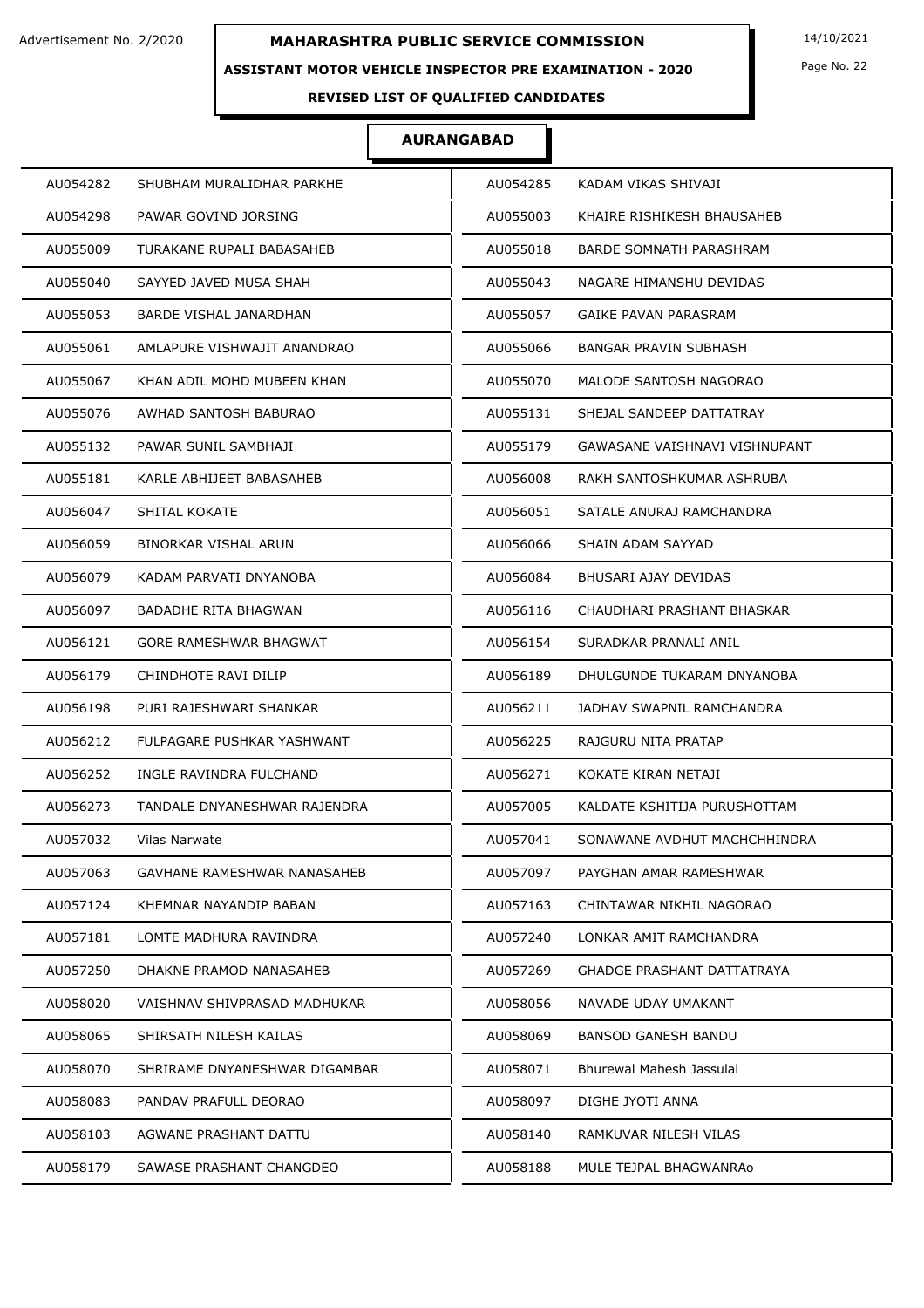### **ASSISTANT MOTOR VEHICLE INSPECTOR PRE EXAMINATION - 2020**

Page No. 23

## **REVISED LIST OF QUALIFIED CANDIDATES**

| AU058225 | SARADE AMOL BALASAHEB          | AU058258 | KANADE NILESH PURBHAJI          |
|----------|--------------------------------|----------|---------------------------------|
| AU058286 | <b>BHISE KIRAN SAVALA</b>      | AU058369 | PANSARE NIKITA NIVRUTTI         |
| AU058376 | CHAVAN SUYOG SAYAJI            | AU058378 | SANGLE PRADEEP VISHNU           |
| AU058392 | GAIKWAD SHIVHARI GYANBA        | AU058394 | WAKHARADE AKSHAYKUMAR GOVINDRAO |
| AU058400 | PATHAN SHAHAREKH IJAJKHAN      | AU058401 | GUNJAL AISHWARYA ANIL           |
| AU058407 | CHANDANE POOJA KISHAN          | AU059028 | DESHMUKH AMOL SHRIRANGRAO       |
| AU059042 | GAIKWAD VISHAL DATTATRAY       | AU059102 | TAK SHITAL NARHARI              |
| AU059138 | <b>GHODKE VISHAL PRAKASH</b>   | AU059154 | LAWARE AMOL BHAUSAHEB           |
| AU059158 | AHER KISHOR KAKASAHEB          | AU059165 | KADAM NETAJI                    |
| AU059168 | HUDE NIVRATTI ANNARAO          | AU059186 | CHINDHE AMOL LAXMAN             |
| AU059199 | GHORPADE AMRUTA DAMODHAR       | AU059221 | SWAMI RAVISHEKHAR NAGNATH       |
| AU059227 | KURHE SHUBHAM VASANT           | AU059275 | HONRAO ISHVAR DHONDIBA          |
| AU059281 | KHODADE DIPALI ANKUSH          | AU059282 | SHINDE MANJUSHA TUKARAM         |
| AU059308 | SATPUTE ASHUTOSH MAHENDRA      | AU060010 | GAWADE BHAUSAHEB UMAJI          |
| AU060120 | <b>GAYKE TATYARAO DIGAMBAR</b> | AU060173 | SHINDE SURAJ RAJARAM            |
| AU060228 | <b>GHODE PALLAVI INDRAJIT</b>  | AU060235 | MIHIR SUHAS JOSHI               |
| AU061009 | LAGHANE KRUSHNA BAPPASAHEB     | AU061017 | MORE GANESH BAHIRNATH           |
| AU061032 | KATE MAYURI DILIP              | AU061059 | INGALE BALASAHEB CHANDRAKANT    |
| AU061140 | GAWADE AMRUTA DNYANESHWAR      | AU061157 | Borse Swapnil Raosaheb          |
| AU061193 | KENDRE GANGADHAR HARIDAS       | AU061196 | BERAD DEEPAK DNYANESHWAR        |
| AU061287 | KANDAKE RAHUL ASHOK            | AU061323 | KADAM GOVIND GULABRAO           |
| AU061360 | SHIRSATH SHUBHAM NANDKISHOR    | AU061373 | <b>GUJAR RAHUL TATYA</b>        |
| AU061378 | KAPRE AKSHAY RAJENDRA          | AU062011 | GORE SHAILESH BHASKARRAO        |
| AU062023 | RAUT VAIBHAV VITTHAL           | AU062032 | KADAM SUJIT MACHINDRA           |
| AU062035 | LATPATE PRASHANT ASHOK         | AU062045 | CHOUDHARI UDHAV BALASAHEB       |
| AU062075 | NAWALE RAHUL KRISHNA           | AU062098 | WAYAL GAURAVKUMAR ROHIDAS       |
| AU062109 | Bansode Pramod Ashok           | AU062130 | BARASKAR SHWETA SHASHIKANT      |
| AU062157 | BHANAP VAISHNAVI SANJAYKUMAR   | AU062206 | WANVE KRUSHNA DAGDU             |
| AU062216 | KADU DATTATRAY BHAUSAHEB       | AU062228 | DATIR RUSHIKESH BABAJI          |
| AU062261 | MULEY SHASHIKANT LAXMIKANT     | AU063046 | PATIL APURVA PRADEEP            |
| AU063054 | SAWANT RAMESH CHHAGAN          | AU063072 | PATHARE ROHIT LAXMAN            |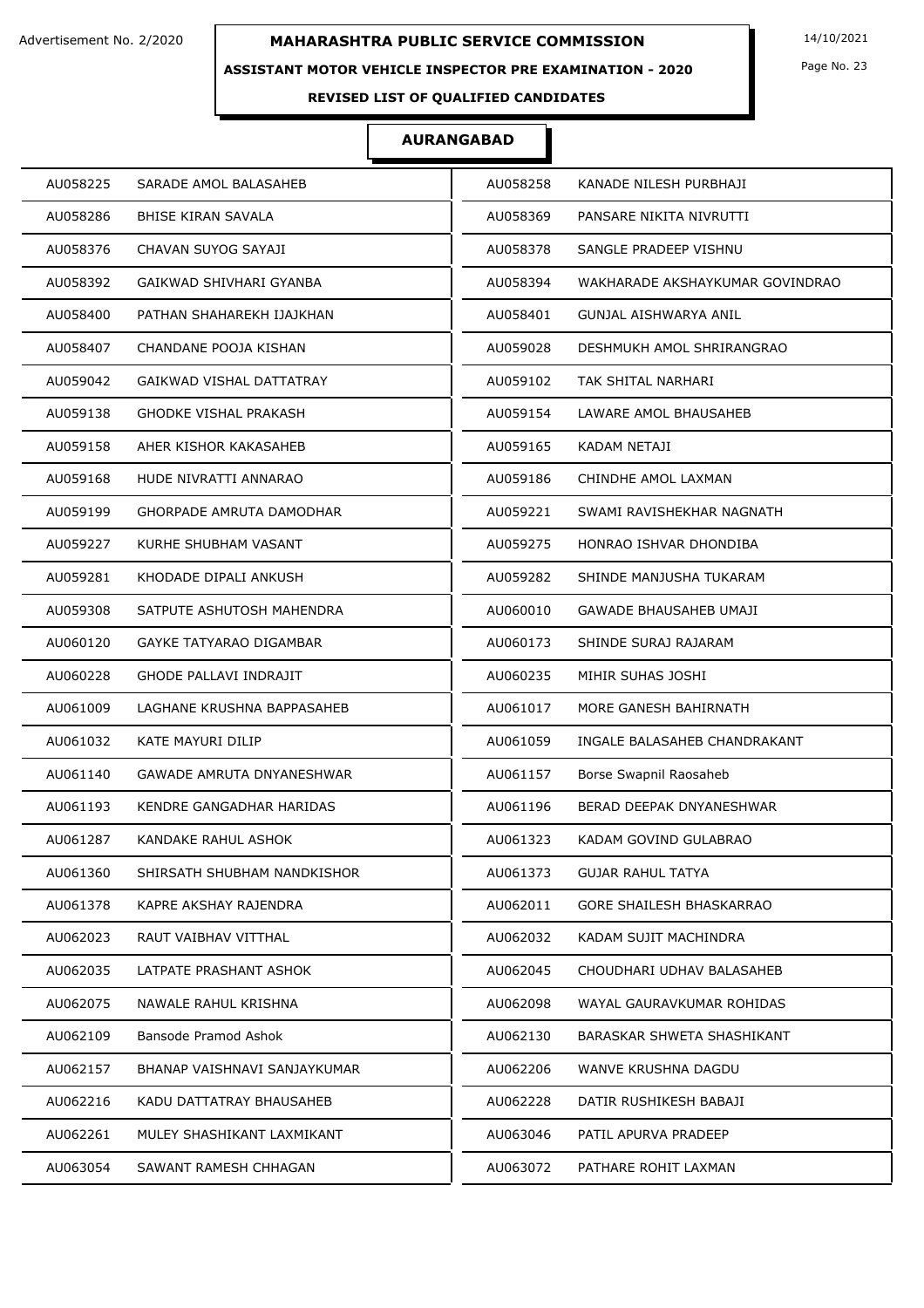#### **ASSISTANT MOTOR VEHICLE INSPECTOR PRE EXAMINATION - 2020**

Page No. 24

#### **REVISED LIST OF QUALIFIED CANDIDATES**

#### **AURANGABAD**

| Jadhao Sudarshan Jagdeo             | AU063147                      |
|-------------------------------------|-------------------------------|
| AU063126                            | KHAN AYAZ SIRAJ               |
| AU063185                            | AU063189                      |
| JAMBHALE YUVRAJ VITTHALRAO          | KULKARNI KEDAR RAJESHWAR      |
| AU063190                            | AU063193                      |
| YEOLE DHANANJAY VINOD               | DESHMUKH ROHIT VIJAY          |
| AU063198                            | AU063216                      |
| <b>BORDE ABHIJIT KAILAS</b>         | KOLHE SNEHA NANASAHEB         |
| AU063229                            | AU063254                      |
| WARTALE SACHIN SAMRATRAO            | <b>SALUNKE HEMANT SUNIL</b>   |
| AU063258                            | AU063265                      |
| KHAIRNAR TEJAL RAJENDRA             | MAMTA BALAJI SWAMI            |
| AU063270                            | AU063280                      |
| SYED MUJEEB RAHEMAN MUSTAFASAB      | BORUNDE SUDARSHAN SANJAY      |
| AU063293                            | AU063303                      |
| <b>GAWADE UTTAM VASANT</b>          | DEVKATTE SANGAMNATH SUGRAM    |
| AU063308                            | AU063322                      |
| NILWARN VITTHAL SAMPATRAO           | GIRIGOSAVI POOJA BHAUSAHEB    |
| SHISODE GANESH KONDIRAM             | AU063349                      |
| AU063345                            | KHOMANE PRAJAKTA RAJKUMAR     |
| SHITOLE VISHAL VILAS                | SHAIKH NADEEM SADIK           |
| AU063375                            | AU063412                      |
| <b>BADE SANKET SHIVDAS</b>          | <b>GARAD AKASH RAJKUMAR</b>   |
| AU063425                            | AU063430                      |
| BONDLEWAD SNEHA PUNDLIKRAO          | AU064010                      |
| AU063431                            | BORUDE RAVI BALKRISHNA        |
| CHOUDANTE AMOL CHANDRAKANT          | SHINGAVI ARCHANA ASHOKLAL     |
| AU064021                            | AU064061                      |
| PAWAR BALU JALINDAR                 | AU064071                      |
| AU064065                            | WAGHMARE MAHESHWAR RADHAKISAN |
| AU064091                            | AU064153                      |
| <b>GHULE SACHIN SHIVAJI</b>         | INGOLE SANDESH BABURAO        |
| AU064157                            | AU064158                      |
| WAKALE PRAVEEN BHIWASAN             | SALUNKE AAKASH VINOD          |
| <b>GAWALI SANJAY SAKHARAM</b>       | SANAP PRASHANT BALASAHEB      |
| AU064167                            | AU064232                      |
| AU064234<br>MARWALE LAXMAN GANGARAM |                               |
|                                     |                               |

#### **NO. OF CANDIDATES OF AURANGABAD : 1115**

| MB001032                    | MB001050                      |
|-----------------------------|-------------------------------|
| YADAV KALYAN BHAGWAN        | THAKARE SAGAR SURESH          |
| MB001065                    | MB001067                      |
| AHIRE JEEVANKUMAR BHASKAR   | CHAVAN DNYANESHWAR LAXMAN     |
| MB001093                    | MB001103                      |
| KHUNTALE PRAGATI RAJENDRA   | RATHOD HARSHWARDHAN PANDURANG |
| MB001112                    | MB001129                      |
| VANJARI VAISHNAVI BALASAHEB | NIKAM SANGRAM ARJUN           |
| MB001161                    | MB001174                      |
| mhetre amit arvind          | <b>BAGUL DIVYA DATTATRAY</b>  |
| Bandre Gauray Prabhakarrao  | MB001212                      |
| MB001188                    | CHERU SHUBHAM DHARMANATH      |
| MB001259                    | MB001288                      |
| GIRI AKSHAY KEDA            | YESUGADE BHAGYASHREE BABAN    |
| MB001305                    | MB001324                      |
| INGLE KOMAL MAHADEO         | THORVE GIRISH VISHWANATH      |
| MB001340                    | MB001351                      |
| SHINGARE PRASHANT PARAPPA   | MINAL DEVIDAS GAWAI           |
| MB001361                    | MB001382                      |
| SABLE SAURABH BHAUSAHEB     | RANANAVARE SAGAR KESHAV       |
|                             |                               |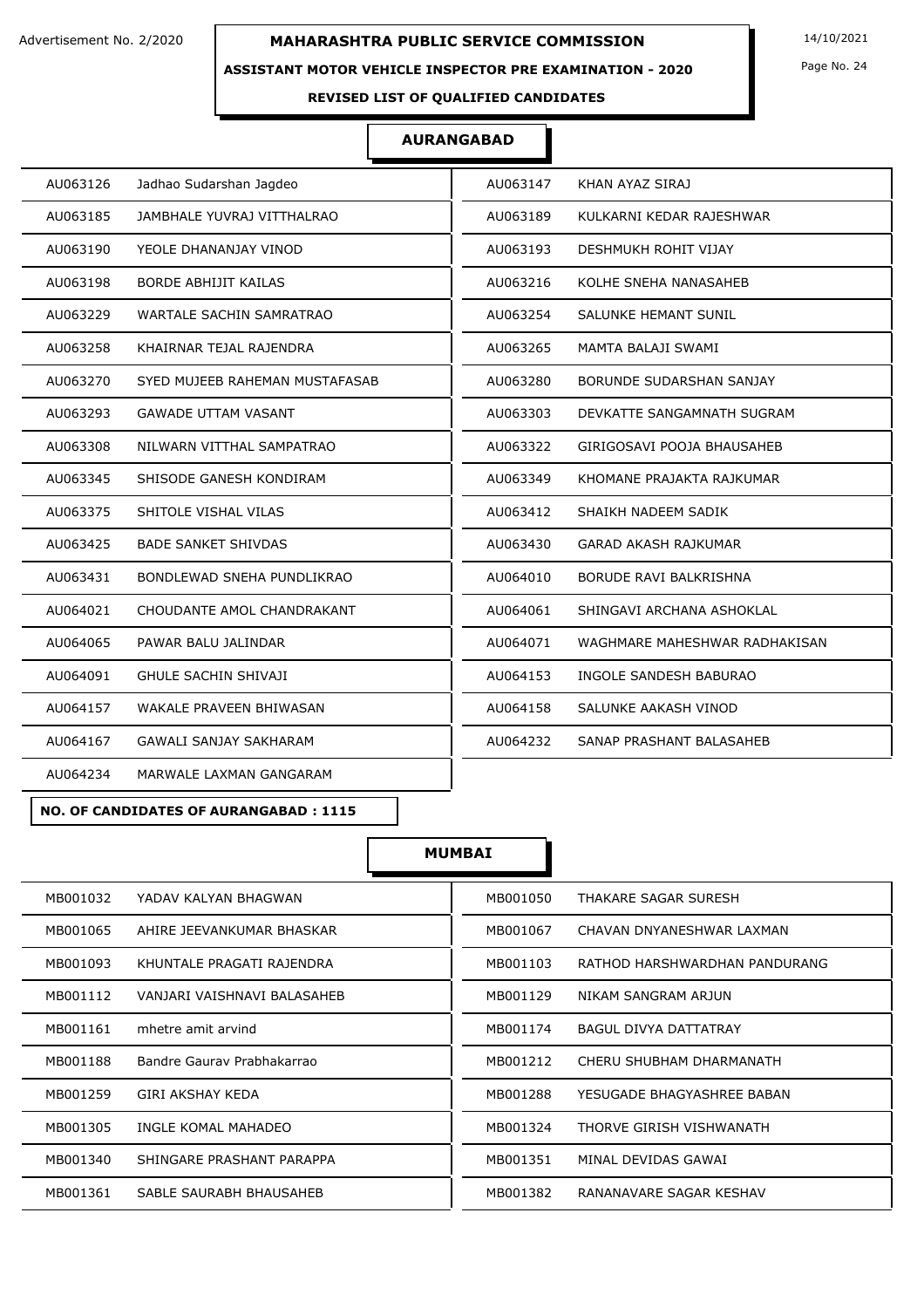### **ASSISTANT MOTOR VEHICLE INSPECTOR PRE EXAMINATION - 2020**

Page No. 25

## **REVISED LIST OF QUALIFIED CANDIDATES**

| MB001403<br>PIMPALSHENDE ANAND SITARAM   | MB001409 | SURYAVANSHI KOMAL KHANDU      |
|------------------------------------------|----------|-------------------------------|
| MATKAR SARIKA GANPAT<br>MB001430         | MB001489 | DIXIT DARPAN RAMESH           |
| MB001501<br>MAKARE MAYUR ROHIDAS         | MB002006 | PAWAR PRUTHVIRAJ VASANT       |
| MB002011<br>CHIKANE NITIN SHIVAJI        | MB002048 | BORHADE ROHIDAS BHIMA         |
| MB002057<br>PATIL SANGRAM HAMBIRRAO      | MB002076 | SULE CHIRAG LAXMAN            |
| MB002112<br>GIRI GAURAV RAVINDRA         | MB002114 | SHIRSATH PALLAVI DNYANESHWAR  |
| MB002166<br>KHOT VINOD RAJARAM           | MB002177 | <b>VINAY RAGHUNATH CHAVAN</b> |
| MB002193<br>DIVATE ROOCHA OMPRAKASH      | MB002220 | AMBHORE ABHILASH SUNIL        |
| MB002224<br>AKASH DHANAJI JADHAV         | MB002270 | DEKATE SAGAR HOMRAO           |
| MB002332<br>Hundalekar Suhas Ananda      | MB002339 | KAKAD SACHIN DNYANDEO         |
| MB002359<br>SHELKE PRAGATI BHASKAR       | MB002417 | DAHAPUTE SHREYAS ARVIND       |
| MB002475<br>WADILE CHETAN RAJENDRA       | MB002490 | KEER AKSHAY TUSHAR            |
| MB003144<br>KULKARNI PRASAD RAVINDRA     | MB003198 | DAPHALE ADITYA SURESH         |
| MB003225<br>ANIKET PRAPHULLRAO NAGARGOJE | MB003251 | TIWADE SHRIDHAR PRAKASH       |
| MB003260<br>KHATAL AJIT ASHOK RATNAMALA  | MB003276 | SHIRKE AJIT CHANDRAKANT       |
| MB003283<br>Gosavi Pravin Sambhaji       | MB003317 | ROHAN VINAYAK WAGHAMARE       |
| MB003330<br>TANAYA KUNAL KHOT            | MB003344 | <b>BODLE MONIKA PREMGIR</b>   |
| MB003349<br>AHER SUSHANS ARVIND          | MB003366 | KHEMNAR RAVIKANT JIJARAM      |
| MB003368<br><b>GADWE AMRUTA POPAT</b>    | MB003431 | PATIL DEVANAND SURESH         |
| MB003451<br>HUKRE SATISH YOGRAJ          | MB003472 | RAHUL SANJAY PATIL            |
| MB004066<br>JOSHI ONKAR PRAMOD           | MB004132 | DHADVE SUNNY RAJENDRA         |
| MB004185<br>GITE UMAKANT PANDHARI        | MB004196 | PINGLE OMKAR RAJAN            |
| MB004215<br>NACHAN HASNEN IQBAL          | MB004258 | PATIL SONAL SHIVAJI           |
| MB004287<br>JAKIKORE AMIT PARMESHWAR     | MB005030 | BHANDARE VISHAL KRUSHNA       |
| MB005061<br>OVHAL ROHIT GAUTAM           | MB005066 | PATIL SHUBHAM BALKRISHNA      |
| MB005090<br>DIPALI DINKAR KACHARE        | MB005098 | MUSTAFA ASLAM SHAIKH          |
| MB005118<br>YEWALE AKSHAY SHRIKANT       | MB005166 | RAMTEKE PRANAY SHALIKRAM      |
| MB005167<br>AWADHUT CHETAN DEORAO        | MB005182 | BANDEKAR VAIBHAV BANDU        |
| MB005210<br>TELI PRASHANT RAMESH         | MB005241 | PAWAR SOURAJ MADHUKAR         |
| MB005253<br>MORE AKSHAYKUMAR ANANDA      | MB006020 | WAKCHAURE SWATI ARUN          |
| MB006053<br>GOVEKAR SOURABH RAMCHANDRA   | MB006065 | SHINDE TUSHAR KISHOR          |
|                                          |          |                               |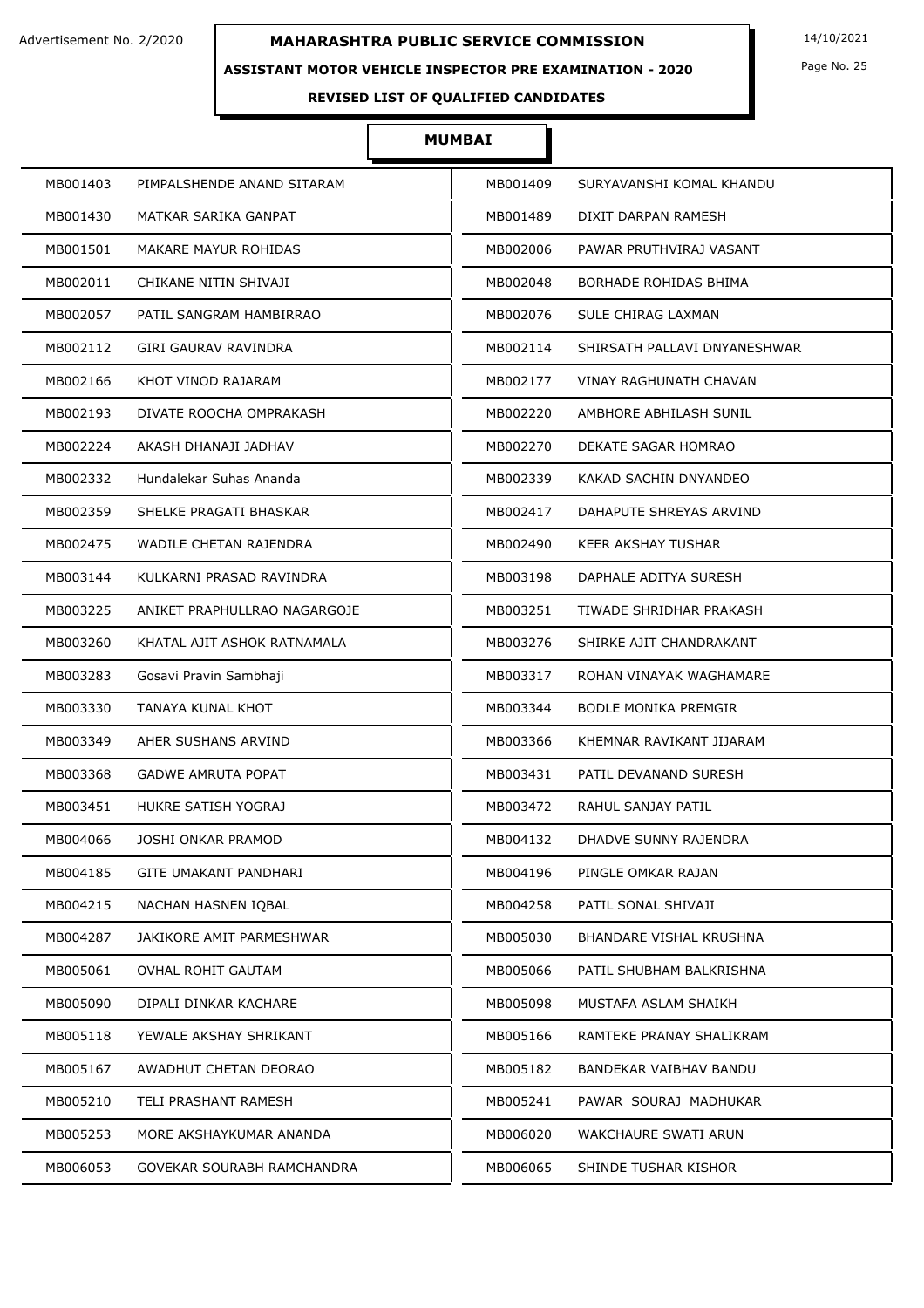### **ASSISTANT MOTOR VEHICLE INSPECTOR PRE EXAMINATION - 2020**

Page No. 26

## **REVISED LIST OF QUALIFIED CANDIDATES**

| MB006091 | PATIL VISHAL KRISHNAT          | MB006142 | MULANI HASINA KASHIM             |
|----------|--------------------------------|----------|----------------------------------|
| MB006171 | PAWAR AKSHAY KALPESH           | MB006225 | PATIL ANIL LAXMAN                |
| MB006263 | KHANDAVE AKSHAY BHAUSAHEB      | MB006280 | KENJALE AMIT PRAKASH             |
| MB006281 | RAJMANE MANDAR APPASO          | MB006283 | DESAI ABHIJIT MADHUKAR           |
| MB006311 | YADAV AMIT SHAMNARAYAN         | MB006313 | THAKARE PRAFULLA HIRAMAN         |
| MB006317 | LAWANDE SOMNATH LAXMAN         | MB007005 | KURANE VASUDHA RAJARAM           |
| MB007021 | <b>GEDAM RITESH PRABHAKAR</b>  | MB007032 | KOKANE AVINASH SURYAKANT         |
| MB007043 | SHAIKH MOHD SUFIYAN ABDUL SAMI | MB007080 | SHINDE MADHAV LAXMAN             |
| MB007084 | CHAURE VIJAYSHRI VITTHAL       | MB007126 | <b>GAIKWAD ANIKET BALDEV</b>     |
| MB007130 | <b>BODKHE KRISHNA SHIVAJI</b>  | MB007138 | KEMBULKAR SAMEER GOVIND          |
| MB007156 | <b>GALAVE MARUTI NAMDEO</b>    | MB007167 | <b>BHAGYASHRI SURESH KURKURE</b> |
| MB007182 | PATIL SAURABH SURESH           | MB007215 | DHOK ASHWINI VISHWESHWAR         |
| MB007240 | THOMBARE BABITA BAPUSAHEB      | MB007271 | WADKAR ROHINI RAJENDRA           |
| MB007311 | KANSARA PRANAY ANILKUMAR       | MB007312 | CHAVHAN DEVID NEWALAL            |
| MB007333 | BORKAR TRUPTI VITTHALRAO       | MB008030 | PRIYANKA ANKUSH MALAKMIR         |
| MB008037 | DEWADE SUPRIYA RAJENDRA        | MB008086 | THOMBARE KETAN ANANT             |
| MB008109 | Patel Arif Rafik               | MB008132 | SUTAR KAJAL VITTHAL              |
| MB008135 | RATHOD KAPIL NAMDEO            | MB008186 | NIKAM ABHIJIT VISHWAS            |
| MB008194 | JADHAV PRAKASH KUNDLIKRAO      | MB008196 | BHAVESH BALARAM PATIL            |
| MB008199 | RANANAVARE KIRAN KESHAV        | MB008234 | CHANDORKAR VINAYAK SHIVANAND     |
| MB008236 | Phatangare Prashant Tukaram    | MB008250 | JADHAV MANGESH ASHOK             |
| MB008292 | FULEWAR PRANALI PRASHANT       | MB008302 | PAWAR SUJAY JAGANNATH            |
| MB008355 | DHAT SHAMRAJ SHRIKANTRAO       | MB008365 | DAHIWAL POOJA VILAS              |
| MB008377 | TELGOTE MANISH AMBADAS         | MB008403 | BORATE SURAJ VIJAY               |
| MB008410 | kamble darshan dattatray       | MB008416 | Shirsath Pallavi Jibhau          |
| MB009001 | GOWALE SHAMAL SANTOSH          | MB009024 | <b>GUJAR RATNAM RAMESH</b>       |
| MB009037 | PATIL MAYURI SUNIL             | MB009049 | MAHALE TUSHAR SOMNATH            |
| MB009079 | RAMTEKE PANKAJ SANJAY          | MB009089 | DEOTARSE RAVINDRA RAMDAS         |
| MB009094 | MAHALPURE TEJAS SUNIL          | MB009116 | <b>BHOSALE ATUL DEVIDAS</b>      |
| MB009121 | shingane priyanka shivram      | MB009160 | DUBEY KARTIKEY ANIL              |
| MB009161 | <b>BODKE TEJAL RAMESH</b>      | MB009212 | VALSANGIKAR AVINASH BHIVAJIRAO   |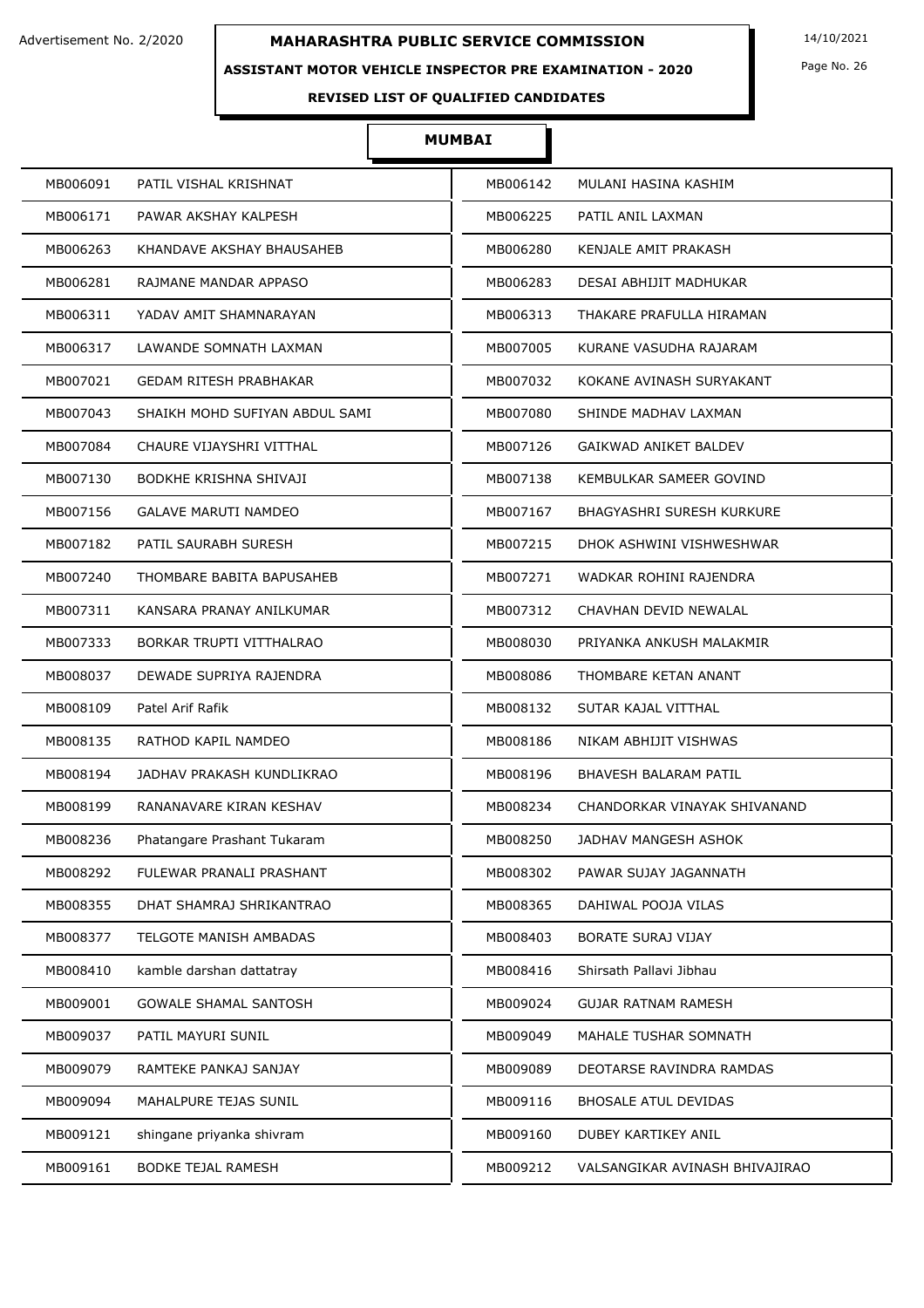### **ASSISTANT MOTOR VEHICLE INSPECTOR PRE EXAMINATION - 2020**

Page No. 27

## **REVISED LIST OF QUALIFIED CANDIDATES**

| MB009247<br>MHATRE GARGI GANESH            | MB009264 | PUDALE GANESH SURYAKANT          |
|--------------------------------------------|----------|----------------------------------|
| MB009283<br>GIRI SWAPNIL SHIVSHANKAR       | MB009286 | KHAMBE SUDHIR SUNIL              |
| MB009294<br><b>VINEET SHARMA</b>           | MB009296 | SHINDE BHAVNA HINDURAO           |
| MB009302<br>HALANDE PRATHAMESH DATTATRAY   | MB009330 | Phadatare Swapnil Rajendra       |
| MB009423<br>PATIL PRATIK MADHUKAR          | MB009436 | SALOKHE AKASH BALKRISHNA         |
| MB009466<br>RAMTEKE SANJANA PITAMBAR       | MB009487 | AMBI RAVINDRA CHANDRAKANT        |
| MB009488<br>PISAL SURAJ RAVINDRA           | MB009502 | CHITRAGUPTA RADHESHYAM MAHARWADE |
| MB010017<br>DEORE SUNIL BHASKARRAO         | MB010039 | SARUK SHRIKANT DATTU             |
| MB010043<br>LIPARE KISHORE BABAN           | MB010067 | WAGH JAYDEEP ANIL                |
| MB010080<br>PADVAL PRIYANKA ANIL           | MB010138 | PATIL SONAL VISHNU               |
| MB010159<br>ARDE MAHESH SUNIL              | MB010179 | PATIL PRANAV SADANAND            |
| MB010290<br>Patil Pravin Ananda            | MB010319 | PATIL JAYESH VILAS               |
| MB010324<br>SITARE CHIRANJIV MAHADEV       | MB010329 | CHOUGULE PRITAM PRAKASH          |
| MB011046<br>MHETRE ABHISHEK RAJARAM        | MB011049 | PHADTARE NAVNATH VASUDEV         |
| MB011072<br>SAYYED MUZAMMIL ABDULRAZZAK    | MB011115 | PATHAN SIDDIK SATTARKHAN         |
| MB011130<br>MALI RAVI ASHOK                | MB011131 | MENDHULE AKSHAY ASHOKRAO         |
| MB011191<br>PATEKAR SURAJ SHRIPAT          | MB011201 | SHEWALE NIKHIL DADAJI            |
| MB011205<br>POWAR SURAJ SARJERAO           | MB011262 | NAVALE NARENDRA RAMDAS           |
| MB011286<br>PATIL PRAJAKTA VISHWAS SHANKAR | MB011290 | <b>GEDAM ROHINI MARKAND</b>      |
| MB012016<br>SHREYA PRAJWAL GAWANDE         | MB012020 | INGLE ASHISH RAMESH              |
| MB012044<br>KADWE SHAILESH MADAN           | MB012045 | PATIL NIKHIL PRAKASH             |
| MB012049<br>SHINDE GANESH MANIK            | MB012053 | BAWDHANKAR TANVI GAJANAN         |
| MB012097<br>BIRAJDAR ATUL VIJAYKUMAR       | MB012139 | LIHE NITIN RAMAKANT              |
| MB012150<br>DHARMSALE TUSHAR SHIVRAJ       | MB012151 | MULE RAHUL SURESH                |
| MB012155<br>NAKADE CHETAN GIRIDHAR         | MB012158 | KUDALE MADHURA BIBHISHION        |
| MB012165<br>AHER PALLAVI ARVIND            | MB012189 | JAGTAP SANYUKTA DIPAK            |
| MB013043<br>SOURABH HIMMATRAO KADAM        | MB013060 | JADHAV AMIT SHRIRAM              |
| MB013079<br>AMBEPAWAR JYOTI WAMANRAO       | MB013093 | MANJIRI AMBARSING MAGAR          |
| MB013118<br>KAPGATE MAYUR JAGAN            | MB013169 | THORVE HITENDRA DASHRATH         |
| MB013209<br>PRIYANKA RAJENDRA CHAVAN       | MB013211 | MINDE PRATHAMESH SURESH          |
| SALUNKHE PRANALI BAJIRAO<br>MB013223       | MB013224 | SALUNKHE NANA RAMCHANDRA         |
|                                            |          |                                  |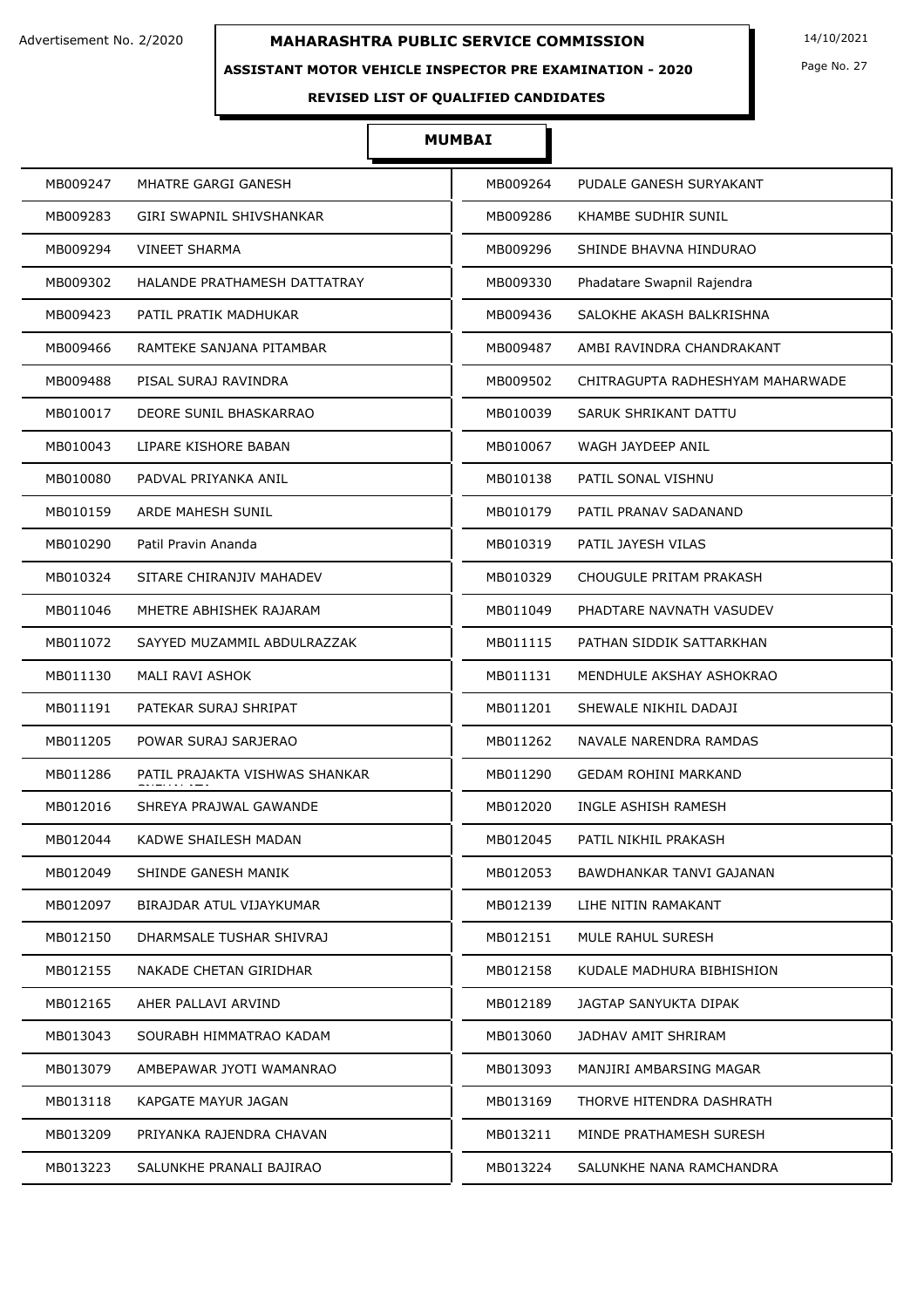### **ASSISTANT MOTOR VEHICLE INSPECTOR PRE EXAMINATION - 2020**

Page No. 28

## **REVISED LIST OF QUALIFIED CANDIDATES**

| MB013234 | SADOLKAR SANGRAMSINGH MADHUKAR | MB013259 | SHELKE SURAJ ANANDA            |
|----------|--------------------------------|----------|--------------------------------|
| MB013277 | BAGWAN JAMEER SALIM            | MB013280 | INAMDAR ESHAN HEMANT           |
| MB013285 | <b>GANGURDE KALYANI RAMDAS</b> | MB013290 | AHER CHAITALI ARVIND           |
| MB013320 | DESHMUKH SUJAY JAYAVANT        | MB013366 | GADADE DADASAHEB SHIVAJI       |
| MB013370 | PHARANDE AISHWARYA NITIN       | MB013381 | SHINDE SHAILESH MOHANRAO       |
| MB013402 | SOGALE NIYUKTI ULHAS           | MB014002 | MANJAREKAR SIDDHESH KASHINATH  |
| MB014005 | KULKARNI AKSHAY AVINASH        | MB014037 | MADKE SUJATA RAMCHANDRA        |
| MB014062 | RUPANNAVAR SOURABH BABASAHEB   | MB014088 | BANDGAR SAVITA APPASO          |
| MB014101 | Kolekar Dnyaneshwar Anna       | MB014166 | JADHAV NILESH NARAYAN          |
| MB014167 | PATIL PRASAD DEVIDAS           | MB014271 | VAIDYA BHAWANA DHANRAJ         |
| MB014274 | SAKUNDE PRAFUL DILIP           | MB014275 | PARAB PRASHANT TUKARAM         |
| MB014281 | SURYAWANSHI MINAL ASHOK        | MB014304 | Vivek Rajaram Kumbhar          |
| MB014308 | TIWARI SUSHMA AMARNATH         | MB014332 | DESAI VIBHAVARI SURESH         |
| MB014351 | <b>BHINGOLE SHUBHAM DILIP</b>  | MB014385 | PATIL VIVEK SUKHDEO            |
| MB014400 | VELDANDI APURVI DAMODAR        | MB015014 | KHANANDE ANKITA VIJAY          |
| MB015031 | PARBAT KIRAN DATTATRAY         | MB015051 | MISHRA PRADEEP KUMAR RAMRAKSHA |
| MB015065 | PATIL DINESH RAMDAS            | MB015135 | SAWANT PRASENJIT ARUN          |
| MB015160 | BANGAR AKSHAY SUBHASH          | MB015240 | HATWAR VISHWAS SHAMRAO         |
| MB015263 | NIPANE SURAJ ARUN              | MB015270 | MADANE VAIBHAV DNYANESHWAR     |
| MB015273 | MADAVI PRASAD WASUDEO          | MB016016 | THOTE AVINASH DHANRAJ          |
| MB016027 | UPLAPWAR AKSHAY SHARAD         | MB016029 | ASHWIN DATTATRAY CHOUGULE      |
| MB016031 | mathapati satish vishwanath    | MB016035 | MAHESH DHANAJI KESARKAR        |
| MB016041 | KOPARDE ANIRUDDHA CHANDRAKANT  | MB016055 | KALE NILESH AMBADAS            |
| MB016086 | JADHAV KIRAN MOHAN             | MB016100 | SHIRKE DATTATRAYA SAMPAT       |
| MB016113 | BORKAR NILESH PANDURANG        | MB016196 | PATIL PRADEEP KAILAS           |
| MB016276 | KERKAR PRATHAMESH PRAVIN       | MB016277 | TINGARE SHUBHAM NANDKISHOR     |
| MB016278 | NAWALE SUJATA GOWARDHAN        | MB016312 | DHARADE ANITA NARAYAN          |
| MB016321 | <b>BAIT PRAJYOT PRAKASH</b>    | MB016323 | VIKRAM SAHEBRAO GADE           |
| MB017015 | SHINDE DATTATRAY KONDIBA       | MB017089 | KAMBLE ANIKET JALINDAR         |
| MB017140 | KATHORE MAYUR GOVIND           | MB017147 | HRUSHIKESH DNYANESHWAR TAMBE   |
| MB017152 | JADHAV ARCHANA GANPAT          | MB017227 | SAWANT PRIYANKA JAGANNATH      |
|          |                                |          |                                |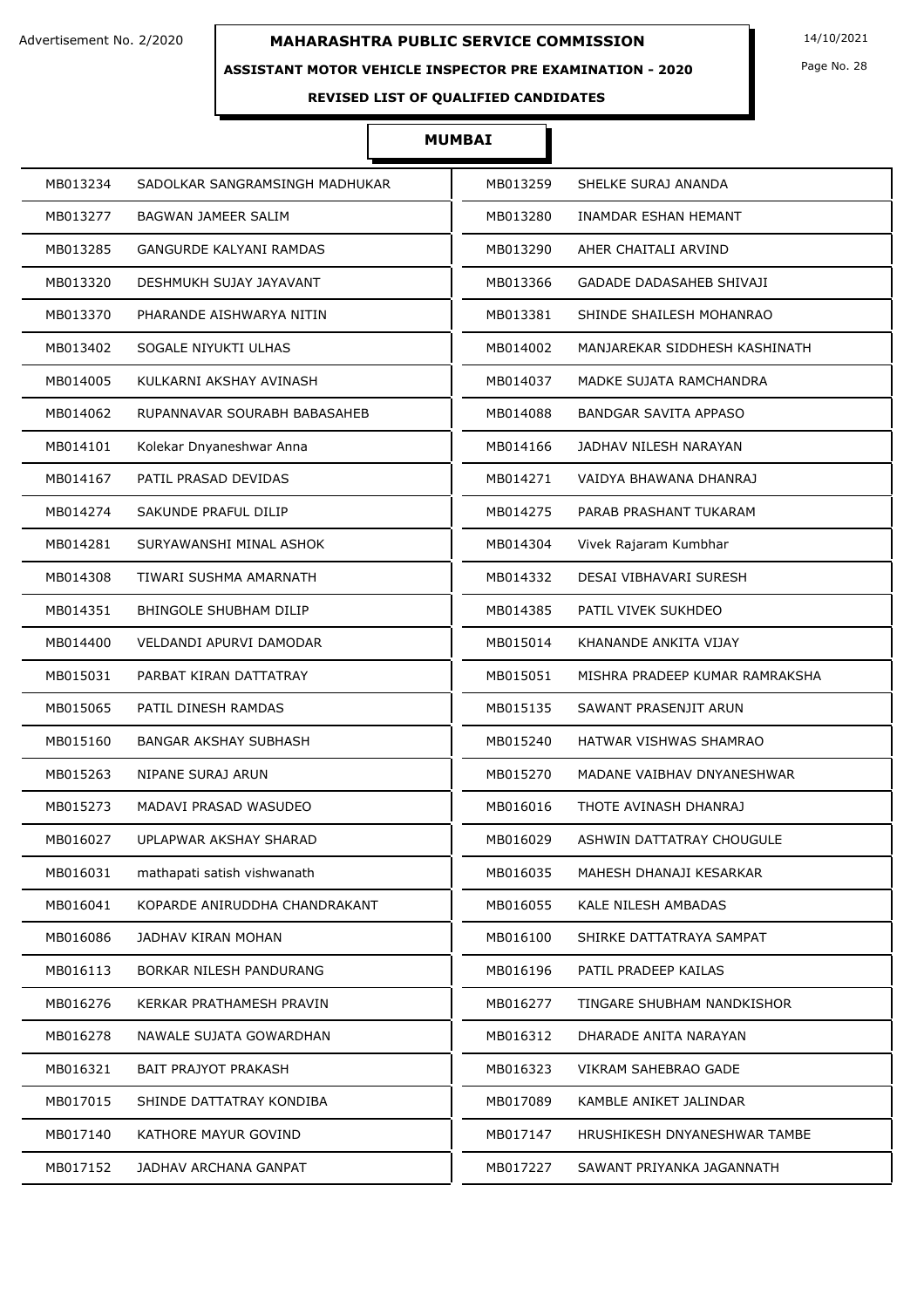### **ASSISTANT MOTOR VEHICLE INSPECTOR PRE EXAMINATION - 2020**

Page No. 29

## **REVISED LIST OF QUALIFIED CANDIDATES**

| MB017239 | KORADE SANGAM SATISH         | MB017272 | PATRIKAR AJAY SURESH       |
|----------|------------------------------|----------|----------------------------|
| MB017278 | DESHMUKH AKSHAY VISHWAS      | MB017300 | KHANDEKAR JITESH MAHADEV   |
| MB017313 | PATIL CHETAN NAMDEO          | MB017343 | RATHOD GANESH SURYAKANT    |
| MB017353 | WALANJ AKSHAY VINAYAK        | MB017371 | DARSHANA RAJENDRA MALKHARE |
| MB017399 | KHEDKAR PRASHANT BANAJI      | MB017424 | UTEKAR KOMAL ATMARAM       |
| MB017447 | CHORAGE SAJAN TUKARAM        | MB017459 | VIJAY NIVRUTTI KHATAL      |
| MB018012 | <b>GANESH ANANDA KITURE</b>  | MB018028 | PANSARE PAURAS ANIL        |
| MB018033 | KHADSE POONAM VASANT         | MB018127 | KHARADE AKSHAY DATTARAM    |
| MB018155 | PATIL AVINASH BAJIRAO        | MB018157 | CHAKOLE AMOL DEVENDRA      |
| MB018158 | KHOLE NIKHIL PANDITRAO       | MB018173 | MALAVE TEJAS GAJANAN       |
| MB018223 | DOIFODE SHRIKANT SUDHAKARRAO | MB018228 | PATEL PAYAL DEELIP         |
| MB018248 | PATIL KISHOR NIVRUTTI        | MB018263 | WARKE SACHIN NARAYAN       |
| MB018356 | GAIKWAD HARSHADA SANTOSH     | MB018387 | Awale Vyankatesh Shivaji   |
| MB018399 | CHAUDHARI RASHMITA RAMESH    | MB018404 | SHAIKH ASHIR DILAWAR       |
| MB018453 | SACHIN VISHNU NAYNAK         | MB018494 | PATIL AKASH SURESH         |
| MB019017 | HARSHVARDHAN MILIND SAWANT   | MB019023 | PATIL MEGHA MANSING        |
| MB019064 | KALHAPURE PALLAVI JALINDAR   | MB019130 | KAWALIYA GAURAV VIJAYSINGH |
| MB019131 | UPADHYAY JAYESH DHARMENDRA   | MB019155 | INGOLE ASHOK ANANDA        |
| MB019161 | SALEKAR ABHISHEK BHASKAR     | MB019178 | AKHADE AJAY MAHADEVRAO     |
| MB019183 | MALI SHASHIKANT DAGDU        | MB019251 | YADAV VAIBHAV SURESH       |
| MB020026 | MANWAR RAJRATAN PRABHU       | MB020028 | KSHIRSAGAR RAHUL SUBHASH   |
| MB020056 | PARDHI VINESH VITTHAL        | MB020127 | RATHOD ROHIT RAMESH        |
| MB020143 | SHINDE AKASH KESHAVRAO       | MB020151 | KADAM PRABODHAN RAJENDRA   |
| MB020227 | KAMBLE ANIKET ANIL           | MB020266 | KOLI VISHWAJIT BHAGWAN     |
| MB020280 | BHAGWAT AVADHUT BADSHAHA     | MB021020 | CHOPADE ONKAR VIJAYKUMAR   |
| MB021028 | BANGAR BALASAHEB RAMRAO      | MB021042 | LOHE DARSHAN HARISH        |
| MB021046 | DHONE SNEHA MADHAV           | MB021047 | MORE KIRAN RAVINDRA        |
| MB021117 | NEHE SAMIKSHA PANDHARINATH   | MB021134 | PATIL ANKUSH SHAMRAO       |
| MB021146 | GOURAV NARAYAN AMBEWADKAR    | MB021154 | <b>GORAD KUMAR NANA</b>    |
| MB021171 | PANSARE RAHUL BHASKAR        | MB021188 | PATIL VIKRAMSINH KISAN     |
| MB021189 | RATHOD PANKAJ SITARAM        | MB021191 | MOHITE AMOL NARENDRA       |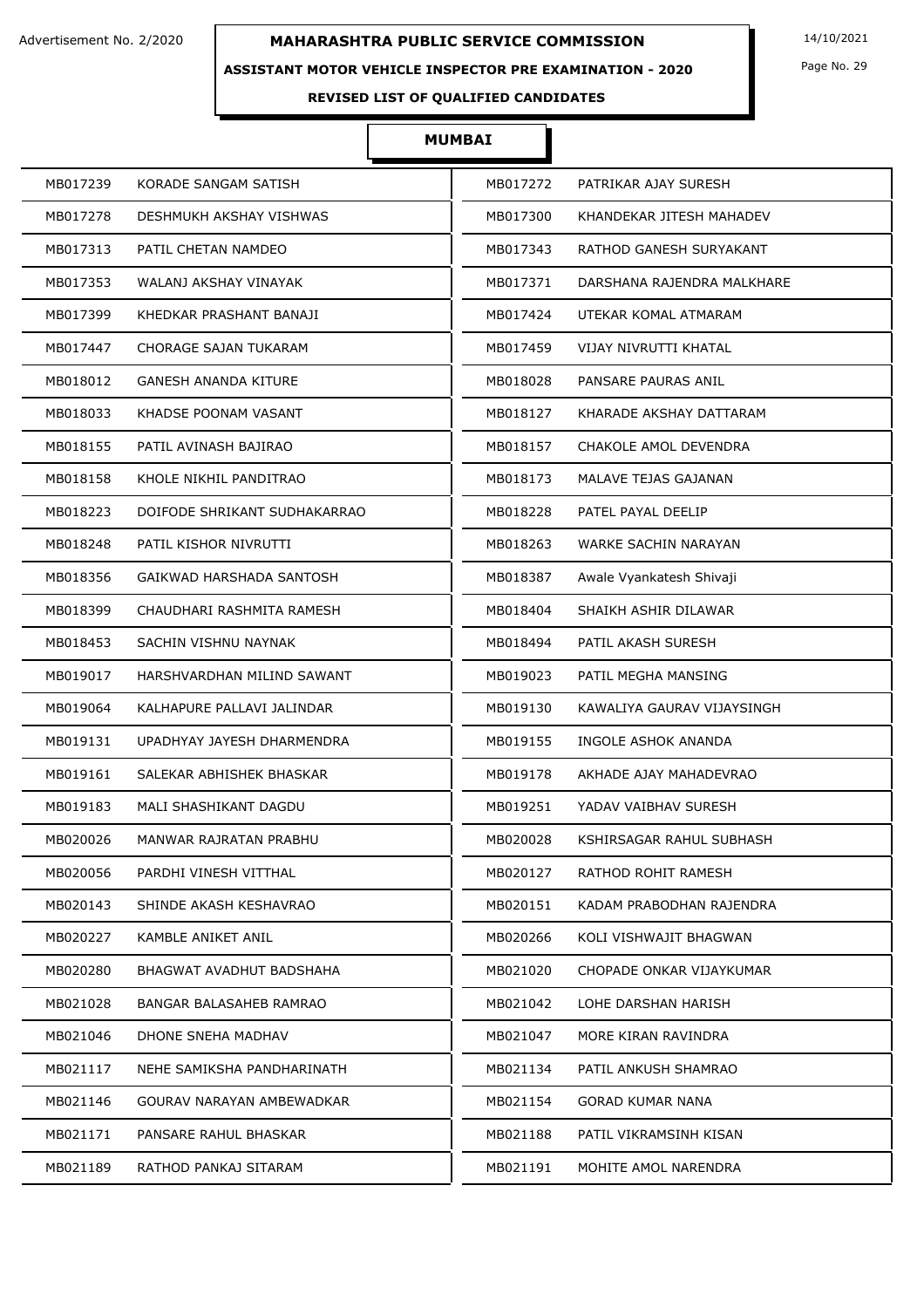### **ASSISTANT MOTOR VEHICLE INSPECTOR PRE EXAMINATION - 2020**

Page No. 30

**REVISED LIST OF QUALIFIED CANDIDATES** 

#### **MUMBAI**

| MB021212 | SAWANT ASHISH ANIL               | MB021223 | SASE AKASH BAPU          |
|----------|----------------------------------|----------|--------------------------|
| MB021243 | KARVE SWAPNIL SADASHIV           | MB021268 | KANADE ROSHAN DHONDIBA   |
| MB021271 | NIGADE DHIRAJ BABANRAO           | MB021287 | AKSHADA SAKURE           |
| MB022002 | BHOSALE MANOHAR HANUMANT         | MB022049 | TAMBOLI RAMIJ RAHIMTULLA |
| MB022101 | MORE PRIYANKA NANASAHEB          | MB022118 | MESHRAM NITESH RAMLAL    |
| MB022172 | BANDEKAR ANIKET ARJUN            | MB022173 | Belge Niteen Suresh      |
| MB022240 | PATIL MILIND BALKRISHNA          | MB022252 | PAWAR VAIBHAV GAJANAN    |
| MB022257 | KHATAVAKAR SAGAR SURYAKANT       | MB022259 | JAGTAP SONALI KRISHNAT   |
|          | MO OF CANDIDATES OF MUMDAT . 245 |          |                          |

| MB021223 | SASE AKASH BAPU          |
|----------|--------------------------|
| MB021268 | KANADE ROSHAN DHONDIBA   |
| MB021287 | AKSHADA SAKURE           |
| MB022049 | TAMBOLI RAMIJ RAHIMTULLA |
| MB022118 | MESHRAM NITESH RAMLAL    |
| MB022173 | Belge Niteen Suresh      |
| MB022252 | PAWAR VAIBHAV GAJANAN    |
| MB022259 | JAGTAP SONALI KRISHNAT   |
|          |                          |

**NO. OF CANDIDATES OF MUMBAI : 346**

## **NAGPUR**

| NG001017<br>SONKUSRE SHANKAR RAMAJI<br>NG001060<br>MESHRAM ONKAR DHANRAJ<br>SHAMBHARKAR SUPRIYA SUDHIR<br>DOLAS KAILASH LAXMAN<br>NG001089<br>NG001144<br>Ramteke Amrapali Lakhopati<br>NG001204<br>NG001160<br>MESHRAM GAURAV KASHINATH<br>POKALE SUMEDHA DILIP<br>NG001243<br>NG001268<br>YENGANTIWAR SAIKRISHNA KISHOR<br><b>GUPTA PRAVIN MULCHAND</b><br>NG001276<br><b>BALPANDE NIKESH BABURAO</b><br>NG001318<br>NG001350<br>KADU ABHIJIT VINODRAO<br>NG002027<br><b>BORKAR RAKSHA GANESH</b><br>NG002087<br>WAHANE ANUP UTTAM<br>NG002127<br>DADURWADE VISHAL RAMESHRAO<br>JAMBHULKAR SHUBHAM GAJANANRAO<br>NG002144<br><b>GUJARKAR MOHAN SUDHIR</b><br>NG002128<br>NG002152<br><b>BANSOD BHUSHAN DAYARAM</b><br>NG002154<br>WAIRAGADE BHUSHAN PRABHAKAR<br>NG002199<br>SHENDE ABHISHEK DINESH<br>NG002201<br>BAGHEL BHAVESH CHANDRAPRAKASHSINH<br>NG002271<br>JAMGADE RAJAT SURESH<br>NG002288<br>NAGPURE SRUSHTI DIWAKAR<br>NG003009<br>JAMBHORE MAYURI TULSHIRAM<br>NG003050<br>KHARTAD PRAJWAL DHARMARAKSHIT<br>NG003084<br>NG003054<br>KAMBLE ANJANA MAHADEV<br>NEETESH KUMAR PANDEY<br>NG003109<br><b>DESHPANDE MAYUR SANJAY</b><br>NG003149<br>PATIL MAYURI VIJAY<br>NG003189<br>NG003218<br>MARBATE PRASHANT PITAMBAR<br>JUWARE AKSHAY GUNVANTRAO<br>NG003232<br>BORKAR ABHAYA MILIND<br>NG003242<br>CHAUHAN AKASH OMPRAKASHSINGH<br>NG003260<br>CHILHARE VIJAYALAXMI YOGESH<br>NG003273<br>kawadkar dnyaneshwar baliram<br>NG004020<br>MUDE RAHUL ASHOKRAO<br>NG004063<br>NIMJE SAPANA VINayakrao<br>NG004078<br>NG004118<br>MADAVI GAURI RAMESH<br>BALKI PRIYANKA RAMKRUSHNA<br>NG004143<br>NG004134<br><b>BUTE AMAN GAJANAN</b><br>ATRAM TEJAS RAMDAS<br>golande namdev babasaheb<br>NG004205<br><b>GAURAV B MORE</b><br>NG004201 |  |
|-----------------------------------------------------------------------------------------------------------------------------------------------------------------------------------------------------------------------------------------------------------------------------------------------------------------------------------------------------------------------------------------------------------------------------------------------------------------------------------------------------------------------------------------------------------------------------------------------------------------------------------------------------------------------------------------------------------------------------------------------------------------------------------------------------------------------------------------------------------------------------------------------------------------------------------------------------------------------------------------------------------------------------------------------------------------------------------------------------------------------------------------------------------------------------------------------------------------------------------------------------------------------------------------------------------------------------------------------------------------------------------------------------------------------------------------------------------------------------------------------------------------------------------------------------------------------------------------------------------------------------------------------------------------------------------------------------------------------------------------------------|--|
|                                                                                                                                                                                                                                                                                                                                                                                                                                                                                                                                                                                                                                                                                                                                                                                                                                                                                                                                                                                                                                                                                                                                                                                                                                                                                                                                                                                                                                                                                                                                                                                                                                                                                                                                                     |  |
|                                                                                                                                                                                                                                                                                                                                                                                                                                                                                                                                                                                                                                                                                                                                                                                                                                                                                                                                                                                                                                                                                                                                                                                                                                                                                                                                                                                                                                                                                                                                                                                                                                                                                                                                                     |  |
|                                                                                                                                                                                                                                                                                                                                                                                                                                                                                                                                                                                                                                                                                                                                                                                                                                                                                                                                                                                                                                                                                                                                                                                                                                                                                                                                                                                                                                                                                                                                                                                                                                                                                                                                                     |  |
|                                                                                                                                                                                                                                                                                                                                                                                                                                                                                                                                                                                                                                                                                                                                                                                                                                                                                                                                                                                                                                                                                                                                                                                                                                                                                                                                                                                                                                                                                                                                                                                                                                                                                                                                                     |  |
|                                                                                                                                                                                                                                                                                                                                                                                                                                                                                                                                                                                                                                                                                                                                                                                                                                                                                                                                                                                                                                                                                                                                                                                                                                                                                                                                                                                                                                                                                                                                                                                                                                                                                                                                                     |  |
|                                                                                                                                                                                                                                                                                                                                                                                                                                                                                                                                                                                                                                                                                                                                                                                                                                                                                                                                                                                                                                                                                                                                                                                                                                                                                                                                                                                                                                                                                                                                                                                                                                                                                                                                                     |  |
|                                                                                                                                                                                                                                                                                                                                                                                                                                                                                                                                                                                                                                                                                                                                                                                                                                                                                                                                                                                                                                                                                                                                                                                                                                                                                                                                                                                                                                                                                                                                                                                                                                                                                                                                                     |  |
|                                                                                                                                                                                                                                                                                                                                                                                                                                                                                                                                                                                                                                                                                                                                                                                                                                                                                                                                                                                                                                                                                                                                                                                                                                                                                                                                                                                                                                                                                                                                                                                                                                                                                                                                                     |  |
|                                                                                                                                                                                                                                                                                                                                                                                                                                                                                                                                                                                                                                                                                                                                                                                                                                                                                                                                                                                                                                                                                                                                                                                                                                                                                                                                                                                                                                                                                                                                                                                                                                                                                                                                                     |  |
|                                                                                                                                                                                                                                                                                                                                                                                                                                                                                                                                                                                                                                                                                                                                                                                                                                                                                                                                                                                                                                                                                                                                                                                                                                                                                                                                                                                                                                                                                                                                                                                                                                                                                                                                                     |  |
|                                                                                                                                                                                                                                                                                                                                                                                                                                                                                                                                                                                                                                                                                                                                                                                                                                                                                                                                                                                                                                                                                                                                                                                                                                                                                                                                                                                                                                                                                                                                                                                                                                                                                                                                                     |  |
|                                                                                                                                                                                                                                                                                                                                                                                                                                                                                                                                                                                                                                                                                                                                                                                                                                                                                                                                                                                                                                                                                                                                                                                                                                                                                                                                                                                                                                                                                                                                                                                                                                                                                                                                                     |  |
|                                                                                                                                                                                                                                                                                                                                                                                                                                                                                                                                                                                                                                                                                                                                                                                                                                                                                                                                                                                                                                                                                                                                                                                                                                                                                                                                                                                                                                                                                                                                                                                                                                                                                                                                                     |  |
|                                                                                                                                                                                                                                                                                                                                                                                                                                                                                                                                                                                                                                                                                                                                                                                                                                                                                                                                                                                                                                                                                                                                                                                                                                                                                                                                                                                                                                                                                                                                                                                                                                                                                                                                                     |  |
|                                                                                                                                                                                                                                                                                                                                                                                                                                                                                                                                                                                                                                                                                                                                                                                                                                                                                                                                                                                                                                                                                                                                                                                                                                                                                                                                                                                                                                                                                                                                                                                                                                                                                                                                                     |  |
|                                                                                                                                                                                                                                                                                                                                                                                                                                                                                                                                                                                                                                                                                                                                                                                                                                                                                                                                                                                                                                                                                                                                                                                                                                                                                                                                                                                                                                                                                                                                                                                                                                                                                                                                                     |  |
|                                                                                                                                                                                                                                                                                                                                                                                                                                                                                                                                                                                                                                                                                                                                                                                                                                                                                                                                                                                                                                                                                                                                                                                                                                                                                                                                                                                                                                                                                                                                                                                                                                                                                                                                                     |  |
|                                                                                                                                                                                                                                                                                                                                                                                                                                                                                                                                                                                                                                                                                                                                                                                                                                                                                                                                                                                                                                                                                                                                                                                                                                                                                                                                                                                                                                                                                                                                                                                                                                                                                                                                                     |  |
|                                                                                                                                                                                                                                                                                                                                                                                                                                                                                                                                                                                                                                                                                                                                                                                                                                                                                                                                                                                                                                                                                                                                                                                                                                                                                                                                                                                                                                                                                                                                                                                                                                                                                                                                                     |  |
|                                                                                                                                                                                                                                                                                                                                                                                                                                                                                                                                                                                                                                                                                                                                                                                                                                                                                                                                                                                                                                                                                                                                                                                                                                                                                                                                                                                                                                                                                                                                                                                                                                                                                                                                                     |  |
|                                                                                                                                                                                                                                                                                                                                                                                                                                                                                                                                                                                                                                                                                                                                                                                                                                                                                                                                                                                                                                                                                                                                                                                                                                                                                                                                                                                                                                                                                                                                                                                                                                                                                                                                                     |  |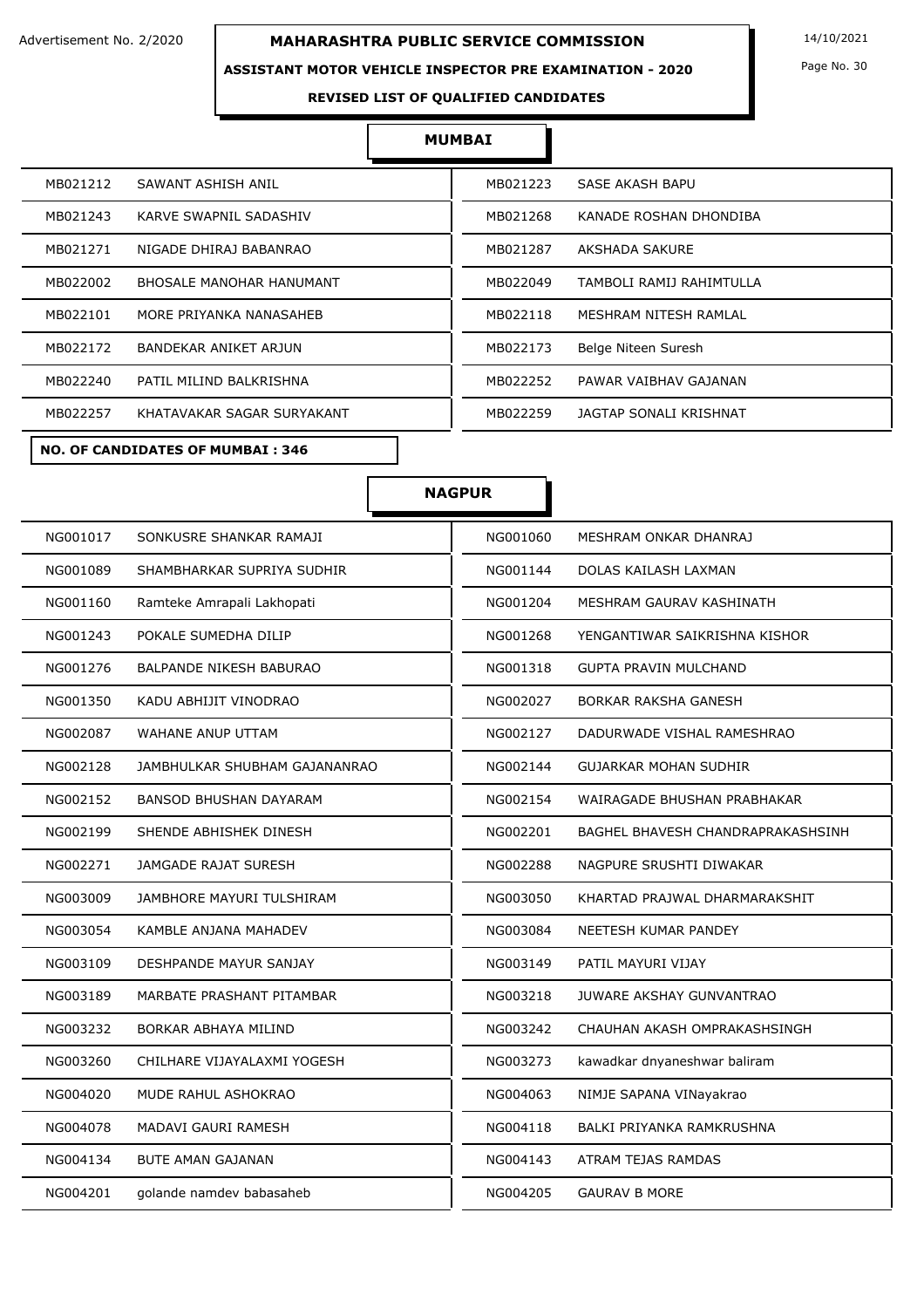### **ASSISTANT MOTOR VEHICLE INSPECTOR PRE EXAMINATION - 2020**

### **NAGPUR**

| NG004251 | <b>VIBHUTI MILIND NEWARE</b>  | NG004267 | ONKAR CHARANDAS CHAURE          |
|----------|-------------------------------|----------|---------------------------------|
| NG004282 | TIRPUDE VAIBHAV DHANPAL       | NG004288 | CHAMBHARE ANIRUDHA SHRIHARI     |
| NG004292 | MASRAM MANGESH BALKRUSHNA     | NG004294 | BHOYAR SAURABH NILKANTH         |
| NG004297 | TELKAPALLIWAR ANKET SUNIL     | NG004346 | TAKOTE RAHUL GOPAL              |
| NG004378 | DESHMUKH LENIN MANOHAR        | NG005082 | DHALE PRASHIL VINOD             |
| NG005102 | WAMANE YAMINI PARMANAND       | NG005133 | SHENDE PIYUSH BUDHAJI           |
| NG005134 | <b>GARAT SACHIN JAGANNATH</b> | NG005140 | SAYARE PANKAJ PURUSHOTTAM       |
| NG005144 | TIPLE BHUSHAN PRAKASH         | NG005172 | SHAHARE SHITAL DILIP            |
| NG005184 | SHEIKH SARFARAJ SATTAR        | NG005198 | DEWALIKAR VICKY HOMKAR          |
| NG005207 | NASKARE VRUSHABH ARVIND       | NG005213 | GANESH WASUDEO ZUNGARE          |
| NG005214 | MASKE AVINASH DADAJI          | NG005218 | PATIL RUSHIKESH GOVIND          |
| NG005239 | BUCHE AMARJEET BHIMRAOJI      | NG005275 | <b>GHODKHANDE PURVA MANOHAR</b> |
| NG006021 | TEKADE RAHUL WASUDEO          | NG006084 | LOKESH KAWADUJI MILMILE         |
| NG006125 | DAHAKE SHUBHAM RAMESH         | NG006150 | CHITMALWAR SHUBHAM ANIL         |
| NG006191 | KAREMORE JAYANT PRALHAD       | NG007028 | KHANDATE BHARAT DEVIDAS         |
| NG007031 | DAKHANE RAKESH KRUSHNAJI      | NG007058 | CHIWANDE SONAL MAHENDRA         |
| NG007115 | PURI PANDHARINATH VITTHAL     | NG007117 | NISHAD SUSHILKUMAR SURESH       |
| NG007151 | GAWALE JITENDRA GANESH        | NG007155 | MUNDLE PRAVINKUMAR VINAYAK      |
| NG007219 | MILMILE RUPAM DILIP           | NG007238 | JAGTAP DIVYA DAULATRAO          |
| NG008038 | AGALE CHETAN MANOHAR          | NG008056 | KOMAL P WADE                    |
| NG008108 | RASVE SUDARSHAN BABURAO       | NG008112 | GONDANE RITESH CHANDRASHEKHAR   |
| NG008120 | AMBURE GANESH SHANTILAL       | NG008126 | Bhoyar Jitesh Vitthal           |
| NG008168 | KAWDE AVINASH PURANLAL        | NG008204 | DEEPAK L LADE                   |
| NG008263 | MAHAKULKAR SNEHA DNYANESHWAR  | NG008264 | IKHAR RUPALI RAMDAS             |
| NG009020 | GILLURKAR MAYUR LILADHAR      | NG009056 | <b>BADHE GAURAV ARUN</b>        |
| NG009089 | SONEWANE ASHISHKUMAR MADHORAO | NG009135 | SOMKUWAR NATASHA ANIL           |
| NG009158 | BALPANDE VAISHNAV RAJKUMAR    | NG009181 | MOHIT VINOD DHOKNE              |
| NG009193 | PAHADE ANUP ASHOK             | NG009200 | BHAVNA MUKUND KUMRE             |
| NG009203 | PATANKAR RUSHIKESH SATISH     | NG009229 | PAWAN SAMSERIA                  |
| NG009232 | CHAHANDE ABHIJIT ANIL         | NG009288 | JAISWAL PAWANKUMAR CHANDRAKANT  |
| NG009328 | MUNISHWAR RUCHITA AJAY        | NG009373 | KHAMBADKAR RAHUL RAMESH         |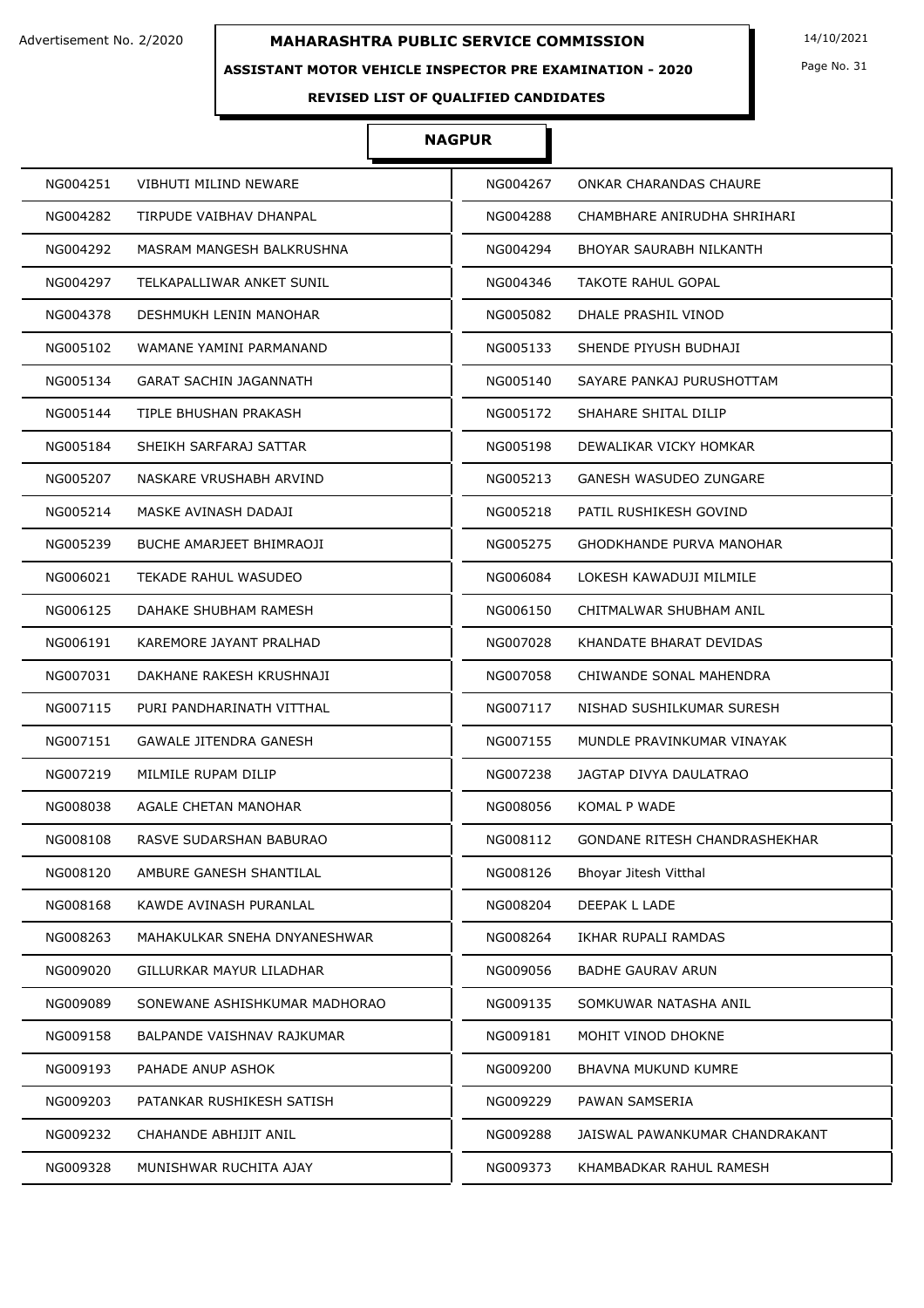## **ASSISTANT MOTOR VEHICLE INSPECTOR PRE EXAMINATION - 2020**

Page No. 32

## **REVISED LIST OF QUALIFIED CANDIDATES**

#### **NAGPUR**

| NG009380 | <b>BAGDE RUPESH NAMDEORAO</b>  | NG009420 | HARNE AMIT KESHAV             |
|----------|--------------------------------|----------|-------------------------------|
| NG010002 | LAHAMGE VEDIKA SATISH          | NG010010 | GOSAVI PRASANNA PRASHANT      |
| NG010073 | THAKRE GAURAV SANJAY           | NG010117 | HEMANE KANCHAN DURYODHAN      |
| NG010154 | SOHAN VINOD SARODE             | NG010185 | MURASKAR AMIT RAMESH          |
| NG010188 | PATLE BHUMESHWAR BHAGWAT       | NG010211 | TELKAPALLIWAR AKASH GOVINDA   |
| NG010232 | KORE SHIVRAJKUMAR SIDRAM       | NG010246 | TAKSANDE GAURAO MOHANRAO      |
| NG010263 | WAKODIKAR ANMOL GHANSHYAM      | NG011065 | PATLE RAJAT PURANLAL          |
| NG011153 | CHANDANKHEDE YASHMINI SUBHASH  | NG011175 | JAGTAP AVANTI JANARDAN        |
| NG011206 | <b>GAWALI ROHIT VILAS</b>      | NG011260 | WADHAI BHAGYASHREE RUPCHAND   |
| NG011261 | TALMALE BHUSHAN YASHWANT       | NG011272 | PAWAR YUVRAJ VASANT           |
| NG011288 | <b>GAWARLE NIKHIL RAJU</b>     | NG012041 | THAKARE RUDRAKSH BABULAL      |
| NG012046 | Kumbhare Akshay Anand          | NG012047 | <b>SHUBHAM TARTE</b>          |
| NG012062 | <b>BAGADE PARIMAL ANANDRAO</b> | NG012115 | CHAPLE NARAYAN MAROTI         |
| NG012135 | <b>TEJAS SOWALE</b>            | NG012144 | AKSHAY DILIP MALEWAR          |
| NG012159 | SURJUSE KETAN LAXMANRAO        | NG012178 | <b>BHUSHAN AGARKAR</b>        |
| NG012182 | DHOKE VAIBHAV VINAYAK          | NG012192 | WANJARI NEHA ANANDRAO         |
| NG012206 | KARANDE GAURAV SURESH          | NG012220 | ZALKE YOGESH KAWADUJI         |
| NG012224 | PATIL SHRUTI SHARAD            | NG012228 | NERALWAR ROHIT RAJENDRA       |
| NG012230 | MESHRAM VIKKI MULCHAND         | NG012249 | MOHARE BHAGYASHREE PRALHADRAO |
| NG013021 | MUDE UMESH VILASRAO            | NG013029 | KADAM NARENDRA SANJAY         |
| NG013031 | PARSHURAMKAR NITIN TULSHIRAM   | NG013053 | WARJURKAR DINESH KESHAO       |
| NG013068 | SONULKAR VIJAY BANDU           | NG013080 | SONKUSARE TUSHAR MURLIDHAR    |
| NG013126 | BORKAR SAMIKSHA SIDDHARTH      | NG013134 | <b>BARSAGADE ARUN BABURAO</b> |
| NG013153 | ANURAG NINGHOT                 | NG013208 | RAIPURE PANKAJ GOPALA         |
| NG013212 | THAKRE KOMAL KISHOR            | NG013218 | AHAKE PRIYA OMPRAKASH         |
| NG013237 | KAMBALE AKASH RAMESH           | NG013263 | YAWALE ANIKET NARENDRA        |
| NG013369 | BHOYAR PRANAY RAJENDRA         | NG014047 | BADHIYE SHANTANU KAMRAJ       |
| NG014110 | THER MRUNAL BHAGWAN            | NG014117 | KAPSE JITENDRA GULABRAO       |
| NG014144 | GUNDE VRUSHABH RAJESH          | NG014147 | KUMBHARE KAMLESH VALAGUJI     |
| NG014248 | <b>BHOYAR PRAFUL KHUSHAL</b>   | NG014275 | KHARAT PRAVIN SHIVAJI         |
| NG015023 | GIRIPUNJE PALLAVI PREMLAL      | NG015031 | <b>GILBILE DATTA ANURATH</b>  |
|          |                                |          |                               |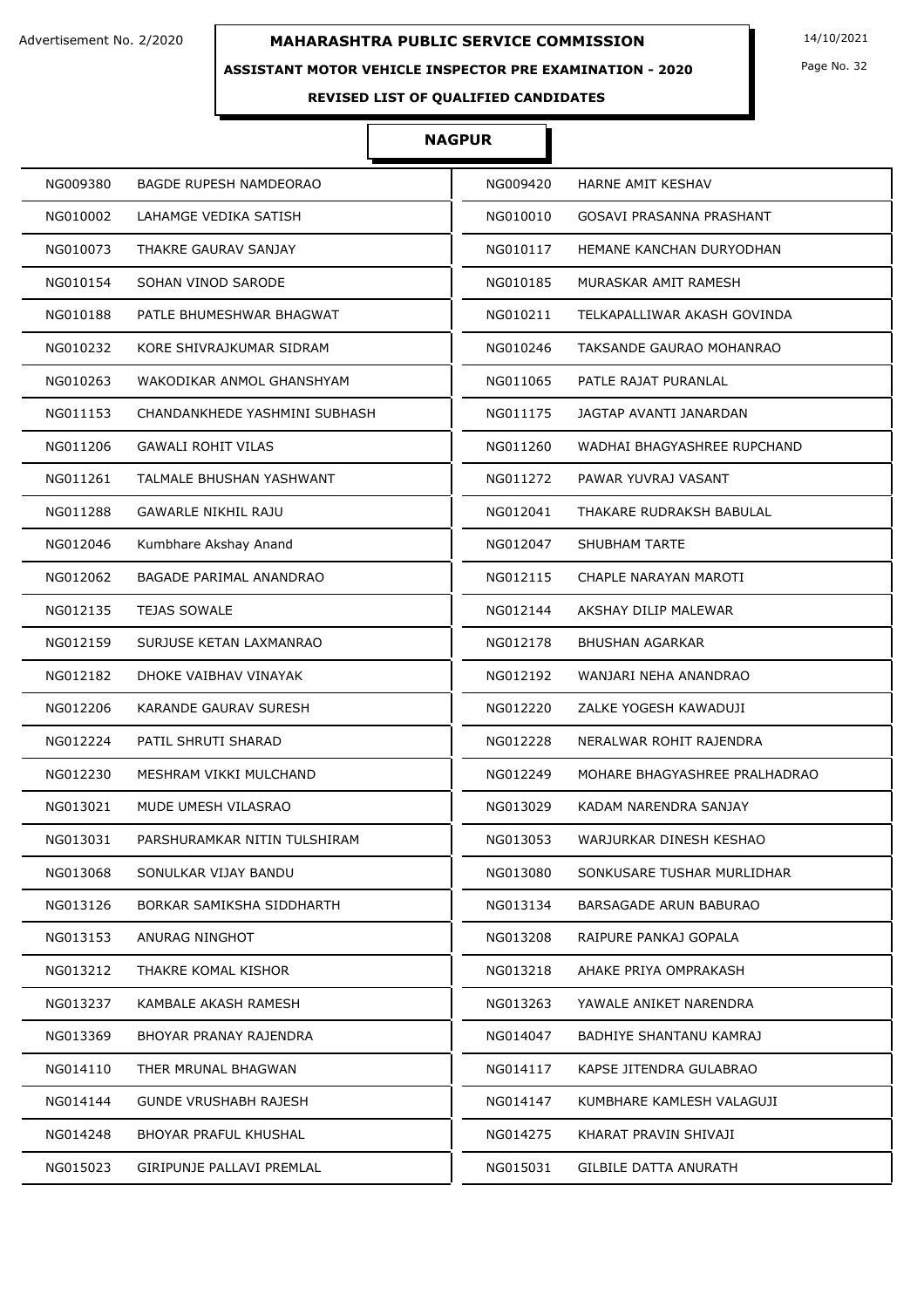### **ASSISTANT MOTOR VEHICLE INSPECTOR PRE EXAMINATION - 2020**

Page No. 33

## **REVISED LIST OF QUALIFIED CANDIDATES**

#### **NAGPUR**

| NG015036                        | NG015058                           |
|---------------------------------|------------------------------------|
| NIMBARTE VAISHALI RAMESH        | Nikhar Dharmesh Mahesh             |
| NG015059                        | NG015070                           |
| TARONE VAISHNAV SINDEVRAO       | NAWKHARE RAHUL CHANDRABHAN         |
| NG015071                        | NG015113                           |
| PADOLE MUKUL DEORAM             | CHINCHODKAR SWAPNIL ASHOK          |
| NG015127                        | NG015146                           |
| BANGARE SAGAR GAJANAN           | NIMBEKAR LILABAI MANOHAR           |
| NG015161                        | NG015210                           |
| MALWADKAR TEJAS SURYAKANT       | HIVRAYALE KAMINI WAMAN             |
| NG015267                        | NG015281                           |
| Kendre Dhananjay Ganpatrao      | WASU SHARAYU DINKAR                |
| AMOL ASHOK WANDHILE             | NG015297                           |
| NG015288                        | <b>GAWADE ABHIJEET BABAN</b>       |
| NG015315                        | NG015323                           |
| THAWKAR ASHISH SHRAWAN          | MANDAR CHIKHALIKAR                 |
| NG015334                        | NG015346                           |
| <b>BHAGYASHREE VINOD GATADE</b> | Zamre Priti Arun                   |
| NG016058                        | NG016074                           |
| MESHRAM RASHMI SUDHAKAR         | GAIDHANI NILESH TARKESHWAR         |
| NG016111                        | NG016124                           |
| UKEY JYOTI KAMALAKAR            | SARANG SHRIDHAR GANGADHAR          |
| NIMBEKAR NAGESH BALKRUSHNA      | NG016193                           |
| NG016139                        | MESHRAM ASHWINI SONBAJI            |
| <b>BHOSALE KSHITIJ SANJAY</b>   | NG016208                           |
| NG016205                        | CAHARAN VITTHALRAO KAURATI         |
| NG016222                        | NG016267                           |
| Gondkar Aniket Babanrao         | PETKAR PRAFUL ANIL                 |
| NG016284                        | NG017014                           |
| CHAWRE GULSHANKUMAR SURESH      | KAMBALE SHUBHAM TARACHAND          |
| NG017023                        | NG017040                           |
| KAMBLE PRASHANT RAMCHANDRA      | THAWRE URVASHI GAUTAM              |
| NG017041                        | NG017062                           |
| KAMBLE SUDHIR JAGANRAO          | <b>BALPANDE MANISH SURENDRA</b>    |
| NG017075                        | NG017076                           |
| RAUT AMEYKUMAR GANPAT           | BHOYAR RAKESH BHAGWAN              |
| NG017094                        | NG017112                           |
| SANKET WAMANRAO PIMPLIKAR       | MADAVI PRASHANT TULSHIRAM          |
| NG017161                        | NG017188                           |
| MESHRAM DILESH SUKARAM          | SONULE PALLAVI RAJKUMAR            |
| <b>BHIMTE PIYUSH ARVIND</b>     | POTDUKHE MANISH BALKRUSHNA         |
| NG017199                        | NG017252                           |
| NG017259                        | NG017263                           |
| SHARMA AJAY NARESH              | MULE ARATI SHRIRANG                |
| NG017275                        | NG017316                           |
| MATE RASHMI ARVIND              | BHOYAR HEMRAJ ISHWARJI             |
| NG017318                        | NG017345                           |
| GADPAYLE SNEHA PRALHAD          | MATALE MANOJ RAMESHRAO             |
| NG017352                        | NG017361                           |
| THIPE KRUNAL GIRIDHAR           | CHOUDHARI VAIDEHI NISHIKANT        |
| NG017382                        | NG017387                           |
| DONGARWAR ASHWINI ASHOK         | WARGHANE YOGESH RAMESH             |
| NG018012                        | NG018015                           |
| <b>BAGMARE CHETAN MAROTI</b>    | PATIL HARIYALI MAHENDRA            |
| NG018030                        | NG018047                           |
| PARDHI LAKESH GENDLAL           | DHOLE ANIL DINU                    |
| NG018061                        | NG018095                           |
| NAIK RUTUJA SHRIKANT            | arewar arati prakash               |
| NG018113                        | NG018141                           |
| SHENDE SURAJ SHANKARRAO         | NANDESHWAR GITESH DRONACHARYA      |
| NG018162                        | NG018165                           |
| SATHE RAJENDRA BALASAHEB        | SHEIKH MOHD FARHAN MOHD KASIM RAZA |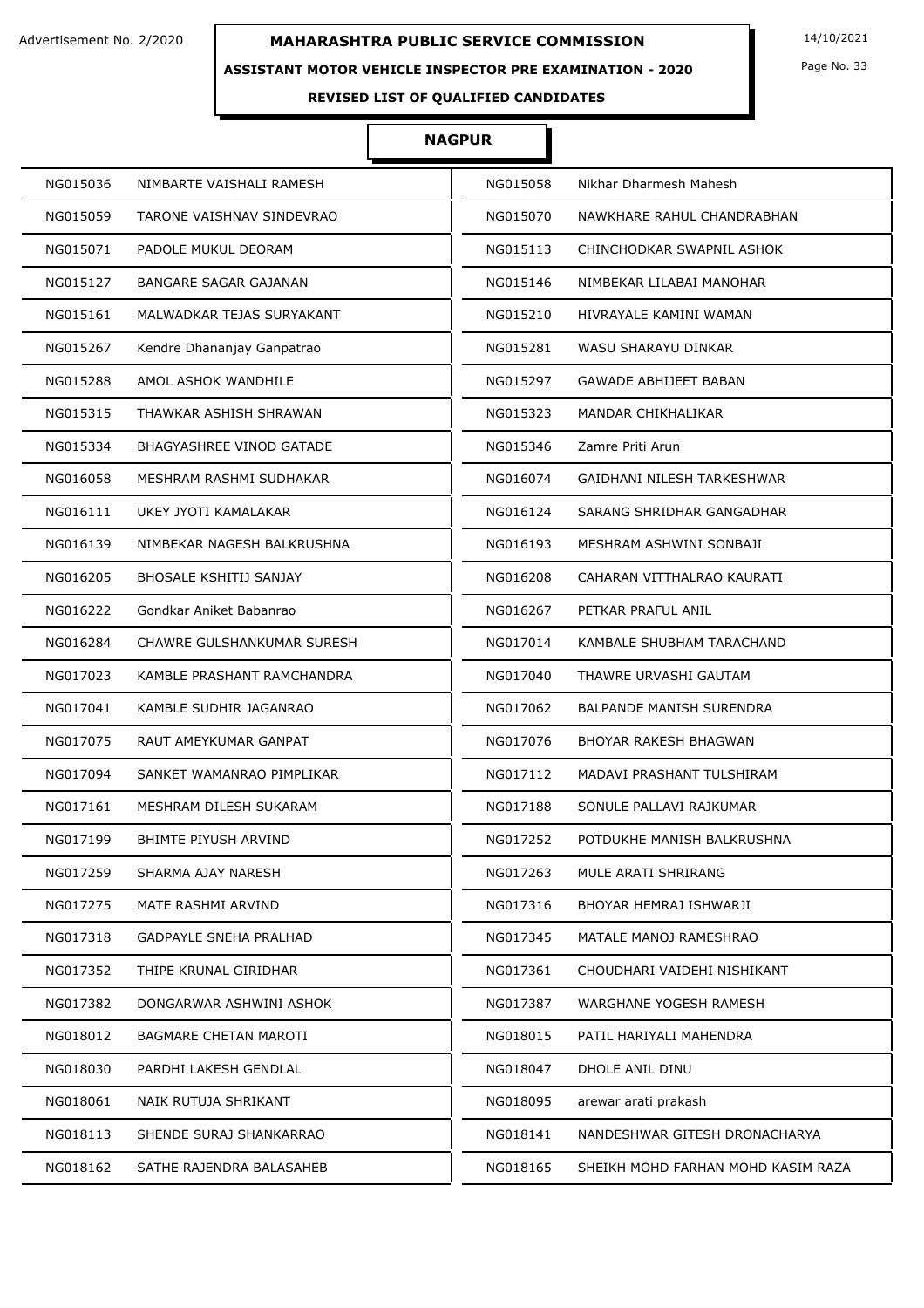### **ASSISTANT MOTOR VEHICLE INSPECTOR PRE EXAMINATION - 2020**

Page No. 34

**REVISED LIST OF QUALIFIED CANDIDATES** 

## **NAGPUR**

| NG018166                     | VAIRAGADE AMRUTA RAJENDRA     |
|------------------------------|-------------------------------|
| DOYE SHUSHANT ARVIND         | NG018177                      |
| NG018198                     | PATIL KOMAL SHAILENDRA        |
| MASHAKHETRI ANKUSH LILACHAND | NG018219                      |
| NG018225                     | NIMJE MAYURI ARUN             |
| DANDEKAR TUSHAR RAMDAS       | NG018231                      |
| NIMJE JAGDISH HIRADAS        | CHANDURKAR ADITYA RAGHUNATHJI |
| NG018233                     | NG018251                      |

Г

## **NO. OF CANDIDATES OF NAGPUR : 236**

| NG018219 | PATIL KOMAL SHAILENDRA        |
|----------|-------------------------------|
| NG018231 | NIMJE MAYURI ARUN             |
| NG018251 | CHANDURKAR ADITYA RAGHUNATHJI |
|          |                               |

|          |                                 | <b>NASHIK</b> |                                |
|----------|---------------------------------|---------------|--------------------------------|
| NS001001 | DANDGAVHAL NITIN MURLIDHAR      | NS001053      | DIGHE YASHASHREE KEDARNATH     |
| NS001070 | BHAGUNDE KALPESH DINESH         | NS001078      | DASARE HEMALATA GOPINATH       |
| NS001088 | PAWAR VIPULKUMAR SURESH         | NS001091      | THORAT ULHAS GANESH            |
| NS001098 | SATOTE HARISH MOHAN             | NS001102      | PATIL DHIRAJKUMAR VASANTRAO    |
| NS001109 | PACHPATIL SUYOG KIRAN           | NS001111      | SONAR YATIN NARAYAN            |
| NS001114 | UNAVANE PARNILI RAMAKANT        | NS001133      | PATIL SAGAR RAJENDRA           |
| NS001138 | TARLE GUNVANT BHAUSAHEB         | NS001143      | HAGOTE RAHUL DNYANESHWAR       |
| NS001148 | PAWAR AMIT SURESH               | NS001182      | GHOTEKAR CHANDRASHEKHAR SOPAN  |
| NS001258 | THORVE RAHUL BHIMA              | NS001299      | <b>GOSAVI AARPIT RAJIV</b>     |
| NS001317 | CHAVAN DHIRAJ SHANTARAM         | NS001325      | PAWAR AISHWARYA SANJAY         |
| NS001361 | Dawange Satish Vijayrao         | NS001367      | <b>BAHIRAM LAILESH GULAB</b>   |
| NS001368 | BAVISKAR PRATIKSHA DHANARAJ     | NS001379      | <b>MAHAJAN BHARAT VILAS</b>    |
| NS001387 | SHIRORE AKASH ARVIND            | NS001407      | <b>GUNAVANTE RAHUL SANTOSH</b> |
| NS001443 | Mahajan Shalaka Ajay            | NS001475      | <b>BHAVNA ANIL SHELAR</b>      |
| NS002019 | Pawar Shailendra Kevalsing      | NS002065      | PATHARVAT POOJA SUNIL          |
| NS002067 | Andhale Vishal Arun             | NS002129      | Kiran Keda khairnar            |
| NS002183 | PATIL ADITYA VIJAY              | NS002196      | Samrat Rajendra Kapse          |
| NS002197 | <b>DESHMUKH ROHAN BALASAHEB</b> | NS002202      | <b>BAGUL MINAL BHAGAWAN</b>    |
| NS002206 | PATIL MANSI MANOJ               | NS002211      | SONAWANE PRATIK JITENDRA       |
| NS002295 | PATIL AJAY RAMESH               | NS002312      | SHINDE AMOL BHAUSAHEB          |
| NS002319 | SONAWANE KHUSHAL GORAKH         | NS002322      | PATIL DIPAK VIJAYSING          |
| NS002325 | MANDWADE YUVRAJ BALWANT         | NS002348      | ULHAS GAVIT                    |
| NS002351 | PATIL DIPAK DEVIDAS             | NS003005      | MAHAJAN MAYUR DILIP            |
| NS003023 | PATIL SUMIT TANAJI              | NS003080      | KHAIRNAR TRUPTI SAMBHAJI       |
| NS003125 | PAWAR SAYALI CHUDAMAN           | NS003132      | BRAHMANKAR VINAYAK PRABHAKAR   |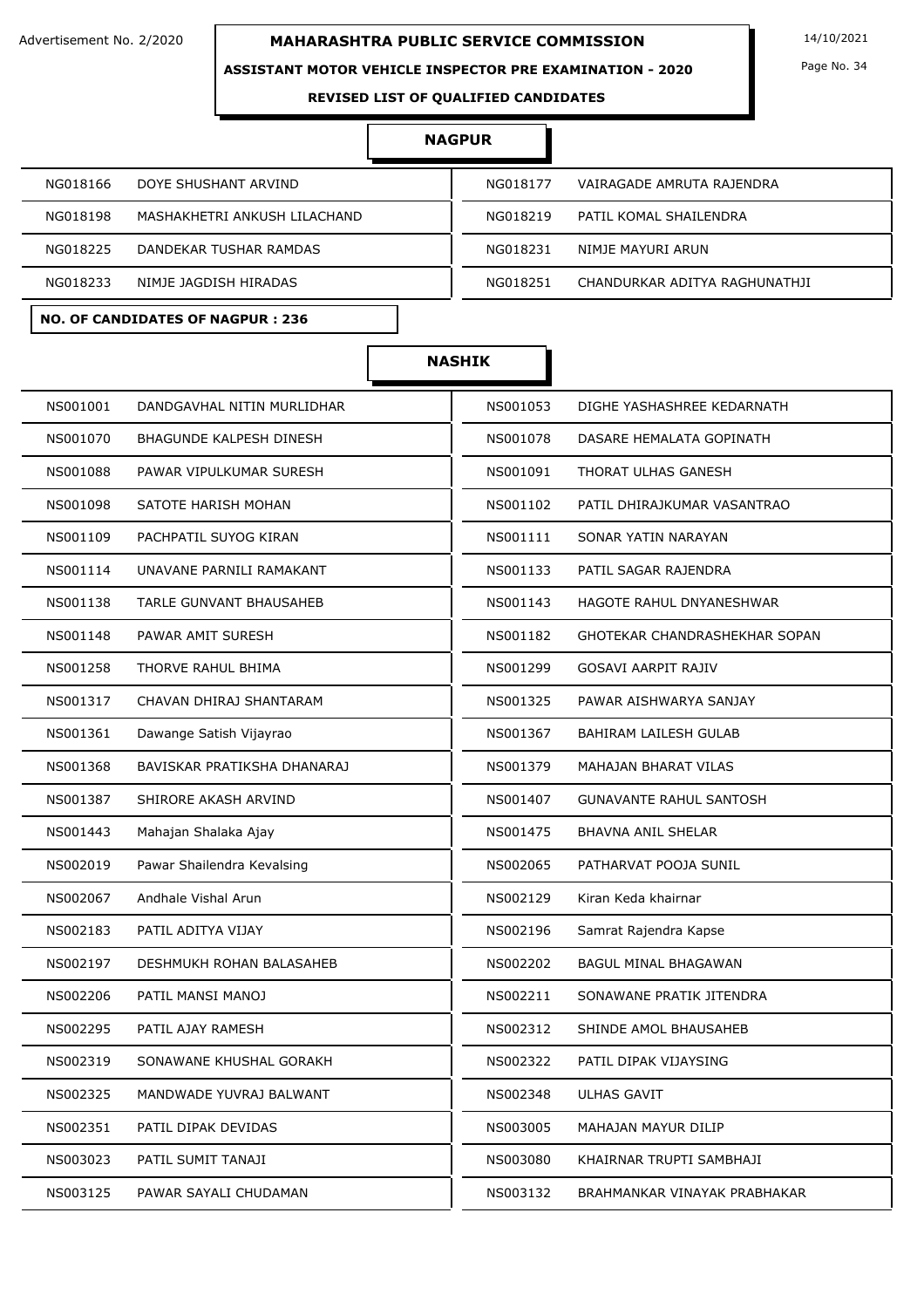### **ASSISTANT MOTOR VEHICLE INSPECTOR PRE EXAMINATION - 2020**

Page No. 35

## **REVISED LIST OF QUALIFIED CANDIDATES**

### **NASHIK**

| NS003149 | KHAIRNAR SAMBHAJI VISHNU      | NS003165 | MORE PRANJALI ANANT          |
|----------|-------------------------------|----------|------------------------------|
| NS003174 | PATIL PRADNYA JITENDRASING    | NS003192 | JAIN PARAS UMESHALAL         |
| NS003217 | DEORE KUNAL HEMANT            | NS003225 | <b>BIRARIS SUJAY VILAS</b>   |
| NS003229 | PRATIK DINKAR MORE            | NS003258 | SHIMPI TEJASWINI PRAKASH     |
| NS003271 | TAMBEKAR PRASHANT ARUN        | NS003291 | AWARE SURAJ MANIK            |
| NS003304 | THOMBARE SHARAD DEVIDAS       | NS003314 | WADEKAR JAYSHRI SUBHASH      |
| NS003430 | JAWALE HEMLATA AVINASH        | NS003432 | <b>BORSE PRAJAKTA ARVIND</b> |
| NS004004 | TANDALE TUSHAR BHAURAO        | NS004079 | PATIL JAGDISH ASHOK          |
| NS004126 | WAGH SACHIN RAVINDRA          | NS004144 | EKHANDE NIKHIL SUDAM         |
| NS004192 | SANDHAN BHUSHAN ASHOK         | NS004213 | <b>BHUSE PRANAV MAHESH</b>   |
| NS004226 | DHOMASE AKSHAY BHARAT         | NS004230 | NIRBHAVANE SANKET VINAYAK    |
| NS004236 | AHIRE ABHIJEET KISHOR         | NS004256 | LALWANI PRIYANKA RAJESH      |
| NS004270 | BADGUJAR RAHUL KISHOR         | NS004291 | PATIL TANVI RAJENDRA         |
| NS004332 | DIGHE SONALI VIJAY            | NS004347 | PAWAR TAI SHRIHARI           |
| NS004350 | PATIL RUPESH SAHEBRAO         | NS004351 | <b>BARSE ANIKET SHAM</b>     |
| NS004397 | AHIRE ROSHAN RAMESH           | NS004431 | MALI HIRALAL PRALHAD         |
| NS004437 | JADHAV BHUSHAN DHONDIRAM      | NS004447 | JAGTAP RAHUL SUBHASH         |
| NS004457 | PATIL SANDEEP SHAILENDRASINGH | NS005033 | VADGE KAMINI HARISHCHANDRA   |
| NS005040 | JAWALE UTKARSHA SADASHIV      | NS005044 | JAGATAP NILAM PANDIT         |
| NS005057 | PARDESHI KIRAN INDAL          | NS005061 | PAGAR PRAFULL NANDU          |
| NS005159 | GHORPADE PRADIP RATAN         | NS005172 | DORVE SULOCHANA UDDHAVRAO    |
| NS005173 | CHAVAN MANGESH HIRAMAN        | NS005177 | LAKADE ARVIND SHIVAJI        |
| NS005230 | GHADGE SAGAR DIGAMBAR         | NS005290 | WAGH DINESH GIRIDHAR         |
| NS005336 | GOKHALE SAYLI GIRISH          | NS005389 | NEMADE KAMALAKAR VILAS       |
| NS005401 | JAGTAP GANESH ARJUN           | NS005462 | <b>GAWALI SUNIL PUNDLIK</b>  |
| NS005477 | RATHOD DURGESH KHEMRAJ        | NS005480 | PATEL VIPUL SHARAD           |
| NS006044 | NANKAR MANSI NITIN            | NS006063 | KATKAR PRASHANT SHAMRAO      |
| NS006065 | BHAMARE NILESH DAGA           | NS006101 | SHITAL CHINTAMAN CHAURE      |
| NS006116 | HANDGE SHIVANI SUBHASH        | NS006130 | CHOPADE AMIT MANIKRAO        |
| NS006131 | <b>BHADANE RAHUL SURESH</b>   | NS006185 | PATIL HARSHAL RAVINDRA       |
| NS006212 | THETE SHIVAM JAYANTRAO        | NS006222 | KHANORE PRAJAKTA BHAGWAN     |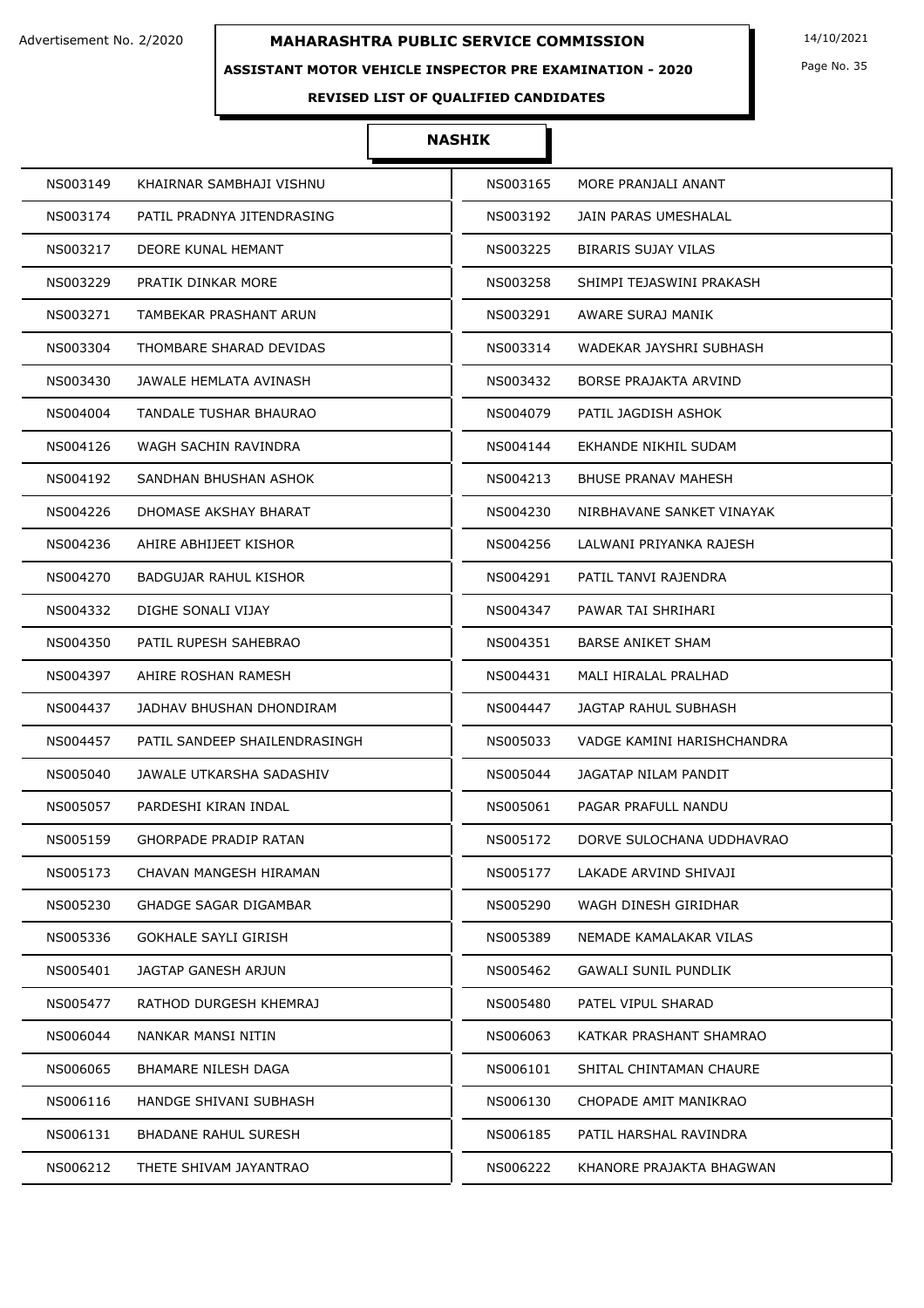### **ASSISTANT MOTOR VEHICLE INSPECTOR PRE EXAMINATION - 2020**

## **NASHIK**

| NS006226 | SURYAWANSHI ARUN NAMDEV           | NS006230 | BHAWANA CHUDAMAN PAWAR       |
|----------|-----------------------------------|----------|------------------------------|
| NS006253 | <b>VELE RAMESH ANANDA</b>         | NS006269 | MORE NILESH MADHUKAR         |
| NS006278 | JYOSNA PRAMOD WARAKE              | NS007017 | PAWAR AMOL HIRAMAN           |
| NS007078 | PARDESHI ANKITA ZANAKLAL          | NS007087 | SHELAR SANTOSH RAJARAM       |
| NS007107 | <b>GADE SAINATH BHAUSAHEB</b>     | NS007151 | SONALI ANKUSH KINGARE        |
| NS007172 | GAIKWAD KAMALAKAR TUKARAM         | NS007224 | BEDMUTHA HARDIK VIJAY        |
| NS007226 | MAGAR RAHUL BHIKANRAO             | NS007272 | <b>VELHAL SHUBHAM SANJAY</b> |
| NS008022 | WAGH NIKITA DIPAK                 | NS008027 | BHAMARE PRATIK SHANTARAM     |
| NS008047 | BHAMARE PRANAV MOTHABHAU          | NS008056 | AHIRE DINESH SUNIL           |
| NS008082 | MAHAJAN MAHENDRA VASANT           | NS008119 | PATIL PRASHANT MADHAVRAO     |
| NS008146 | KALE MANGESH BABURAO              | NS008158 | PATIL SUMIT RAJENDRA         |
| NS008171 | PATIL HARSHALI SUNIL              | NS008191 | AHIRE BHAGYASHRI SANJAY      |
| NS008201 | DARADE AMOL CHANDRAKANT           | NS008211 | PARDESHI LEENA BHUPENDRASING |
| NS008213 | LAGAD ATUL UTTAM                  | NS008229 | TATAR SHUBHAM VITTHAL        |
| NS008235 | <b>BORSE ROHINI VILAS</b>         | NS008258 | KINGE ANIKET GANESH          |
| NS009024 | KHAN SHOEB ARIF                   | NS009029 | VIKRAM MURLIDHAR GAWALI      |
| NS009033 | BURKUL GANESH HIRAMAN             | NS009046 | PATEL KAUSHAL GOPAL          |
| NS009113 | GITE RUTUJA ANIL                  | NS009119 | THOKE TUSHAR DATTATRAYA      |
| NS009147 | JAGTAP RADHIKA RAMESH             | NS009151 | PATIL HITESH KHANDERAO       |
| NS009195 | <b>BHIRUD SHUBHAM DILEEP</b>      | NS009205 | PATIL AKSHAY ASHOK           |
| NS009216 | BHUSARE MAHESH BALASAHEB          | NS009223 | TEMBHEKAR HIMANSHU PRADEEP   |
| NS009228 | PATIL MILIND RAMKRISHNA           | NS009326 | DHANGAR KETAN DANGAL         |
| NS009333 | <b>BHUSARE ANKITA SHRIKRUSHNA</b> | NS009352 | MASULE PRASHANT MAGAN        |
| NS009379 | SHINDE MANGESH SHANTARAM          | NS009405 | DAWANGE VRUSHALI SARJERAO    |
| NS009429 | ANITA NIVRITTI CHAUDHARI          | NS009434 | PATIL SANDIP TUKARAM         |
| NS009441 | PATIL NILESH RAJENDRA             | NS009466 | MORE ASHWINI TARACHAND       |
| NS009476 | <b>BHOR SHIVAJI SITARAM</b>       | NS009477 | KULDHAR SHUBHAM CHANGDEV     |
| NS010017 | SHIRSATH RAHUL SAYAJI             | NS010020 | BAGUL MAHESH SHIVAJI         |
| NS010046 | PRAVIN VIJAY MORE                 | NS010064 | PAWAR NAYAN HARISHCHANDRA    |
| NS010090 | JADHAV CHETAN VIJAY               | NS010197 | NIKUMBH MUKESH PRAMOD        |
| NS010208 | SHELAR SUDHIR PRATAPRAO           | NS010274 | SONAWANE SWAPNIL RATAN       |

Page No. 36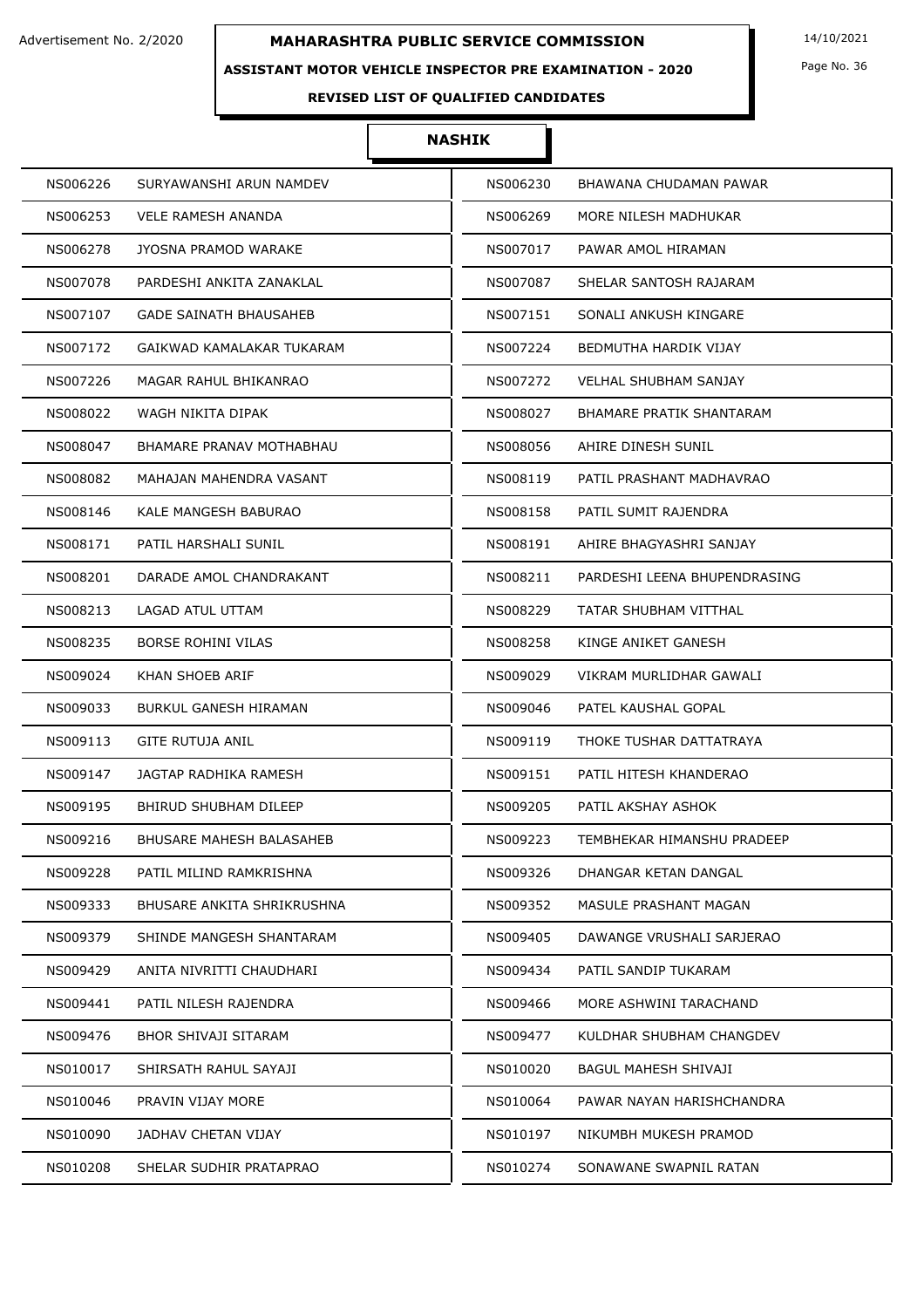# **ASSISTANT MOTOR VEHICLE INSPECTOR PRE EXAMINATION - 2020**

Page No. 37

# **REVISED LIST OF QUALIFIED CANDIDATES**

| NS010329 | PATIL SIDDHESH RAJENDRA     | NS010355 | PAWAR RAHUL BHAUSAHEB            |
|----------|-----------------------------|----------|----------------------------------|
| NS010396 | SHELKE VRUSHALI JANARDAN    | NS010414 | DESHMUKH MAYUR VIJAY             |
| NS010434 | BANKAR VISHWAJEET VIJAY     | NS010442 | TEJAS MAHESH CHAUDHARI           |
| NS010458 | WAGH PRASHANT BALU          | NS010461 | DESALE SAURABH SANJAY            |
| NS010463 | METKAR NIKITA CHANDRAKANT   | NS010475 | PALLAVI ARUN KADAM               |
| NS010478 | <b>BEDSE AJINKYA SURESH</b> | NS011012 | SALI PRANALI SUNIL               |
| NS011013 | PAWAR LALITA RAMRAO         | NS011022 | SHINDE KHEMESH MANOHAR           |
| NS011023 | WAGH HARSHALI ANAND         | NS011107 | SALVE YOGITA VINAYAK             |
| NS011124 | JAMDAR SAGAR PANDHARINATH   | NS011139 | SARWAR CHAITALI LAXMAN           |
| NS011147 | WAGH ANAND RAMDAS           | NS011150 | PATIL GOPAL ABHIMAN              |
| NS011167 | gunjal bharat nivrutti      | NS011207 | <b>BHOYE DIKSHA ANANDA</b>       |
| NS011271 | DHATRAK PRIYANKA VASANT     | NS012029 | VISPUTE HARSHAL DEEPAK           |
| NS012099 | SHELKE GAURAV SHIVRAM       | NS012150 | <b>BHONDE ANIKET CHANDRAKANT</b> |
| NS012162 | KAZI WAHID SALIM            | NS012236 | BACHHAV PRERANA DILIP            |
| NS012248 | SHINDE YASH SANJAY          | NS012263 | DEORE SAURABH MOTHABHAU          |
| NS012267 | DEORE ARCHANA ANIL          | NS012296 | KAPSE PRACHI SUBHASH             |
| NS012300 | AHER TEJASVINI PRAFULLA     | NS012308 | PATIL KAVITA SITARAM             |
| NS012332 | NIVEDITA WAGH               | NS012336 | gadage sachin prabhakar          |
| NS012350 | GAIKAR SAURABH SANJAY       | NS012352 | RACHANA VISHVAS GAVIT            |
| NS012375 | PATIL DNYANESHWAR MANGO     | NS012376 | BARGAL PRATHAMESH DATTATRAYA     |
| NS012377 | KIRAN DINKAR CHAUDHARI      | NS013025 | CHAVAN LOKESH LALCHAND           |
| NS013026 | SHINDE KALPESH SURYABHAN    | NS013029 | KARPE AJIT SUNIL                 |
| NS013040 | PAWAR NILESH BHARAT         | NS013086 | PADVI MAHENDRA CHINTAMAN         |
| NS013115 | SHELAR VINOD NANDULAL       | NS013135 | PATIL VARUN PRAKASH              |
| NS013137 | GAIKWAD NIKHIL BAJIRAO      | NS013145 | WANI SWAJIT GIRISH               |
| NS013158 | BORSE SACHIN HIMMAT         | NS013202 | SHINDE SAGAR ASHOK               |
| NS013228 | KARAD NILESH TRAMBAK        | NS013245 | TILE ROSHAN RAMDAS               |
| NS014015 | AHIRE RUPALI NANABHAU       | NS014023 | UGALE PRADIP TANAJI              |
| NS014057 | Raut Sushant Chandrakant    | NS014066 | BIDGAR KIRAN MOHAN               |
| NS014074 | PATIL TEJASDEEP SANJAY      | NS014091 | WAGH RAHUL RADHAJI               |
| NS014102 | PINGLE CHETAN RAVINDRA      | NS014111 | <b>BAGUL MAHESH DAGU</b>         |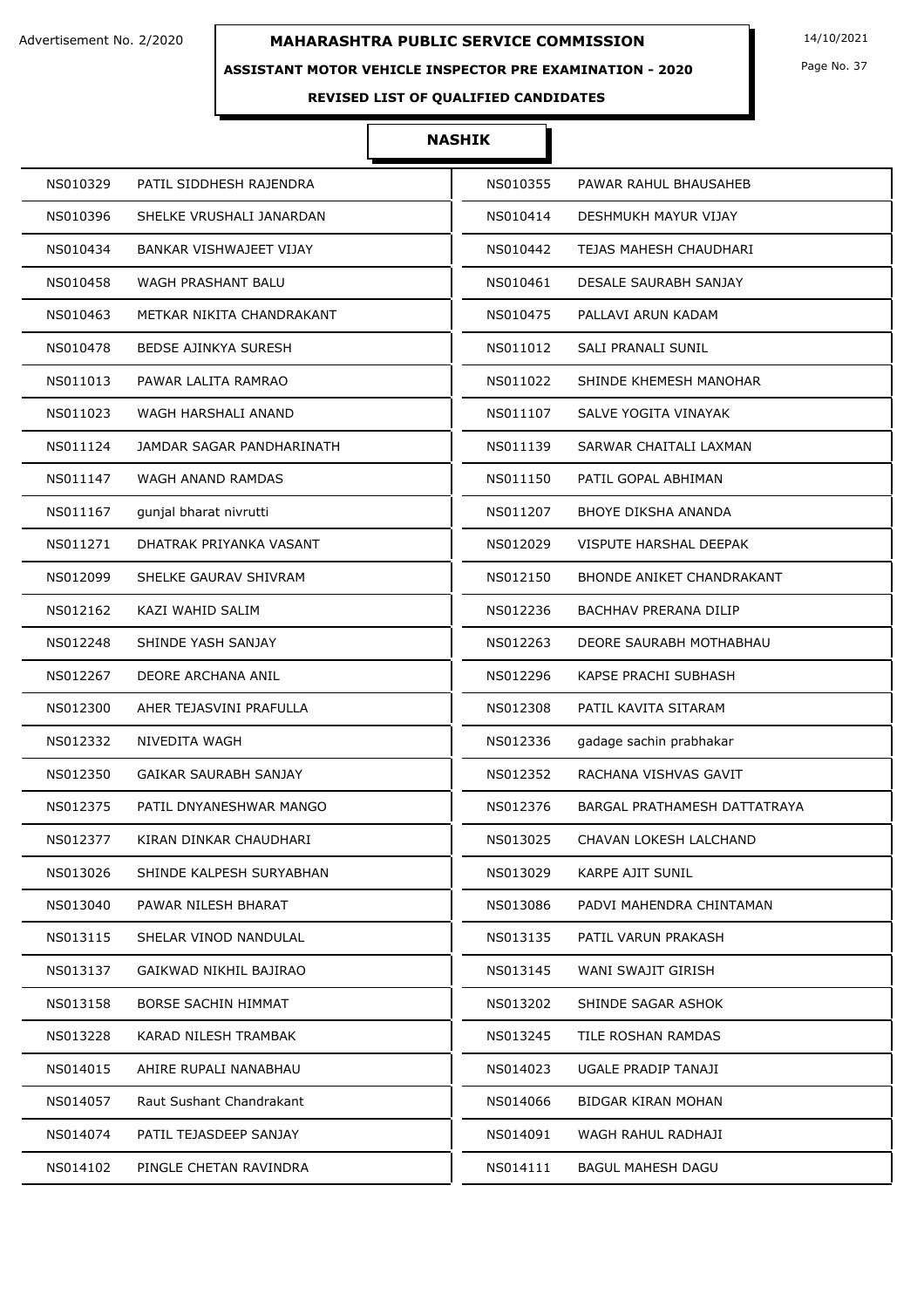# **ASSISTANT MOTOR VEHICLE INSPECTOR PRE EXAMINATION - 2020**

Page No. 38

# **REVISED LIST OF QUALIFIED CANDIDATES**

| NS014123                        | NS014137                      |
|---------------------------------|-------------------------------|
| MUSALE TUSHAR CHANDRAKANT       | PATIL SANKET MANOHAR          |
| NS014148                        | NS014150                      |
| PATIL BHAVANA KAILAS            | PATIL SANKET JAGDISH          |
| <b>BUWA ROSHAN KAILAS</b>       | DHARMASHALE VITTHAL RUSHIKESH |
| NS014179                        | NS014190                      |
| NS014196                        | NS014204                      |
| KHAIRNAR VAIBHAVKUMAR BHIMAJI   | LOHAKARE KALYANI PANDHARINATH |
| SONAWANE MOHIT NAMDEORAO        | ILAG PRAVIN RANGNATH          |
| NS014214                        | NS014219                      |
| NS014274                        | NS014278                      |
| PATIL NIKITA PADMAKAR           | <b>BAGUL SHUBHAM SANTOSH</b>  |
| NS014302                        | PATIL ROHAN RAJENDRA          |
| SALAVE RAHUL BALIRAM            | NS014310                      |
| SHIRORE AKSHAY SUNIL            | BHALERAO POOJA ANIL           |
| NS014311                        | NS014318                      |
| NS014323                        | NS015008                      |
| PATIL NIRAJ DATTATRAYA          | MALI GAJANAN UKHARDU          |
| NS015009                        | NS015043                      |
| RATHOD ONKAR BABUSING           | BHARAT ASHOK CHAKNE           |
| NS015047                        | NS015079                      |
| <b>BAITADE NAMRATA TUKARAM</b>  | CHAKOR PRIYA DAGU             |
| JAGTAP PIYUSH SUSHILKUMAR       | PAGARE SONALI BALU            |
| NS015084                        | NS015114                      |
| ADHAV GANESH RAGHUNATH          | NS015135                      |
| NS015128                        | WANI KALPESH YASHWANT         |
| <b>GHODE AARTI RAJESH</b>       | RUDRE SHREYA ANIL             |
| NS015144                        | NS015150                      |
| NS015209                        | JAMDHADE SAGAR BHAUSAHEB      |
| JADHAV RAHUL PANDIT             | NS015244                      |
| NS015247                        | NS015248                      |
| VANJARI ATISH BHARAT            | PARDESHI VAIBHAV GORAKHANATH  |
| KAPURE SIDDHARTH SANJAY         | KASAR AKASH KISHOR            |
| NS015263                        | NS015276                      |
| NS015282                        | SONAWANE UJWALA VASUDEO       |
| BHAVSAR PARESH NANDLAL          | NS015287                      |
| BOMBALE RAVINDRA RAMESH         | NS015336                      |
| NS015333                        | DEORE MAHENDRA YESHWANT       |
| NS015376                        | NS015383                      |
| RAIJADE SHRADDHA KAILAS         | PAWAR HITESH VIKRAM           |
| <b>BHOSLE SEEMA RAJENDRA</b>    | NS016005                      |
| NS015480                        | PATIL NEHA RAJESH             |
| NS016009                        | NS016014                      |
| <b>GAVALI PRITESH SHANTARAM</b> | PATIL CHANDRAKANT SANJAY      |
| NS016015                        | NS016035                      |
| SHINDE NIKITA BALASAHEB         | PATIL RAMKRISHNA VISHRAM      |
| NS016048                        | NS016055                      |
| PRIYA SANTOSH KOKANE            | PATIL MAHENDRA VASANT         |
| NS016091                        | NS016144                      |
| PAGAR NILESH KEDA               | PATIL TUSHAR GOVINDA          |
| RAJPUT HARSHAL SANJIVKUMAR      | KHATALE ROSHAN LAXMAN         |
| NS016166                        | NS016183                      |
| NS016209                        | NS016211                      |
| AVHAD VAIBHAV SHANTARAM         | TAMBOLI DIVYA HEMCHANDRA      |
| NS016242                        | NS016260                      |
| DIXIT AAKANKSHA KIRAN           | MORE KANAN KUBER              |
| NS016262                        | NS016275                      |
| KAKAD RUPESH RAJARAM            | SHAHU AAKANKSHA RAJESH        |
| NS016276                        | BAVISKAR DIPALI VILAS         |
| ROKADE CHANDRASHEKHAR BHARAT    | NS016306                      |
| NS016311                        | NS016355                      |
| PAWAR GOPI RAJENDRA             | CHAURE ANIL MADHUKAR          |
|                                 |                               |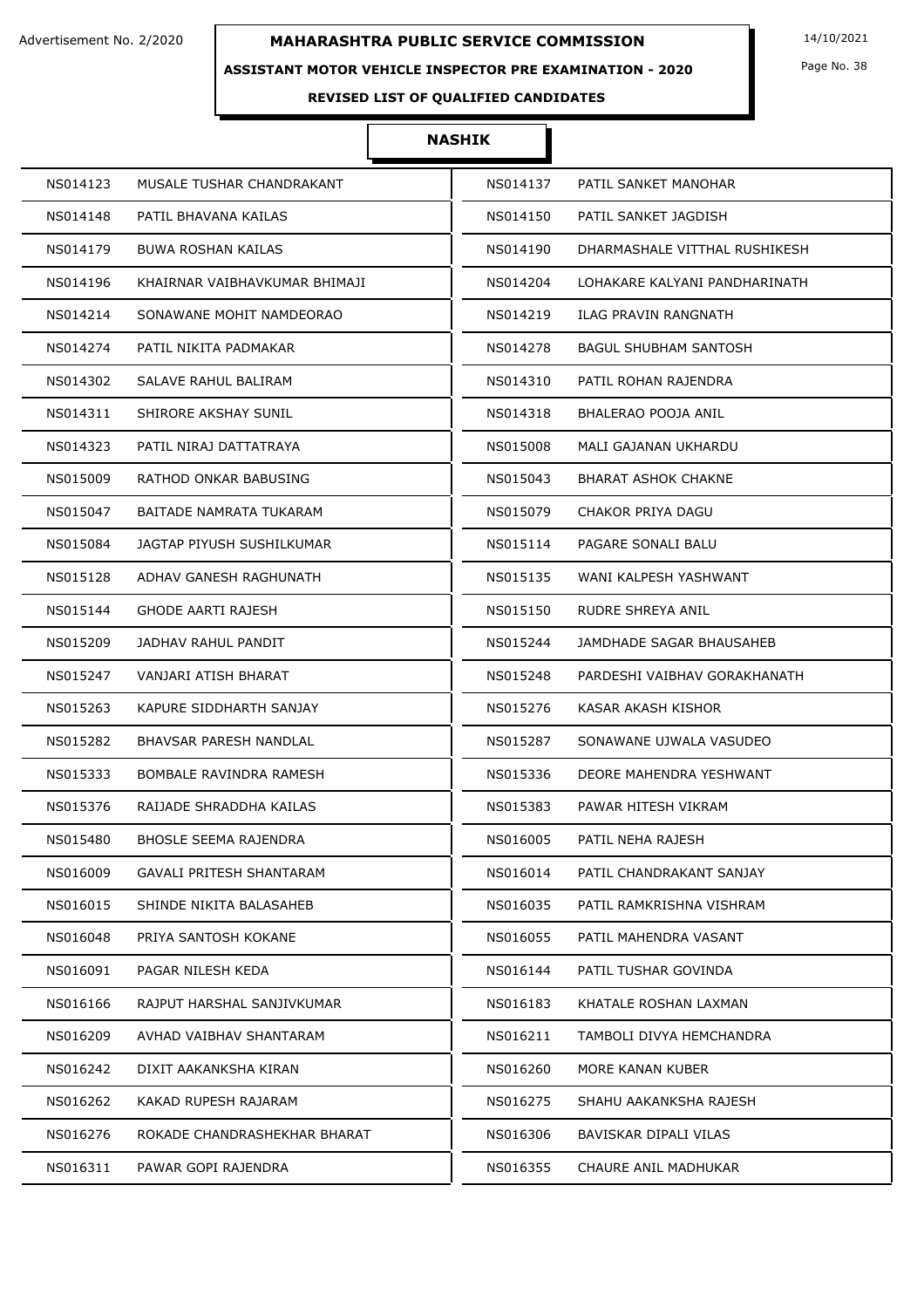## **ASSISTANT MOTOR VEHICLE INSPECTOR PRE EXAMINATION - 2020**

Page No. 39

# **REVISED LIST OF QUALIFIED CANDIDATES**

| NS016367                          | CHAUDHARI MADHURI MADHUKAR    | NS016386 | PATIL PRASHANT VIKAS      |
|-----------------------------------|-------------------------------|----------|---------------------------|
| NS016403<br>PATIL MITUL RAJESH    |                               | NS017012 | MALVE VAISHALI DAGU       |
| NS017013                          | SHELKE RAMAKANT BABURAO       | NS017051 | WARULE VASUDEV VIRENDRA   |
| NS017056                          | MAN RAKESH TARACHAND          | NS017070 | DONDE AMAR SANTOSH        |
| NS017071<br>Beldar Mahesh Sudakar |                               | NS017087 | BHAVSAR PRIYANKA BAPU     |
| NS017125                          | GHANGALE RAHUL BHAUSAHEB      | NS017139 | DIGARALE ASHWIN DAGADU    |
| NS017152                          | PANGAVHANE GOKUL KAILAS       | NS017156 | SANDEEP ANIL CHAUDHARI    |
| NS017161                          | BHAGADE AVINASH PANDHARINATH  | NS017207 | BHAMARE ASHWINI APPA      |
| NS018012                          | JAGTAP MADHAVI RAJENDRA       | NS018024 | BHAMARE SANKET UDDHAV     |
| NS018057<br>PATIL LALIT VIKAS     |                               | NS018060 | PUND SAGAR POPAT          |
| NS018116                          | BADWAR RAHUL DEVIDAS          | NS018134 | RAUNDAL DADABHAU NANABHAU |
| NS018146                          | KHANDEKAR KAVERI SANJAY       | NS018183 | PATIL PRASHANT ARUN       |
| NS018213                          | PATIL SACHIN RAJESHKUMAR      | NS018283 | VIDHATE SAGAR TUKARAM     |
| NS018286<br>DHUMAL VISHAL SUNIL   |                               | NS019015 | NIKAM SURAJ PRABHAKAR     |
| NS019020                          | <b>BHOSLE POOJA KAKASAHEB</b> | NS019027 | SHEWALE SURAJ SAHEBRAO    |
| NS019037                          | PRATHAMESH VIJAY SONJE        | NS019065 | SATALE AJAY LAHANU        |
| NS019066                          | DEEPIKA CHANDRABHAN PAWAR     | NS019076 | DESHMUKH RITESH MADHUKAR  |
| NS019084                          | PATIL SHUBHAM DHANRAJ         | NS019128 | PATIL PRIYANKA BABULAL    |
| NS019161                          | PATHAK MAYURESH BHAUSAHEB     | NS019217 | DABHADE BHAVNA VASANT     |
| NS019267                          | KARDILE SHUBHAM BALASAHEB     | NS019288 | BRAHMANKAR AVINASH BHIKAN |
| NS019319                          | SURYAWANSHI AJINKYA RAVINDRA  | NS019324 | PATIL HARSHAL CHHABU      |
| NS019328                          | PAGARE PANKAJ TUKARAM         | NS019337 | DEEPAK VIJAY MORE         |
| NS019367                          | AHIRE DHANASHREE PANDHARINATH | NS020025 | BORSE SWAPNIL VISHWASRAO  |
| NS020102                          | SONAWANE RAHUL SHRIRAM        | NS020120 | <b>BADHE KIRTI VIJAY</b>  |
| NS020131                          | PAWAR YOGITA PRABHAKAR        | NS020162 | PATIL POONAM ARUN         |
| NS020191                          | PARDESHI KIRANSING VIJAYSING  | NS020268 | GUNJAL VAIBHAV BALASAHEB  |
| NS020294                          | ZAMBARE NUTAN MADHUKAR        | NS020300 | PATIL MAYUR DHANRAJ       |
| NS020304                          | SHIRSATH RAJASHREE SAHEBRAO   | NS020321 | KOLE SNEHA BALIRAM        |
| NS020342                          | GUNJAL KIRAN MANIKRAO         | NS020356 | SANAP NARAYAN VISHWANATH  |
| PATIL PRATIK PRAMOD<br>NS020393   |                               | NS020422 | SANAP SANDIP SHIVAJI      |
| NS020432                          | SAWALE SUSMITA KISHOR         | NS020446 | ZOMAN ASHWINI VISHWASRAO  |
|                                   |                               |          |                           |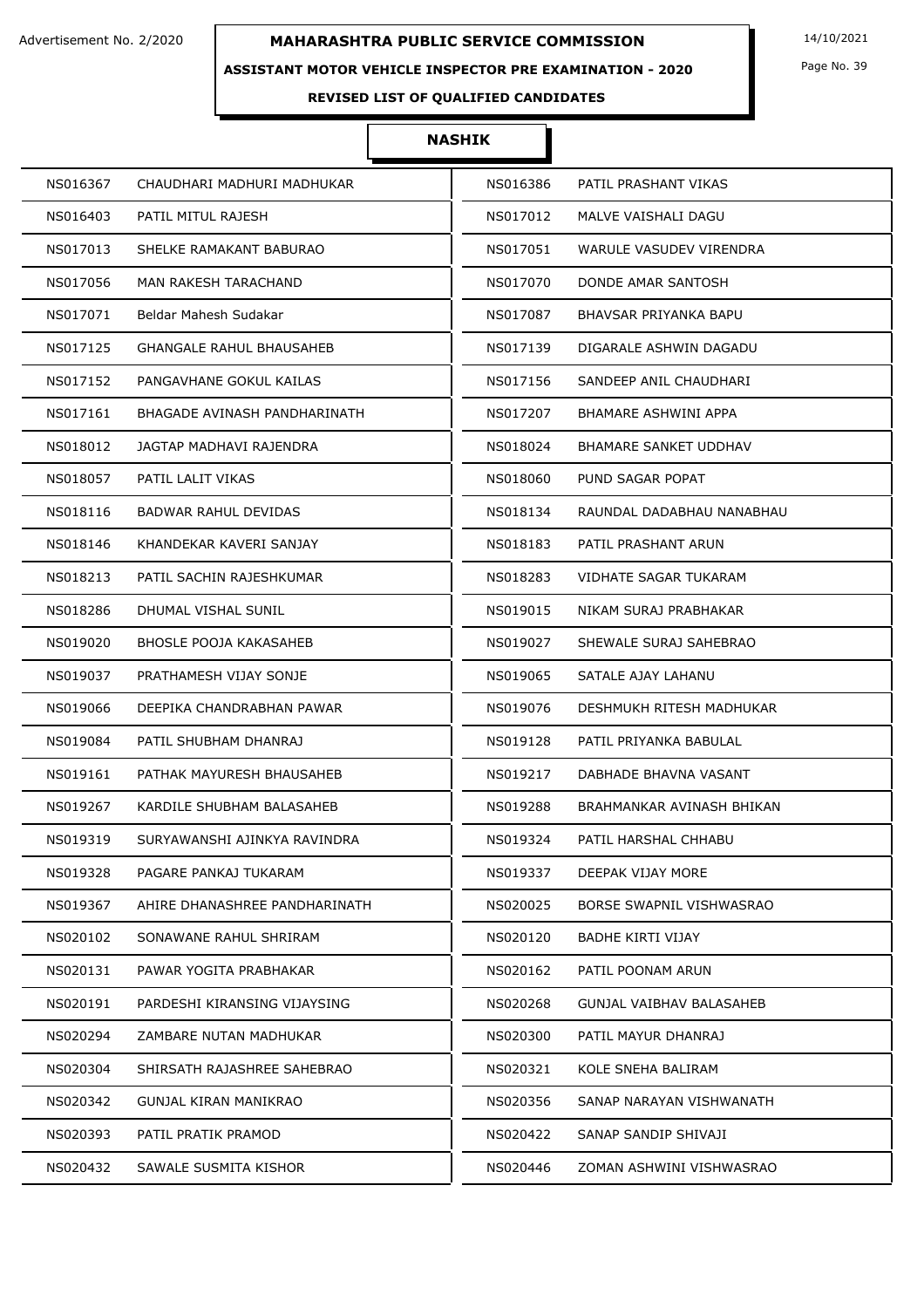## **ASSISTANT MOTOR VEHICLE INSPECTOR PRE EXAMINATION - 2020**

Page No. 40

# **REVISED LIST OF QUALIFIED CANDIDATES**

| NS020448 | PAWAR ANKITA SUNIL            | NS020455 | RANMALE KOMAL SUNIL             |
|----------|-------------------------------|----------|---------------------------------|
| NS020469 | <b>BHARULE SANTOSH MANGO</b>  | NS020477 | TUSHAR ASHOK YEOLE              |
| NS021007 | SURYAWANSHI DARSHAN RAJENDRA  | NS021034 | AHER BALWANT TANAJI             |
| NS021050 | KHAIRNAR SANDESH SANJAY       | NS021071 | SHINDE YATISH VISHWASRAO        |
| NS021072 | NIKAM DEVAYANI DAULATRAO      | NS021105 | PATIL JAYESH BABAN              |
| NS021143 | <b>JADHAV TRUPTI YUVRAJ</b>   | NS021144 | GANGURDE KAMINI ANANDA          |
| NS021188 | PARDESHI KAJAL NANDLAL        | NS021201 | PATIL RUTUJA RAVINDRA           |
| NS021212 | BAHALKAR SARANG SUNIL         | NS021279 | BAGUL SHUBHAM LALAJI            |
| NS022030 | BHAVSAR DIPAK YUVRAJ          | NS022040 | BHADANE ROHINI HANSRAJ          |
| NS022045 | suryawanshi swapnil pradip    | NS022053 | VANJARI MAYUR BHAGWAN           |
| NS022076 | BORSE PRASHANTKUMAR PRAKASH   | NS022113 | KHANDVI CHHAYA CHATUR           |
| NS022126 | PARDESHI ARPIT VINOD          | NS022159 | SONAWANE SAURABH JAYWANTRAO     |
| NS022160 | PAWAR POONAM SANTOSH          | NS022176 | SHRADDHA ATMARAM CHAUDHARI      |
| NS022181 | <b>BAGUL GANESH SUKDEO</b>    | NS022191 | YEWALE HITESH DILIP             |
| NS022208 | DAMALE DIPALI NANDU           | NS022225 | THORAT SWAPNIL CHANDRAKANT      |
| NS022229 | CHAUDHARI DARSHAN ARJUN       | NS023070 | JAGTAP SAGAR KEDU               |
| NS023080 | WAYKOLE ANIKET ARUN           | NS023106 | DATE AMOL SAMPAT                |
| NS023108 | SHINDE DHANANJAY GORAKHNATH   | NS023178 | MORE VAISHALI BALASAHEB         |
| NS023208 | PATIL MINAL ANIL              | NS023214 | WAGH HARSHAL BALASAHEB          |
| NS023272 | <b>JADHAV SURAJ SUNIL</b>     | NS023289 | <b>BHOSALE TEJASVINI SURESH</b> |
| NS023306 | <b>BORSE SANKET SUNIL</b>     | NS023316 | DESHMUKH BAPU VAMAN             |
| NS023331 | SHIRSATH AKASH TUKARAM        | NS023366 | NIKAM PAVANKUMAR ANANDRAO       |
| NS023395 | <b>BHALERAO NIKHIL EKNATH</b> | NS023418 | SONAWANE PRASHANT SHARAD        |
| NS024008 | DESHMUKH SAHIL KHALIL         | NS024016 | CHAUDHARI HARSHAL SHESHRAO      |
| NS024017 | PATIL HITESH RAMESH           | NS024020 | PATIL SHUBHANGI PITAMBAR        |
| NS024027 | MAHESH MANIK KHAIRNAR         | NS024033 | BHOYE HARICHANDRA DHARMRAJ      |
| NS024048 | NIKAM NAMRATA RAVINDRA        | NS024072 | <b>GOSAVI MAYUR MURLIDHAR</b>   |
| NS024073 | Mali Bhushan Ghanshyam        | NS024080 | KHANDEKAR DINESH SAHEBRAO       |
| NS024083 | KARDAK SHILPA SUDAM           | NS024086 | KAPADNIS VIVEK ABHIMAN          |
| NS024091 | TORAWANE SHUBHAM SUNILDUTT    | NS024148 | DHAKANE ANURADHA BALASAHEB      |
| NS024150 | BADGUJAR SAYALI SURESH        | NS024237 | PATIL YADNYESH EKANATH          |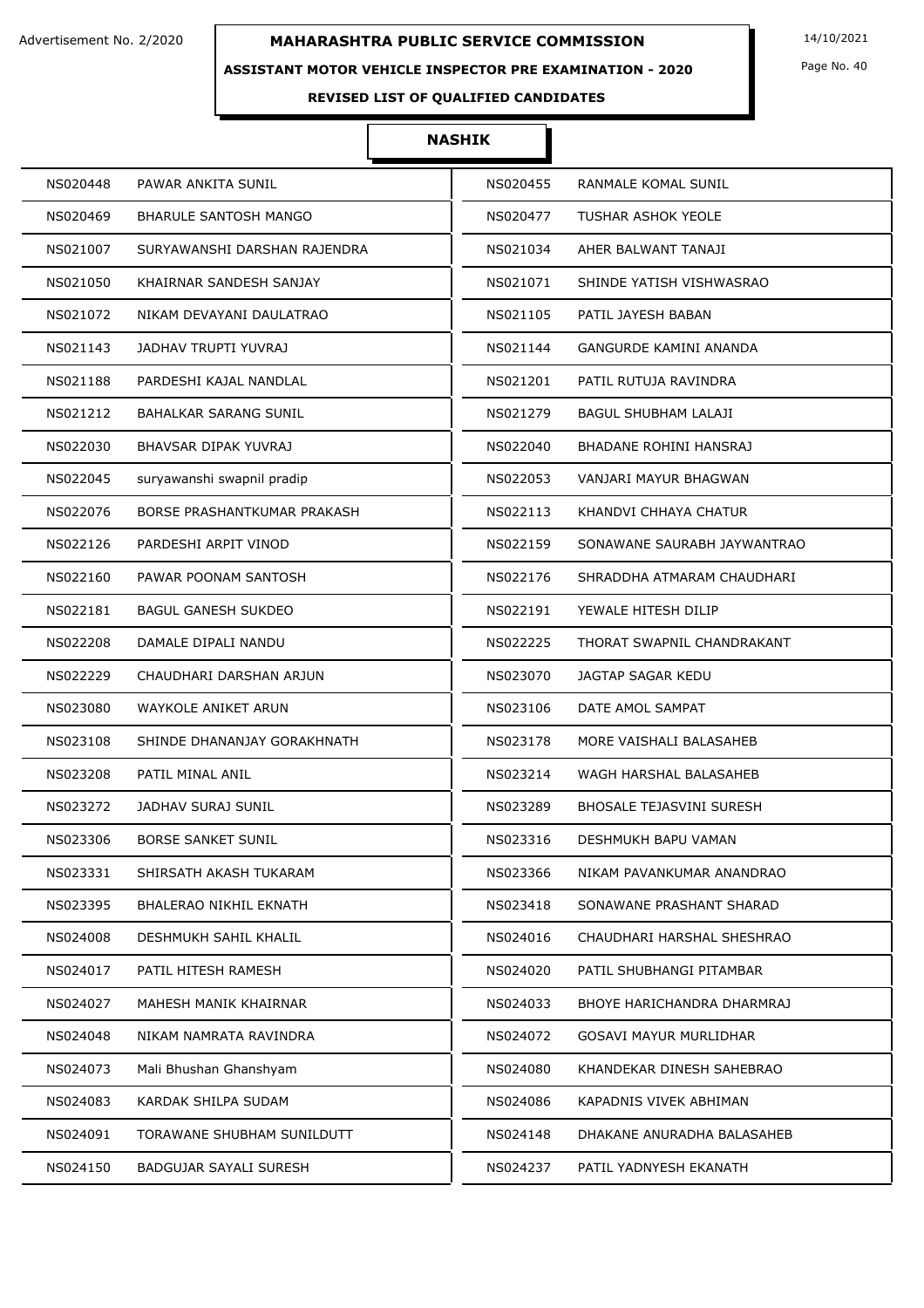## **ASSISTANT MOTOR VEHICLE INSPECTOR PRE EXAMINATION - 2020**

Page No. 41

# **REVISED LIST OF QUALIFIED CANDIDATES**

| NS024304 | Chaudhari Sachin Atmaram      | NS024307 | DEORE DHANANJAY YESHWANT       |
|----------|-------------------------------|----------|--------------------------------|
| NS024324 | Pagar Rohit Anil              | NS024331 | MOKAL SWAPNIL RAMESH           |
| NS024386 | KEWARE AVDHOOT PUSHKRAJ       | NS024395 | SHINDE PRASHANT KISAN          |
| NS024414 | JADHAV KAMALESH SHIVAJI       | NS024441 | SHINDE KASHINATH SANDU         |
| NS024443 | PAWAN KUMAR DEORE             | NS024455 | MORE SANDIP DNYANESHWAR        |
| NS025033 | CHAVAN MANOJ VASANTRAO        | NS025036 | PANGAVHANE MAYUR BHAUSAHEB     |
| NS025055 | <b>GUNJAL HARISH VISHNU</b>   | NS025097 | NAGARE SACHIN ASHOK            |
| NS025119 | INGALE SACHIN PRABHAKAR       | NS025158 | SHUBHAM HANUMANT GURULE        |
| NS025194 | SHEWALE HEMANT PRALHAD        | NS025216 | DEORE VAISHNAVI JAGANNTH       |
| NS025226 | CHAVHAN CHETAN RAJENDRA       | NS025241 | PALLAVI GORANE                 |
| NS025253 | ROKADE VAIBHAV ANIL           | NS025272 | PATIL AKASH SANJAY             |
| NS025294 | ROHIT DILIP SONAWANE          | NS025308 | PATIL TANISHKA NITIN           |
| NS025353 | PATIL MAYUR CHHOTU            | NS025366 | JADHAV DIPALI BHASKAR          |
| NS025394 | CHAVHAN RAHUL UKHARDU         | NS026035 | Jadhav Avinash Dnyaneshwar     |
| NS026068 | KAKAD MAHESH RAMESH           | NS026081 | WAGH KUNAL KASHINATH           |
| NS026112 | VIJAY SAHEBRAO KHODAKE        | NS026143 | <b>GHULE PRATIKSHA KAILAS</b>  |
| NS026154 | SANGLE SANTOSH BHAUSAHEB      | NS026163 | DESHMUKH MADHURI PRABHAKAR     |
| NS026169 | JEJURKAR KAMLESH DATTATRAY    | NS026233 | <b>BHOYE HARSHALI MADHAV</b>   |
| NS026254 | CHAUDHARI AMOL ASHOK          | NS026272 | NARKHEDE VAIBHAV ASHOK         |
| NS026326 | BORADE PRADEEP DATTATRAYA     | NS026367 | KASTURE NEHA NANDU             |
| NS026374 | PAGARE DIPAK SOPAN            | NS026411 | DHANESHWAR SAURABH MUKUND      |
| NS027004 | CHAUDHARI SHRADDHA PRABHAKAR  | NS027007 | SHIMPI RAHUL ARUN              |
| NS027042 | BADGUJAR AKASH BAPU           | NS027043 | <b>GIRI SNEHAL KISHOR</b>      |
| NS027051 | RAGHUWANSHI VAIBHAV VIJAYSING | NS027076 | CHAUDHARI LALIT RAMDAS         |
| NS027093 | <b>BORSE SAKSHI VISHWAS</b>   | NS027117 | NANAWARE SAGAR NIVRUTTI        |
| NS027137 | PRITISH DATTATRAY AHER        | NS027150 | SAGAR ANIL MAGJI               |
| NS027165 | DESHMUKH SHWETA HEMRAJ        | NS027226 | <b>BADGUJAR BHAGWAN SURESH</b> |
| NS027227 | BHADANE DEVIDAS RAJARAM       | NS027254 | BHADANE JAYESH RAJENDRA        |
| NS027267 | PATIL PAVAN ASHOK             | NS027270 | GHYAR SHUBHAM PANDHARINATH     |
| NS027284 | SAINDANE MEHUL KISHOR         | NS027287 | jadhav sameer krishna          |
| NS027331 | PAWAR AMIT SHRAWAN            | NS027337 | KASAR ALKESH CHANDRAKANT       |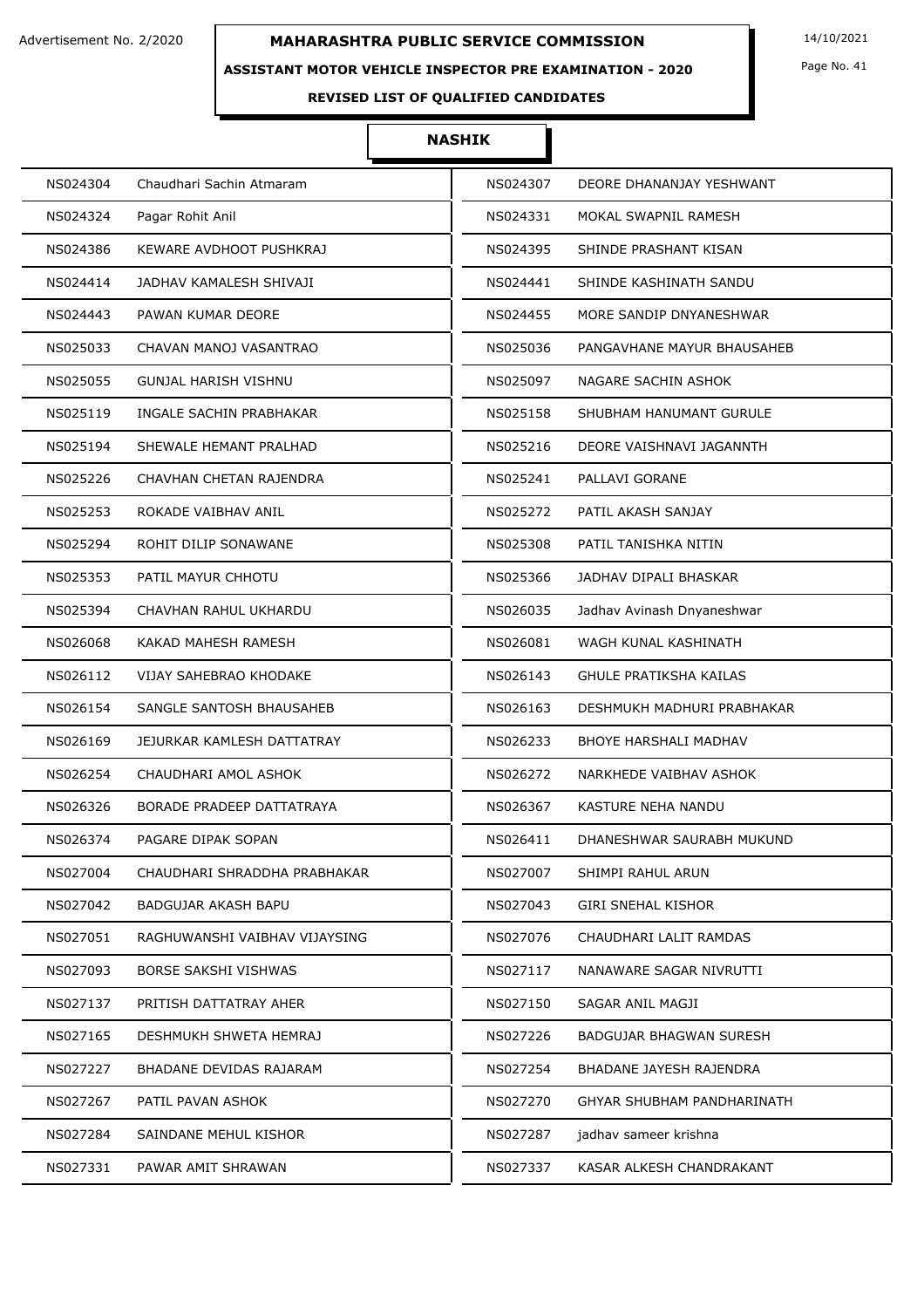## **ASSISTANT MOTOR VEHICLE INSPECTOR PRE EXAMINATION - 2020**

Page No. 42

# **REVISED LIST OF QUALIFIED CANDIDATES**

| NS027356 | SABLE SAURABH ASHOK         | NS028053 | MALI VAISHALI SANJAY           |
|----------|-----------------------------|----------|--------------------------------|
| NS028103 | <b>GHUGE MOHINI SUDAM</b>   | NS029007 | JONDHALE NITIN SOMNATH         |
| NS029016 | SANAP ASHOK CHINDHU         | NS029019 | SONAWANE VIVEK CHANDRAKANT     |
| NS029054 | THAKARE AMOL DNYANESHWAR    | NS029114 | SANAP PRASAD SOMNATH           |
| NS029149 | SURYAWANSHI LALITA BAPU     | NS029153 | BAVISKAR YOGESH ASHOK          |
| NS029177 | NIKAM MAYUR BHAGVANTRAO     | NS029211 | CHAUDHARI SACHIN RAJU          |
| NS029240 | DESHMUKH RAHUL RAJENDRA     | NS029254 | DHANGAR JIVAN UKHA             |
| NS030019 | PATIL LIKHIT KIRAN          | NS030046 | GUNJAL POOJA SANJEEV           |
| NS030056 | PATIL TEJAS HIRALAL         | NS030059 | CHAVAN KIRAN RAJENDRA          |
| NS030073 | SONAWANE AJAY RAVINDRA      | NS030075 | SHINGAR VIVEK SANTU            |
| NS030123 | PANER KAJAL HARISHCHANDRA   | NS030155 | PATIL VINIT VIJAY              |
| NS030202 | VIDHATE SACHIN DATTATRAYA   | NS030208 | SAVALA ROHAN EKNATH            |
| NS030215 | BIRHADE DIPALI SATISH       | NS030250 | BAVISKAR HARSHAL ANIL          |
| NS030351 | PATIL YOGITA SAHEBRAO       | NS030356 | <b>BHOSALE KRISHNA SATISH</b>  |
| NS030383 | BHAMBAR SHIVANI VISHVANATH  | NS031039 | PAWAR YOGESH JAGADISH          |
| NS031086 | JAWALE PARAG GAJANAN        | NS031143 | FULPAGARE GAURI CHANDRAKANT    |
| NS031157 | BERAD DEEPALI BALASAHEB     | NS031190 | GHIVANDE PALLAVI NIVRUTTI      |
| NS031191 | PATIL SHEKHAR DEVIDAS       | NS031210 | PADAVAL VRUSHALI MOHAN         |
| NS031215 | AHIRE DIPAK NARAYAN         | NS031226 | PATIL GOPAL PRABHAKAR          |
| NS031244 | UKHALKAR MAYUR DEVKUMAR     | NS031308 | PATIL BHUSHAN LAXMAN           |
| NS031372 | SHINDE PARIGHA BHIMRAO      | NS031398 | BABHULKAR NEHA RAVINDRA        |
| NS031404 | BHAMARE KIRAN RAMBHAU       | NS031405 | Sonawane Manoj Prabhakar       |
| NS031431 | PENDHARI TUSHAR NANDALAL    | NS031454 | MIRAGANE MAHAVIR GOKULDAS      |
| NS032028 | DEORE MANGESH PRALHAD       | NS032090 | <b>BHADANE SUNIL MURLIDHAR</b> |
| NS032124 | SHEWALE PURUSHOTTAM CHHAGAN | NS032139 | MISHRA ABHILASH RAJENDRA       |
| NS032145 | PATIL SHUBHAM LAXMANRAO     | NS032187 | Patil Prathamesh Madhukar      |
| NS032193 | CHAUDHARI PRATIKSHA ISHWAR  | NS032194 | PATIL PRAMOD SADASHIV          |
| NS032285 | BHUSARE SHUBHANGI DASHRATH  | NS032309 | PATIL VIVEK KRISHNA            |
| NS032321 | ANDHALE SHANTARAM BHIVAJI   | NS032331 | PATIL GIRISH MANOHAR           |
| NS032349 | DEOKAR VAIBHAV SANJAY       | NS032352 | BHAMARE RAJASHREE PRAKASH      |
| NS032414 | PATIL ANAND RAMSING         | NS032416 | NALINI RAMKRUSHNA JAGTAP       |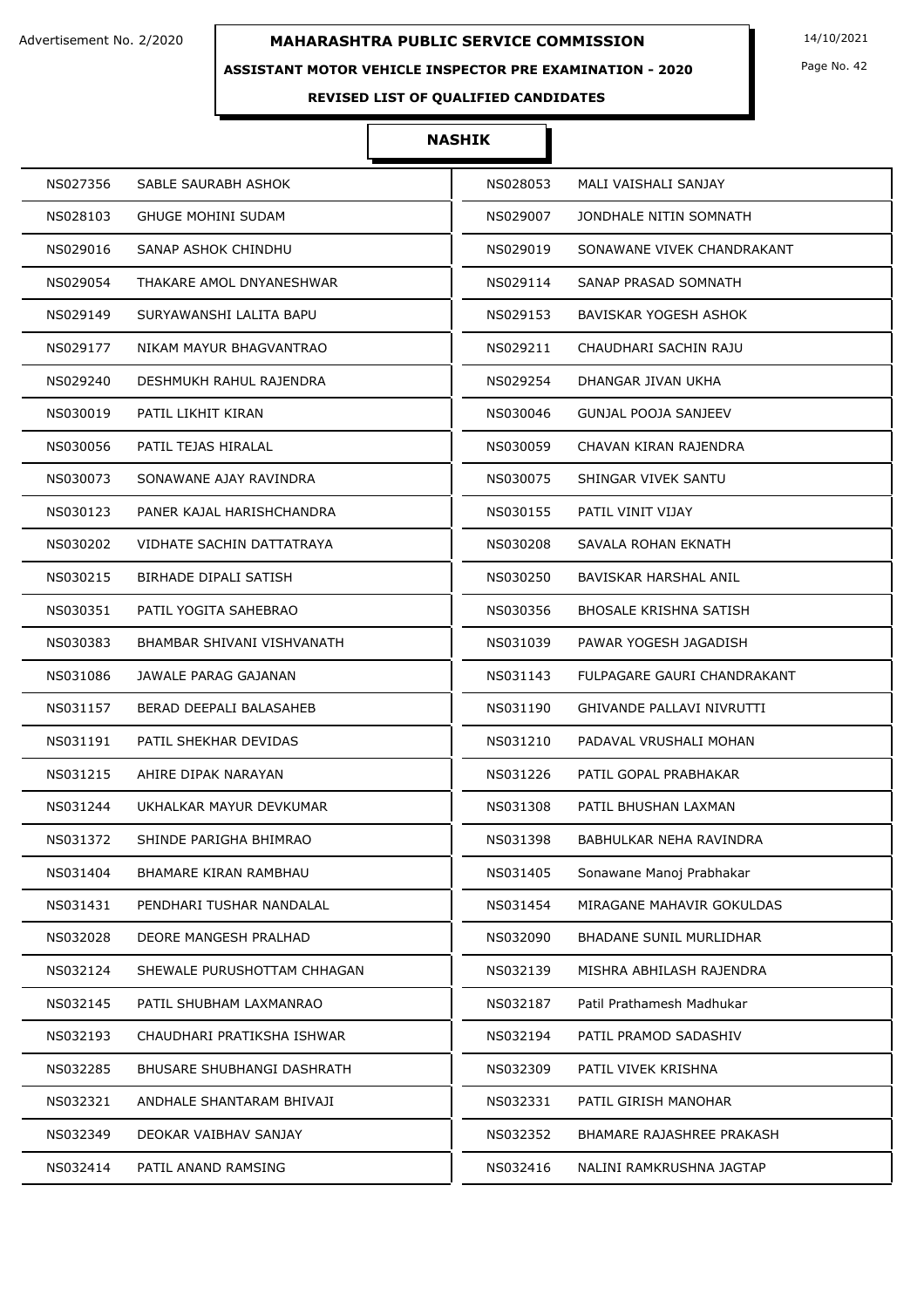# **ASSISTANT MOTOR VEHICLE INSPECTOR PRE EXAMINATION - 2020**

Page No. 43

# **REVISED LIST OF QUALIFIED CANDIDATES**

| NS032435 | <b>BHOSLE TEJASWINI BHIKAN</b>  | NS032463 | Vivek Shivaji Shirsath            |
|----------|---------------------------------|----------|-----------------------------------|
| NS033026 | CHAVAN GANESH TARACHAND         | NS033030 | PAWAR SHYAMSING RASALSING         |
| NS033061 | SHELAKE KALPESH RAJENDRA        | NS033081 | JADHAV SHIVADAS DASHRATH          |
| NS033092 | <b>BODAKE SUVARNA NAMDEV</b>    | NS033098 | RAKESH PRABHAKAR SABLE            |
| NS033107 | LAHAMGE NITIN ASHOK             | NS033111 | DUBEY MANOJ ADYAPRASAD            |
| NS033128 | PAGARE PRATIK VILAS             | NS033136 | KUMAVAT SNEHAL KAILAS             |
| NS033155 | Karad Pramod Pandharinath       | NS033158 | ANARASE PRATIK DNYANESHWAR        |
| NS033221 | <b>BAGUL HARSHADA SUKDEO</b>    | NS033236 | AGHAV VIKRAM DAULAT               |
| NS033251 | BAIRAGI SAGAR SUBHASH           | NS033265 | SONAWANE KETAN GULABRAO           |
| NS033351 | MALI YOGESH SURESH              | NS033352 | <b>GHATE VARSHA SUNIL</b>         |
| NS033365 | RAJHANS RITESH KIRAN            | NS033368 | UNHAWANE PRIYANKA RAJESH          |
| NS034008 | Devidas Bhaskar Shinde          | NS034055 | ZODGE TUKARAM DNYANOBA            |
| NS034070 | PATIL VAIBHAV PRALHAD           | NS034080 | NIKAM AKSHAY VALMIK               |
| NS034089 | SANAP VISHAL VIJAY              | NS034095 | <b>GHARATE MAYUR SHANTARAM</b>    |
| NS034131 | MOULE MAHESH EKNATH             | NS034178 | MALI GAURAV JITENDRA              |
| NS034186 | GOSAVI PRATHMESH PRAKASH        | NS034293 | PARDESHI ANUP SHASHIKANT          |
| NS034317 | BADGUJAR GAYATRI RAVINDRA       | NS035034 | PATIL PANKAJ DILIP                |
| NS035050 | SONAWANE GAURAV ARUN            | NS035063 | CHAUDHARI SHUBHAM DNYANESHWAR     |
| NS035066 | PATIL HITESH PRAKASH            | NS035071 | PATIL SHASHANK SHALIGRAM          |
| NS035078 | JADHAV DATTAHARI SURESH         | NS035094 | WAGH NILESH JAYRAM                |
| NS035116 | DEORE ABHISHEK KARBHARI         | NS035126 | DEORE GAURAV LAXMAN               |
| NS035152 | KARAD PUSHPAK RAMESH            | NS035153 | <b>GHATMALE SNEHA CHANDRAKANT</b> |
| NS035198 | BAHIRAM PRATIK RAMESH           | NS036016 | PATIL SATISH RAMDAS               |
| NS036041 | shewale nilesh tukaram          | NS036080 | KENG RAJASHRI BHASKAR             |
| NS036083 | HARSHADA DALVI                  | NS036087 | MAHALE SHUBHAM NILKANTH           |
| NS036089 | Niranjansing Rasiksing Pardeshi | NS036091 | PATIL VISHAL NAMDEO               |
| NS036103 | PATIL BHUSHAN RAMESH            | NS036119 | APSUNDE RAMANAND SUBHASH          |
| NS036185 | DIGHAVKAR KUNAL POPATRAO        | NS036216 | CHAVAN SHUBHAM AABA               |
| NS036230 | DEORE ROSHAN GAMAN              | NS036267 | BAGUL AVINASH RAMDAS              |
| NS036282 | <b>GHUGE SANKET TOTARAM</b>     | NS036349 | PATIL PRATHAMESH MADHUKAR         |
| NS036353 | PAWAR VANDANA BALDEV            | NS036363 | SHAH ABDAL RASHID                 |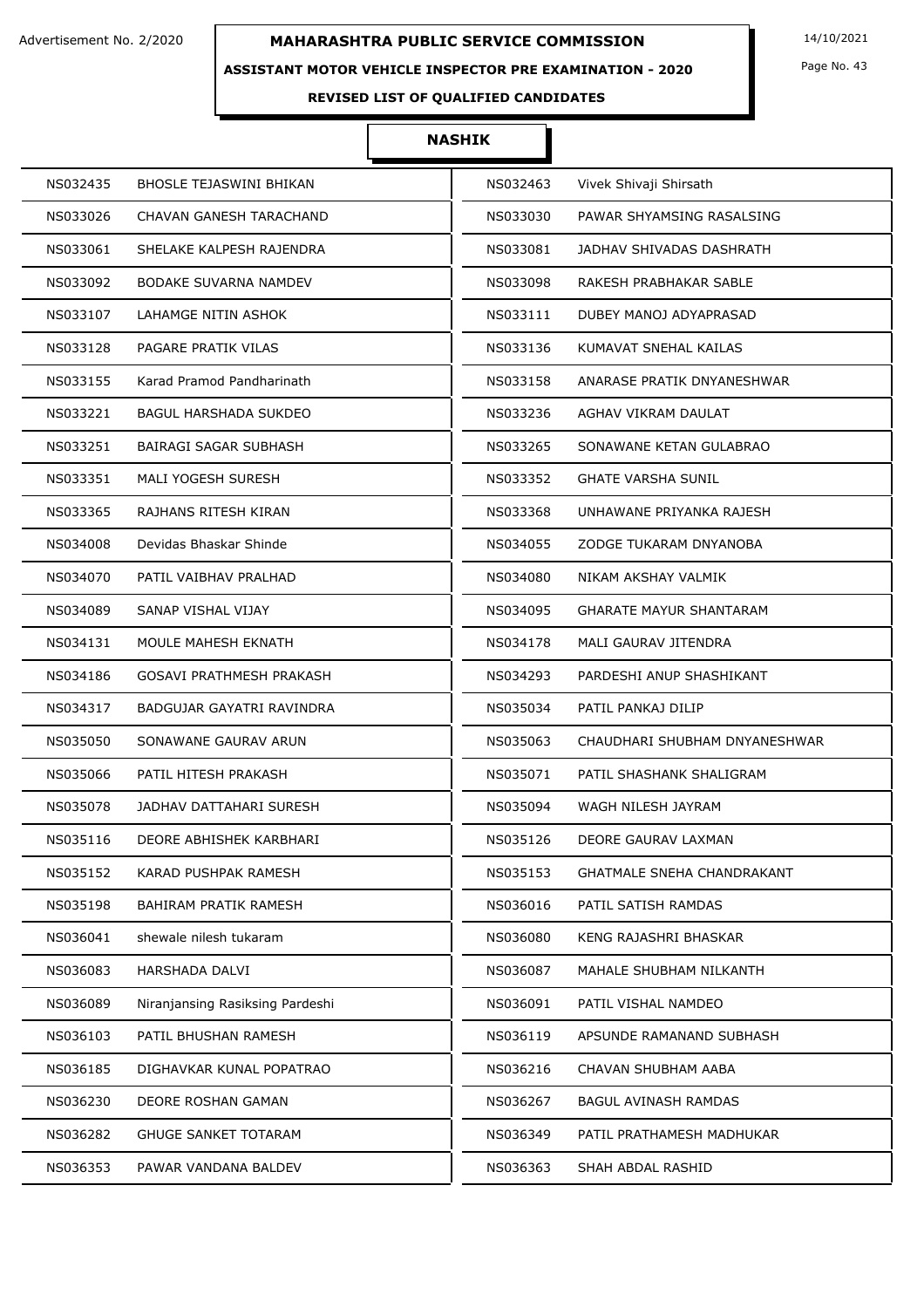## **ASSISTANT MOTOR VEHICLE INSPECTOR PRE EXAMINATION - 2020**

Page No. 44

# **REVISED LIST OF QUALIFIED CANDIDATES**

| NS036367 | PATIL PRAVIN SHAMRAO            | NS036387 | <b>BHAMARE RAHUL SURESH</b>  |
|----------|---------------------------------|----------|------------------------------|
| NS036391 | RAUNDALE PRATIKSING GOKULSING   | NS036424 | GOSAVI JAYESH ATMARAM        |
| NS036431 | WAGH VIJAY FAKIRA               | NS036438 | KANDALKAR GORAKH MURLIDHAR   |
| NS036441 | RAJOLE ROSHAN BABAN             | NS036455 | DHEPALE DHANANJAY PRABHAKAR  |
| NS036468 | Gaikwad Ashiwini Ashokrao       | NS036470 | NAGARE BHARAT BALU           |
| NS037008 | AHER BHUSHAN SUBHASH            | NS037024 | <b>BHAMARE PUNAM ARUN</b>    |
| NS037094 | PAWARA HITENDRA KALUSING        | NS037097 | LAD VAISHNAVI SUNIL          |
| NS037098 | PATIL SWAPNIL DILIP             | NS037104 | more sushil sudhir           |
| NS037161 | SONAWANE NIKITA RAJENDRA        | NS037175 | CHAUDHARI PREMA PUNDLIK      |
| NS037203 | TALPADE KALYANI NIVRUTTI        | NS037215 | SONAR RUSHIKESH RAVINDRA     |
| NS037231 | PATIL RUPESH PRABHAKAR          | NS037232 | <b>BAUSKAR SANDIP DAGADU</b> |
| NS037264 | KSHIRSAGAR DEVESH CHANDRASEKHAR | NS037278 | JADHAV VIVEK RAMDAS          |
| NS037322 | SAWKAR PRASAD PRABHAKAR         | NS037408 | DHUMAL GAURAV KRISHNARAO     |
| NS037425 | THUBE AJINKYA SAHEBRAO          | NS037431 | SHITAL ANNASAHEB HASE        |
| NS037473 | SHEWALE POONAM SHANKAR          | NS038022 | DEVEN LALITKUMAR CHAUDHARI   |
| NS038045 | KAKAD AMAR SANTU                | NS038067 | UNHAVANE CHETAN VILAS        |
| NS038072 | MALI DHANANJAY NARAYAN          | NS038164 | PATIL DHANANJAY SURESH       |
| NS038193 | PAITHANKAR VISHAL PANDHARINATH  | NS038208 | RIKAME VINOD SHANTARAM       |
| NS038227 | AHIRE SHUBHAM MANIKRAO          | NS038234 | LAHANE MAHENDRA RAGHUNATH    |
| NS038304 | SHINDE TANMAY SUNIL             | NS038327 | SHELAR DEVENDRA APPAJI       |
| NS038328 | <b>GOSAVI ROSHAN LAXMAN</b>     | NS038379 | JADHAV RIDDHI SUNIL          |
| NS038380 | KANGANE JYOTI HARI              | NS039004 | JADHAV SHUBHAM YOGESH        |
| NS039017 | SHIRSAT ROHIT SURESH            | NS039055 | PEKHALE PRITIBALA BALASAHEB  |
| NS039090 | GAIDHANI KOMAL SURYABHAN        | NS039120 | ADHAV ARUN BHIMASHANKAR      |
| NS039159 | JADHAV VISHAL SHANTARAM         | NS039204 | AHIRE BHAWANA ARUN           |
| NS039212 | PANGARKAR MAHESH DILIPRAJ       | NS039256 | LOHAR BHUSHAN GOPALDAS       |
| NS039265 | MANDLIK VINAYAK TUKARAM         | NS039267 | SANDANSHIV SONI SIDDHARTH    |
| NS039372 | SANGALE PANDURANG RAMESH        | NS040152 | JORVE ROHINI BABAN           |
| NS040153 | KADAM SUVARNA MANIKRAO          | NS040154 | PATHAK ABHIJIT NARESH        |
| NS040166 | TADAGE NARENDRA ZIPRU           | NS040189 | SANAP VISHAL RAVI            |
| NS040231 | <b>GANGODE MANOHAR BABURAO</b>  | NS041016 | JADHAV SHARAD NAVNATH        |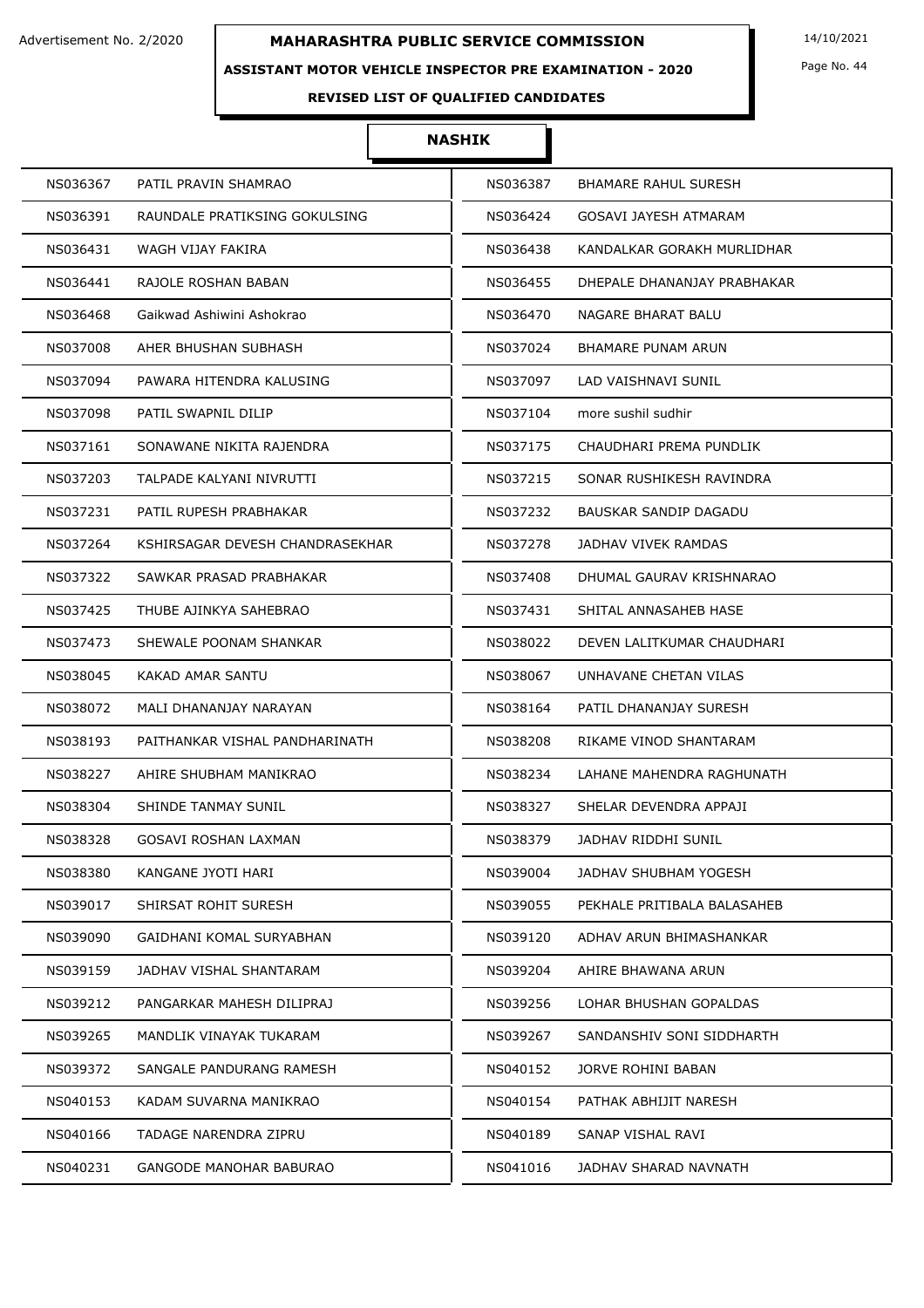## **ASSISTANT MOTOR VEHICLE INSPECTOR PRE EXAMINATION - 2020**

Page No. 45

#### **REVISED LIST OF QUALIFIED CANDIDATES**

#### **NASHIK**

| NS041020                       | NS041028                  |
|--------------------------------|---------------------------|
| BHALERAO SAYALI RAJENDRA       | SHIMPI TUSHAR ANIL        |
| NS041033                       | NS041073                  |
| AHIRE PUNAM GAUTAM             | SONAWANE ABHISHEK SUNIL   |
| NS041080                       | shelke sunil ashok        |
| DHATRAK RUCHIRA SANJAY         | NS041081                  |
| NS041116                       | NS041145                  |
| PATIL PARIKSHIT RAVINDRA       | CHAUDHARI HEMRAJ BABURAO  |
| NS041173                       | NS041210                  |
| SHWETA PRAKASH RAUT            | DAPSE VIDYESH RAJENDRA    |
| NS041227                       | Wagh Nitesh Bapu          |
| MUSALE MANISH PRAKASH          | NS041279                  |
| NS041291                       | NS041306                  |
| GAIKWAD PRIYANKA RAJENDRA      | JADHAV MADURI SANTOSH     |
| NS041341                       | NS041349                  |
| PATIL BHARAT HILAL             | KUMAVAT AKSHAY ARUN       |
| <b>BARI AMOL EKNATH</b>        | NS041370                  |
| NS041359                       | WAGH AKASH BALASAHEB      |
| NS041388                       | NS041443                  |
| MANDLIK SHRIKANT KUNDLIK       | BHARATI SURENDRA KARBHARI |
| DEORE MUKESH VANJI<br>NS041448 |                           |
|                                |                           |

**PUNE**

П

#### **NO. OF CANDIDATES OF NASHIK : 691**

| PN001010 | SASANE ANURAG VITTHAL       | PN001011 | MORE ONKAR VISHNU              |
|----------|-----------------------------|----------|--------------------------------|
| PN001014 | <b>MALI ROHAN ANIL</b>      | PN001049 | THOMBARE PRITAM ASHOK          |
| PN001074 | RAJPUT AKSHAY DAYANAND      | PN001081 | NARKHEDE KUNDAN MADHUKAR       |
| PN001094 | JADHAV MONALI SHIVAJI       | PN001113 | KULKARNI KALYANI SUDHIR        |
| PN001138 | SHINDE DNYANESHWAR APPA     | PN001176 | OLEKAR MARTAND SHIVAJI         |
| PN001198 | <b>BHOSALE MAYURI DILIP</b> | PN001219 | NANAWARE VAIBHAV DATTATRAY     |
| PN001221 | KATGAR ROHIT KAKASO         | PN001231 | NAIK VISHAL YAMANAPPA          |
| PN001281 | KESKAR DISHA DATTATRAY      | PN001285 | EKATPURE JANMENJAY SHARAD      |
| PN001294 | PATIL MANJIRI SAMPTRAO      | PN001303 | <b>GHULE PRIYA DADASAHEB</b>   |
| PN001308 | CHAVAN PRAJAKTA YASHAVANT   | PN001321 | PATIL SUHAS KRISHNAT           |
| PN001338 | PATIL DIPANKAR BALASAO      | PN001347 | LOLE RASIK SHIVAJI             |
| PN001378 | MAYA SAMBHAJI LAWATE        | PN001399 | <b>BANDGAR NILESH SAMBHAJI</b> |
| PN001440 | Patil Sushant Sadashiv      | PN001494 | <b>GURAV ABHIJIT MAHADEV</b>   |
| PN002005 | LAD NIKHIL ANILKUMAR        | PN002013 | <b>GAIKWAD ONKAR ANIL</b>      |
| PN002014 | MUJMULE VISHAL HARIDAS      | PN002021 | SHINDE DNYANESHWAR RAJENDRA    |
| PN002027 | SONAWANE NEHA MAHESH        | PN002032 | SHIVRAJ YUVRAJ CHAVAN          |
| PN002048 | MANE MANDAR DATTATRAY       | PN002084 | JADHAV DHEERAJ RAMESH          |
| PN002101 | KALANTRE SWAPNIL SHAMRAO    | PN002139 | MERGAL MANGESH BHIMRAO         |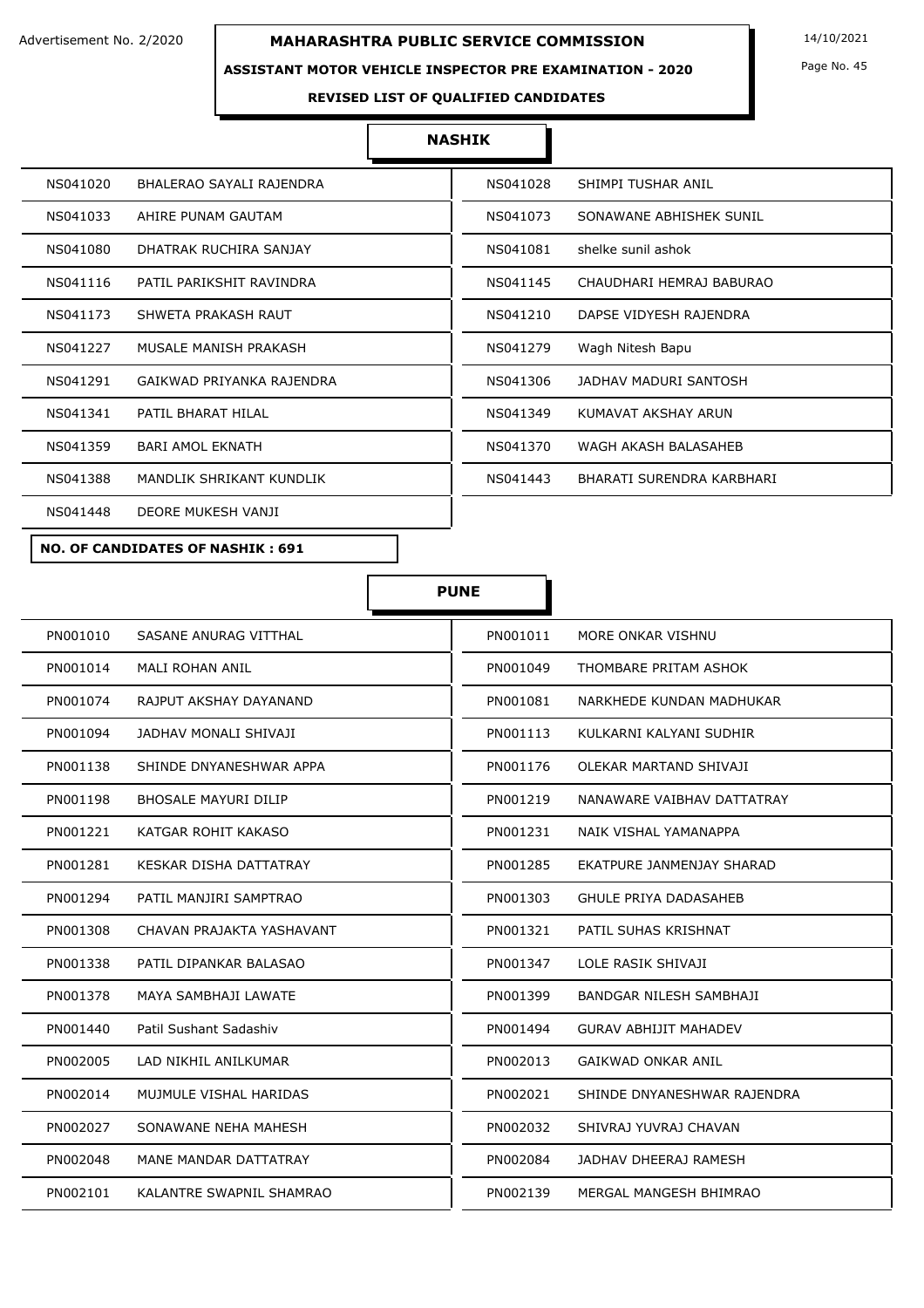#### **ASSISTANT MOTOR VEHICLE INSPECTOR PRE EXAMINATION - 2020**

Page No. 46

# **REVISED LIST OF QUALIFIED CANDIDATES**

# **PUNE**

| PN002148 | MAHAMUNI PRATHAMESH VIJAY     | PN002179 | MANE AMRUTA SATISH             |
|----------|-------------------------------|----------|--------------------------------|
| PN002195 | GUTAL SACHIN DATTATRAY        | PN002204 | MANE AJINKYA BABURAO           |
| PN002208 | MANGALEKAR AMOL SARJERAO      | PN002211 | BHOSALE BHUSHANKUMAR BHAUSO    |
| PN002220 | GIRASE KALPANA KEWALSING      | PN002228 | BONDRE CHANDRASHEKHAR SHRIRANG |
| PN002234 | SUKALE PRANALI KAILAS         | PN002239 | PATIL PRASAD RAMCHANDRA        |
| PN002248 | TEKALE KRISHNA GANGADHAR      | PN002262 | HATWALNE AKSHYA DATTATRYA      |
| PN002290 | MAHAJAN BHUSHAN DNYANESHWAR   | PN002296 | SURWASE SUSHIL ASHOK           |
| PN002305 | <b>BHAIK PRAJAKTA SURESH</b>  | PN002315 | PATIL SUMIT RAGHUNATH          |
| PN002349 | PATIL ONKAR BALASAHEB         | PN002361 | SHINDE NIKHIL MOHAN            |
| PN002362 | BHANDIGARE SHIVPRASAD BHIKAJI | PN002364 | MANE DEVDATTA UTTAM            |
| PN002365 | DESHMUKH MAYURI KESHAV        | PN002382 | PUJARI SWAPNALI SUNIL          |
| PN002386 | WAGHMODE PRIYANKA DASHRATH    | PN002436 | <b>GAVADE ROHIT BABAN</b>      |
| PN002437 | JADHAV SHIVANJALI MOHANRAO    | PN002440 | VIBHUTE AJINKYA SANJAY         |
| PN002446 | PAWAR SHIVCHANDRA GANGARAM    | PN002447 | NAVALE SANKET SURESH           |
| PN002454 | MOHITE PAVAN SURESH           | PN002462 | MAGADUM SHEKHAR SURESH         |
| PN002496 | DAPHAL GANESH VILAS           | PN003025 | CHAVAN SANDEEP DHANAJI         |
| PN003037 | CHAVAN DHANASHRI RAVIKANT     | PN003059 | KAMBLE AMOL ARJUN              |
| PN003068 | JADHAV AVIRAJ JAGANNATH       | PN003072 | GURAV DHANAJI TUKARAM          |
| PN003110 | JADHAV SUSHANT ROHIDAS        | PN003119 | VAISHNAW SAGAR HANUMANDAS      |
| PN003121 | PAWAR NEHA SUDHIR             | PN003134 | CHANGAN SURAJ VIJAYKUMAR       |
| PN003137 | SHINDE LAXMAN SHARAD          | PN003159 | <b>BHOPI SHALAKA HEMANT</b>    |
| PN003169 | SONALI BIBHISHAN MORE         | PN003181 | KHOT SHIVAJI SADASHIV          |
| PN003201 | THENGIL SAGAR ASHOK           | PN003212 | PAWAR DNYANESHWAR LAXMAN       |
| PN003235 | KHADE DATTATRAY BHIMRAO       | PN003282 | SHINDE SNEHAL ANIL             |
| PN003286 | PILANE SHEKHAR NAMDEV         | PN003291 | SALUNKHE PRAMOD ARJUN          |
| PN003300 | PANSARE SWAPNIL VISHNU        | PN003348 | <b>WALUNJ AKSHAY ROHIDAS</b>   |
| PN003368 | MALI RAJU SAVANTA             | PN003398 | KOPARDE AKSHAY BALKRISHNA      |
| PN003401 | SHAIKH PARVIN DILAWAR         | PN003416 | HARSHAL SANJAY CHAUDHARI       |
| PN003458 | HINGMIRE AKASH SHRINIVAS      | PN003461 | INGOLE PRASHANT SUBHASH        |
| PN004002 | PATIL RAHUL DATTU             | PN004003 | BHADORIA CHANDRABHAN UMEDSINGH |
| PN004009 | PATIL SAURABH RAVINDRA        | PN004024 | <b>GOTE SUSHANT SITARAM</b>    |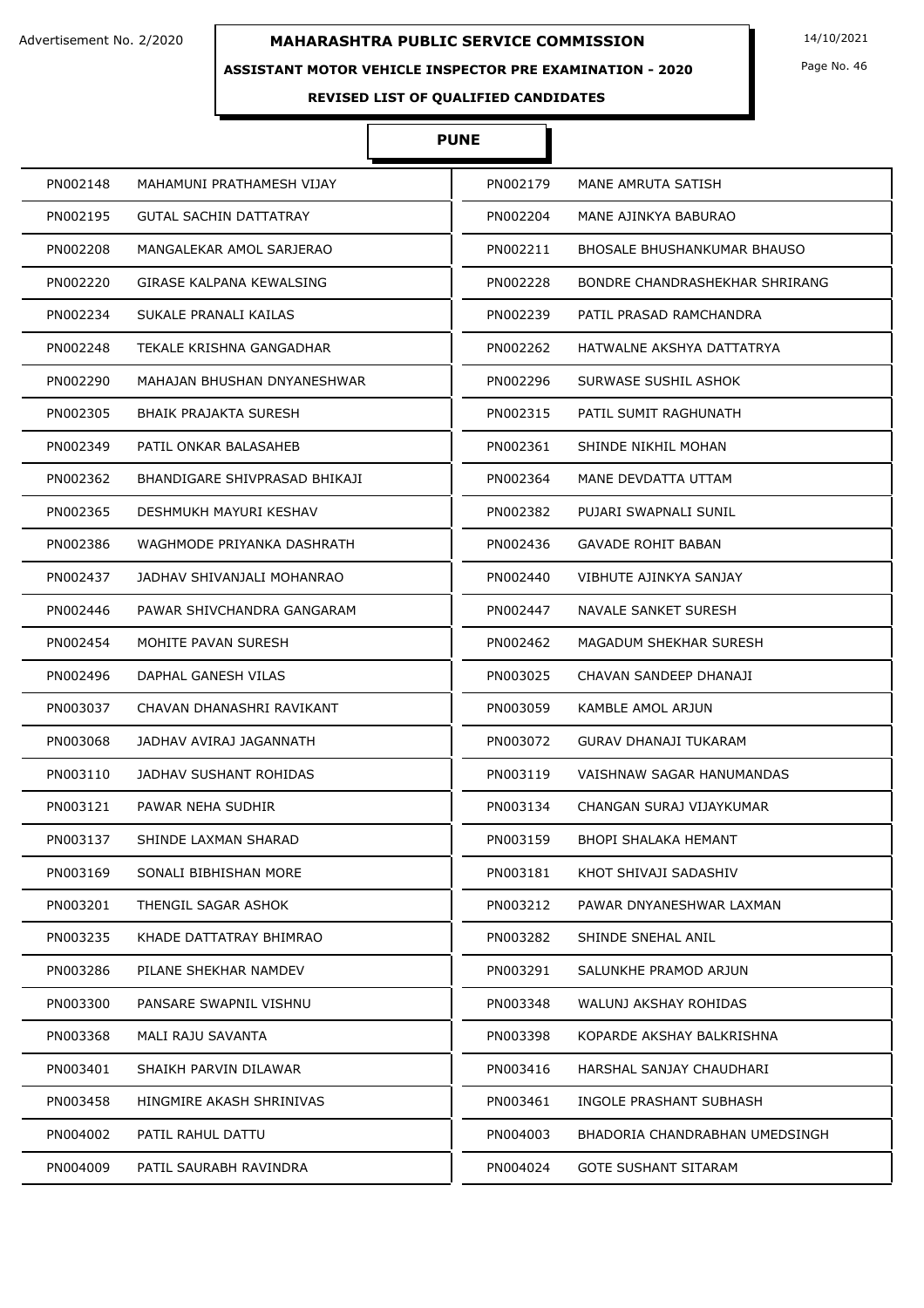## **ASSISTANT MOTOR VEHICLE INSPECTOR PRE EXAMINATION - 2020**

**REVISED LIST OF QUALIFIED CANDIDATES** 

# **PUNE**

Ì

| PN004038 | PATIL ANUP ANIL              | PN004068 | CHAVAN AKSHAYKUMAR SUBHASH |
|----------|------------------------------|----------|----------------------------|
| PN004077 | VIRKAR AMIT DATTU            | PN004081 | MASAL SHEKHAR MARUTI       |
| PN004098 | LOKHANDE VIVEK ANANDA        | PN004115 | WANKHEDE JYOTI SUBHASHRAO  |
| PN004131 | JADHAV SIDDHANT SHANKARRAO   | PN004150 | INDORE MAYUR DNYANESHWAR   |
| PN004166 | shitole manoj parshuram      | PN004178 | NARALE RAHUL SADASHIV      |
| PN004189 | KHADE VIJAY MALHARI          | PN004196 | TAKMOGE AKSHAY SHARAD      |
| PN004209 | PATIL ROHIT POPAT            | PN004210 | SHINDE DATTAJIRAO DADASO   |
| PN004212 | KACHARE ARCHANA ADHIKRAO     | PN004216 | PATIL PRIYANKA SHAHAJI     |
| PN004225 | JADHAV SHREYAS ASHOK         | PN004249 | PAWAR RAHUL VILAS          |
| PN004301 | DHORE ANMOL MURLIDHAR        | PN005040 | RAVAL KIRAN DIGAMBAR       |
| PN005063 | PATIL RAHUL RAJENDRA         | PN005067 | SHENDE BHAGYASHRI SANJAY   |
| PN005110 | <b>KATE SHEKHAR ANIL</b>     | PN005132 | SHENDE POOJA SHIVPRASAD    |
| PN005167 | Pandurang Hanumant Kalel     | PN005168 | PAWAR SONALI HANMANT       |
| PN005198 | <b>BOBADE SAGAR SARJERAO</b> | PN005202 | KADAM UTKARSHA VALMIK      |
| PN005214 | PATIL SAGAR SURESH           | PN005252 | YADAV VISHWAJIT CHANGDEV   |
| PN005304 | NARNOR AMIT MALHARI          | PN005312 | Wayal Gorakshanath Vilas   |
| PN005347 | SHELAKE SANDIP SHAMRAO       | PN005354 | ALDAR PRAMOD BASAWESHVAR   |
| PN005376 | kavita suresh more           | PN005408 | RAUT BABASO MAHADEV        |
| PN006002 | MANE SHRIDEVI KASHINATH      | PN006003 | TRUPTI PANDURANG CHAVAN    |
| PN006006 | HAWAL ABHIJEET VIJAY         | PN006028 | PATHAN AZARUDDIN RAJUBHAI  |
| PN006053 | KSHIRSAGAR KETAN SHAHURAO    | PN006074 | JADHAV SANDIP SHAHAJI      |
| PN006084 | DAMSE VIJAY KISAN            | PN006099 | JADHAV SHASHIKANT GORAKH   |
| PN006101 | SURYAVANSHI SONAL RAMESH     | PN006115 | GAVADE SONALI SUBHASH      |
| PN006138 | BUVA VINAYAK DAGADU          | PN006143 | PATIL PRADNYA JEETENDRA    |
| PN006151 | KUWAR PRAVINA DATTATRAY      | PN006161 | ALATKAR APURVA PRAMOD      |
| PN006203 | JADHAV BALAJI DHANAJI        | PN006229 | RASKAR DHANANJAY SURESH    |
| PN006245 | DIPALI UTTAM KARANDE         | PN006248 | BAAD ABHINAV DHIRAJKUMAR   |
| PN006258 | GIRI SWAPNIL NANASO          | PN006261 | YAROLKAR PARAG PARASHRAM   |
| PN006266 | AWATADE VISHNU DADARAO       | PN006276 | SHINDE RAVI DAYARAM        |
| PN006277 | DHAME ASHOK PRABHAKAR        | PN006278 | SHINDE SHREYAS DNYANESHWAR |
| PN007029 | MANE SWAPNIL LAXMAN          | PN007033 | SHIVPRASAD GOPALRAO MAGDUM |

Page No. 47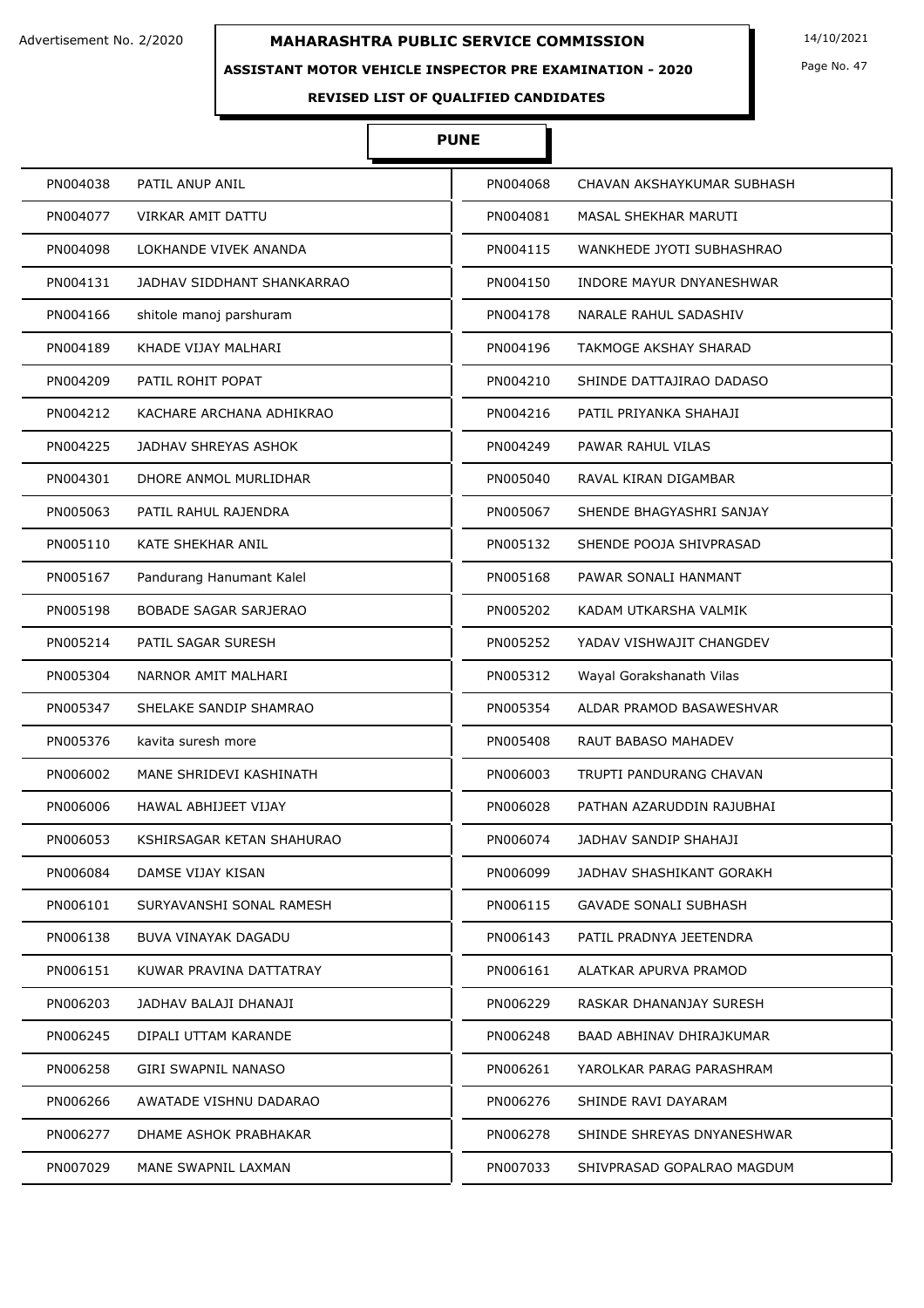#### **ASSISTANT MOTOR VEHICLE INSPECTOR PRE EXAMINATION - 2020**

Page No. 48

**REVISED LIST OF QUALIFIED CANDIDATES** 

# **PUNE**

| PN007047 | CHAVAN PRIYA MAHADEV         | PN007068 | SONWALKAR VIJAY MARUTI         |
|----------|------------------------------|----------|--------------------------------|
| PN007105 | SULAKE CHETAN VITHOBA        | PN007156 | MALI ANUSAYA BHIMRAO           |
| PN007166 | SATPUTE NILESH RAJARAM       | PN007168 | KADAM PRITAM CHANDRAKANT       |
| PN007191 | KONGARI VINIL NAGESH         | PN007200 | GAVHANE PRIYANKA MACHHINDRA    |
| PN007232 | NARVEKAR NIKITA GAJANAN      | PN007263 | Lande Amol Chandrabhan         |
| PN007264 | Jadhav Sujay Laxman          | PN007266 | <b>GHADAGE SHITAL KISAN</b>    |
| PN007301 | NAKHATE SANKET GANESHRAO     | PN007322 | PUJARI KRANTI HANAMANT         |
| PN007331 | BIRADAR SAGAR SHREESHAIL     | PN007336 | SHENDGE AJAY TANAJI            |
| PN007339 | <b>GAVALI PRITI LAGANDAS</b> | PN008009 | YAMGAR SHASHIKANT BHAGWAN      |
| PN008010 | NIKAM AJINKYA SURESH         | PN008019 | <b>BHOSALE NAVNATH ASHRUBA</b> |
| PN008020 | CHAVAN SURAJ MADHUKAR        | PN008040 | CHAVAN VINOD TARACHAND         |
| PN008048 | NAGARSE BHUSHANKUMAR NIJGUNI | PN008072 | MOHITE RUTUJA PATANGRAO        |
| PN008082 | PATOLE SURAJ SUBHASH         | PN008083 | <b>VIRNAK ASHOK GOVIND</b>     |
| PN008098 | Kumbhar Amar Shankar         | PN008101 | PAWAR PARAG GOVIND             |
| PN008112 | KORE SHAILESH SHRIRANG       | PN008123 | KAMBALE AKASH ASHOK            |
| PN008144 | POWAR RAHUL SHASHIKANT       | PN008148 | AMOL MAHAVEER PATIL            |
| PN008151 | koli rakesh rajaram          | PN008193 | JADHAV SATYAWAN KALOORAM       |
| PN008199 | KULKARNI JYOTI BAJARANG      | PN008215 | MANJARE SIDDHESHWAR RAMDAS     |
| PN008217 | VAISHNAVI SONOJI DHUMAL      | PN008223 | PAWAR PRADIP BABAN             |
| PN008244 | GAIKWAD ABHIJIT SHIVAJIRAO   | PN008253 | PADWAL SUNIL SHIVAJI           |
| PN008258 | DAVAL VILAS DAMODAR          | PN008259 | OMASE SHAILESH SIDRAM          |
| PN008267 | PATIL AKSHAY GANAPATI        | PN008327 | SHIPKULE RANI GOPAL            |
| PN008360 | SATHE DIPALI RAMESH          | PN009014 | SHINDE SHIVAANI RAJENDRA       |
| PN009038 | NADE SHIVAJI DATTATRAY       | PN009077 | KASBE SHUBHAM BHARAT           |
| PN009081 | APURVA JAYSING PATIL         | PN009090 | CHAVAN NIKHIL LALASO           |
| PN009115 | <b>GHULE SATISH SAMBHAJI</b> | PN009117 | PAWAR SAGAR TANAJI             |
| PN009130 | KALE RADHA AMBARHUSHI        | PN009143 | KIRDAT AKSHAY SHANKAR          |
| PN009153 | NADAF ADILA RAMJAN           | PN009156 | KORAKE PANDURANG VISHNU        |
| PN009169 | PATIL SWAPNIL PRAKASH        | PN009184 | MAID MACHINDRA BAJARANG        |
| PN009224 | MASAL RAHUL ABASAHEB         | PN009239 | DONGARE AKSHAY PANDURANG       |
| PN009250 | KHANDEKAR BAPURAO DILIP      | PN009266 | ERANDE SONALI UDDHAV           |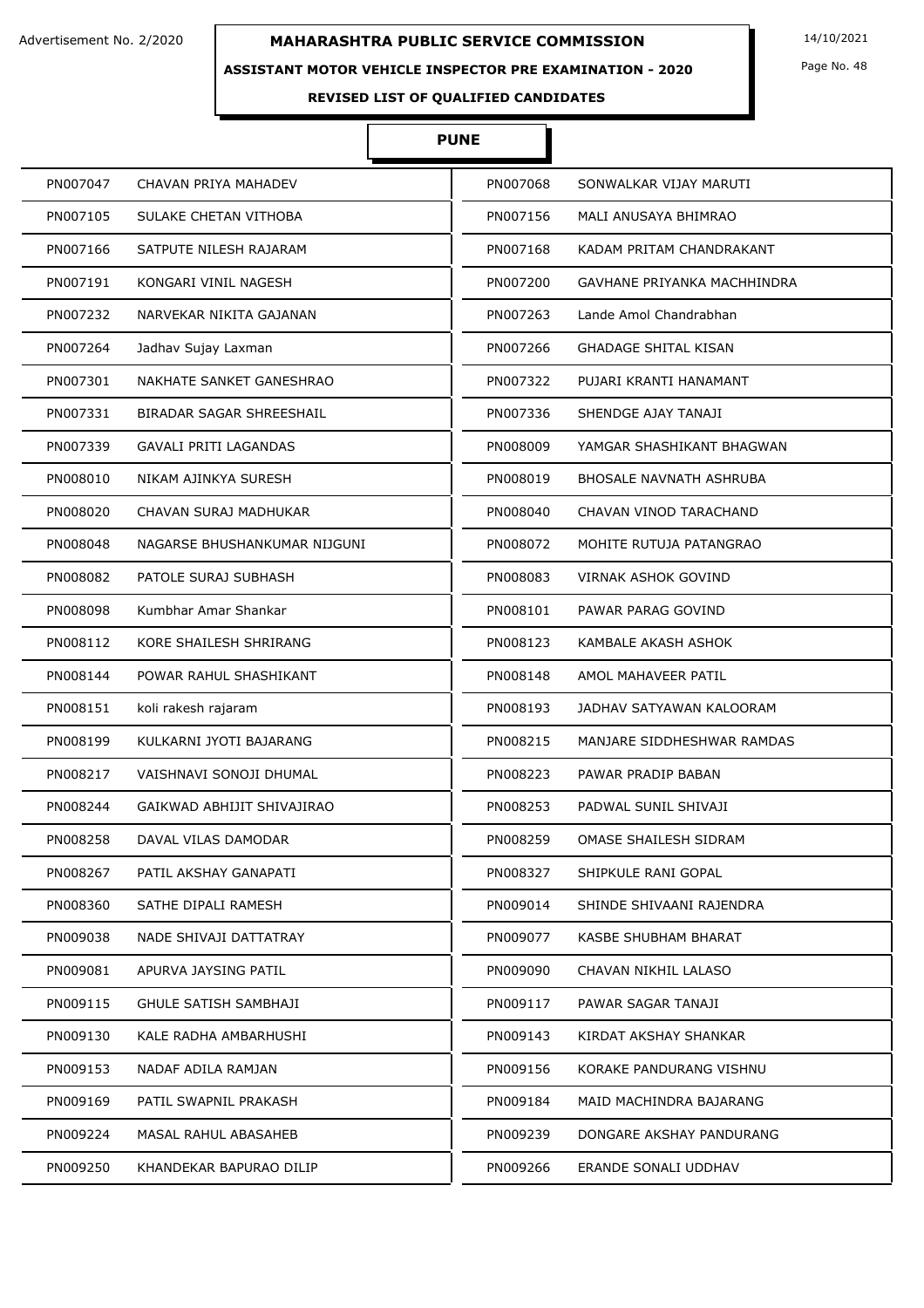## **ASSISTANT MOTOR VEHICLE INSPECTOR PRE EXAMINATION - 2020**

Page No. 49

**REVISED LIST OF QUALIFIED CANDIDATES** 

# **PUNE**

| PN009272 | SANGRAM MAHESH BAVDEKAR        | PN009276 | DIVASE RAVIRAJ RANGRAO        |
|----------|--------------------------------|----------|-------------------------------|
| PN010007 | DONGARE RAMESH BALASAHEB       | PN010015 | <b>GURAV OMKAR SHIVAJI</b>    |
| PN010022 | <b>BICHUKALE ANIL HANAMANT</b> | PN010026 | WAGAVEKAR VIKAS RAJENDRA      |
| PN010043 | AKASH BALASAHEB NANEKAR        | PN010067 | SALUNKHE ABHIJEET CHANDRAHAR  |
| PN010090 | BANKAR RAMCHANDRA BHIMRAO      | PN010132 | KHEDKAR RUSHIKESH SANJAY      |
| PN010135 | KADAM PRANIT JAGANNATH         | PN010163 | KOLI RAHUL RANGRAO            |
| PN010201 | RATHOD POOJA RAJU              | PN010207 | MALI VAIBHAV PRABHAKAR        |
| PN010210 | Patil Sushant Mohan            | PN010213 | RANDIVE PRAVIN UMAKANT        |
| PN010226 | SALUNKHE AKSHAY BALU           | PN010251 | SUTAR LOHAR ROSHANI ASHOK     |
| PN010261 | PATIL PRATIKSHA SUDHAKARRAO    | PN010265 | Thorat Abhijeet chandrakant   |
| PN010277 | shirke manoj dadaso            | PN010284 | KUNJIR PRAVIN JAGANNATH       |
| PN010286 | SANKPAL SHIVANI SHASHIKANT     | PN010291 | SHELAKE NAVANATH ANANDA       |
| PN010293 | NANEGAONKAR PRIYANKA JALINDAR  | PN010298 | CHADCHAN SACHIN SIDDHARAM     |
| PN010333 | PATIL LAKHAN NAMDEV            | PN010341 | <b>GARGADE KANTILAL DILIP</b> |
| PN010342 | PAWAR SUMIT RAMESH             | PN010346 | ADITYA DILIP TAMBE            |
| PN010349 | GHORPADE SUSMITA SAMPATRAO     | PN010359 | NIKAM NINAD GOPINATH          |
| PN010370 | THOPATE VISHAL VITTHAL         | PN010379 | MALI AUDUMBAR SHRIRANG        |
| PN010391 | SAWANT MAYURI MAHADEV          | PN010414 | DHALAGADE KIRAN ASHOK         |
| PN010430 | SWAPNA SHRIMANT DHAYAGUDE      | PN011007 | PATIL ROHIT VISHNU            |
| PN011010 | <b>AWATADE NIKHIL ANAND</b>    | PN011030 | Chougule Yogesh Tanaji        |
| PN011054 | <b>HONRAO PRASAD PRAKASH</b>   | PN011063 | SHINDE BHALCHANDRA RAMESH     |
| PN011069 | BAGWAN SAIFALI AMANULLA        | PN011072 | BHOSALE AKASH BHARAT          |
| PN011075 | BANDGAR GANESH NARAYAN         | PN011138 | <b>BHONG SHWETA KASHINATH</b> |
| PN011156 | YUVRAJ DADASAHEB SHIRKE        | PN011161 | JAGTAP PRASAD BALBHIM         |
| PN011190 | ABHIJIT LAXMAN KHADE           | PN011195 | <b>BURSE SAPANA PRABHAKAR</b> |
| PN011197 | CHAVAN SOMNATH CHANDRASEN      | PN011204 | PATIL OMKAR PRAKASH           |
| PN011206 | KOKATNUR CHETAN SURESH         | PN011245 | GAIKWAD SAMADHAN DNYANESHWAR  |
| PN011267 | KATWATE NEHA VIJAY             | PN011301 | telang kedar vinayak          |
| PN011302 | PINGALE OMKAR DATTATRAY        | PN011333 | GAIKWAD SHALAKA BHARAT        |
| PN011359 | KHARGE PRAJAKTA PRASHANT       | PN012010 | HALOLE SNEHAL SURESH          |
| PN012020 | JADHAV SWAPNALI BABAN          | PN012025 | BANDICHHODE SUPRIYA GANGADHAR |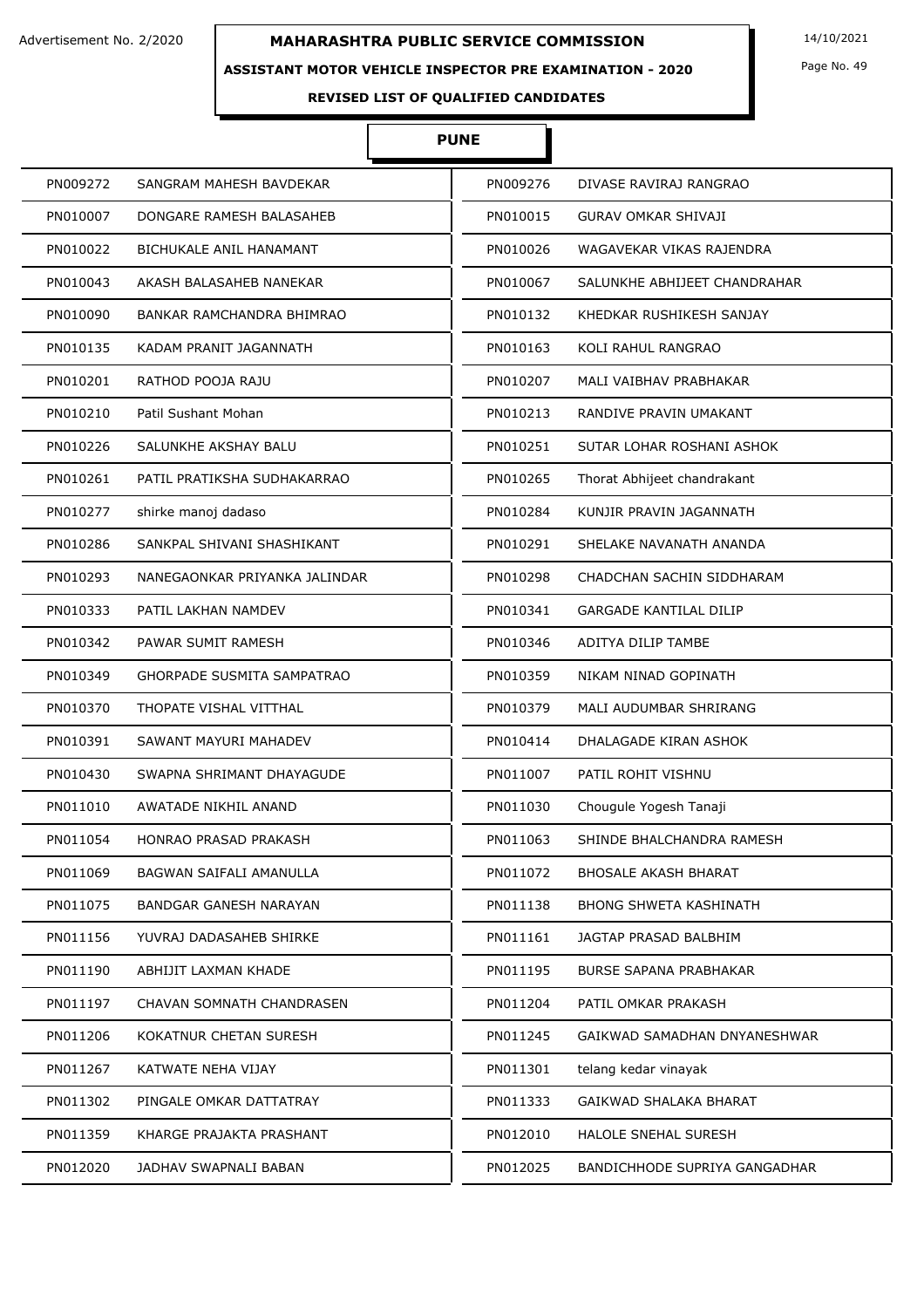## **ASSISTANT MOTOR VEHICLE INSPECTOR PRE EXAMINATION - 2020**

Page No. 50

# **REVISED LIST OF QUALIFIED CANDIDATES**

# **PUNE**

| PN012026 | YADAV ABHIJIT SURYAJI         | PN012044 | <b>GELE ANIL AGATARAO</b>     |
|----------|-------------------------------|----------|-------------------------------|
| PN012051 | KARALE ROHIT DINKAR           | PN012080 | BAWALE AAKASH LAKSHMIKANT     |
| PN012093 | TAMBE PRAMOD DAGADU           | PN012103 | RAJGURE SHUBHAM BHAURAO       |
| PN012128 | GAIKWAD TEJAS VISHAL          | PN012172 | <b>BACCHE SWAPNIL BAJIRAO</b> |
| PN012189 | BANDICHHODE MANOJ SHIVSHANKAR | PN012191 | DAKARE ONKAR PRAKASH          |
| PN012230 | SHRAVANI SURENDRA GAIKWAD     | PN013033 | PATIL KIRAN MAHADEV           |
| PN013114 | <b>GHABADE RAVIRAJ DEEPAK</b> | PN013127 | DHAGE BHAGYASHRI HIRALAL      |
| PN013133 | PATIL NITEESH MANOHAR         | PN013155 | MISAL SAMADHAN KALYAN         |
| PN013166 | MYADAM POOJA BHUMANAND        | PN013168 | SHEDGE DATTA VITTHAL          |
| PN013176 | SOURABH RAJENDRA CHAVAN       | PN013208 | MADAVI DEWIDAS SHALIK         |
| PN013212 | TODKAR AJAY ANIL              | PN013220 | PATIL PRATHAMESH PRAKASH      |
| PN013226 | PATIL AKSHAY LAXMAN           | PN013240 | NIKETAN SURESH TODKAR         |
| PN013249 | SAGAR SURESH BHAPKAR          | PN013283 | shinde vaibhay bhaurao        |
| PN013342 | korade akshay balkrishna      | PN013356 | UMESH MARUTI KHOT             |
| PN013359 | HULAWALE SAURABH DATTATRAYA   | PN013372 | CHAUDHARI DHANANJAY RAMESH    |
| PN013388 | SANNAKE INDRAJEET NAGNATH     | PN013410 | YADAV PRAJAKTA RAOSAHEB       |
| PN013420 | Patil Vishwajeet Vijay        | PN013422 | WAGHULKAR HEMANGI VILAS       |
| PN013431 | MAHADIK PRIYANKA PRAKASH      | PN013458 | RANAWARE ROHIT RAJENDRA       |
| PN013475 | DHUMAL HEMANT SURESH          | PN013477 | LADGE VARDHAMAN AVINASH       |
| PN013480 | <b>GHODE ANIL PRAKASH</b>     | PN013487 | PUNEKAR DINESH ADHIK          |
| PN013503 | BHARMAL RAVINDRA RAMCHANDRA   | PN014003 | SOLANKAR SULOCHANA ISHWAR     |
| PN014009 | HANDE ADITYA VISHWAS          | PN014027 | NANGARE KAUSTUBH TUKARAM      |
| PN014035 | SAWALKAR SHUBHAM VIJAYKUMAR   | PN014064 | SAYALI SHRAVAN SHEWALE        |
| PN014074 | PHALKE ARJUN AJIT             | PN014086 | SHIRAGE SHRINATH YALAPPA      |
| PN014093 | KASHID PRAVIN MOHAN           | PN014103 | KHEDKAR PRASAD BABANRAO       |
| PN014140 | LENDHE VICKY SANJAY           | PN014173 | BAGAL SURAJKUMAR SHIVAJI      |
| PN014195 | PARADE NILESH POPAT           | PN014217 | PATIL AJIT PUNDALIK           |
| PN014242 | BHARATI VIJAY BHARUDE         | PN014246 | KOLI AMOL MALLIKARJUN         |
| PN014256 | KOLEKAR PRAJAKTA MALHARI      | PN015010 | WAYDANDE NAGESH BHIMRAO       |
| PN015029 | KAMBLE ABOLI PRAKASH          | PN015046 | KARVANDE PANDURANG SHIVAJI    |
| PN015050 | KARAPE SHAHURAJ DHANAJI       | PN015052 | DAWARE SURAJ VILAS            |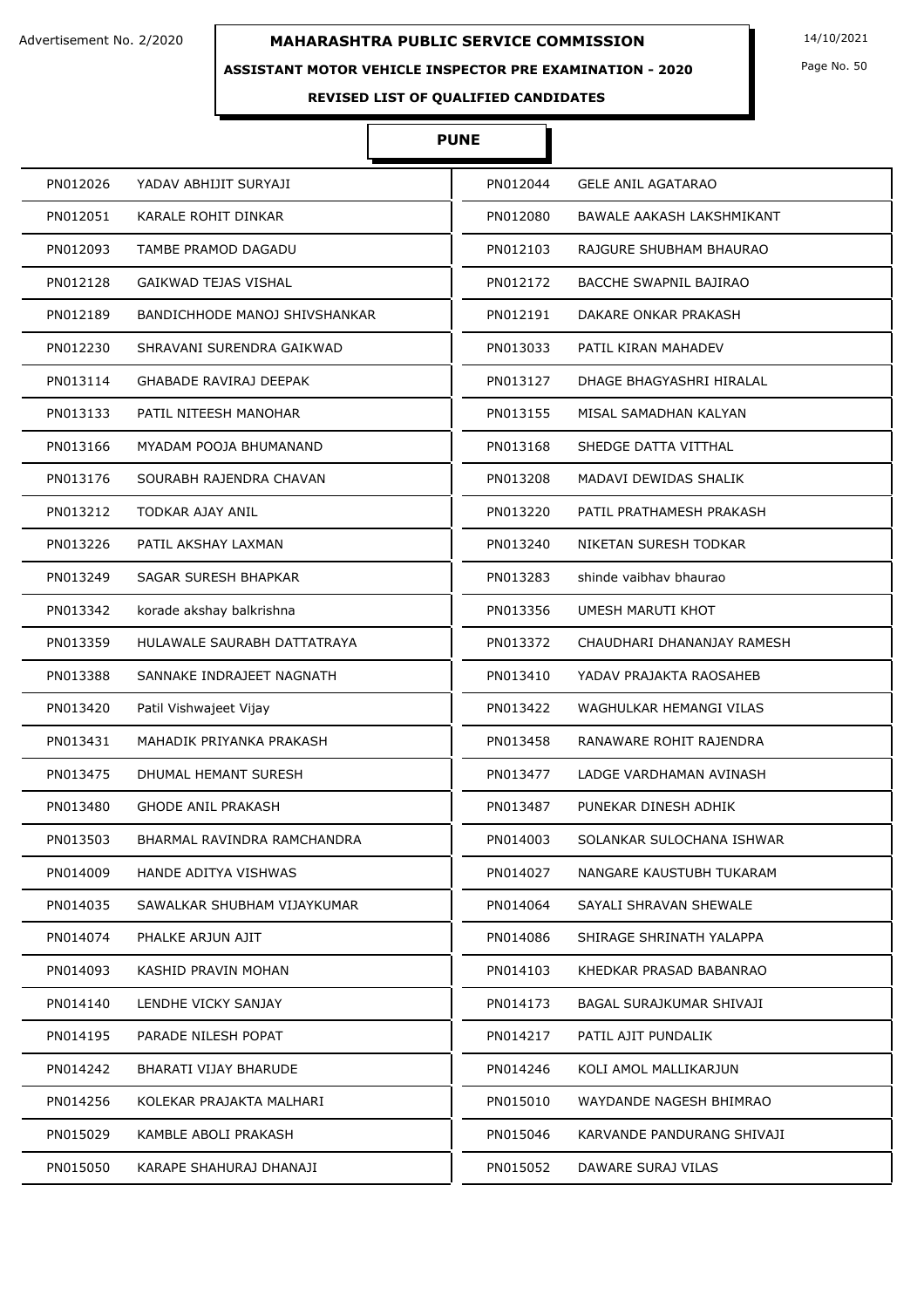#### **ASSISTANT MOTOR VEHICLE INSPECTOR PRE EXAMINATION - 2020**

Page No. 51

# **REVISED LIST OF QUALIFIED CANDIDATES**

# **PUNE**

| PN015058 | RUPNAR ANIL LAXMAN               | PN015064 | THORAT ASHISH BALASAHEB       |
|----------|----------------------------------|----------|-------------------------------|
| PN015112 | CHAVAN PRIYA VASANT              | PN015116 | KOKATE KETAN KIRAN            |
| PN015126 | KAWADE SHEKHAR AVINASH           | PN015146 | DESAI OMKAR ARUN              |
| PN015162 | <b>GHORPADE SUSHIL SHIVAJI</b>   | PN015199 | PANASKAR SHATARUPA SUBHASH    |
| PN015211 | SHINDE RUSHIKESH LALASAHEB       | PN015242 | HADKE PREMRAJ MURLIDHAR       |
| PN015310 | LANDE AJIT CHINTAMAN             | PN015326 | BAGSIRAJ MUDASSAR NAZIRAHAMAD |
| PN015383 | Shinde Mangesh Baban             | PN015390 | CHAVAN LALASO MAHADEV         |
| PN015416 | MHETRE AKSHAY DNYANDEV           | PN015426 | SURVASE SANJAY BABURAO        |
| PN016042 | BANDGAR VIKRAM MARUTI            | PN016046 | KHANDEKAR VAIBHAV BHANUDAS    |
| PN016068 | JAGADALE GAJANAN JAYASHING       | PN016090 | MORE SHWETA ANIL              |
| PN016101 | JADHAV VINOD KAKASAHEB           | PN016108 | chavan swapnil pandurang      |
| PN016135 | SURWASE PARAG RAJENDRA           | PN016141 | SHITOLE OMKAR BHARAT          |
| PN016156 | vinod sampat lonkar              | PN016233 | SASTE VAIBHAV MAHADEV         |
| PN016298 | DARADE SAVITA SUDARSHAN          | PN016308 | BARGE NILESH RAMCHANDRA       |
| PN016316 | BANGALE ABHIJIT ASHOK            | PN016320 | VANARASE ULKA UDAY            |
| PN016351 | <b>BHOSALE ASHWINI BALASAHEB</b> | PN016379 | NILKANTH PRATIK JAGADISH      |
| PN016383 | DHOLE SHIVRAJ REVAPPA            | PN016390 | JADHAV PRATIK SUBHASHCHANDRA  |
| PN016394 | BIRAJDAR AKSHAY MALLAPPA         | PN016395 | NAMDAS SANTOSH CHANDRAKANT    |
| PN016415 | SHINDE PRIYAL VISHNU             | PN016422 | VIDHATE VAISHNAVI SACHIN      |
| PN016430 | MANE TUKARAM VITTHAL             | PN016431 | <b>VARUDE SNEHA HARI</b>      |
| PN016441 | KHANDEKAR SARANG SURESH          | PN016487 | UMAP RUTVIZ SANJAY            |
| PN016494 | SANDAGE PALLAVI SHANKAR          | PN017033 | PAWAR AJINKYA RAJENDRA        |
| PN017046 | TANK PRATAPSINGH AJITSINGH       | PN017056 | MORE POOJA MAHESH             |
| PN017058 | SHEWALE MAYUR MADAN              | PN017066 | JADHAV AMAR VASANTRAO         |
| PN017075 | <b>GORDE NILESH ASHOK</b>        | PN017082 | KASABE PAVANRAJE BHAGWAT      |
| PN017097 | <b>BAAJARE GANESH TUKARAM</b>    | PN017099 | SASTE MAHESH BHUJANGRAO       |
| PN017109 | BARDE KULDEEP VINAYAK            | PN017125 | BIRAJDAR ONKAR JITENDRA       |
| PN017129 | WAYAL RAHUL BALASO               | PN017144 | GAIKWAD SHUBHAM BABURAO       |
| PN017161 | Swapnali Rohidas Giramkar        | PN017173 | KUMBHAR ATUL BALKRISHNA       |
| PN017194 | ANERAO HARIDAS SUDAM             | PN017199 | KANTHE NIKITA SANJAY          |
| PN017207 | LALGE NIKHIL VIKAS               | PN017209 | MUJAWAR TAUSHIF SIKANDAR      |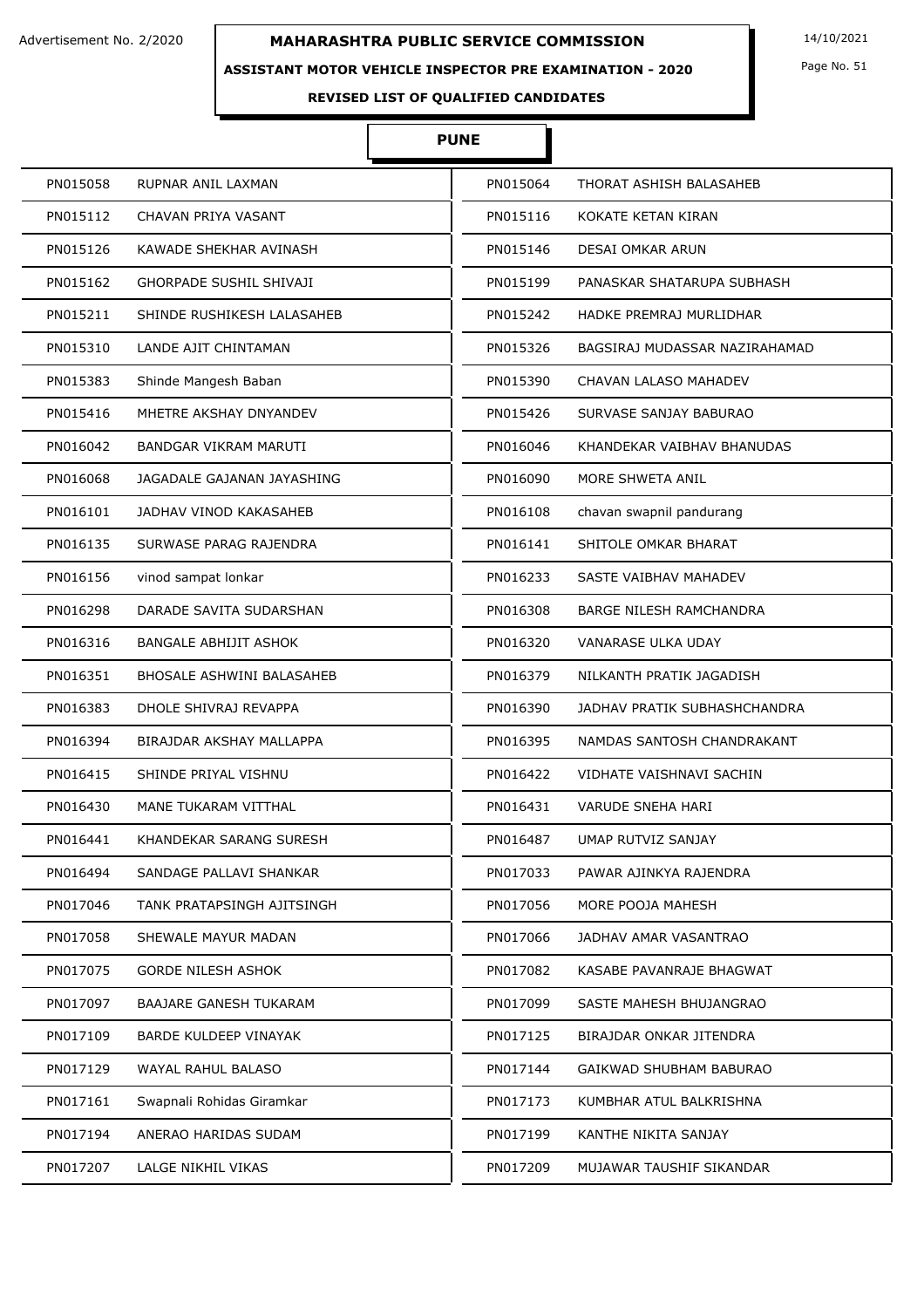## **ASSISTANT MOTOR VEHICLE INSPECTOR PRE EXAMINATION - 2020**

Page No. 52

# **REVISED LIST OF QUALIFIED CANDIDATES**

# **PUNE**

| PN017212 | JAGTAP MRUNMAYEE SHEKHAR         | PN017214 | SHINDE MANISHA DNYANOBA          |
|----------|----------------------------------|----------|----------------------------------|
| PN017253 | THOMBARE DEVENDRA BALASAHEB      | PN017255 | WANKHEDE PRASADKUMAR DILIPRAO    |
| PN017279 | LONDHE SACHIN DEEPAK             | PN017287 | GADAKAR VISHAL RANGARAO          |
| PN017305 | KAMBLE VIKAS PANDURANG           | PN017307 | <b>GHORPADE RUSHIKESH HIMMAT</b> |
| PN017317 | SHINDE SHREYA PRASHANT           | PN017324 | DHOBALE HITESH DNYANESHWAR       |
| PN017334 | KSHIRSAGAR SOURABH RAJENDRAKUMAR | PN017363 | PATIL TANAJI SHIVAJI             |
| PN017397 | <b>BANGAR AKASH NARAYAN</b>      | PN017439 | Hinganghate Abhijeet Gajendra    |
| PN017450 | PANDKAR SHRADDHA SATISH          | PN017492 | SHINDE AKSHAYKUMAR DHANAJIRAO    |
| PN018020 | KOLI TEJASHRI SANJAY             | PN018060 | JADHAV SAYALEE SHRIKRISHNA       |
| PN018099 | DESHMUKH AMOL SAMPAT             | PN018106 | KAJAL MADHUKAR WAGHMODE          |
| PN018116 | <b>GAVIT ATUL CHUDAMANI</b>      | PN018126 | <b>GAVALI VIKAS KRISHNAT</b>     |
| PN018133 | JADHAV INDRAJIT                  | PN018182 | RAUT BHAGYASHREE CHANDRAKANT     |
| PN018206 | NIKUMBH ADITI PRAMOD             | PN018228 | KOLEKAR HANUMANT LAXMAN          |
| PN018238 | RATHOD MAHESH MANIK              | PN018259 | PATIL AKSHAY LALASO              |
| PN018288 | angule laxmi sikandar            | PN018330 | NACHANE YOGESH RAVINDRA          |
| PN018367 | PATIL AJINKYA SAMBHAJI           | PN018377 | KANTHE NEHA SURESH               |
| PN018394 | TRIBHUVAN ANIKET BALASAHEB       | PN018401 | PATIL AKSHAY MUKUND              |
| PN018404 | KHANDEKAR JIVAN RAVINDRA         | PN018422 | jagtap suraj rajendra            |
| PN018445 | <b>BHOSALE VAIBHAV BABURAO</b>   | PN018473 | NARSALE MANISHA SHAHAJI          |
| PN018500 | MADANE ABHIJIT SANJAY            | PN018503 | <b>GAVHANE VISHAL VITTHAL</b>    |
| PN019001 | DAKE SHUBHAM ARUN                | PN019031 | MANE JEEVAN SUBRAO               |
| PN019036 | BHOWAL AVINASH VILAS             | PN019046 | Laygude Supriya Balasaheb        |
| PN019049 | DHUMKE KETAN NANDKUMAR           | PN019069 | JADHAV SONALI VILAS              |
| PN019107 | MAHADIK AKSHAY BHARAT            | PN019109 | SHINDE PALLAVI BABULAL           |
| PN019127 | <b>GAVADE KOMAL LALASAHEB</b>    | PN019150 | AKSHATA DATTATRAY MANJARE        |
| PN019151 | DHEPE VAIBHAV SANJAY             | PN019183 | KHANDEKAR AKSHAY ARUN            |
| PN019207 | WALVE BHUSHAN RANGNATH           | PN019224 | Wagh Navnath Vishnu              |
| PN019235 | DHAIGUDE PRASHANT TUKARAM        | PN019247 | PATIL RAHUL LAXMAN               |
| PN019248 | PATKI SHANTANU SANDESH           | PN019267 | PATIL ASMITA ASHOK               |
| PN019277 | MAGDUM CHETAN PRALHAD            | PN019283 | PATIL PRAMOD RAMESHWAR           |
| PN019304 | PATIL MALATI VILAS               | PN019314 | AHIR SHRADDHA SUNIL              |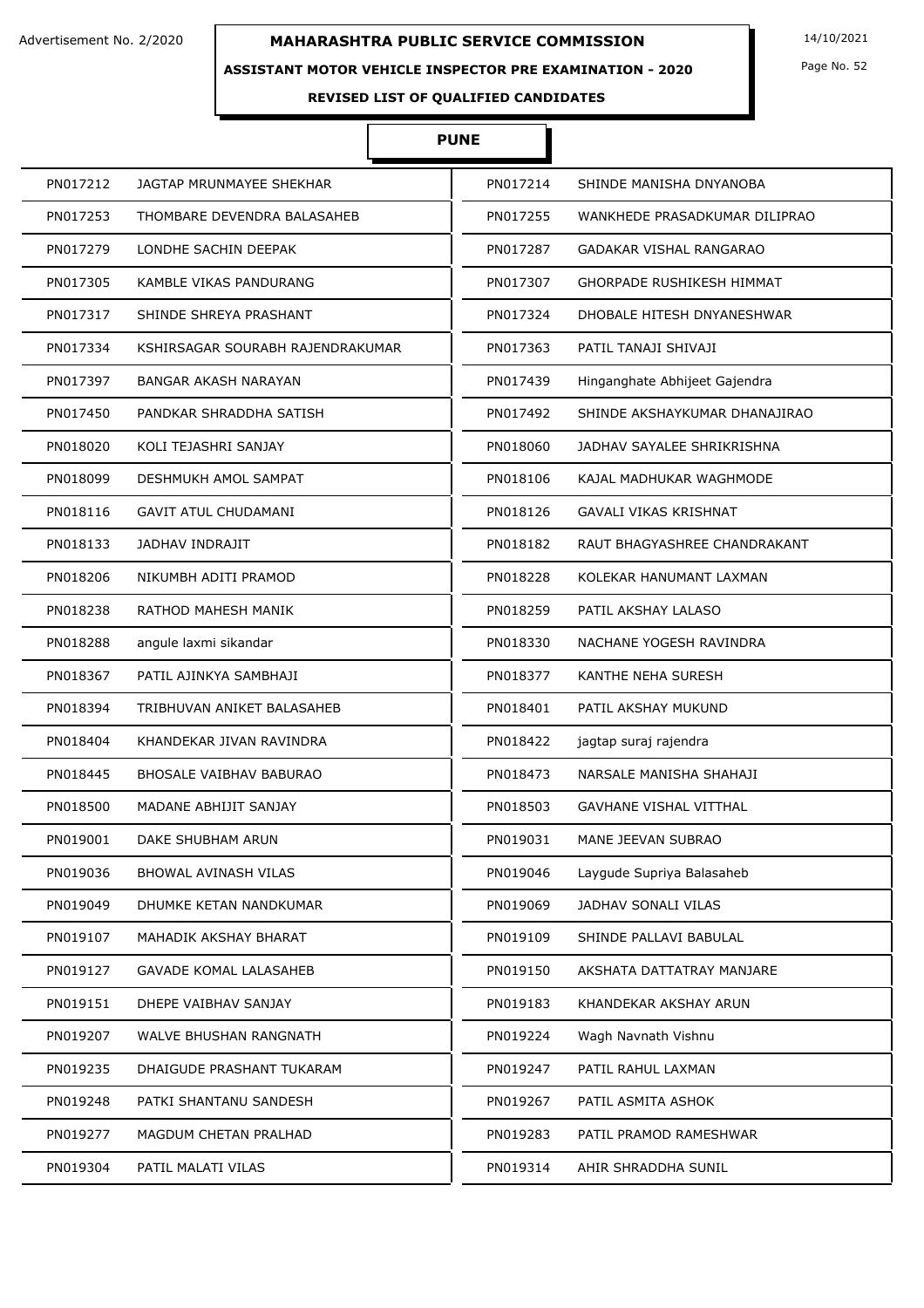## **ASSISTANT MOTOR VEHICLE INSPECTOR PRE EXAMINATION - 2020**

Page No. 53

**REVISED LIST OF QUALIFIED CANDIDATES** 

# **PUNE**

| PN019317 | <b>BHALERAO TEJAL SANJEEV</b> | PN019324 | PAWAR AJAY SANJAY            |
|----------|-------------------------------|----------|------------------------------|
| PN019358 | GHODAKE AJIT KRISHNA          | PN020005 | KOSHTI DINESH VITTHAL        |
| PN020008 | NALE KRUSHNATH KASHINATH      | PN020022 | HANUMANTE AJAY               |
| PN020024 | TODKAR SHIVPRASAD RAMESH      | PN020039 | KHAIRE OMKAR SUDHIR          |
| PN020059 | DHANRAJ RACHNA SHAM           | PN020062 | <b>KASABE SANKET EKNATH</b>  |
| PN020065 | MHETRE SWAPNIL SAMBHAJI       | PN020071 | KHOT PRASHANT ASHOK          |
| PN020101 | SANAP PANDURANG UTTAM         | PN020156 | <b>BANSODE SEEMA EKNATH</b>  |
| PN020167 | <b>GAIKWAD KUNAL GANPAT</b>   | PN020175 | JAYANT VASANTRAO PATIL       |
| PN020183 | CHORAMALE MANIK ANKUSH        | PN020218 | PATEKAR ROHAN ANIL           |
| PN020222 | SHILPA SUBHASH GAVALI         | PN020231 | POKALE SACHIN SHANTARAM      |
| PN020239 | <b>BARATHE AMOL BANSI</b>     | PN020250 | TALEKAR POOJA POPAT          |
| PN020252 | JADHAV PRIYANKA SANJAY        | PN020258 | KARANDE NITIN ASHOK          |
| PN020287 | RAHANE AKASH SHARAD           | PN020299 | KHAIRE AKASH SURESH          |
| PN020310 | JADHAV SAGAR BHAGAVAN         | PN020317 | SHEJAL RANJIT LAXMAN         |
| PN020318 | Ugale Vinayak Dattatray       | PN020329 | NAGNATH MADHAV KENDRE        |
| PN020352 | HARIHAR VISHAL SUNIL          | PN021009 | KUMBHAR PRANAV AJINKYA       |
| PN021010 | NIKHIL PRAKASH JADHAV         | PN021017 | POWAR ROHAN SARJERAO         |
| PN021020 | GHOLAP PRUTHVIRAJ SHIVAJI     | PN021047 | NARWADE NILESH NARSINGRAO    |
| PN021072 | KHARGE PRASAD SHANKAR         | PN021082 | PUNAM SHIVAJI TONDE          |
| PN021091 | PATIL KAUSTUBH SANJEEV        | PN021103 | HATMODE POOJA ACHYUTRAO      |
| PN021120 | PATIL MAHESH ARUN             | PN021134 | SARADE SHASHIKANT BABASAHEB  |
| PN021151 | MANE AKSHAYKUMAR VASANTRAO    | PN021161 | VADAR BHOSALE MANALI BHIMRAO |
| PN021162 | SHIROLE INDRAJIT JITENDRA     | PN021163 | PISHTE PRATIK LAXMAN         |
| PN021169 | <b>VHORA SOHAM NAVNEET</b>    | PN021198 | MAHADIK MEGHA VIJAY          |
| PN021216 | DIPALI RAVASO KADAM           | PN021228 | Nanaware Ajit Nanaso         |
| PN021255 | MANE TUSHAR YADAV             | PN021258 | DALAVI AJAY PRABHAKAR        |
| PN021316 | SHINDE AKSHAY DATTATRAY       | PN021319 | SALUNKHE VIKAS MARUTI        |
| PN021336 | NIKHIL PRAKASHRAO BHOSALE     | PN022023 | CHAUDHARI VINOD SUDAM        |
| PN022065 | SHAIKH RAJ MAHAMODRAFIK       | PN022082 | BANDGAR SWAPNALI RAJARAM     |
| PN022121 | SONAWANE ATUL MADHUKAR        | PN022130 | DHAPATE HARSHAD PRAKASH      |
| PN022138 | <b>GORE RAJKUMAR SUDAM</b>    | PN022140 | Shelar Viraj Popatrao        |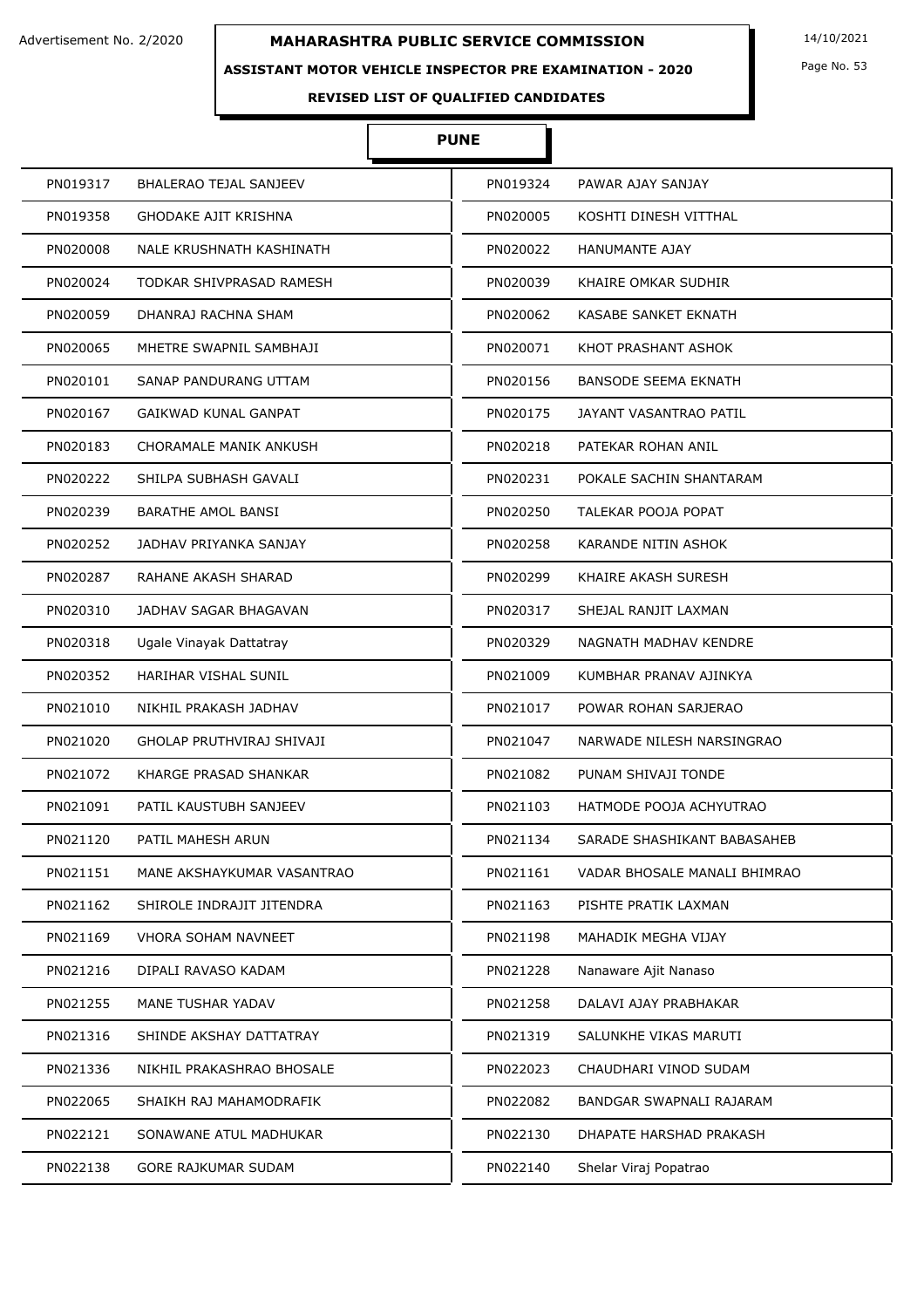## **ASSISTANT MOTOR VEHICLE INSPECTOR PRE EXAMINATION - 2020**

Page No. 54

**REVISED LIST OF QUALIFIED CANDIDATES** 

# **PUNE**

| PN022143 | PANDHARE TEJASVI NAGNATH       | PN022175 | MORE VIKAS TUKARAM              |
|----------|--------------------------------|----------|---------------------------------|
| PN022208 | CHAUDHARI DNYANESHWAR RAMDAS   | PN022240 | INAMDAR JAMEER SALLAUDDIN       |
| PN022243 | PAWAR SWAPNIL VITTHAL          | PN022249 | KHOLLAM SHASHIKANT RAMCHANDRA   |
| PN022251 | AWATADE RISHIKESH DINKAR       | PN022257 | KOKARE KARISHMA KISHOR          |
| PN022285 | JAGDALE GOURI RAMCHANDRA       | PN022298 | SHINDE ROHINI RAMCHANDRA        |
| PN022300 | JADHAV YOGITA NANASO           | PN022308 | JADHAV PRAMOD PRAKASH           |
| PN022313 | SUBHEDAR AKSHAY AJAY           | PN022318 | JADHAV PRASHANTRAJ SOPANRAO     |
| PN022323 | AWATI MOHSIN IQBAL             | PN022326 | HINGE SHREENIKET ASHOK          |
| PN022350 | SHINDE PRIYANKA KANIFNATH      | PN022355 | WANDHEKAR ANKITA SHIVAJI        |
| PN022369 | jadhav rohit narayan           | PN022382 | <b>GHORPADE ONKAR SAMPATRAO</b> |
| PN022392 | <b>BABAR SURAJ SAHEBRAO</b>    | PN022425 | HONRAO ROHINI SHIVGONDA         |
| PN022436 | SALUNKHE AKSHAY RAMESH         | PN022469 | SHAIKH RIYAJ RAMAJAN            |
| PN023029 | GAIKWAD SURAJ BHAGWAN          | PN023042 | KHARE PRIYA MADHUKAR            |
| PN023051 | <b>GHULE RAHUL BABAN</b>       | PN023084 | SURYAWANSHI POOJA PANDURANG     |
| PN023091 | TONGALE MAYURI DHONDIRAM       | PN023118 | TAKKE KIRAN ROHIDAS             |
| PN023152 | SUTAR GANESH VIKAS             | PN023166 | RAJMANE RESHMA SURESH           |
| PN023173 | MALI PRASHANT BALKRISHNA       | PN023179 | DADHALE NARSING SAKHARAMJI      |
| PN023213 | GAIKWAD KULBHUSHAN DILIP       | PN023270 | YADAV SACHIN BABURAO            |
| PN023276 | KALE GANESH KISANRAO           | PN023318 | KARANDE DIPAK VITTHAL           |
| PN023336 | KEDARI MAYUR KHEVAJI           | PN023359 | FURDE VISHAL DNYANESHWAR        |
| PN023406 | PATIL VIVEK UDAY               | PN023413 | KAKADE NARAYANRAO SHRIRANGRAO   |
| PN023427 | YADAV VISHAL MAHADEV           | PN023449 | MALI MANOJ LAXMAN               |
| PN023474 | MALI SHUBHAM BABASAHEB         | PN023478 | TANPURE SANDIP PRAKASH          |
| PN024021 | SHETE SARIKA RAMLING           | PN024039 | WALEKAR VIJAY POPAT             |
| PN024043 | ANKALGIKAR PRIYANKA PARMESHWAR | PN024055 | PATIL VAISHALI APPASO           |
| PN024068 | ALEKARI AKSHAY SHRIKANT        | PN024100 | <b>GAJARE TANMAY ZUMBAR</b>     |
| PN024168 | SATPUTE ARCHANA VIJAY          | PN024176 | GARJE AMOGH KARBHARI            |
| PN024188 | KHUTALE HEMANT SUBHASH         | PN024209 | BHARMAL PRAVIN RAMCHANDRA       |
| PN024210 | IRAMWAD MANOJ BALAJI           | PN024216 | RISHAB PATHAK                   |
| PN024219 | KALE RHUSHIKESH SHIVAJI        | PN024238 | SHANTARAM VIJAY SALUNKHE        |
| PN024255 | KARANDE ANIKET CHANDRAKANT     | PN024274 | SAVANT JYOTSNA RAGHUNATH        |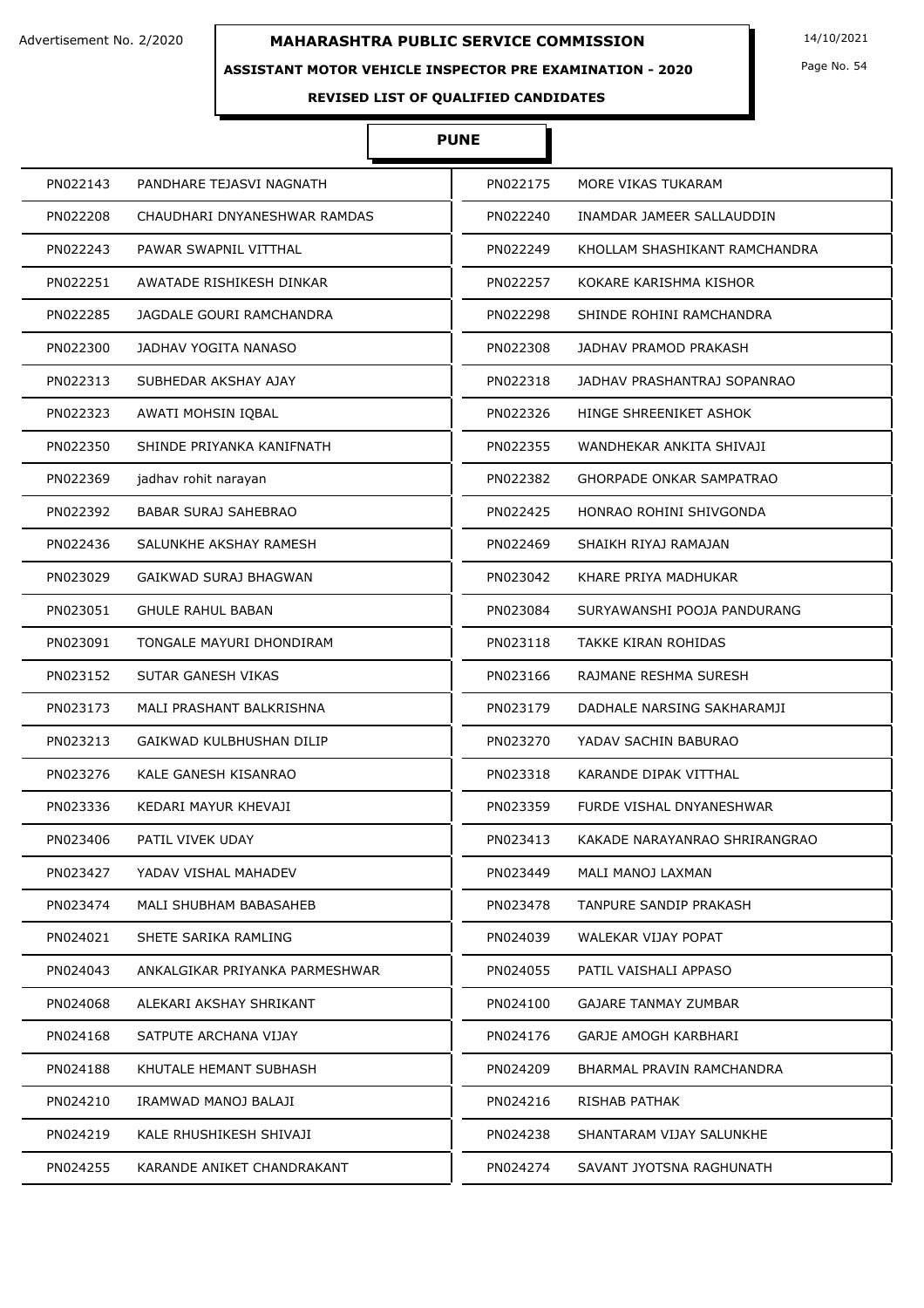#### **ASSISTANT MOTOR VEHICLE INSPECTOR PRE EXAMINATION - 2020**

Page No. 55

**REVISED LIST OF QUALIFIED CANDIDATES** 

# **PUNE**

| PN024286 | Sarade Ganeshkumar Machhindra | PN024299 | JAWALE MAYURI MACHINDRA     |
|----------|-------------------------------|----------|-----------------------------|
| PN024326 | SAJANE ROHIT BABASAHEB        | PN024342 | RAUT NAYAN SHAHADURAO       |
| PN024363 | EKAL SURAJ BHIKAJI            | PN024371 | JAMADAR AZARUDDIN AINUDDIN  |
| PN024374 | <b>GAVADE VISHAL RAMESH</b>   | PN024382 | BHAPKAR SANGRAM SANJAY      |
| PN024405 | PATIL SHUBHAM MADHUKARRAO     | PN024411 | PAWAR KIRAN SANJAY          |
| PN024424 | PHADTARE POOJA SURESH         | PN024452 | selokar nikhil purushottam  |
| PN024459 | NANKAR SHITAL ANIL            | PN025010 | SHELAKE AJIT NANDKUMAR      |
| PN025038 | DHOLE SHRIKANT BAPUSAHEB      | PN025041 | SONWALKAR VIKRAM DILIP      |
| PN025043 | SATPUTE RAVINDRA RAMESH       | PN025044 | Parit Sangappa Prabhudeva   |
| PN025045 | Velhal Swapnil Deepak         | PN025065 | KOLI GAURI MANOJ            |
| PN025087 | JAMDAR SEEMA BHALCHANDRA      | PN025091 | PATIL ASHISH BAJIRAO        |
| PN025198 | KADAM MAHESH ASHOK            | PN025217 | VARUDE KOMAL NARAYAN        |
| PN025257 | KONDE AKASH VITTHAL           | PN025281 | PATIL RAVIRAJ SAHEBRAO      |
| PN025319 | CHOTHE MAHESH CHANDRAKANT     | PN025370 | THORAT RUPALI ASHOK         |
| PN025385 | PATIL RAJYOGINIKRISHNAT       | PN025394 | KADAM SAVALARAM VYANKATRAO  |
| PN025433 | JAWARE JANAK BALURAM          | PN025438 | MANDHARE SUSHANT ANKUSH     |
| PN025444 | SHIKALGAR NAZIYA MUBARAK      | PN025453 | MULMULE YOGESH SAVAKAR      |
| PN026007 | HAJARE KIRAN KANTILAL         | PN026035 | PENURKAR PRAVIN BALASO      |
| PN026047 | KANGIRI SHUBHANGI GAJANAN     | PN026053 | MANE ABHIJEET CHANDRAKANT   |
| PN026066 | SHELAR SHUBHAM RAVINDRA       | PN026127 | PAWAR PRAGATI VIJAY         |
| PN026142 | BHOSALE OMKAR BALKRISHNA      | PN026154 | KARATKAR ONKAR VISHNU       |
| PN026166 | BHOSALE VIJAY VISHNU          | PN026198 | AWACHAR VAIBHAV TUKARAM     |
| PN026203 | GAIKWAD KSHITIJA MOHAN        | PN026247 | ZAGADE AKSHAY SOMNATH       |
| PN026250 | KHAIRMODE NAGESH RAMESH       | PN026264 | SHITOLE KOMAL CHANDRAKANT   |
| PN026269 | JADHAV ROHIT RAJARAM          | PN026287 | JADHAV OMKESH UTTAMRAO      |
| PN026301 | DHAWARE AKSHAY DATTATRAYA     | PN026315 | PATIL AJINKYA ARJUN         |
| PN026316 | KAVADE PRAMOD DINKAR          | PN026317 | CHAUDHARI AKSHAY SHIVAJI    |
| PN026350 | SHINDE SURAJ RANAPRATAP       | PN026380 | <b>GHORPADE VIPUL VINOD</b> |
| PN026390 | KUMBHAR YOGITA VITTHAL        | PN026426 | LANDE PANKAJ NANDKUMAR      |
| PN026429 | RANDIVE SANDIP SURESH         | PN026435 | KADAM VISHRUTA PRIYANATH    |
| PN026438 | BHARATI DASHARATH DHAMDHERE   | PN026439 | THOMBARE TUSHAR DINKAR      |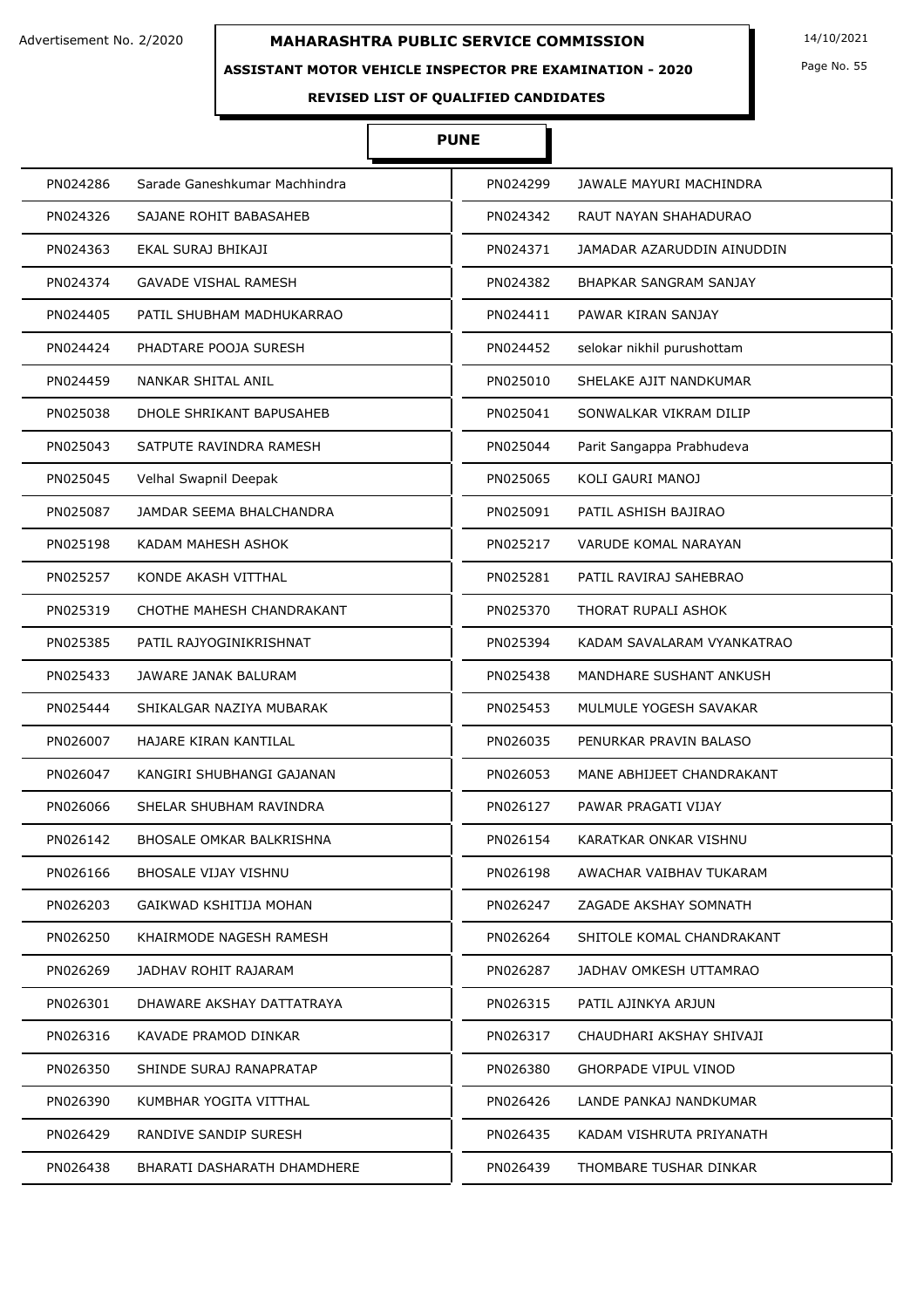## **ASSISTANT MOTOR VEHICLE INSPECTOR PRE EXAMINATION - 2020**

# **PUNE**

I

| PN026464 | YEMALWAD YOGESH ANANDRAO      | PN026472 | TEKE SURAJKUMAR JAGANNATH       |
|----------|-------------------------------|----------|---------------------------------|
| PN027021 | PATIL RAMCHANDRA VASANT       | PN027028 | DOKE AKASH PRASHANT             |
| PN027033 | NAVALAI KOMAL BHIMSEN         | PN027035 | JAWALE BHAGYASHREE LAXMAN       |
| PN027061 | MANE ASHWINI ANIL             | PN027067 | SHINDE NILESH DILIP             |
| PN027070 | TEMGIRE DIGAMBAR TUKARAM      | PN027076 | APATE AMEYA JAYAWANTRAO         |
| PN027087 | KHAIRE ABHIJEET PANDHARINATH  | PN027100 | PAWAR AADITYA SUBHASHRAO        |
| PN027114 | NEVASE AKSHAY SANJAY          | PN027124 | CHAVAN AKSHAYPRASAD DNYANESHWAR |
| PN027127 | WAVARE KASHINATH DATTATRAY    | PN027143 | Aniket Shrikant Alekari         |
| PN027159 | <b>BARAVKAR RAHUL SUBHASH</b> | PN027166 | HAJARE ONKAR BAJIRAO            |
| PN027167 | TANDALE LAXMIKANT BAPPA       | PN027169 | KAIT NITINSING RATANSING        |
| PN027195 | PATIL ROHIT RAJEEV            | PN027196 | PUJARI HUNURSIDDHA PUJARI       |
| PN027226 | PATIL SHWETA UDAYSING         | PN027255 | MARGAJE SACHIN SUNIL            |
| PN027268 | KUMBHAR AKSHAY SHANTILAL      | PN027305 | BARDE DNYANESHWARI PRAKASH      |
| PN027327 | PATIL SHUBHAM BHUPAL          | PN027351 | RAINAK AKASH KIRAN              |
| PN027352 | BENAL BASAVARAJ SHADAKSHARI   | PN027358 | SALUNKHE AKSHAY JAGANNATH       |
| PN027360 | BARDE POOJA DINKAR            | PN027362 | CHAVAN ASHWINI MARUTI           |
| PN027391 | RASKAR ABHIJEET MADHUKAR      | PN027409 | DESHMUKH PARIKSHIT HAMBIRRAO    |
| PN027413 | SAWANT PRANALI SURESH         | PN027430 | MULLA SANA IQBAL                |
| PN028025 | PAWAR PRANJALI RAMAKANT       | PN028028 | PATIL ANKITA AJITRAO            |
| PN028041 | INGAWALE VIVEK BALASAHEB      | PN028053 | <b>GHODKE SHANTANU SATISH</b>   |
| PN028072 | <b>BONDRE NIKHIL DILIP</b>    | PN028078 | JADHAV PRAVIN TANAJI            |
| PN028080 | MANE BALKRISHNA DINKAR        | PN028093 | DALVI SANVID VIJAYKUMAR         |
| PN028113 | PATIL AJAY ASHOK              | PN028122 | THORAT RAJKUMAR SHIVAJI         |
| PN028132 | JADHAV ATUL KISHAN            | PN028145 | AJAY ASHOK CHAVAN               |
| PN028147 | TAMBAKE PARAG SANJAY          | PN028158 | Kulal Rajendra Shreemant        |
| PN028182 | SHELKE YUGANDHARA ANIL        | PN028209 | SURVASHI HARSHAVARDHAN DINKAR   |
| PN028245 | SHELAR SAGAR HARISHWAR        | PN028252 | PIRANE AKASH NARAYAN            |
| PN028264 | KHOMANE SUMIT SANTOSH         | PN028275 | THOKALE ANIKET SURESH           |
| PN028306 | <b>GOSAVI JUI AMARNATH</b>    | PN028330 | DONGARE ROHAN PRAKASH           |
| PN028335 | SAGAVKAR PRIYANKA ASHOK       | PN028346 | TUPE ARCHANA SHIVAJI            |
| PN028349 | KHARAT CHHAYA SHANKAR         | PN028375 | DEWDHAGALE AKSHAY DNYANDEO      |

Page No. 56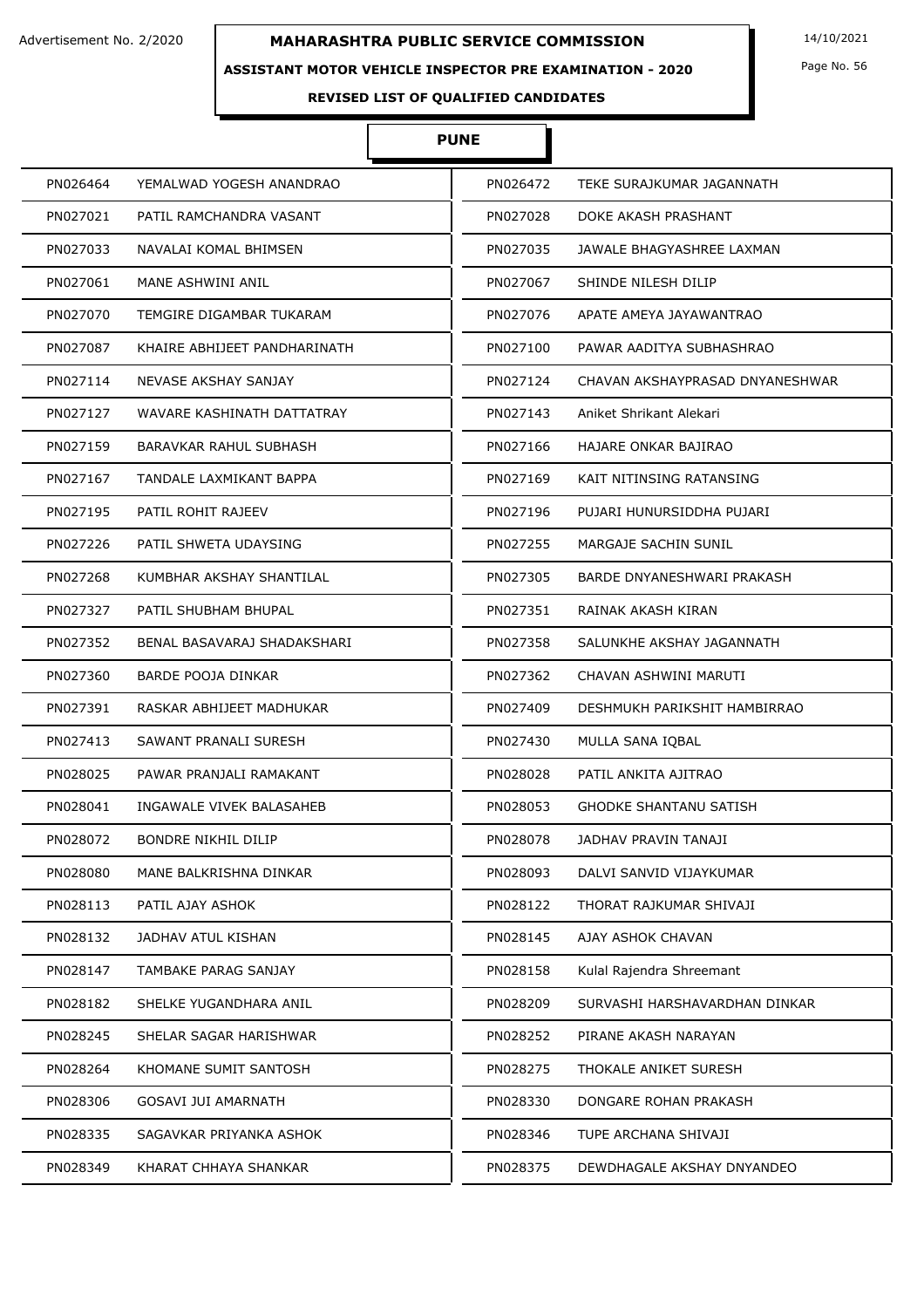## **ASSISTANT MOTOR VEHICLE INSPECTOR PRE EXAMINATION - 2020**

Page No. 57

**REVISED LIST OF QUALIFIED CANDIDATES** 

# **PUNE**

| PN028379 | Patil Suraj Bhujgonda        | PN028384 | LAWATE RAHUL MHALAPPA         |
|----------|------------------------------|----------|-------------------------------|
| PN028413 | MAHINDRE SHUBHAM SANTOSH     | PN028419 | THANGE SWAPNIL NANDU          |
| PN028423 | PATIL AJINKYA HIMMATRAO      | PN028455 | VADAK VARSHA RAJENDRA         |
| PN029014 | JADHAV SANJAY HANUMANT       | PN029023 | BHAGAT ABHIJEET RAVINDRANATH  |
| PN029030 | SHETE SAYALI ANIL            | PN029032 | Thikekar Parikshit Sakharam   |
| PN029043 | ASHWINI RAVASO RANGAR        | PN029093 | DHANANJAY DEVIDAS KUMBHAR     |
| PN029099 | AADLINGE RAHUL BAPU          | PN029108 | JADHAV ARCHANA BALSING        |
| PN029127 | Wable Chetan Shivaji         | PN029165 | PATIL VISHWAJEET VIJAYSINH    |
| PN029171 | TAMBE VIKRAM TUKARAM         | PN029205 | <b>MADANE SNEHAL SANJAY</b>   |
| PN029215 | SALUNKHE BHAGYASHRI TANAJI   | PN029226 | MASKAR NEHA VISHWAS           |
| PN029228 | BHAPKAR SANJAY NAMDEO        | PN029230 | NIKHIL SURESH GAIKWAD         |
| PN029246 | WALKOLI YOGESH BALU          | PN029274 | SANKAPAL PRIYANKA CHANDRAKANT |
| PN029284 | <b>BHAGAT ROHIT SURESH</b>   | PN029305 | NIKAM DHANASHRI BHIMRAO       |
| PN029311 | MULLA AAMIR SHAHANVAJ        | PN029318 | KAMBLE AMOL SHANKAR           |
| PN029325 | CHOUGULE JAYDEEP MAHESH      | PN029375 | SHINDE SUMIT ARJUN            |
| PN029423 | DIXIT SHRIKANT GAJANAN       | PN029443 | Patil Satish Sukumar          |
| PN029469 | WANGANEKAR SANDESH PANDURANG | PN030043 | PATIL SAGAR JALINDAR          |
| PN030056 | SUPRIYA NILAKANTH SHINDE     | PN030117 | KORE ANITA PRAKASH            |
| PN030128 | ADAMAPURE KIRAN RAGHUNATH    | PN030131 | RANDIVE SANDIP SHIVAJI        |
| PN030152 | <b>BHAGWAT ADESH SHANKAR</b> | PN030162 | NALAWADE KISHOR MACHINDRANATH |
| PN030164 | KADAM VINAYAK MAHADEV        | PN030178 | GIRAME SIDDHESHWAR ARJUN      |
| PN030189 | MORE TEJAS VIJAY             | PN030220 | MANE SWAPNIL DHANPAL          |
| PN030242 | THAVARE POOJA PANDHARINATH   | PN030319 | <b>FUGE MOHAN DATTU</b>       |
| PN030327 | KHADE NILESH PRAKASH         | PN030335 | <b>BELKUDE SAVITA SHAMRAO</b> |
| PN030346 | Mali Santosh Hanamant        | PN030349 | BHOSALE AMOL SADASHIV         |
| PN030361 | KAKADE HARSHADA ANANT        | PN030382 | GHARGE PRAJAKTA DILIPKUMAR    |
| PN030388 | SORATE NIKHIL NAMDEO         | PN030406 | PATIL AMOL AVINASH            |
| PN031003 | SANDE SHAMINA APPALAL        | PN031051 | MANE POOJA VINAYAK            |
| PN031060 | PATIL AKSHAY POPAT           | PN031064 | BIRADAR CHAITAN BASGONDA      |
| PN031079 | MASKE HEMANT UTTAM           | PN031087 | PATIL VINAY SAJJAN            |
| PN031110 | PATIL PRIYANKA AKARAM        | PN031118 | KANDALE SUNIL DADASO          |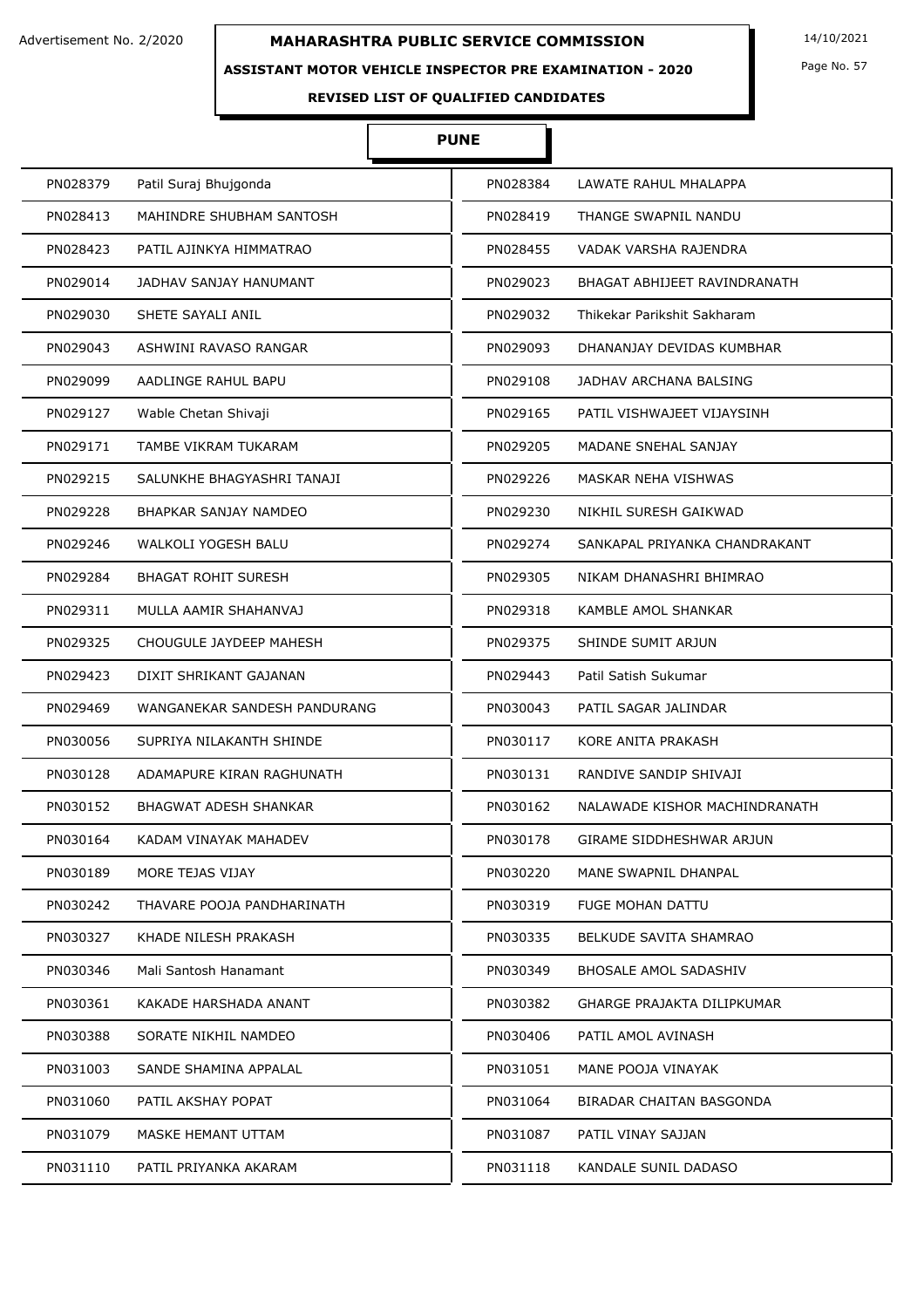## **ASSISTANT MOTOR VEHICLE INSPECTOR PRE EXAMINATION - 2020**

Page No. 58

# **REVISED LIST OF QUALIFIED CANDIDATES**

# **PUNE**

| PN031127 | PATIL AJAY SAMBHAJIRAO        | PN031170 | PATIL RUSHIKESH TUKARAM     |
|----------|-------------------------------|----------|-----------------------------|
| PN031193 | BHALERAO MUNJAJI RAMKISHAN    | PN031194 | SANDEEP DATTU KOKARE        |
| PN031208 | INGAVALE SACHIN BHIMRAO       | PN031283 | KARNALE DIGVIJAY DATTATRAY  |
| PN031288 | MADANE ANANDA MUKUND          | PN031305 | ATOLE DIGAMBAR TUKARAM      |
| PN031338 | <b>SUPRIYA PATIL</b>          | PN032014 | SALUNKHE NILESH MARUTI      |
| PN032022 | KARANJULE PRAJAKTA RADHAKISAN | PN032060 | WAGH JAGANNATH SHIVAJI      |
| PN032063 | NIGADE AKSHAY HANUMANTRAO     | PN032068 | BHAVAD RONIT RAVINDRA       |
| PN032075 | NIMBALKAR AISHWARYA JITENDRA  | PN032093 | PATEL KAUSHIK BASID         |
| PN032102 | PINGALE ATUL TANAJI           | PN032109 | DESHMUKH KALYANI RAMESH     |
| PN032126 | PARABAT SHIVARAM GAUTAM       | PN032138 | NIVANGUNE SHUBHAM RAJENDRA  |
| PN032143 | CHANDAWALE GANESH DATTATRAY   | PN032172 | Masal Santosh Pandharinath  |
| PN032177 | KAMBLE SUSHANT DINKAR         | PN032180 | SAKORE PRAKASH DADABHAU     |
| PN032186 | KARKAR AKSHAY MURLIDHAR       | PN032218 | CHAVAN MAYUR VISHNU         |
| PN032220 | Inamdar Sikandar Dastgir      | PN032281 | JADHAV AMOL ASHOK           |
| PN032286 | PATIL PRANAY DILIP            | PN032292 | UTTEKAR MADHAVI VINOD       |
| PN032303 | PATIL RAHUL SANJAY            | PN032308 | MOHITE ANKITA RAJU          |
| PN032337 | RAUT MADHURI DATTATRAYA       | PN033032 | SODANWAR BAJIRAO SADASHIV   |
| PN033042 | PAWAR HITESH SAMBHAJI         | PN033043 | SHINGADE DIPALI ABASAHEB    |
| PN033069 | PACHANGANE SAMEER MOHAN       | PN033073 | PATANGE ROHIT RAMCHANDRA    |
| PN033086 | GORULE RAVIRAJ SHANKARARAO    | PN033111 | PATIL VAIBHAV BALASAHEB     |
| PN033126 | DAPHAL AKASH BALASAHEB        | PN033141 | CHAVAN SWAPNIL SURESH       |
| PN033163 | PATALE SNEHA ASHOK            | PN033164 | TUPAKE SUHAS KAILAS         |
| PN033171 | DHUMAL SACHIN MOHAN           | PN033180 | YADAV ASHISH ANIL           |
| PN033189 | BABAR AMIT SANJAY             | PN033196 | KALAMKAR AKASH BALKRISHNA   |
| PN033224 | KHATKALE ROHIT BHAUSAHEB      | PN033251 | <b>GHODE MAHESH DEVRAM</b>  |
| PN033285 | BHAGAT AKSHAY ANANDARAO       | PN033295 | PISE SANDESH PANDURANG      |
| PN033345 | JADHAV SNEHA SANTOSH          | PN033364 | SHILPA JAGANNATH CHATUR     |
| PN033373 | Khedekar Ganesh Dattatray     | PN033400 | PATIL PRAVIN BALASAHEB      |
| PN033416 | MANE VRUSHALI BHASKAR         | PN034030 | MAYURI SIDRAM DODYALKAR     |
| PN034062 | PATIL SNEHAL SURESH           | PN034103 | GHUGE NISHIGANDHA ANNASAHEB |
| PN034114 | CHAVAN SACHIN SHIVAJI         | PN034126 | SAWANT AMOL SATAPPA         |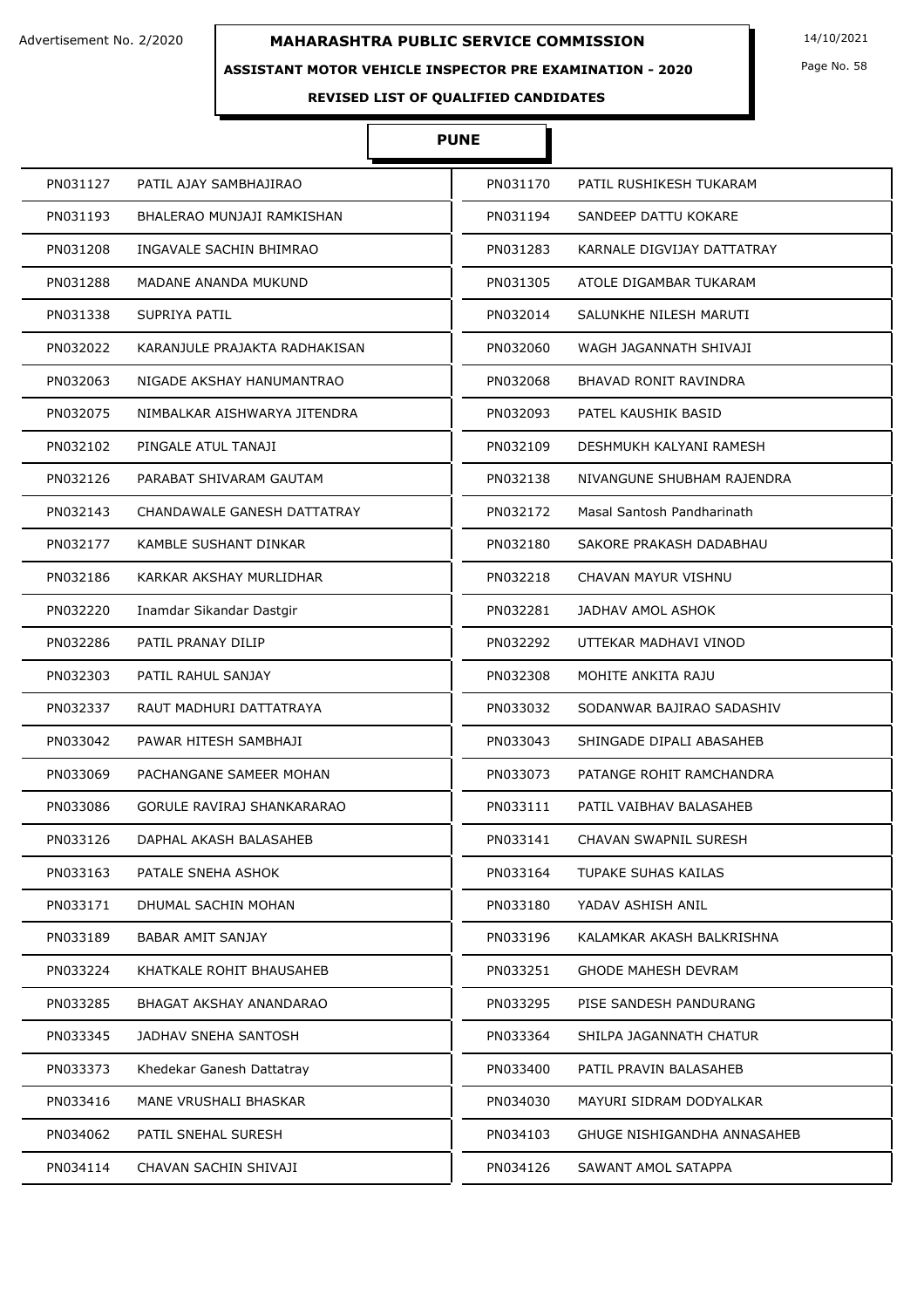## **ASSISTANT MOTOR VEHICLE INSPECTOR PRE EXAMINATION - 2020**

Page No. 59

**REVISED LIST OF QUALIFIED CANDIDATES** 

# **PUNE**

| PN034139 | MANE VISHWAJEET ANANDRAO       | PN034182 | MOHITE PANKAJ SANJAY          |
|----------|--------------------------------|----------|-------------------------------|
| PN034209 | KHARAT RAJENDRA RAMESH         | PN034225 | DHAKANE RAHUL VISHNU          |
| PN034303 | MAHESH DILIP SHINDE            | PN034326 | JADHAV SANGRAM PRAVIN         |
| PN034336 | PAWAR PRIYANKA SURESH          | PN034337 | GANPATIL SOURABH DHONDIRAM    |
| PN034339 | CHAVAN NIKHIL DADASO           | PN035023 | PAWAR SITARAM NAGNATH         |
| PN035026 | <b>GHULE TEJASWINI JAYANT</b>  | PN035035 | MENGANE DHANANJAY ALIS ANIKET |
| PN035037 | CHAPAITKAR AKSHAY SANJAY       | PN035055 | AJINKYA POTBHARE              |
| PN035077 | MUNDHE PRASHANT NAVANATH       | PN035081 | WABLE AMOL ABASAHEB           |
| PN035101 | PAWAR RAMESH DADASAHEB         | PN035158 | KADAM MAYURESH RAJENDRA       |
| PN035231 | <b>BALGUDE ROHAN DIGAMBAR</b>  | PN035246 | LONDHE AKSHAY ASHOK           |
| PN035257 | ATPADKAR VIPUL RATNAHAR        | PN035268 | POTE VIJAY TATYA              |
| PN035271 | KAMBLE SNEHAL DIPAK            | PN035292 | CHAVAN SEEMA RAOSAHEB         |
| PN035295 | Bhirud Tejas Dhananjay         | PN035312 | <b>BADAKH TUSHAR SHRIRANG</b> |
| PN035353 | PATIL MILIND KRISHNA           | PN035422 | KAD ABHIJIT ASHOK             |
| PN035470 | KALIKATE KEDAR ASHOK           | PN035478 | JAGDALE PRATIK SHASHIKANT     |
| PN035479 | DHOBALE PRIYANKA KASHINATH     | PN036028 | YATAM ABHIJIT KANTILAL        |
| PN036076 | SHINGADE PRATHAMESH VITTHAL    | PN036092 | PAWAR PRALHAD BABASO          |
| PN036105 | HANGE NIRMALA MANOHAR          | PN036117 | SHELAR ABHISHEK GOVIND        |
| PN036124 | NIKAM UTTAM PANDURANG          | PN036138 | TAWASKAR KALYANI NILESH       |
| PN036143 | KUDALKAR VRUSHALI CHANDRAKANT  | PN036179 | JAMDAR ANIKET YASHWANT        |
| PN036184 | <b>DESHMUKH AKASH SANTOSH</b>  | PN036191 | YADAV HANMANT SHIVRAM         |
| PN036202 | PAWAR VAISHNAVI VINOD          | PN036203 | Dhainje Pramod Arjun          |
| PN036220 | MAKWAN MOHIT CHUNILAL          | PN036226 | SHINDE MAHESH DAULATARAV      |
| PN036243 | YADAV PATIL RAJVARDHAN PRADEEP | PN036262 | TAMBE NITIN RAVSAHEB          |
| PN036272 | DALVI VINAY ARUN               | PN036277 | PATIL SUNIL JAYSINGRAO        |
| PN036278 | PATIL POOJA SHASHIKANT         | PN036291 | TOPE VIJAY GORAKH             |
| PN036329 | Patil Ranajeet Atmaram         | PN036381 | SURAJ RAMDAS PAWAR            |
| PN036389 | MANDVEKAR SHUBHAM VILAS        | PN036392 | MORE KIRAN LAXMAN             |
| PN036431 | SHINDE VAIBHAV DILIP           | PN037012 | DIVEKAR PRASHANT LAKSHMAN     |
| PN037023 | HUNDURAGE PRATIK ADINATH       | PN037031 | KAZI FARDIN VALIULLA          |
| PN037044 | BANDAGAR BHARAT DIGAMBAR       | PN037047 | KULKARNI RITUJA MOHAN         |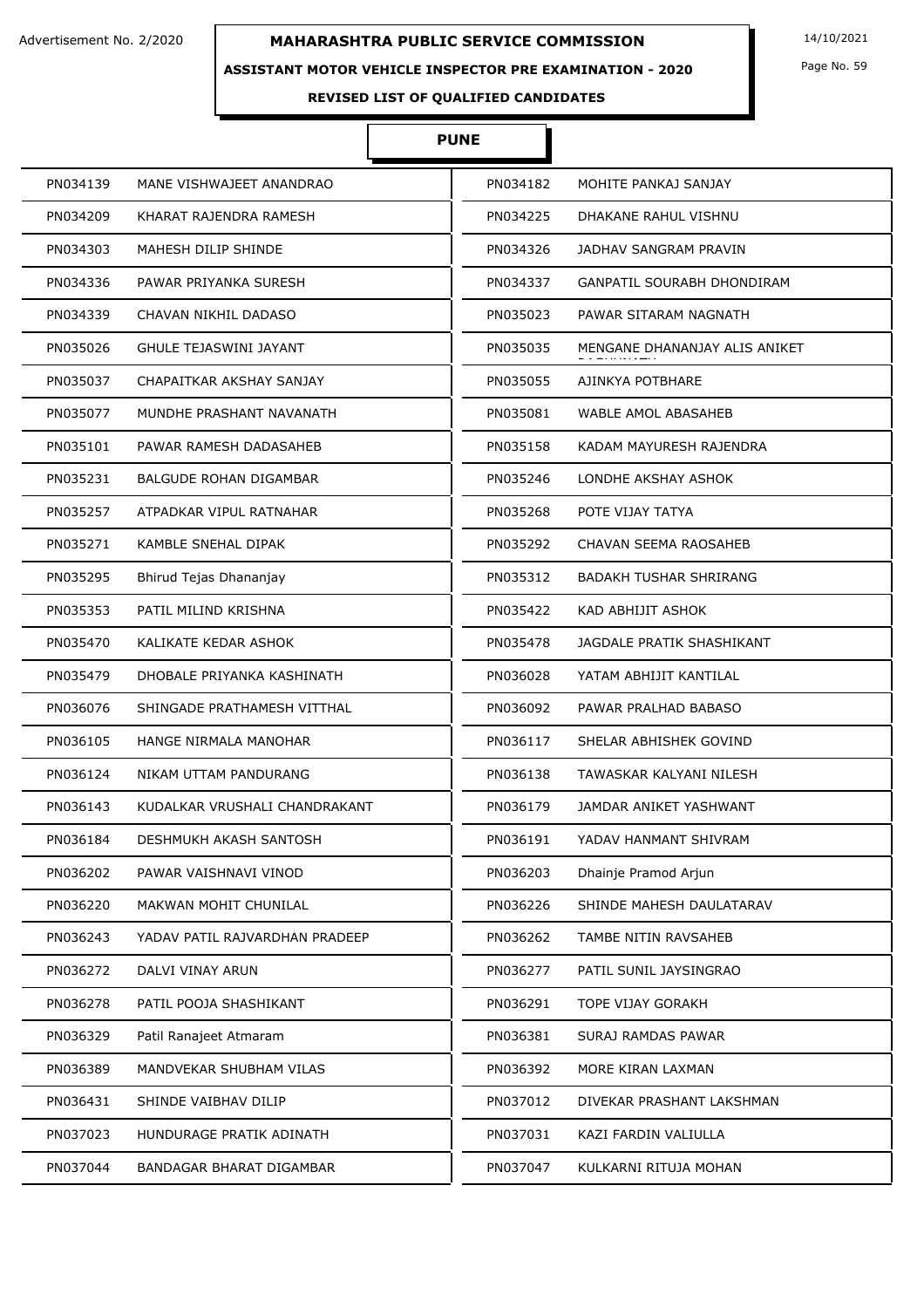## **ASSISTANT MOTOR VEHICLE INSPECTOR PRE EXAMINATION - 2020**

Page No. 60

**REVISED LIST OF QUALIFIED CANDIDATES** 

# **PUNE**

| PN037050 | KAMTHE NIKHIL BHAUSAHEB          | PN037093 | WANJE SOMNATH NAMDEVRAO      |
|----------|----------------------------------|----------|------------------------------|
| PN037132 | AKASH DARADE                     | PN037142 | MULLA MAHAMADRAFIK BABASAHEB |
| PN037166 | WAGH PRIMESH RAMESH              | PN037188 | PAWAR SANDEEP RAJARAM        |
| PN037196 | KHADE ASHOK DNYANDEV             | PN037211 | SHAIKH SAHIL SHOUKATALI      |
| PN037232 | DUBULE RAVIKANT RAGHUNATH        | PN037240 | DALVI ARVIND PRABHAKAR       |
| PN037283 | KUMBHAR AKSHAY ANIL              | PN037312 | MALAVADE SHRUTIKA SHRIKANT   |
| PN037320 | DEULKAR ANUSHRI RAVINDRA         | PN037332 | MULE TRUPTI SUNIL            |
| PN037343 | JADHAV RAJKIRAN VISHWAS          | PN037344 | Aghao Swapnil Pandharinath   |
| PN037348 | GADEKAR PRIYANKA LAXMAN          | PN037358 | BURASE INDRAJEET DHANANJAY   |
| PN037363 | WARE VRISHABH DILIP              | PN037378 | BHURKUNDE ANITA DNYANDEO     |
| PN038056 | SOLE VISHAL SAMBHAJI             | PN038065 | KHANDAGALE AKSHAY RAJKUMAR   |
| PN038095 | CHORGHE VAIBHAV CHANGDEV         | PN038133 | KAWADE NILESH LALASAHEB      |
| PN038134 | <b>HAJARE MONIKA MOHAN</b>       | PN038185 | PATIL TUSHAR PRAKASH         |
| PN038192 | SURYAWANSHI SARALA VINAYAKRAO    | PN038200 | SHIAKH RIJWANA NYAMTULLA     |
| PN038212 | POOJA JAYAVANT LOHAR             | PN039010 | NARUTE KRUSHNA ASHOK         |
| PN039078 | SAKHARE SUJIT SAMBHAJI           | PN039081 | CHOUGALE AJINKYA DILIP       |
| PN039085 | SHINDE PRIYANKA DATTAJIRAO       | PN039099 | CHILE MONIKA SHRIDHAR        |
| PN039107 | CHAVAN SHRADDHA ISHWAR           | PN039116 | SUTAR SHUBHADA SURESH        |
| PN039128 | AMOL TANAJI LANDE                | PN039131 | DESHMUKH MANISHA RAJENDRA    |
| PN039135 | BANDGAR ABHISHEK YASHWANT        | PN039149 | POL DNYANESH BALASAHEB       |
| PN039153 | KIRGAT ASHWINI HANMANT           | PN039173 | CHAVAN JANHAVI SHASHIKANT    |
| PN039174 | JAGTAP ASHWINI ANIL              | PN039186 | LAWAND MANIK MOTIRAM         |
| PN039195 | CHAUDHARY AMIT ASHOK             | PN039197 | UKALE YUVRAJ VITTHAL         |
| PN039199 | THORAT RUPALI UTTAM              | PN039216 | KHARAVATE DINESH DILIP       |
| PN039251 | GAVANDI AYESHA IBRAHIM           | PN039255 | GOSAVI GOVARDHAN LALASO      |
| PN039258 | NAIK ASHISH ALIAS PRADIP BABURAO | PN039259 | DESHMUKH PRUTHVIRAJ SANJAY   |
| PN040046 | ZANJE AKSHAY VIJAY               | PN040060 | SHINDE PRASAD NAMDEO         |
| PN040064 | <b>BHURE ATUL SHIVRAJ</b>        | PN040079 | <b>BIKKAD PRATIK RAMDAS</b>  |
| PN040085 | DEOKAR SAHIL SANJAY              | PN040120 | PALVE AMIT ANKUSH            |
| PN040123 | LIGADE RAHUL RAJENDRA            | PN040161 | KUMBHAR KESHAVRAJ TUKARAM    |
| PN040176 | ATOLE NISHANT BALASAHEB          | PN040226 | MULIK AJIT TANAJI            |
|          |                                  |          |                              |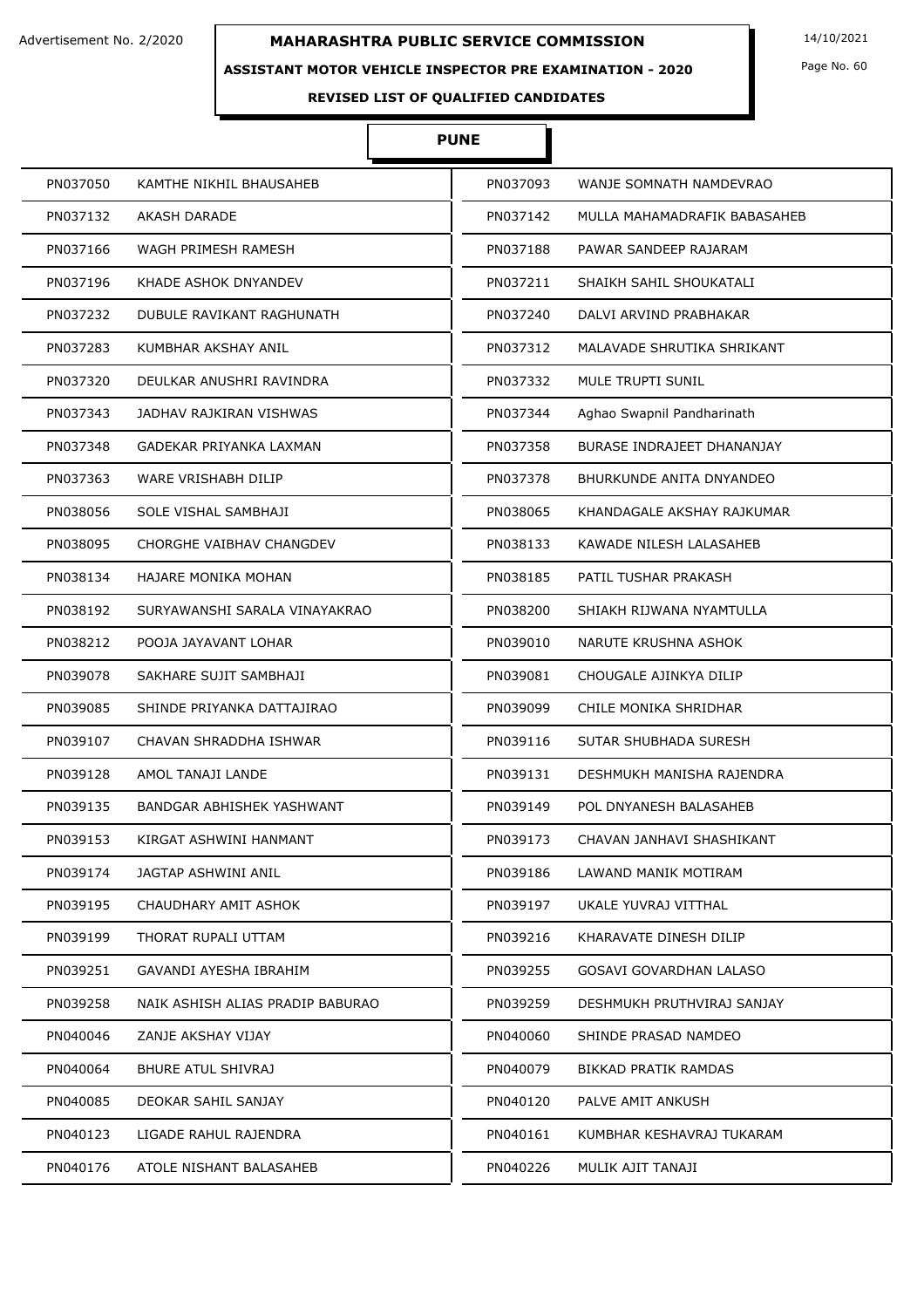#### **ASSISTANT MOTOR VEHICLE INSPECTOR PRE EXAMINATION - 2020**

Ì

Page No. 61

|          |                              | <b>PUNE</b> |                              |
|----------|------------------------------|-------------|------------------------------|
| PN040245 | ILAG SACHIN GULABRAO         | PN040251    | CHOUDHAR ABHIJIT VISHNU      |
| PN040255 | <b>GURAV POOJA NANDKUMAR</b> | PN040261    | SHEWALE VIRAJ AJIT           |
| PN040266 | PATIL GAURI JEEVAN           | PN041006    | THAVARE NAGESH PANDURANG     |
| PN041009 | JADHAV UMESH SARJERAO        | PN041043    | TAKALKAR ASHWINI RAMAKANT    |
| PN041046 | KOPANWAR VIDYA DATTU         | PN041079    | ALAVEKAR PRANIT EKANATH      |
| PN041089 | NIMBALKAR SURENDRA ASHOK     | PN041097    | BAGAL POOJA NANDKUMAR        |
| PN041103 | PATIL ABHAYA SHASHIKANT      | PN041150    | PATIL NITISH BABASO          |
| PN041158 | KHUNE YOGESH SHIVAJI         | PN041166    | JAMDADE SNEHAL SANTOSH       |
| PN041198 | KARANDE VAIBHAV VILAS        | PN041207    | PAWAR NILESH VISHNU          |
| PN041210 | PAIGUDE OMKAR SANJAY         | PN041216    | ZAREKAR MONICA BALASAHEB     |
| PN041219 | amol narayan kharat          | PN041230    | JADHAV SUDHIR DAGADU         |
| PN041241 | TANDALE HARSHAL SUBHASH      | PN041263    | PIYUSH SANJAY AKOT           |
| PN041272 | PATIL RUTUJA RAJENDRA        | PN041279    | KATULE RADHESHYAM SHIVAJI    |
| PN041300 | DONGARE AMRUTA SOPAN         | PN041307    | KHARAT NATHA DATTU           |
| PN041321 | SANT SOPAN SAKHARAM          | PN041356    | RAUT GOPAL BHAGWAN           |
| PN041357 | KHARAT SIDHESHWAR RAVINDRA   | PN041371    | GOSAVI PRATHMESH DATTATRAYA  |
| PN041391 | ROHIT LALASO PATIL           | PN041420    | SHINGADE KISHOR DADASAHEB    |
| PN041422 | PATIL PRADEEP PANDURANG      | PN041461    | DHARMADHIKARI NIKHIL BHASKAR |
| PN041462 | BHENDWADE VIJAY TANAJI       | PN041479    | SOTRE PRANIT SADASHIV        |
| PN042025 | NAVALE PRAVIN RAJARAM        | PN042034    | AKOLKAR RUTUJA KISHOR        |
| PN042035 | KASHID PRITI AUDUMBAR        | PN042040    | SHINDE SHILPA ARUN           |
| PN042062 | BHAT SHASHIKANT BAJIRAO      | PN042069    | KOLEKAR GANESH PRAKASH       |
| PN042098 | <b>GHORPADE AKSHAY MOHAN</b> | PN042110    | PATIL DIGVIJAYSINH DATTATRAY |
| PN042124 | <b>MALI AMAR BALASO</b>      | PN042163    | TEMGIRE NILESH PARSHURAM     |
| PN042210 | PAWAR PRADNYA DIPAK          | PN042221    | <b>AGLAVE SURAJ HARIDAS</b>  |
| PN042224 | Kulkarni Prasad Balkrishna   | PN042226    | NANASO SHIVAJI SUL           |
| PN042247 | KULKARNI SOURABH SUNIL       | PN042251    | SHEVALE DHANANJAY SANJAY     |
| PN042277 | SAWANT VINOD CHANGADEV       | PN042320    | WALVEKAR AKSHAY RAJENDRA     |
| PN042324 | SHINDE JAYANT DILIPKUMAR     | PN042329    | NIMBALKAR RUSHIKESH NAMDEO   |
| PN042350 | chougule pramod balaso       | PN043070    | DOIPHODE PRIYANKA SUDHIR     |
| PN043113 | PATIL BABAN MAHIPATI         | PN043122    | LONDHE SURAJ DEEPAK          |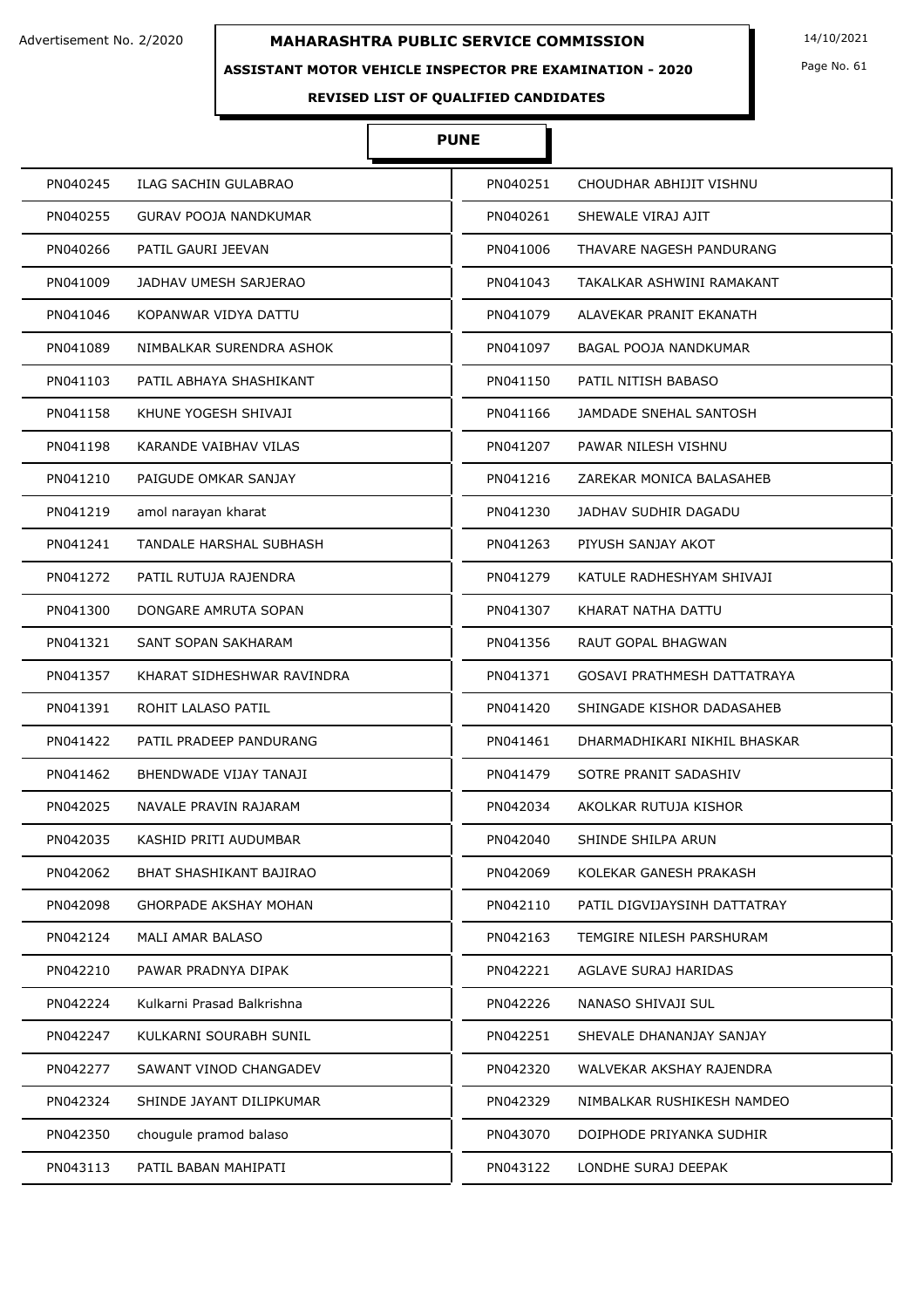#### **ASSISTANT MOTOR VEHICLE INSPECTOR PRE EXAMINATION - 2020**

Ъ

 $\overline{\phantom{a}}$ 

Page No. 62

|          |                                 | <b>PUNE</b> |          |                               |
|----------|---------------------------------|-------------|----------|-------------------------------|
| PN043126 | SURVE DEVENDRA SHASHIKANT       |             | PN043154 | PISAL BHUSHAN BHASKARRAO      |
| PN043162 | PATIL AVADHUT PRAKASH           |             | PN043165 | CHAVARE SANGRAM VISHWAMBHAR   |
| PN043177 | TALEKAR AVINASH BHARAT          |             | PN043200 | LOLE OMKAR VIJAY              |
| PN043231 | Deokate Samadhan Dnyanoba       |             | PN043247 | <b>GURAV VISHWAJEET VIJAY</b> |
| PN043274 | PAVALE DIGVIJAY ANANDA          |             | PN043282 | KAKADE TUSHAR SHASHIKANT      |
| PN043329 | SUPRIYA RAVINDRA KOLEKAR        |             | PN043359 | JETHE KISHOR ANIL             |
| PN043361 | MIND MONALI PRAKASH             |             | PN043364 | CHAVAN NITIN TANAJI           |
| PN043368 | PANDHARE NITIN TUKARAM          |             | PN043380 | CHAUDHARI VAIBHAV SUPADU      |
| PN043405 | PATIL SAGAR DIGAMBAR            |             | PN043413 | DESHMUKH SOURABH HANUMANT     |
| PN043419 | SABALE SANKET NANDKUMAR         |             | PN043421 | PATIL SAGAR PAPASO            |
| PN043426 | MANE UMESH KASHINATH            |             | PN043431 | <b>DUBULE VIVEK BALASAHEB</b> |
| PN044006 | SNEHAL SHAHAJIRAO GAIKAWAD      |             | PN044008 | KANDI AKSHAY SHIVAJI          |
| PN044040 | KUMBHAR VAIBHAV HIRALAL         |             | PN044049 | SHINDE SNEHAL SUNIL           |
| PN044078 | PATALE VANDANA DEVIDAS          |             | PN044085 | TALEKAR SUKANYA PRALHAD       |
| PN044173 | PATIL SWARUP DNYANDEV           |             | PN044202 | DESAI SANGRAM SHAHAJI         |
| PN044216 | SANAP VISHAL SUBHASH            |             | PN044226 | kale namdev ramdas            |
| PN044274 | SANGOLKAR NANDKUMAR CHANDRAKANT |             | PN044292 | JADHAV DEEPAK DINKAR          |
| PN044318 | KORVI ANIL SHRIPAL              |             | PN044338 | SOLANKE SAYLI ASHOK           |
| PN044339 | MAGADUM VAIBHAV SAMBHAJIRAO     |             | PN044352 | BHOSALE SHIVRAJ BHAGWAT       |
| PN045098 | DARADE BALASAHEB SUBHASH        |             | PN045113 | JADHAV SHIVRAJ MOHANRAO       |
| PN045121 | JAGATAP VIKAS BAPUSO            |             | PN045146 | <b>VEER SOURABH RAJENDRA</b>  |
| PN045147 | KAMBLE SWATI NAGANATH           |             | PN045155 | KHAN SAFAR AHAMAD             |
| PN045226 | BURANGE SANDIP UDDHAVRAO        |             | PN045239 | BHANDARE SHRIRAM BHARAT       |
| PN046013 | SUTAR ANJALI AVINASH            |             | PN046039 | PATIL DIGVIJAY JAGANNATH      |
| PN046055 | BHOSALE SURESH ARUN             |             | PN046116 | Sachin Sadashiv Patil         |
| PN046118 | Patil Rohit Santosh             |             | PN046121 | MISAL SNEHAL VINAYAK          |
| PN046128 | PATIL ABHINAV RAJENDRA          |             | PN046135 | SARAWADE ASHISH PRAVIN        |
| PN046150 | AMRUTA AJIT PATIL               |             | PN046191 | TATHE NAVNATH KAILAS          |
| PN046203 | MHETRE PRIYANKA TAMMANNA        |             | PN046211 | BARBOLE KEDAR PRAKASH         |
| PN046234 | DESHMUKH AMIT BALASAHEB         |             | PN047039 | PATIL SUHAS GOVIND            |
| PN047062 | THORAT KIRAN SADASHIV           |             | PN047069 | KHAIRNAR GAYATRI BAPU         |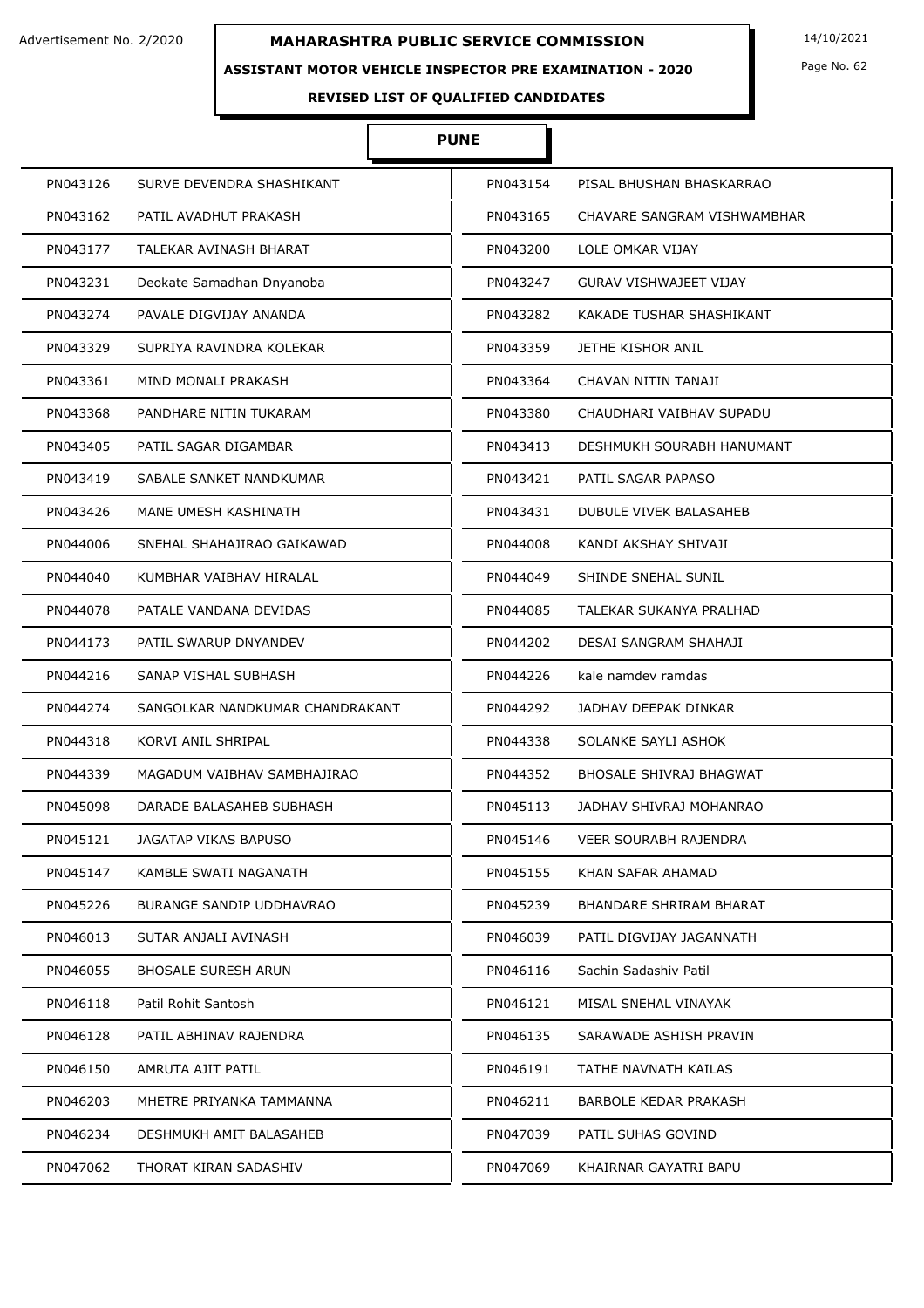#### **ASSISTANT MOTOR VEHICLE INSPECTOR PRE EXAMINATION - 2020**

I

Page No. 63

# **REVISED LIST OF QUALIFIED CANDIDATES**

# **PUNE**

| PN047074 | KHUNE DNYANESHWAR TUKARAM          | PN047080 | SHELAR KOMAL SOPAN         |
|----------|------------------------------------|----------|----------------------------|
| PN047093 | GODASE PARAMESHWAR BHIMARAO        | PN047120 | BACHCHE ROHIT BAJIRAO      |
| PN047121 | THOMBARE NAYAN UDAY                | PN047125 | WAGHMODE VISHAL BALASAHEB  |
| PN047131 | <b>GURAV SHREYA SURESH</b>         | PN047136 | NALE ABHIJIT BHIMRAO       |
| PN047184 | KUTE SIMANTINI BALASAHEB           | PN047209 | <b>JOSHI PRANIL RAMESH</b> |
| PN047210 | GAVANDI RABIYA VAJIRAHMAD          | PN047216 | CHAUDHARI VIVEK SURYAKANT  |
| PN047235 | PARANDWAL POOJA VIKAS              | PN047246 | BHADEKAR DEEPALI SATYAWAN  |
| PN047249 | THENGALE REKHA ISHWAR              | PN047266 | RANAGE SWAPNIL RAVINDRA    |
| PN047273 | SANKET VIKAS SHINDE                | PN047303 | SARKATE ANIL SUDHAKAR      |
| PN047306 | KHARE SUJIT ABHIMANYU              | PN047327 | GAIKWAD VISHAL DHANANJAY   |
| PN047337 | DHEBE MANOJ VITTHAL                | PN047347 | JADHAV GANESH CHANDRAKANT  |
| PN047359 | MISAL VAIBHAV BABANRAO             | PN047372 | PATHAN AYUB KHAN           |
| PN047378 | PATIL MARUTI SHIVAJI               | PN048033 | KAWALE DHANRAJ PANDURANG   |
| PN048069 | PAWAR BALAJI DNYANESHWAR           | PN048082 | sande sarapharaj shaukat   |
| PN048089 | PATIL OM SAMBHAJI                  | PN048097 | SHINDE SNEHAL DHONDIRAM    |
| PN048098 | MITHARI PRATIMA ASHANAND           | PN048099 | MANJARE ABHIJIT ROHIDAS    |
| PN048104 | DESAI SUJATA SHASHIKANT            | PN048116 | PATIL SUNNY SHIVAJI        |
| PN048180 | CHAPKE LAXMAN BAJIRAO              | PN048191 | PATIL VISHWAJEET YASHVANT  |
| PN048197 | KALUKHE SHUBHAM MARUTI             | PN048217 | PATIL SHWETA PRALHAD       |
| PN048220 | KOTWAL SONUL ANNASO                | PN048268 | SONWALKAR SWAPNIL VAMAN    |
| PN048274 | GADAKARI AJINKYA PRAKASH           | PN048297 | PATIL SHRIKANT SHIVAJI     |
| PN048298 | KAPIL NANDKUMAR KADAM              | PN048300 | magar pradnya sanjeev      |
| PN048326 | POWAR NILESH RAGHUNATH             | PN048333 | SANAKE SANJANA SIDRAM      |
| PN048339 | JAGDALE PRADIP SURESH              | PN048342 | BHOITE RAVINDRA SHASHIKANT |
| PN048367 | SALUNKE SAURABH SUNIL              | PN048368 | SACHIN SHANKAR GHOLVE      |
| PN048371 | JADHAV ROHIT RAJENDRA              | PN048382 | KARANDE POPAT MAHADEV      |
| PN048384 | DHUME SHUBHAM DEEPAK               | PN048391 | YADAV SHIVRAJ HANMANTRAO   |
| PN048409 | JIRANGE AKSHAY ANIL                | PN048416 | PATIL PRIYANKA PRAKASH     |
| PN048423 | MAYUREE MANIK MOHITE               | PN048433 | MORE CHETAN SUNIL          |
| PN048440 | KHADE AKSHAY SAMBHAJI              | PN048442 | LALGE SHIVAJI KASHINATH    |
| PN048454 | <b>BAGUL HRISHIKESH NANDKISHOR</b> | PN049063 | THORAT VIKRANT FAKKAD      |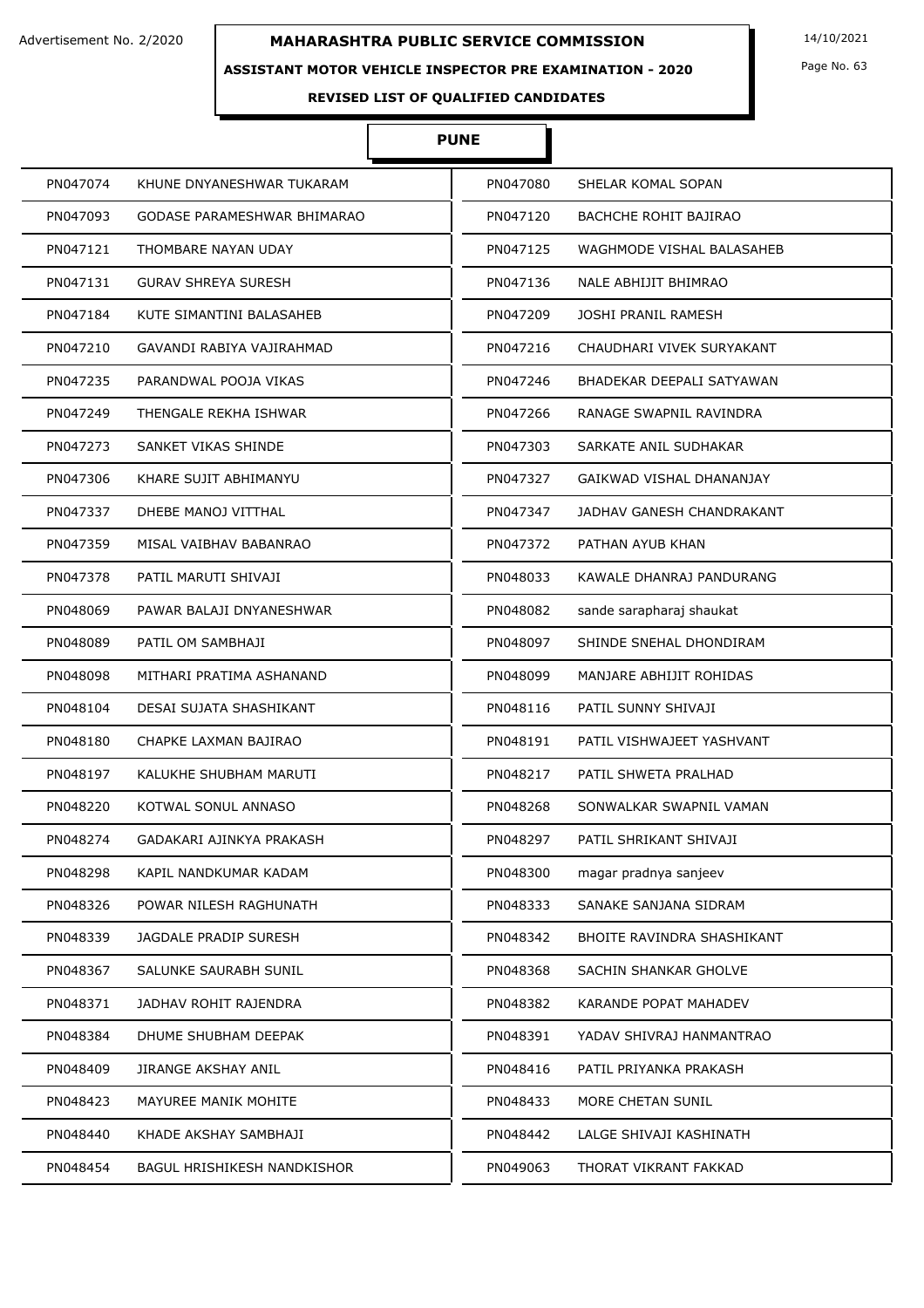#### **ASSISTANT MOTOR VEHICLE INSPECTOR PRE EXAMINATION - 2020**

Page No. 64

# **REVISED LIST OF QUALIFIED CANDIDATES**

# **PUNE**

| PN049188 | DHUKATE SANDIP SHIVAJI      | PN049231 | DALAVI JAGDISH VISHNU        |
|----------|-----------------------------|----------|------------------------------|
| PN049245 | KULKARNI PRAJYOT SURESH     | PN049247 | PATIL VINAY CHANDRAKANT      |
| PN049250 | KALASKAR RAMANAND MORESHWAR | PN049256 | <b>VAKTE SAI DAULATRAO</b>   |
| PN049258 | SHAIKH SAHIL BADSHAHA       | PN049280 | POL LAVKESH RAMCHANDRA       |
| PN049290 | DABADE SANTOSH GUNDA        | PN049317 | MANE KOMAL VASANT            |
| PN049323 | SHENDE SACHIN ANKUSH        | PN049342 | NIRWANI JITESH MAHANTESHWAR  |
| PN049400 | Pole Vikas Uttamrao         | PN049404 | PATIL SAKSHI RAJENDRASING    |
| PN049419 | PARAMANE SHRIDHAR KASHINATH | PN050028 | <b>KALE AKSHAY SURESH</b>    |
| PN050029 | SHENDGE SUNIL TANAJI        | PN050031 | PATIL DEVENDRA SURYAKANT     |
| PN050061 | SHIKALGAR SANAM SOHRAB      | PN050083 | PAWAR SONALI SARJERAO        |
| PN050110 | KOLEKAR OMKAR VIJAY         | PN050142 | BHOSALE RUSHIKESH RAVINDRA   |
| PN050174 | JAGADALE DHANSHRI AJAYKUMAR | PN050187 | Gound Mayur Dattatraya       |
| PN050191 | DHANDE VISHAL GANPAT        | PN050201 | Dupade Bibhishan Nagnath     |
| PN050213 | SHENDGE ASHWINI RAVSAHEB    | PN050218 | NIKHIL KUBER JOG             |
| PN050222 | UNDRE SAGAR SHIVAJI         | PN050227 | RAJANKAR VIVEK TULSHIDAS     |
| PN050230 | <b>BODAKE SHUBHAM DILIP</b> | PN050275 | MULANI SAJID SALIM           |
| PN050291 | PANCHAL YOGESHWAR GOVIND    | PN050299 | PATIL SUVARNA ANIL           |
| PN050305 | BESKE TEJASWI UDDHAV        | PN050327 | PATIL VIJAY SURESH           |
| PN050367 | MANKAR ATUL DATTATRAY       | PN050373 | <b>GAWARI SHAMAL VILAS</b>   |
| PN050399 | PATIL ASHWINI MOHAN         | PN050402 | KADAM RAVIRAJ CHANDRAKANT    |
| PN050420 | ANIL KESHAV SHEJUL          | PN050441 | JADHAV PRACHI PANDURANG      |
| PN050443 | KALE PRAVIN MOHAN           | PN050452 | KULAL RAHUL CHANDRAKANT      |
| PN050469 | <b>GAVAS ANIKET SHIVAJI</b> | PN050495 | <b>TELI APOORVA SADASHIV</b> |
| PN050498 | PUJARI ROHINI ANGAD         | PN051031 | GHORPADE SAMRUDDHI ANANDRAO  |
| PN051039 | TAPKIR ROHIT VASANT         | PN051062 | ARGADE SANTOSH MANIK         |
| PN051074 | MAGDUM AMIT ANNASO          | PN051089 | KIRAN KALYAN GUNJAL          |
| PN051093 | PATIL SUYOG PANDIT          | PN051101 | DAVARI KOMAL SHIVAJI         |
| PN051103 | KUMBHAR INDRAJIT HAMBIRRAO  | PN051106 | <b>RANA BONGE</b>            |
| PN051111 | NIKHIL PARAJI HANDAL        | PN051139 | Kalbhor Nilesh Sanjay        |
| PN051143 | SHEDAGE SAGAR BHIMRAO       | PN051172 | KHOT ATUL ANIL               |
| PN051185 | YADAV INDRAJEET ANIL        | PN051192 | KHOT BHIVAJI ANANDA          |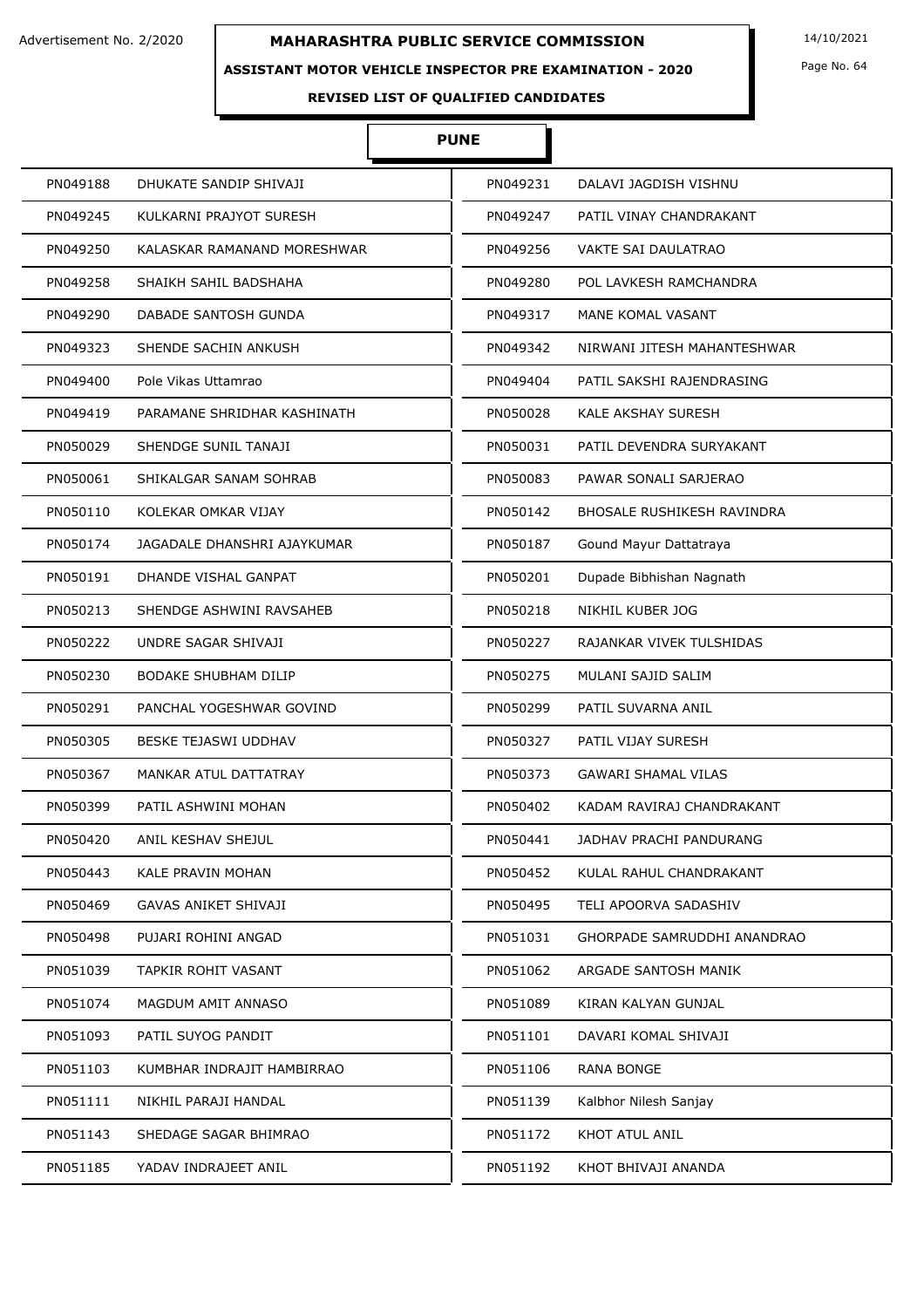## **ASSISTANT MOTOR VEHICLE INSPECTOR PRE EXAMINATION - 2020**

Page No. 65

# **REVISED LIST OF QUALIFIED CANDIDATES**

# **PUNE**

| PN051207 | THITE RAHUL MACHHINDRA           | PN051220 | TAMBE POOJA MOHAN               |
|----------|----------------------------------|----------|---------------------------------|
| PN051227 | JAGDALE MAHESH DATTATRAY         | PN051278 | KALE DADASO BUWA                |
| PN051291 | SALUNKHE SACHIN SHIVAJI          | PN051292 | TOTEWAD SACHIN SAINATHRAO       |
| PN051306 | CHAVAN SHUBHAM SHARAD            | PN051312 | JADHAV PRAKASHCHANDRA MAHADEV   |
| PN051317 | shinde sangram shantaram         | PN051324 | TAMBE PRATIK LAXMAN             |
| PN051326 | DHATRAK PRATIK MANISH            | PN051342 | PATIL AKSHAYKUMAR APPASAHEB     |
| PN052001 | SURYAVANSHI VAIBHAV SHIVAJI      | PN052018 | Patil Pranav Bharat             |
| PN052019 | SARGAR GORAKH TATYABA            | PN052032 | PATIL SWAPNIL TANAJI            |
| PN052048 | ARDAK RAHUL RAMESHWAR            | PN052071 | CHINTAMAN KULDEEP SIDDHESHWAR   |
| PN052078 | JADHAV GIRISHKUMAR MAHADEO       | PN052087 | KATE TEJAS PRAKASH              |
| PN052097 | METE PRASAD MUKUND               | PN052105 | SHENDAGE PRIYANKA PRAKASH       |
| PN052123 | INGALE TEJASHREE RAGHUNATH       | PN052160 | MAGDUM KRANTI RAJENDRA          |
| PN052183 | KUMBHAR ABHIJEET RAJESH          | PN052193 | RAJEBHOSALE AAKASH GULABRAO     |
| PN052215 | <b>BHOSALE SNEHAL RAMCHANDRA</b> | PN052217 | HARSHADA TATYASAHEB KURUMKAR    |
| PN052251 | DESAI SHRADDHA APPASO            | PN052280 | JOSHI ABHISHEK MAHESH           |
| PN052282 | <b>GEND KETAN SADASHIV</b>       | PN052309 | DEVCHAKKE AKSHAY VILAS          |
| PN052311 | JAGTAP ABHISHEK DNYANESHWAR      | PN052342 | MAHAJAN AKSHAY POPATRAO         |
| PN052376 | GAVALI DHAIRYASHIL VINOD         | PN052389 | NAKATE HANUMANT NAVANATH        |
| PN052397 | SONAWANE SATISH PRAKASH          | PN052398 | CHAUDHARI SHANKAR VYANKAT       |
| PN052429 | SONWANE SADANAND PRALHADRAO      | PN052457 | DHANE SWAPNIL SANJAY            |
| PN052463 | JAGTAP PRASHANT POPATRAO         | PN052469 | <b>BHOSALE RUSHIKESH TANAJI</b> |
| PN053027 | GHADAGE ASHVINI DADASAHEB        | PN053028 | MARUTI BALAVANT JADHAV          |
| PN053044 | APEKSHA MALLAPPA SUTAR           | PN053066 | THOMBARE SWAPNIL SOPAN          |
| PN053076 | CHAVAN PRIYANKA ASHOK            | PN053102 | DUBAL PRIYANKA LAXMAN           |
| PN053106 | GHADGE TEJRAJ VITTHAL            | PN053111 | YALMAR GANESH SHANKAR           |
| PN053126 | MORE SWAPNIL SANDIPAN            | PN053141 | AJAGEKAR KETAN ANIL             |
| PN053147 | KANASE RISHIKESH BHASKAR         | PN053182 | LAVALE SHUBHAM DAGADU           |
| PN053212 | BORHADE MANGAL ANAJI             | PN053243 | DADDIKAR JYOTI BAJARANG         |
| PN053269 | SHAHAPURKAR AJIT RAGHUNATH       | PN053288 | NAGTILAK SANDIP KAMALAKAR       |
| PN053335 | GOSAVI GAURAV GANESH             | PN053361 | LOKHANDE SOUDAGAR BHASKAR       |
| PN053373 | BADKAR VIJAYKUMAR SHASHIKANT     | PN053393 | NANGARE DATTATRYA YASHWANT      |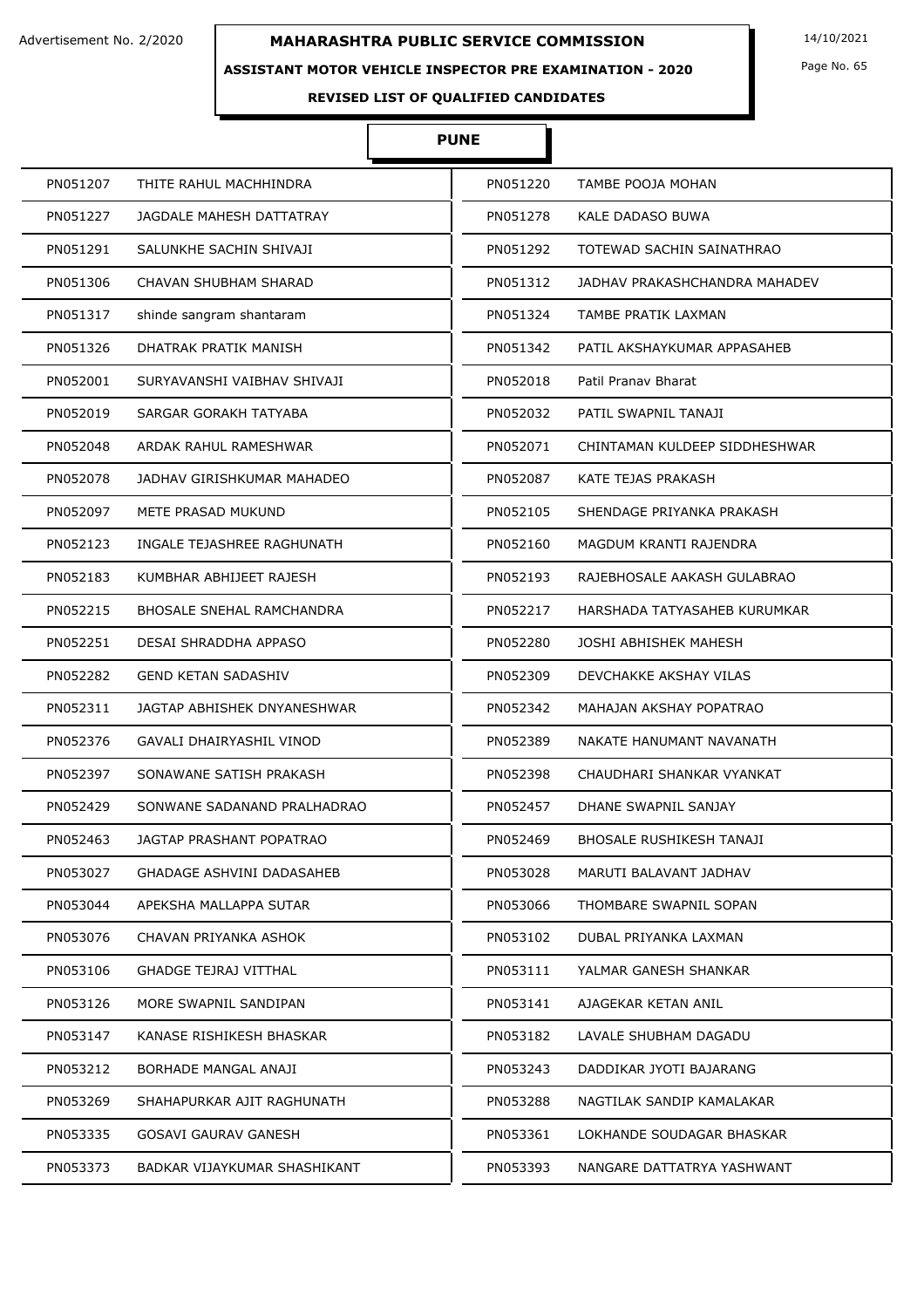#### **ASSISTANT MOTOR VEHICLE INSPECTOR PRE EXAMINATION - 2020**

Page No. 66

# **REVISED LIST OF QUALIFIED CANDIDATES**

# **PUNE**

| PN053427 | <b>GUNJAL ANITA VASANT</b>   | PN053430 | Patil Pandurang Rajaram         |
|----------|------------------------------|----------|---------------------------------|
| PN053442 | JADHAV APURVA ANIL           | PN054063 | PARINCHE PRAVIN DADA            |
| PN054064 | DARADE SWAPNALI ANKUSH       | PN054072 | PAWAR SATISH DILIP              |
| PN054081 | KANNA POOJA DAYANAND         | PN054089 | <b>GURAV AKSHAY POPAT</b>       |
| PN054094 | MANE SHUBHAM SANJAY          | PN054132 | CHAVAN SANJAY RAJARAM           |
| PN054154 | ANBHULE SAGAR RAJENDRA       | PN054161 | TEKALE ANKIT PRABHAKAR          |
| PN054166 | AUCHARE VIVEK SAMPAT         | PN054206 | AGAWANE PRATIK PRASAD           |
| PN054213 | THORBOLE MANIK SAMPATTI      | PN054238 | KHARADE SANJAY SIDDHESHWAR      |
| PN054290 | <b>GADE PRATIK RAJENDRA</b>  | PN054308 | DEVKAR RAJU NAGNATH             |
| PN054327 | SAWANT VISHAL SURYAKANT      | PN054348 | KATKAR SNEHAL BALASAHEB         |
| PN054380 | ATTAR NILOFER SALIM          | PN054402 | <b>GUND JANAKRAJ MOHAN</b>      |
| PN054414 | <b>GOPHANE GANESH NAMDEV</b> | PN054436 | PACHORE TATYASAHEB AJITKUMAR    |
| PN054445 | KANSE MANGESH DATTATRAYA     | PN054448 | BHALEKAR BIJALI BABAN           |
| PN054463 | RAUT HRISHIKESH SHEKHAR      | PN054470 | KHARADE GANESH SATISH           |
| PN055004 | KHEDKAR SHREYAS KALURAM      | PN055034 | GAVADE SANTOSHKUMAR NARAYAN     |
| PN055036 | PAWAR MAYUR CHANDRAKANT      | PN055061 | KSHIRSAGAR ADITYA BALASAHEB     |
| PN055070 | <b>GOSAVI VIKAS MAHADEV</b>  | PN055075 | DESAI ANKUSH RAMCHANDRA         |
| PN055078 | PAWAR RAHUL ANKUSH           | PN055123 | EKBOTE ANKITA PURUSHOTTAM       |
| PN055130 | DESAI SATYAJEET JAYWANT      | PN055131 | DHANESH AVINASH DHANAWADE       |
| PN055134 | PAWAR RUSHIRAJ SHANKARRAO    | PN055144 | MANE NAGESH HARISHCHANDRA       |
| PN055155 | LADKAT AKSHAY POPAT          | PN055164 | PATIL RAJENDRA KISAN            |
| PN055177 | BHAVAD AKSHAY RAVINDRA       | PN055202 | CHOPADE KIRAN BALASO            |
| PN055212 | Gaudgaon Naganath Kashinath  | PN055243 | <b>BHALAKE GIRISH GOVARDHAN</b> |
| PN055246 | <b>SHUBHAM PAWAR</b>         | PN055264 | HAWALDAR TASLEEM SHAMIR         |
| PN055265 | <b>JADHAV PRANAV VIJAY</b>   | PN055274 | PATIL ROHIT LAXMAN              |
| PN055291 | KRANTIKAR PRANITA APPASAHEB  | PN055306 | POKHARKAR SANDIP KALURAM        |
| PN055312 | chikate samipa sunil         | PN055367 | KHALATE KISHORE SAMPATRAO       |
| PN055372 | SONAWANE SALONI SHAM         | PN055383 | THORAT CHETAN SURESH            |
| PN055387 | POPALAGHAT KIRAN DEVIDAS     | PN055388 | THIGALE ABHISHEK AVADHUT        |
| PN055407 | THORBOLE SANDEEP DATTATRAY   | PN055437 | DALVI ASHLESHA RAVINDRA         |
| PN055444 | JADHAV VINOD DATTATRAY       | PN055455 | DHUMAL NAGESH ARJUN             |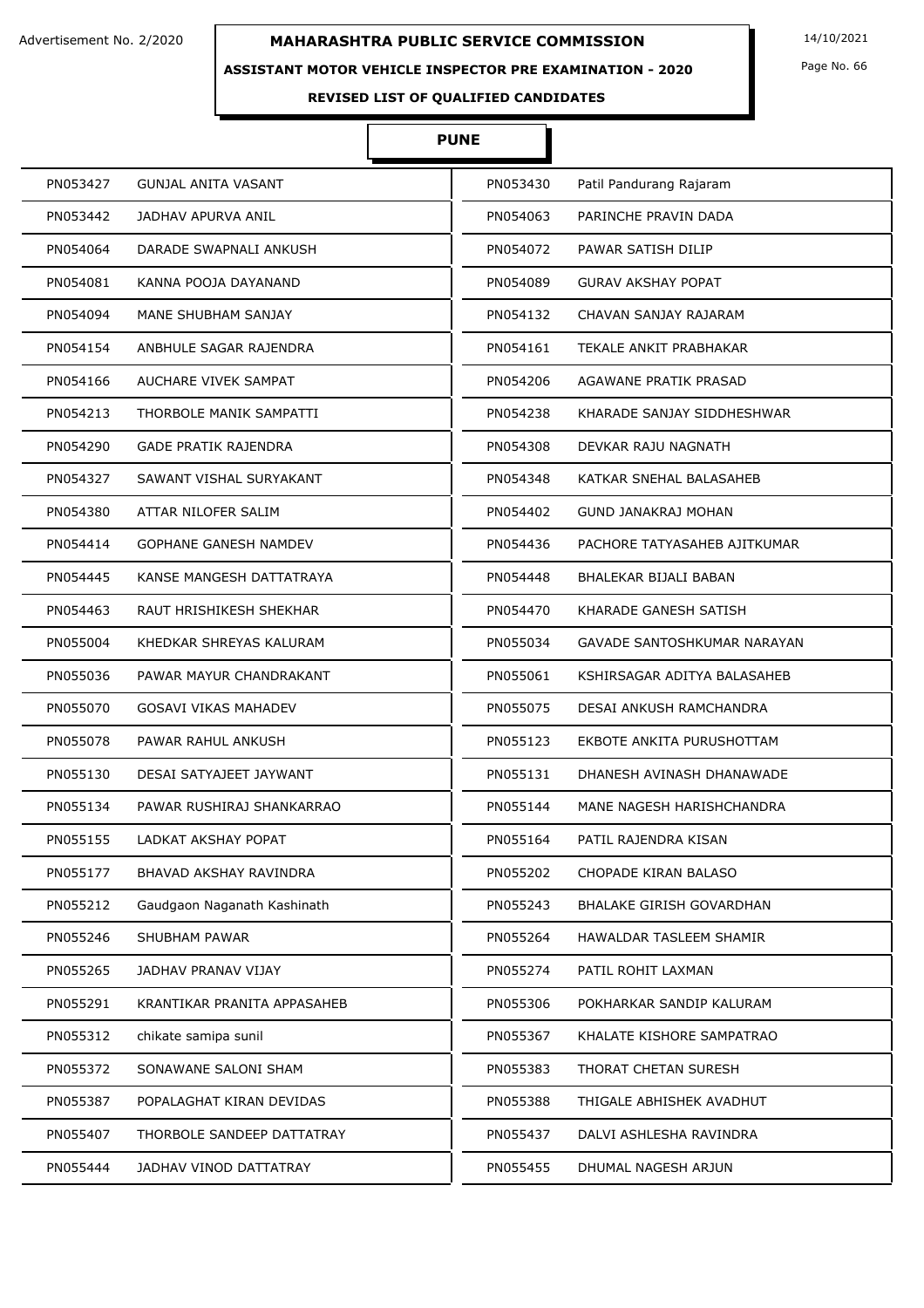## **ASSISTANT MOTOR VEHICLE INSPECTOR PRE EXAMINATION - 2020**

Page No. 67

**REVISED LIST OF QUALIFIED CANDIDATES** 

# **PUNE**

| PN055456 | KUNAL GANAPATI RAJDEEP          | PN055462 | PATIL YOGESH DINKAR           |
|----------|---------------------------------|----------|-------------------------------|
| PN056055 | JADHAV RUTUJA TUSHAR            | PN056091 | HIRMUKHE NIKHIL SUDHAKAR      |
| PN056116 | CHAVAN SAYALI YOGARAJ           | PN056117 | <b>BARALE SWAPNIL PRALHAD</b> |
| PN056142 | PATIL ABHINANDAN AVINASH        | PN056160 | UBALE TEJASWINEE PANDIT       |
| PN056166 | CHAUDHARI GANESH SAMPAT         | PN056171 | suyash shivaji kadam          |
| PN056174 | CHOUGALE ATUL VASANTRAO         | PN056205 | KHEDKAR PRAGATI SANDIP        |
| PN056211 | PAWAR PRAMOD HARI               | PN056218 | PATIL PRASAD DILIP            |
| PN056225 | NALAWADE SUSHILKUMAR SHASHIKANT | PN056231 | JADHAV KISHOR UDDHAV          |
| PN057003 | MANE POOJA PRAKASH              | PN057056 | SALUNKHE SOURABH NITIN        |
| PN057068 | KULKARNI VINAYA RAJAN           | PN057087 | KULKARNI ONKAR SHESHNARAYAN   |
| PN057114 | MULE ARJUN DATTATRAY            | PN057119 | ATOLE AKSHAY VINAYAK          |
| PN057137 | NIKHIL ANANDRAO NILE            | PN057173 | PATIL PRAGATI HINDURAO        |
| PN057177 | MAHALE SONI BABAN               | PN057222 | NARALE GANESH CHANDRAKANT     |
| PN057223 | SHINDE AKSHAY VASANTRAO         | PN057279 | SHINDE AKSHAYKUMAR SURYAKANT  |
| PN057291 | JADHAV PRITAM SANJAY            | PN057312 | BAMBALE ABHIJEET SAVALERAM    |
| PN057319 | Mohite Indrajeet Hari           | PN057330 | JAGTAP PRITAM VIJAY           |
| PN057363 | KADAM SANGRAM SHAMRAO           | PN057379 | AKSHAY BALASO NALAWADE        |
| PN057409 | SALUNKHE ATUL BHIKU             | PN057411 | DHAWALE AMIT MAHADEO          |
| PN057492 | SANAGAR PRANAV TANAJI           | PN058008 | JADHAV PRASHANT RAMCHANDRA    |
| PN058041 | GAIKWAD SANKET AJAY             | PN058050 | TADKALKAR VASUNDHARA VIJAY    |
| PN058057 | ingale pinkesh yashawant        | PN058067 | DAREKAR NANDKISHOR BALASAHEB  |
| PN058117 | CHAITALI DNYANESHWAR FARGADE    | PN058118 | GOSAVI MADHURI BHAIRAVNATH    |
| PN058137 | PHALKE PRIYANKA RAJENDRA        | PN058152 | MANE ANNASAHEB MAHIBUB        |
| PN058203 | BHADKE TEJAS RAMESHRAO          | PN058210 | PHADATARE RUTIK ASHOK         |
| PN058222 | KOLEKAR PANDURANG HANAMANT      | PN058224 | SAYALI YUVRAJ KUTHE           |
| PN058225 | ASABE SANDHYA VILAS             | PN058230 | KUMBHAR AMIT DILIP            |
| PN058234 | PATIL SNEHAL RAJENDRA           | PN058240 | KAPSE KIRAN SHIVAJI           |
| PN058260 | AWATE CHETAN DINKAR             | PN059009 | NALAWADE SANKET DIPAK         |
| PN059019 | MOMALE VISHAL CHANDRAKANT       | PN059039 | MANE SWAPNIL RAMCHANDRA       |
| PN059053 | KALE PRASAD VIJAY               | PN059119 | RAKH PRATIK SURESH            |
| PN059134 | SHRIGIRI ROHIT SUDARSHAN        | PN059137 | SAEID ABBAS SHAIKH            |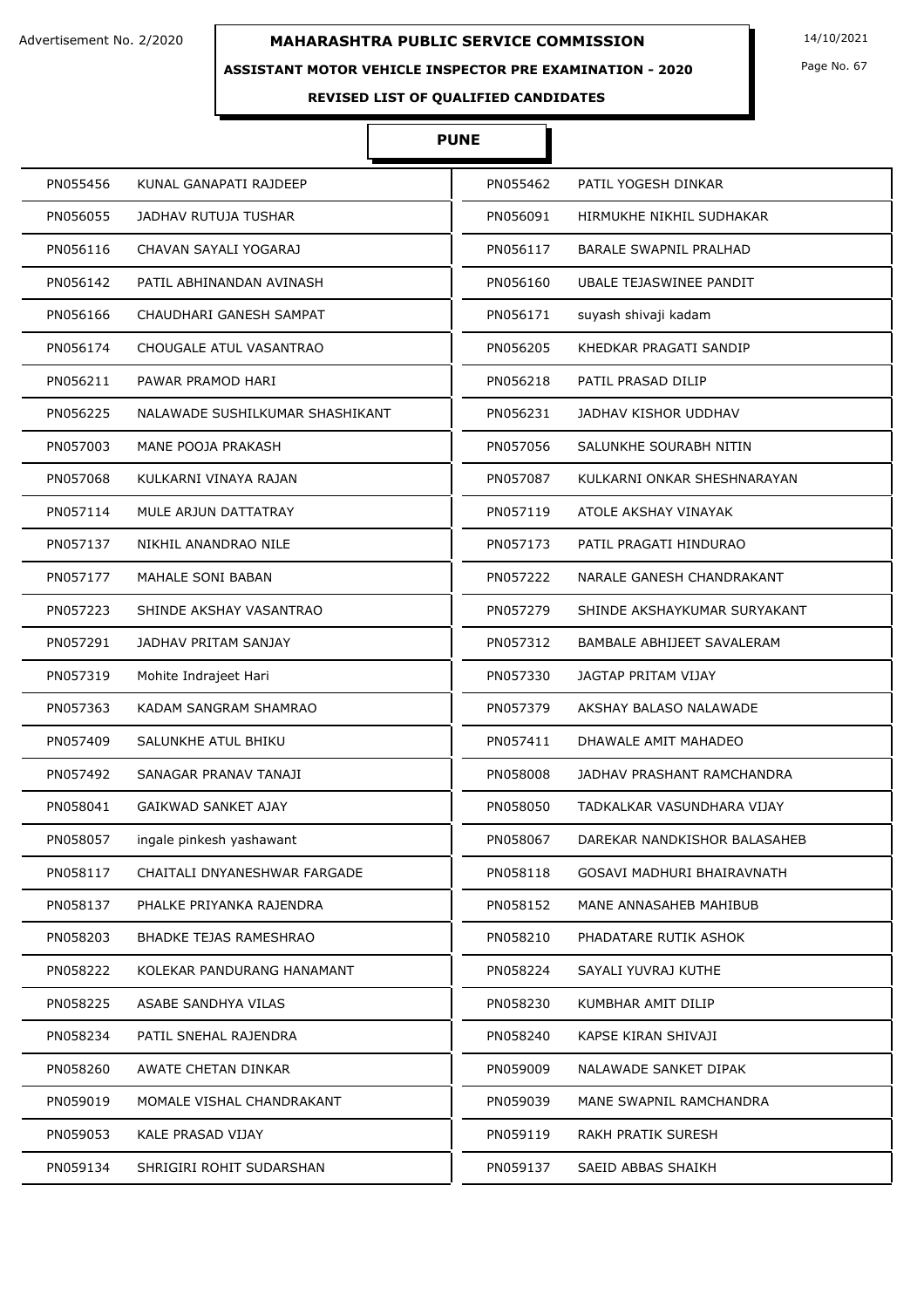#### **ASSISTANT MOTOR VEHICLE INSPECTOR PRE EXAMINATION - 2020**

Page No. 68

# **REVISED LIST OF QUALIFIED CANDIDATES**

# **PUNE**

| PN059154 | KENGAR PRASAD VIJAY                 | PN059171 | JADHAV RAHUL RAJENDRA        |
|----------|-------------------------------------|----------|------------------------------|
| PN059184 | HONKALAS SUDESH DURGESH             | PN059197 | CHOPADE POONAM RAMCHANDRA    |
| PN059212 | PAWAR JANHAVI SHAHAJI               | PN059223 | UMESH RAMESH BADAR           |
| PN060010 | SHINDE SAURABH BABASAHEB            | PN060011 | MANJARE SHUBHAM NAMDEV       |
| PN060020 | More Supriya Sambhaji               | PN060024 | WAGADARE SAGAR GORAKSHNATH   |
| PN060037 | DESALE RUSHIKESH ASHOK              | PN060121 | PATIL ROHIT RAMCHADRA        |
| PN060186 | THORAT SHRIKANT CHANDRAKANT         | PN060204 | DHARME BAJIRANG BALASAHEB    |
| PN060237 | GURAV AISHWARYA SHASHIKANT          | PN060243 | KHADE MAHESH DIGAMBAR        |
| PN060252 | AWATADE AKSHAY ARJUN                | PN060255 | SONAWANE OMKAR ARUN          |
| PN060304 | PATIL SATISH SHIVAJI                | PN060305 | NIKAM RUTUJA RAVINDRA        |
| PN060306 | MAHAJAN SHUBHAM SANDIP              | PN060309 | SHRIRAM SUBHASH MORAGE       |
| PN060329 | CHORAMLE DATTA DINKAR               | PN060333 | PAWAR SHAMALI RAJENDRA       |
| PN060358 | magdum shrimandhar jivandhar        | PN061007 | KOTHALE SANTOSH SUBHASH      |
| PN061012 | <b>BANSODE SHUBHAM MAHADEO</b>      | PN061017 | KUMBHAR AVADHOOT VISHWANATH  |
| PN061022 | DHAGE UDAY UTTAM                    | PN061030 | JAMADAR JUNED BALEKHAN       |
| PN061094 | <b>BHADANGE MANGESH MARUTI</b>      | PN061102 | BHANDARE ALANKAR CHANDRAKANT |
| PN061119 | BACHAL PRATHAMESH DATTATRAY         | PN061121 | CHOUGALE AMRITA ANANDRAO     |
| PN061124 | <b>BARKADE DATTA MITTHU</b>         | PN061127 | CHOUTRE RAHUL PANDURANG      |
| PN061157 | MUJAWAR SUHEL ALTAF                 | PN061171 | MOTE SWAPNIL RAMESH          |
| PN061183 | Suryakant Sukhdeo Kale              | PN061195 | JADHAV PRAKASH SHIVAJI       |
| PN061199 | JADHAV SARNAIK PRAVIN SAMBHAJI      | PN061207 | PRATHAMESH LOHOKARE          |
| PN061213 | BANKAR SAKSHI RAJENDRA              | PN061217 | PAWAR SHUBHAM SHANKAR        |
| PN061219 | KUMBHAR SATYAJIT DATTATRAY          | PN061231 | SANKPAL VIJAY ANANDRAO       |
| PN061259 | KURHADE RASIKA PRAKASH              | PN061281 | RAUT SAGAR RAJENDRA          |
| PN061283 | JADHAV SHUBHAM SUDHIR               | PN061306 | DADAS NANA JOTIRAM           |
| PN061309 | SALUNKHE SIDDHARTHA SHAMARAO        | PN061351 | SHENDE KISHOR DATTATRAY      |
| PN062008 | ATOLE SANGRAM DHANANJAY             | PN062020 | DESHMUKH PRATIK RAOSAHEB     |
| PN062025 | <b>GADADE SHUBHANGI DNYANESHWAR</b> | PN062028 | KALE YOGITA UTTAM            |
| PN062071 | JADHAV SNEHA SUBHASH                | PN062087 | WAGHMODE RUSHIKESH RAJENDRA  |
| PN062099 | JADHAV SNEHAL ANIL                  | PN062116 | DHUMAL ROHIT RAMESH          |
| PN062130 | sameer suresh pingale               | PN062150 | DEOKATE SHRIKANT SHANKAR     |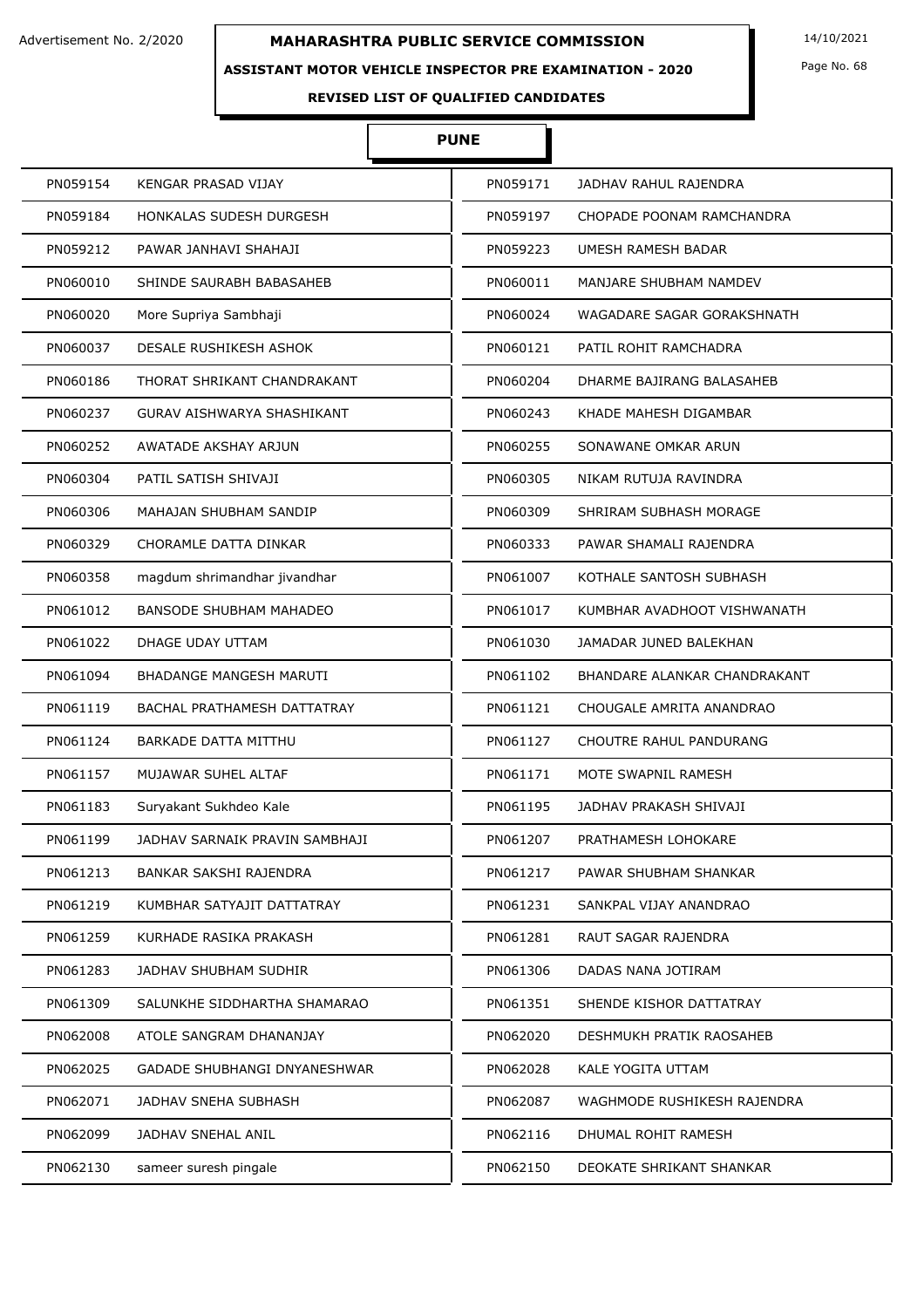## **ASSISTANT MOTOR VEHICLE INSPECTOR PRE EXAMINATION - 2020**

Page No. 69

# **REVISED LIST OF QUALIFIED CANDIDATES**

# **PUNE**

| PN062156 | PATIL AMAR RAJENDRA           | PN062158 | KATKAR TUSHAR SHARAD         |
|----------|-------------------------------|----------|------------------------------|
| PN062162 | PATIL SHAYARAN PRAKASH        | PN062165 | NAYKUDE SUSHANT ASHOK        |
| PN062173 | SAWANT MITESH SURESH          | PN062186 | CHAVAN AKSHAY UTTAM          |
| PN062190 | PADWAL SHUBHAM SUDAM          | PN062200 | KADAM KARANKUMAR BALASO      |
| PN062211 | KAPASE VAIBHAV BALIRAM        | PN062230 | NARVE SHIRISH NARENDRA       |
| PN062240 | <b>BORUDE KOMAL RAJENDRA</b>  | PN062244 | JAGTAP PRATIK ASHOK          |
| PN062248 | JADHAV ATUL VIJAY             | PN062263 | <b>KAMBLE SUSHANT SUNIL</b>  |
| PN062281 | KOLAPE ROHAN SUBHASH          | PN062366 | GUDSE PRIYANKA NAGESH        |
| PN062371 | PATIL NILESH MARUTI           | PN063036 | KHANDARE VISHWAJIT ASHOKRAO  |
| PN063074 | JADHAV NAGESH GAUTAM          | PN063091 | PATIL RAHUL SURESH           |
| PN063116 | PATIL NAMDEV MANOHAR          | PN063136 | SHARAD BAPURAO DHAGE         |
| PN063149 | <b>BULUNGE SURAJ RAJENDRA</b> | PN063152 | JADHAV DIGVIJAY RAJENDRA     |
| PN063167 | SHINDE BHIMARAO KHANDU        | PN063172 | KHOT REKHA TUKARAM           |
| PN063173 | BANKAR SAGAR DATTATRAY        | PN063175 | LAAWAND AMOL HARIDAS         |
| PN063176 | DINGANE POOJA RAJENDRA        | PN063211 | DHOTRE RAJESH ASARAM         |
| PN063214 | SAJJAN RAGHUNATH BHOSALE      | PN063223 | <b>HOLE PANKAJ ASHOK</b>     |
| PN063239 | LONDHE AKSHAY ANIL            | PN063254 | <b>ALDAR AMOL POPAT</b>      |
| PN063279 | PAWAR KANTILAL UTTAMRAO       | PN063292 | badkar rajesh shashikant     |
| PN063326 | KHADE AJINKYA VITTHAL         | PN063327 | GOURAV DASHARATHSINGH CHAVAN |
| PN063330 | LANKESHWAR KARTIK VIJAYKUMAR  | PN063420 | KAKADE SAMADHAN DHONDIRAM    |
| PN063427 | <b>ZOL ATUL ANKUSH</b>        | PN063444 | PATIL PRATIK VIJAY           |
| PN063469 | AMBHORE DNYANESHWAR UTTAMRAO  | PN064021 | PAWAR ROHAN UTTAM            |
| PN064041 | LONDHE PANCHASHILA ANIL       | PN064063 | MULIK AJAY BHIMRAO           |
| PN064100 | JAGTAP SAGAR DILIP            | PN064111 | SHIWANKAR PRATIK PRABHU      |
| PN064139 | VISHAL VISHNU BHAGARE         | PN064203 | SONAWANE KALYANI CHANDRAKANT |
| PN064209 | PATIL POOJA PANDURANG         | PN064223 | WAGH PRIYANKA DNYANESHWAR    |
| PN064235 | CHAVAN SACHIN VITTHAL         | PN064250 | KHILARI TUSHAR SANJAY        |
| PN064268 | MANE SHASHIKALA SHANKAR       | PN064279 | GIRI SHREYA NANDKUMAR        |
| PN065067 | PATIL YUVARAJ MARUTIRAO       | PN065090 | HASABE SANTOSH SHIVAJI       |
| PN065096 | MADKAR TUKARAM RAKHAMAJI      | PN065114 | LOKHANDE MAHESH ANIL         |
| PN065125 | JOSHI NISHANT JAYANT          | PN065126 | SANKPAL DNYANESHWAR LAXMAN   |
|          |                               |          |                              |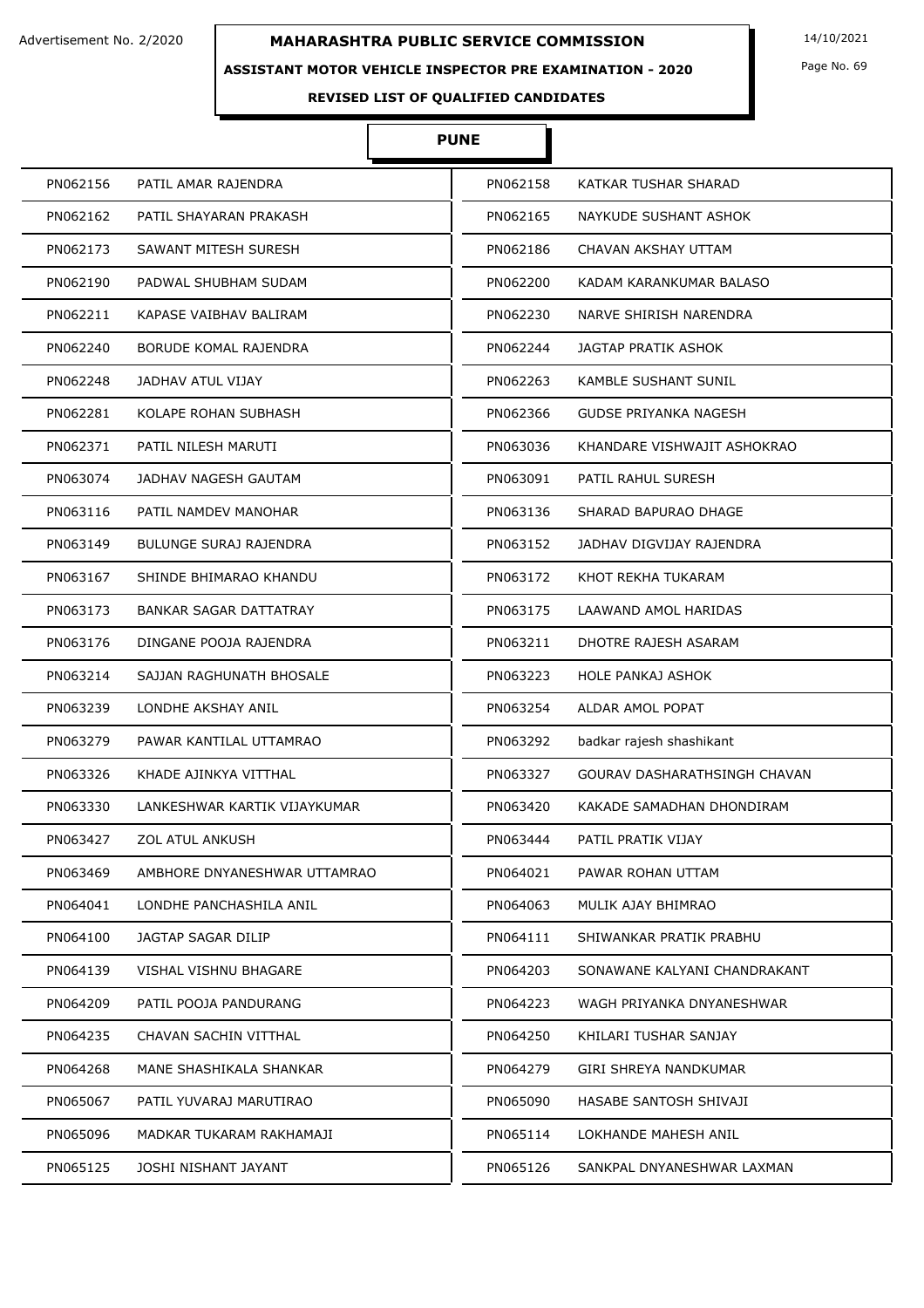## **ASSISTANT MOTOR VEHICLE INSPECTOR PRE EXAMINATION - 2020**

Page No. 70

# **REVISED LIST OF QUALIFIED CANDIDATES**

# **PUNE**

| PN065129 | KHOT SANKET SANJAY              | PN065149 | PAWAR SAGAR PRALHAD         |
|----------|---------------------------------|----------|-----------------------------|
| PN065155 | SHENDKAR MAYUR BALASAHEB        | PN065162 | WADEKAR SANTOSH NARAYAN     |
| PN065173 | YELPALE AMIT HANMANT            | PN065210 | KATE SWAPNALI AMRUT         |
| PN065226 | PANDE GAJANAN PRABODHAN         | PN065227 | BAGELI SANJAY AMBURAYA      |
| PN065254 | SALUNKE LALIT VIJAY             | PN065308 | MANE MITESH BHASKAR         |
| PN065325 | MOHITE PRASHANT POPAT           | PN065332 | <b>BANDRE VIKAS BHAGOJI</b> |
| PN065358 | KALYANI J SALUNKE               | PN066005 | KOLI RAVIKIRAN BHAIRU       |
| PN066011 | DHEKALE AMOL BALU               | PN066024 | KADAM TRUSHNA RAMESH        |
| PN066048 | PAWAR SHUBHAM SAMADHAN          | PN066081 | DHUMAL KETAN KALIDAS        |
| PN066083 | JAWALE DNYANESHWAR ARJUN        | PN066087 | PATIL JAYDEEP JAYSING       |
| PN066096 | <b>GHANGALE PRASHANT DEVRAM</b> | PN066126 | DINDE VISHAL GANAPATI       |
| PN066135 | BHISE MANISHA TUKARAM           | PN066152 | KADAM PUSHPA BABASAHEB      |
| PN066160 | SAILEE SANJAY PATIL             | PN066193 | JADHAV AISHWARYA KRISHNAT   |
| PN066199 | MORE ROHAN APPASO               | PN066214 | MAHAJAN ASHOK SUKLAL        |
| PN066223 | THORAT NIKHIL NANDAKUMAR        | PN066227 | MEJARI DIPESH DATTARAM      |
| PN066236 | RANANAVARE VAIBHAV MANIK        | PN067007 | DIMBER RASHMI MUNNA         |
| PN067008 | YELPALE SUMIT GANPAT            | PN067013 | SALUNKHE SARIKA SURESHRAO   |
| PN067028 | JOSHI DEEPALI RAMCHANDRA        | PN067083 | MAHESH VASANT GHARGE        |
| PN067085 | BHAPKAR MOHAN PHAKKADRAO        | PN067122 | BURGUTE GANESH KAKASAHEB    |
| PN067136 | BHALERAO AJIT DAGADU            | PN067156 | NARKE TEJSHRI DNYANESHWAR   |
| PN067163 | BHANDWALKAR MAHESH BALASAHEB    | PN067174 | HOUDE BHAGESH AMRUT         |
| PN067184 | CHOUGALE AVIRAJ ARJUN           | PN067192 | MANE ASHWINI BHASKAR        |
| PN067203 | WALIMBE ONKAR SUNIL             | PN067225 | PATIL MADHURI VASANT        |
| PN067227 | RAHUL RAJENDRA SURYAWANSHI      | PN068010 | MANE ANJALI VILAS           |
| PN068053 | JAGDALE AMAR YUVRAJ             | PN068098 | Kiran Somnath Thorat        |
| PN068114 | Mahesh Ramhari Chobe            | PN068116 | SONWANE SUCHITA MADHAV      |
| PN068118 | BAWANKULE DILIPKUMAR KARTIKRAM  | PN068132 | KASTURE SAYALI SANJAY       |
| PN068146 | DEEPALI RAJENDRA VEER           | PN068148 | SHINDE AMOL BHIVA           |
| PN068166 | JOUNDAL AISHWARYA VILAS         | PN068198 | MERGAL JYOTI ASHOK          |
| PN068224 | MANE NILESH VASANT              | PN068227 | SHIRKULE VIKAS MOHAN        |
| PN068241 | KARANDE DNYANESHWAR VIJAY       | PN068281 | KANASE PRAJWAL DILIP        |
|          |                                 |          |                             |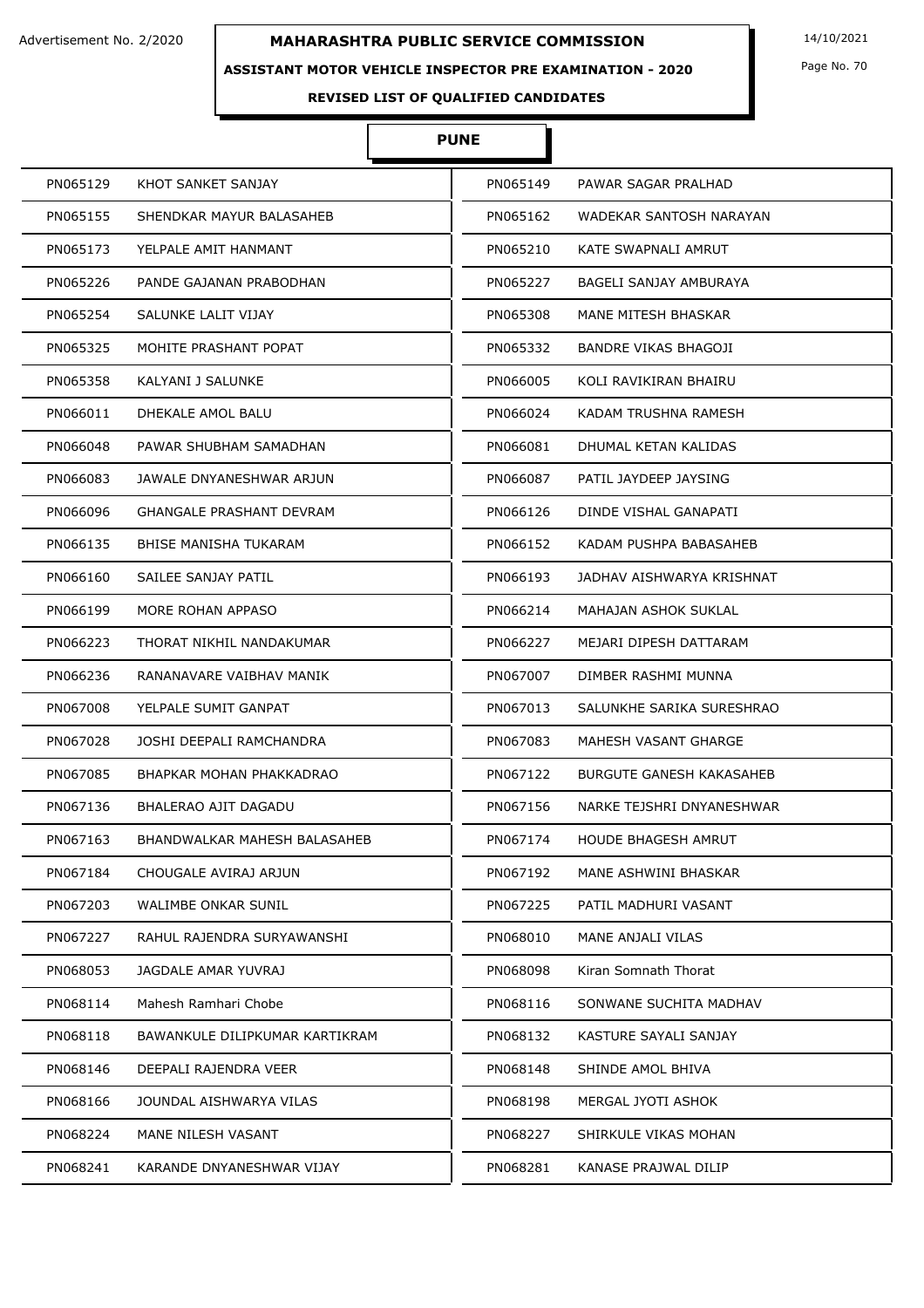## **ASSISTANT MOTOR VEHICLE INSPECTOR PRE EXAMINATION - 2020**

Page No. 71

**REVISED LIST OF QUALIFIED CANDIDATES** 

# **PUNE**

| PN068290<br>PATIL DIPAK SHIVAJI<br>PN068302<br>PATIL PRAVIN NAMDEO<br>PN068319<br>PN069038<br>WAGASKAR SAGAR RAMESH<br>INGALE SHAHAJI RAMLINGA<br>PN069059<br>SHELAR BHGYASHREE DATTATRAY<br>PN069093<br>BONGANE OMKAR SAMBHAJI<br>SUL ROHIDAS BABA<br>PN069106<br>DHUMAL UTTAM RAMESH<br>PN069115<br>PN069123<br>KADAM AMOL TANAJI<br>PN069148<br>AKSHAY MANSING CHAUDHARI<br>PN069153<br>PATIL ROHIT JAYASING<br>PN069164<br>Patil Nitin Namadev<br>PN069176<br>MOMIN SABIHA A KADAR<br>PN069180<br>TIWARI ONKAR BABUPRASAD<br><b>VEDPATHAK SUMIT PRAVIN</b><br>PN069186<br>PN069203<br>BHORE PANDIT SURYAKANT<br>NIGADE PRATIK POPAT<br>PN069220<br>PN069221<br>KADAM TUSHAR KISAN |  |
|---------------------------------------------------------------------------------------------------------------------------------------------------------------------------------------------------------------------------------------------------------------------------------------------------------------------------------------------------------------------------------------------------------------------------------------------------------------------------------------------------------------------------------------------------------------------------------------------------------------------------------------------------------------------------------------|--|
|                                                                                                                                                                                                                                                                                                                                                                                                                                                                                                                                                                                                                                                                                       |  |
|                                                                                                                                                                                                                                                                                                                                                                                                                                                                                                                                                                                                                                                                                       |  |
|                                                                                                                                                                                                                                                                                                                                                                                                                                                                                                                                                                                                                                                                                       |  |
|                                                                                                                                                                                                                                                                                                                                                                                                                                                                                                                                                                                                                                                                                       |  |
|                                                                                                                                                                                                                                                                                                                                                                                                                                                                                                                                                                                                                                                                                       |  |
|                                                                                                                                                                                                                                                                                                                                                                                                                                                                                                                                                                                                                                                                                       |  |
|                                                                                                                                                                                                                                                                                                                                                                                                                                                                                                                                                                                                                                                                                       |  |
|                                                                                                                                                                                                                                                                                                                                                                                                                                                                                                                                                                                                                                                                                       |  |
|                                                                                                                                                                                                                                                                                                                                                                                                                                                                                                                                                                                                                                                                                       |  |
| PN069229<br>PANASKAR SHUBHAM SAGUNATH<br>PN069237<br>JADHAV SUBHASH SADASHIV                                                                                                                                                                                                                                                                                                                                                                                                                                                                                                                                                                                                          |  |
| PN069284<br>PN069286<br>SHELAR ABHISHEK CHANDRAKANT<br>GAIKWAD SIDDHARTH SUBHASH                                                                                                                                                                                                                                                                                                                                                                                                                                                                                                                                                                                                      |  |
| PN069314<br>SHINDE VIVEK VASANTRAO<br>PN069328<br>GORAD PRAKASH PANDURANG                                                                                                                                                                                                                                                                                                                                                                                                                                                                                                                                                                                                             |  |
| <b>BHOSALE SUNNY BHIMRAO</b><br>PN069346<br>PN069369<br>ASAWALE VINAYAK MADHUKAR                                                                                                                                                                                                                                                                                                                                                                                                                                                                                                                                                                                                      |  |
| PN069390<br>HAJARE ASHWINI BHIMRAO<br>PN069426<br>LAWAND AKSHAY TANAJI                                                                                                                                                                                                                                                                                                                                                                                                                                                                                                                                                                                                                |  |
| PN069434<br>SHINDE NIKHIL MARUTI<br>PN069436<br>SHETE DIVYA DEEPAK                                                                                                                                                                                                                                                                                                                                                                                                                                                                                                                                                                                                                    |  |
| PN070014<br>YADAV YOGESH VISHWASRAO<br>PN070027<br>GAIKWAD ABHISHEK DEVENDRA                                                                                                                                                                                                                                                                                                                                                                                                                                                                                                                                                                                                          |  |
| PN070094<br>BHONG TUKARAM SUBHASH<br>PN070102<br>SNEHAL SURESH MANE                                                                                                                                                                                                                                                                                                                                                                                                                                                                                                                                                                                                                   |  |
| PN070114<br>KHARADE VISHWAJEET BHUJANGARAO<br>PN070127<br>POPALE SUHAS RAMESH                                                                                                                                                                                                                                                                                                                                                                                                                                                                                                                                                                                                         |  |
| PN070162<br>KAMBLE PRANAVKUMAR YALLAPPA<br>PN070174<br>KUTE AKSHAY KAILAS                                                                                                                                                                                                                                                                                                                                                                                                                                                                                                                                                                                                             |  |
| PN070180<br>PAWAR SWAPNIL VILAS<br>PN070183<br>MULIK RAKESH DNYANDEO                                                                                                                                                                                                                                                                                                                                                                                                                                                                                                                                                                                                                  |  |
| JAWALE ANAND NANA<br>PN070188<br>ADAKE KOMAL SANJAY<br>PN070226                                                                                                                                                                                                                                                                                                                                                                                                                                                                                                                                                                                                                       |  |
| PN070233<br>NAINAV VISHAL NAMDEO<br>PN071019<br>SHAHAPURE SHIRISHAKUMAR BAPUSO                                                                                                                                                                                                                                                                                                                                                                                                                                                                                                                                                                                                        |  |
| PN071023<br>PAWAR KALYANI PANDURANG<br>PN071038<br>SAWANT MAHESH DADASO                                                                                                                                                                                                                                                                                                                                                                                                                                                                                                                                                                                                               |  |
| PN071040<br>BOYANE NAVNATH DNYANOBA<br>PN071050<br>SNEHAL GOPAL MIRGE                                                                                                                                                                                                                                                                                                                                                                                                                                                                                                                                                                                                                 |  |
| PN071079<br>THORAT DHANANJAY MADHAVRAO<br>PN071083<br>BAGAL VAIBHAV MADHUKAR                                                                                                                                                                                                                                                                                                                                                                                                                                                                                                                                                                                                          |  |
| PN071116<br><b>GOSAVI JAYESH ASHOK</b><br>PN071124<br>CHAVAN AKASH RAMESH                                                                                                                                                                                                                                                                                                                                                                                                                                                                                                                                                                                                             |  |
| PN071137<br>BHISE VAIBHAV VILAS<br>PN071154<br>MORE SUHAS RAGHUNATH                                                                                                                                                                                                                                                                                                                                                                                                                                                                                                                                                                                                                   |  |
| PN071172<br>TASGAONKAR GOURI RAMESH<br>PN071197<br>WAYKAR AMIT DNYANESHWAR                                                                                                                                                                                                                                                                                                                                                                                                                                                                                                                                                                                                            |  |
| PN071208<br>DHOLE SURESH KISAN<br>PN071209<br>RAJPUT SHWETA VIJAYSING                                                                                                                                                                                                                                                                                                                                                                                                                                                                                                                                                                                                                 |  |
| PN071225<br>MOHITE LAKHAN YUVRAJ<br>PN071236<br>KAMBLE GOUTAMKUMAR SHANKAR                                                                                                                                                                                                                                                                                                                                                                                                                                                                                                                                                                                                            |  |
| PN071249<br>PN071254<br>PANGAM PANKAJ JAYPRAKASH<br>JAWALE SANKET BALASAHEB                                                                                                                                                                                                                                                                                                                                                                                                                                                                                                                                                                                                           |  |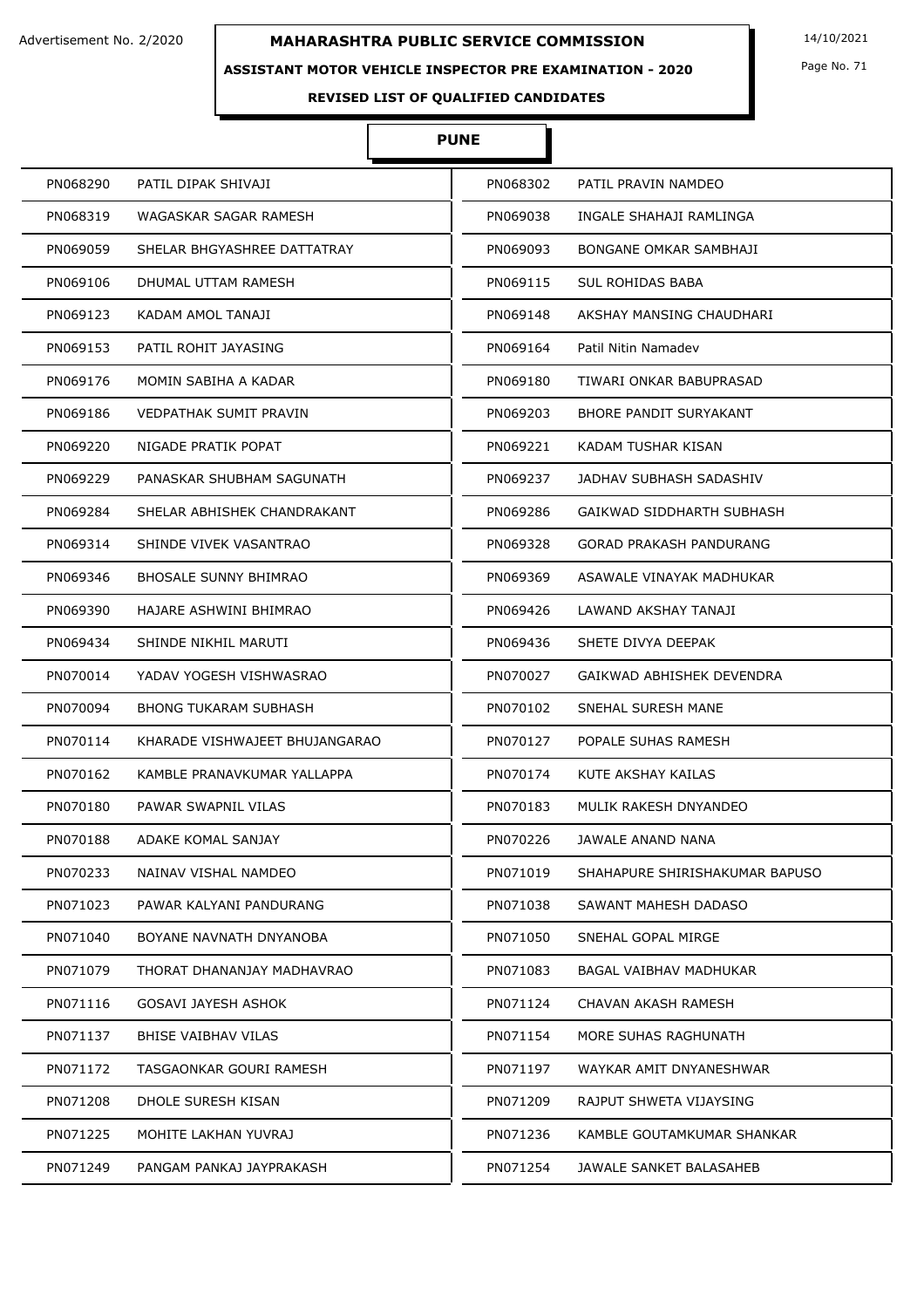## **ASSISTANT MOTOR VEHICLE INSPECTOR PRE EXAMINATION - 2020**

Page No. 72

# **REVISED LIST OF QUALIFIED CANDIDATES**

# **PUNE**

| PN071279 | <b>BARKADE NIVAS MOHAN</b>    | PN072027 | PATIL RAKESHKUMAR KRISHNAT       |
|----------|-------------------------------|----------|----------------------------------|
| PN072039 | KORE AKSHAY ADHIKRAO          | PN072071 | HEGADE KAJAL HANUMANT            |
| PN072073 | MUJAWAR ISHARAK NAJIR         | PN072099 | GAIKAWAD TEJASHREE SHAHAJIRAO    |
| PN072110 | DESHMUKH RAJKUMAR MOHANRAO    | PN072148 | JADHAV KAKASAHEB NANASAHEB       |
| PN072196 | PATIL PRAVINKUMAR MAHADEV     | PN072200 | JOJAR VAIJANATH PRAKASH          |
| PN072211 | JAYANAVAR UMESH KEADRI        | PN072216 | KHAIRNAR DINESH LAXMAN           |
| PN072246 | GURAV ABHIJEET VASANT         | PN072264 | NIKAM OMKAR CHANDRAKANT          |
| PN072266 | KARGAL DHULAJI SATISH         | PN073007 | SHINDE PRAVIN MAHADEV            |
| PN073018 | PAWAR RUSHABH VITTHAL         | PN073039 | CHAVAN HARSHVARDHAN RAJARAM      |
| PN073049 | PATIL NIKHIL SURESH           | PN073071 | JAGTAP PARAG ISHWAR              |
| PN073091 | PATIL POOJA SUBHASH           | PN073096 | YADAV AMOL CHANGDEV              |
| PN073109 | <b>BHALSING YOGESH RAMESH</b> | PN073163 | <b>BANKAR SURAJ ANIL</b>         |
| PN073181 | Pawar Bhushan Balasaheb       | PN073215 | DALE AKASH UDDHAV                |
| PN073226 | PRASAD PANDURANG TIPUGADE     | PN073253 | PAWAR SWAPNIL SACHIN             |
| PN073255 | KADAM GAJANAN ULHASRAO        | PN073262 | NARLE ABHIJEET ANIL              |
| PN073266 | RAUT VEDANTI JALINDAR         | PN073267 | VAISHNAV DIPAK GODASE            |
| PN073290 | PATIL SACHIN BALGONDA         | PN073291 | JAMADAR NIHALAHMAD ABUTALIB      |
| PN073300 | Mane Pramod Muralidhar        | PN073330 | NAGARGOJE ASHWINI CHANDRAKANT    |
| PN073338 | CHAVAN PRASHANT TULSHIRAM     | PN073390 | DESAI AISHWARYA SUNIL            |
| PN073398 | DONGALE AKSHAY ASHOK          | PN073428 | LEMBHE AMARJA DATTAPRASAD        |
| PN073432 | LAVATE VIJAYA PRABHAKAR       | PN073446 | PATIL YUVARAJ PANDURANG          |
| PN073470 | BHOSALE PRERANA RAMCHANDRA    | PN073500 | JAGATAP ONKAR ASHOK              |
| PN073501 | MOTE UMED UTTAM               | PN074010 | HAJARE PRASAD KRISHNAT           |
| PN074028 | KORE SUGAM JALANDAR           | PN074055 | NEWASE PRASHANT BALWANT          |
| PN074083 | KHATKALE AMIT ANANDRAO        | PN074087 | SHINDE MINAL DHANANJAY           |
| PN074094 | CHOUGALE VISHWAJEET DINKARRO  | PN074100 | SAWARE PARVATI KADAJI            |
| PN074124 | GAVADE JYOSNA PRAKASH         | PN074212 | JAGTAP PRASAD RAMESH             |
| PN074218 | BHOSALE INDRAJEET RAJENDRA    | PN074223 | MUJAWAR SHABBIR MAHAMADHANIF     |
| PN075043 | KARANDE POOJA ANANDRAO        | PN075046 | SONAWANE PRATIKSHA PRAVINCHANDRA |
| PN075061 | DANGE KOMAL SAMPAT            | PN075113 | ADHAV ADESH ARUN                 |
| PN075118 | MORE INDRAJIT SANJAY          | PN075169 | MUJAWAR FIROZ ILAHI              |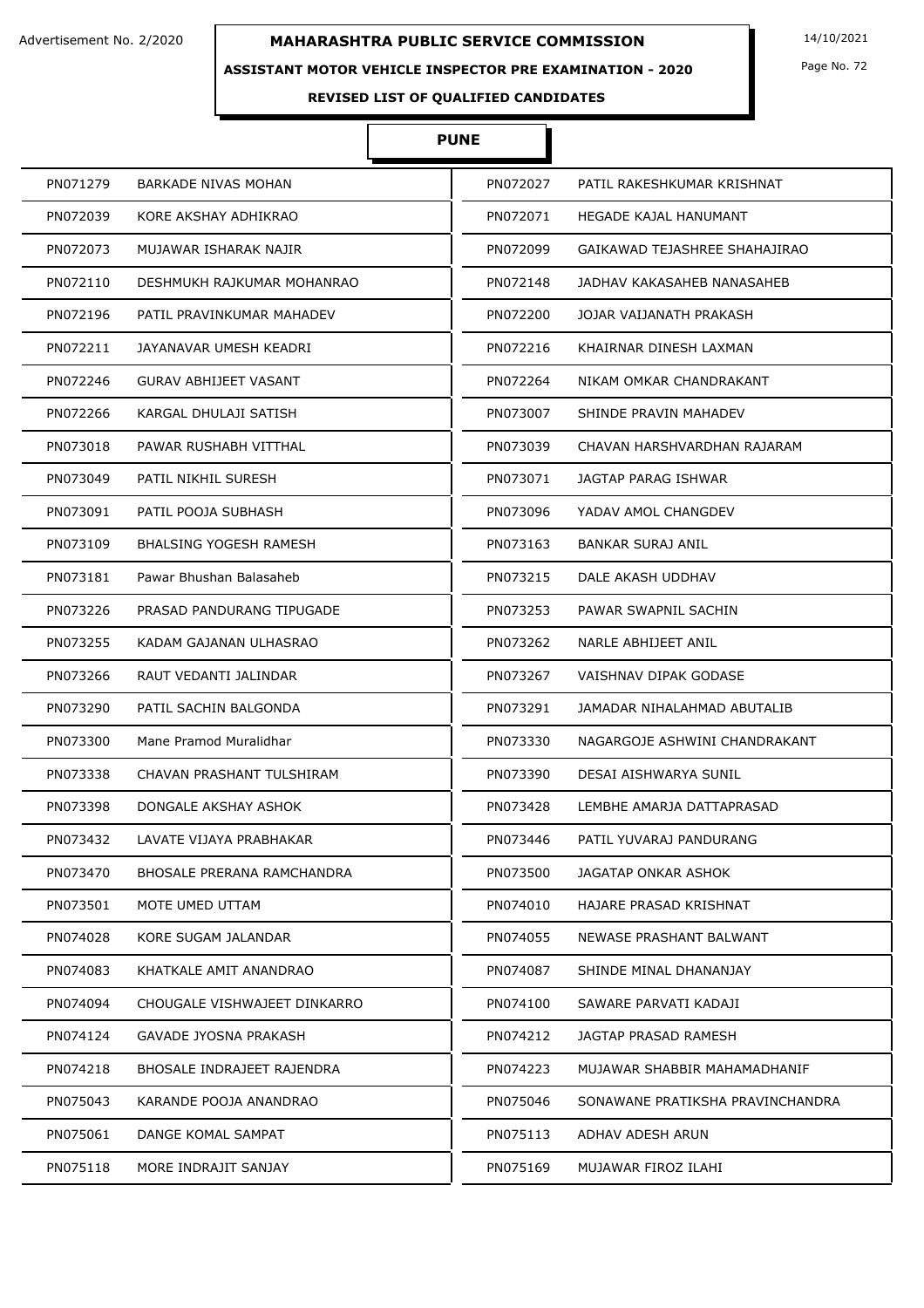### **ASSISTANT MOTOR VEHICLE INSPECTOR PRE EXAMINATION - 2020**

Page No. 73

**REVISED LIST OF QUALIFIED CANDIDATES** 

### **PUNE**

| PN075174 | JADHAV VIRENDRASINH SANJAY       | PN075181 | PAWAR BHAGYASHRI BHARAT       |
|----------|----------------------------------|----------|-------------------------------|
| PN075223 | Bahir Shivaji Jagannath          | PN075236 | RANJANKAR NILESH DAGDURAO     |
| PN076012 | NAIK AVINASH TANAJIRAO           | PN076041 | metri sidharudha gurunath     |
| PN076063 | JADHAV BHUSHAN RAMCHANDRA        | PN076064 | SAURAV PRASAD THAKUR          |
| PN076090 | MIND AKSHAY DATTATRAY            | PN076103 | KALE PRADIP MAHADEV           |
| PN076104 | THORAT ANIKT ASHOK               | PN076113 | <b>GURAV PRATIBHA LAXMAN</b>  |
| PN076114 | KHADE VISHAL TATYASAHEB          | PN076124 | TIPOLE BHARATI JAYSING        |
| PN076147 | SHINGARE SANDIP NANBA            | PN076151 | SURYAVANSHI AKASH VIJAY       |
| PN076164 | POOJA BASAWARAJ PATIL            | PN076169 | MANE ANANDRAO BABASO          |
| PN076172 | <b>GHADAGE HEMLATA SUKHADEV</b>  | PN076193 | RAJE SAGAR SHANKAR            |
| PN076207 | <b>BHANDARE RUSHIKESH RAMESH</b> | PN076246 | SAWANT DHANAJI ARUN           |
| PN076251 | TEVARE DIGAMBER MAHADEV          | PN076257 | MANE ARJUN SHANKAR            |
| PN076279 | AIWALE PRIYANKA BABU             | PN076290 | SHINDE VISHAL PRAKASH         |
| PN076305 | MALI NITIN SAMBHAJI              | PN076317 | <b>BHOSALE DEVYANI SATISH</b> |
| PN076323 | PATIL VISHAL SUBHASH             | PN076338 | PHARANDE SUSHIL MAHADEO       |
| PN076366 | PHALKE GANESH CHANDRAKANT        | PN076378 | GOLANDE SHIVANI PRAKASH       |
| PN076429 | SHINDE VIKRAM ASHOK              | PN076431 | KASHID SAMBHAJI NIVRUTTI      |
| PN077017 | NANHE VIJAY ANAND                | PN077024 | PATIL PUSHPALATA KALGONDA     |
| PN077026 | Ghule Machhindra Baldeo          | PN077039 | MULLA NIHAL NURMAHAMAD        |
| PN077044 | DIGVIJAY PANDURANG MORE          | PN077050 | BHAGANAGARE RENUKA SIDRAM     |
| PN077056 | <b>CHORAGE SARANG BHANUDAS</b>   | PN077064 | PAWAR RESHMA LAXMAN           |
| PN077081 | KHATMODE PRANJALI DATTATRAYA     | PN077082 | BAVI PRUTHVIRAJ RAMESH        |
| PN077084 | TAWARE OMKAR HANUMANT            | PN077085 | WABLE VIKAS RAMCHANDRA        |
| PN077088 | VAJRASHETTI ROHIT DUNDAPPA       | PN077090 | JAGADALE SANDIP RAMCHANDRA    |
| PN077109 | CHOTHE VISHAL CHANDRAKANT        | PN077138 | SHINGATE VIKRAM SURESH        |
| PN077179 | LANDKAR SURAJ DILIP              | PN077180 | PATIL AKSHAY BHAUSAHEB        |
| PN077190 | SHINDE SHIVPRASAD DILIP          | PN077205 | SUDHIR APPASAHEB KHANDEKAR    |
| PN077207 | NANDIWALE RUTURAJ BALU           | PN077210 | JAGTAP TUSHAR UTTAM           |
| PN077235 | KHILARE SURAJ SAMBHAJI           | PN077239 | DESHMUKH ANIKET DILIP         |
| PN077279 | DHARMADHIKARI MADHURYA RAJENDRA  | PN077307 | SHINDE SUNNY ANIL             |
| PN077308 | CHOPADE SAIRAJ VILAS             | PN077357 | SHWETA EKNATH SHELAR          |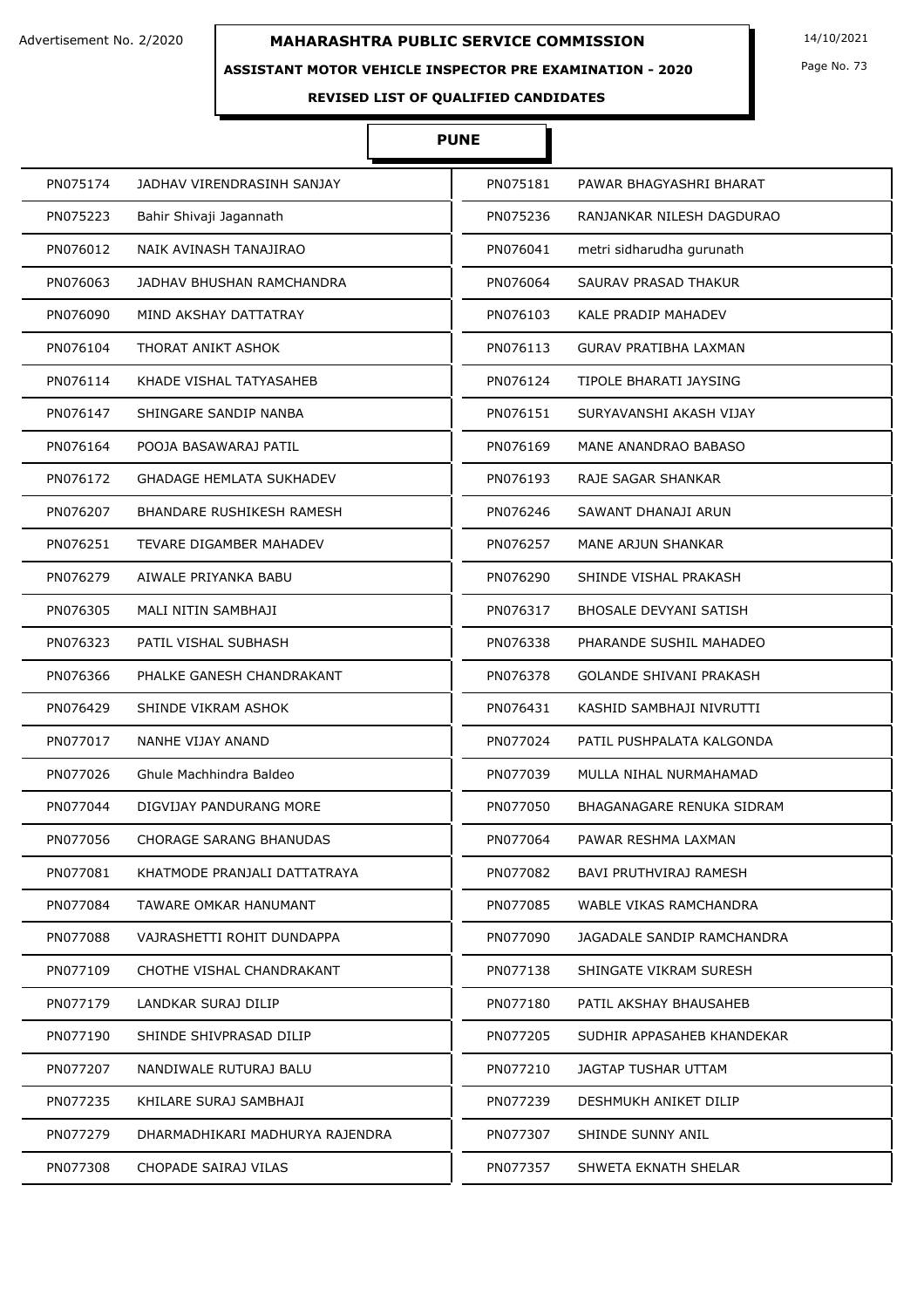#### **ASSISTANT MOTOR VEHICLE INSPECTOR PRE EXAMINATION - 2020**

## **PUNE**

Ì

| PN077373                         | PN077385                     |
|----------------------------------|------------------------------|
| SAWANT RAJENDRA SADASHIV         | <b>GUNVARE SUSHMA KAILAS</b> |
| PN077413                         | PN077427                     |
| Patil Desai Sujay Shahajirao     | BHISE ARJUN ANANT            |
| PN077435                         | PN077450                     |
| BHOSALE SWATI BHIKAJI            | KATKAR AISHWARYA HANMANT     |
| PN077462                         | PN077464                     |
| KILLEDAR MILIND DATTATRAY        | <b>BANNE ASHWINI BANNE</b>   |
| PN077469                         | PN077470                     |
| GANGATIRKAR NEHA RAMKRISHANA     | BHAKARE DIGVIJAY TANAJI      |
| Todakari Vinayak Nagannath       | PN078056                     |
| PN077479                         | DABHADE SWAPNIL KAILAS       |
| PN078075                         | PN078083                     |
| PATIL SUPRIYA SUBHASHRAO         | CHAVAN RANJIT SANJAY         |
| PN078094                         | PN078111                     |
| DUDHANE SWAPNIL BHAIRAVNATH      | BHINGARE AMAR SAMADHAN       |
| PN078126                         | PN078136                     |
| PAWAR KULDEEP UTTAM              | SHINDE VINOD JAGANNATH       |
| PN078153                         | PN078169                     |
| HAJARE RAHUL BABURAO             | PATIL GIRISHKUMAR RAMDAS     |
| PN078232                         | PN078239                     |
| PATIL DIGAMBAR VILAS             | GAIKWAD SHUBHANGI SUNIL      |
| PN078240                         | PN079034                     |
| PATIL SWAPNIL ANANDA             | KORE SHIVPRASAD BHAUSAHEB    |
| PN079071                         | PN079105                     |
| <b>GAWADE AKSHAY BALASO</b>      | LOKARE PRASHANT PURUSHOTTAM  |
| PN079113                         | PN079130                     |
| SONTAKKE ROHIT RAJKUMAR          | SALUNKE AMOL MANSING         |
| PN079151                         | PN079186                     |
| VASAV SONALI DINKAR              | AWATE OMKAR ASHOK            |
| PN079190                         | PN079193                     |
| <b>Bhosale Abhay Pradip</b>      | SURVE RAMESH DILIP           |
| KADAM SAGAR UTTAM                | PN079208                     |
| PN079199                         | POWAR RAVINA KRISHNAT        |
| PN079213                         | PN079225                     |
| thorat indrajit amarsinh         | KHADTARE POOJA AMBADAS       |
| PN079227                         | PN079230                     |
| <b>HOLE SANKET SANJAY</b>        | CHAVAN SIDDHESH DHANAJI      |
| PN080003                         | PN080020                     |
| BHUSHAN BHAGWAT PATIL            | PATIL PRATAP ANANDA          |
| PN080025                         | PN080029                     |
| Sachin Raghunath Suryavanshi     | REDAKE AMIT SAMBHAJI         |
| PN080036                         | PN080059                     |
| BHANUSE CHAITANYA GANAPATI       | RATHOD SUNIL TARACHAND       |
| PN080063                         | PN080072                     |
| JADHAV SURYAN VASANT             | MANE ANIKET SUBHASH          |
| PN080078                         | PN080081                     |
| KELKAR VAIDEHI RAVINDRA          | PATIL AISHWARYA ANIL         |
| PN080083                         | MANDRE GANESH RAMESH         |
| RANGATE MAYURESH MUKUNDRAO       | PN080089                     |
| PATIL NIKHIL ASHOK               | SAPKAL TUSHAR SUNIL          |
| PN080122                         | PN080131                     |
| PN080149                         | PN080178                     |
| EKAD YUVRAJ DATTATRAY            | MALUNJKAR PRASAD MANOHAR     |
| PN080181                         | PN080196                     |
| PATIL PRAJAKTA KEDAR             | GONDKAR VIVEK SURESH         |
| PN080197                         | PN080211                     |
| JAID SAGAR SUBHASH               | SUTAR BHAGYASHREE ANANDA     |
| PN080212                         | PN080220                     |
| KAMBLE RAVINA RAMESH             | MANE MAHESH SHIVAJI          |
| PN081007                         | PN081013                     |
| <b>VEDPATHAK KAUSTUBH SANJAY</b> | KALE VITTHAL MARUTI          |

Page No. 74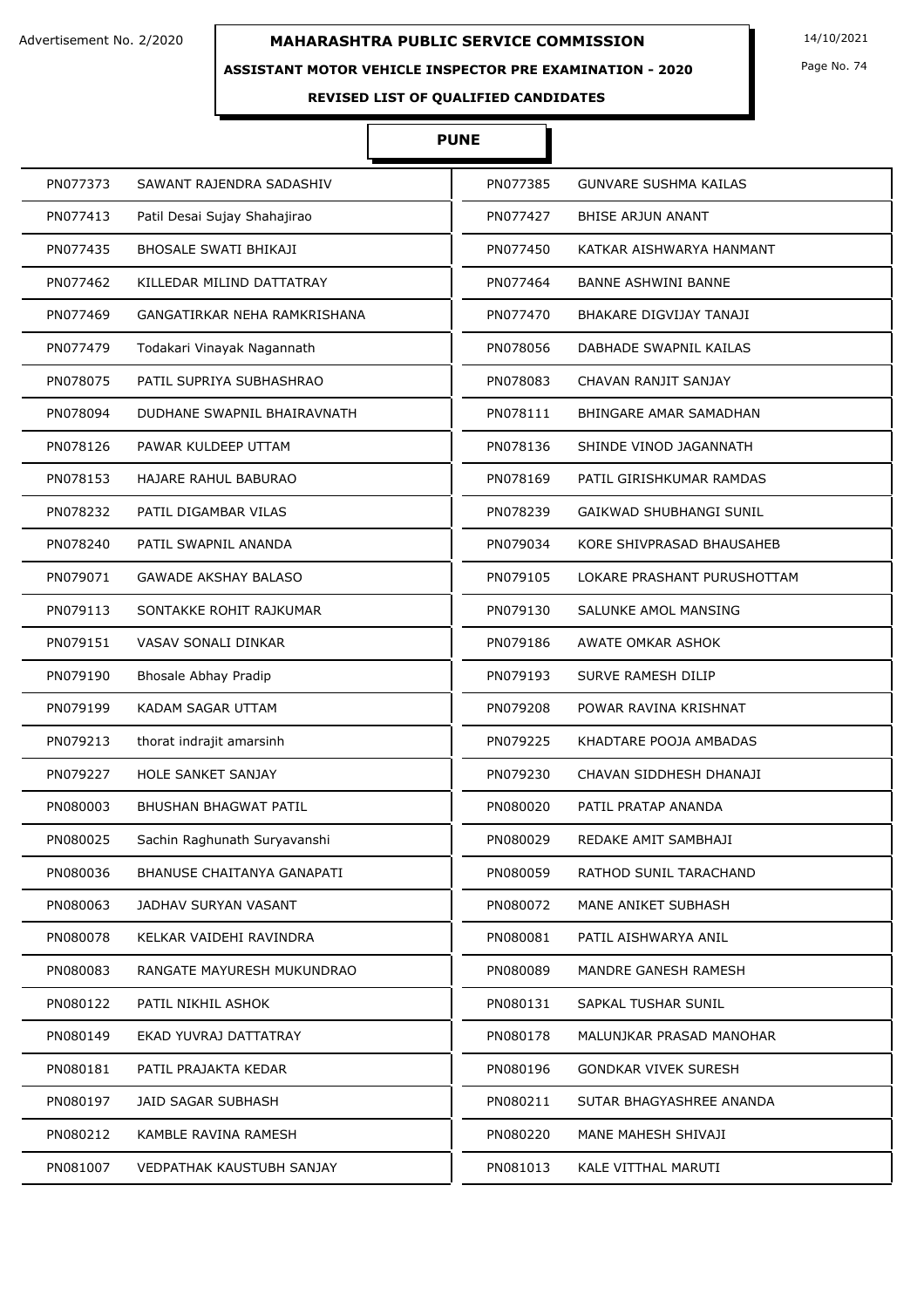#### **ASSISTANT MOTOR VEHICLE INSPECTOR PRE EXAMINATION - 2020**

Page No. 75

**REVISED LIST OF QUALIFIED CANDIDATES** 

### **PUNE**

| PN081028 | GAWADE ABHIRAJ TANAJI      | PN081035 | PATIL VISHAL MACHCHHINDRA       |
|----------|----------------------------|----------|---------------------------------|
| PN081081 | MORE TRUPTI BABURAO        | PN081095 | DARADE RAVIKIRAN GOKUL          |
| PN081104 | HOLE PRANITA SAKHARAM      | PN081112 | NIMKAR SUMIT EKNATH             |
| PN081140 | KHARAT RAGHUNATH SHANKAR   | PN081147 | <b>GOSAVI SUPRIYA TIRTHGIRI</b> |
| PN081164 | SUTAR RAHUL BASAVARAJ      | PN081171 | INGAVALE AMIT SHANKAR           |
| PN081178 | SHRADHA MOHANSINH MANDWALE | PN081190 | LAHOTI RUSHIKESH SUNIL          |
| PN081222 | KHARJE ABHIJEET ARUN       | PN081230 | GAIKWAD VARSHA MADHUKAR         |
| PN081271 | <b>GULVE ROHINI RAMESH</b> | PN081277 | AGAM MILIND DNYANESHWAR         |
| PN081308 | PANDHARE PRADEEP SURESH    | PN081318 | BANASODE GANESH MADHUKAR        |
| PN082018 | PAWALE VIJAY NANA          | PN082039 | CHECHAR JYOTI JOTIRAM           |
| PN082098 | GHUNE SWATI CHANDRAKANT    | PN082115 | KHAMKAR PRAVIN KRISHNAT         |
| PN082128 | NAGANE SHWETA BHIMARAO     | PN082173 | SALUNKHE YOGESH DATTATRAY       |
| PN082175 | NAIK ROHAN ASHOK           | PN082205 | PATIL ASHUTOSH SUBHASH          |
| PN082220 | LOHAR PRAKSH NAMDEORAO     | PN082287 | PAWAR PRASAD KESHAV             |
| PN082295 | PATIL PRADIP BABURAO       | PN082296 | MOHITE ASHARANI JAYWANT         |
| PN082297 | SHEJWAL PRAVIN JAGANNATH   | PN082386 | LOKARE SAIKIRAN DILIP           |
| PN082412 | ATTAR NAMIRA AYUB          | PN082422 | CHOPADE ROHINI RAOSAHEB         |
| PN082440 | GALANDE PRITAM SHAMKANT    | PN082446 | DEVKATE ARCHANA BABASAHEB       |
| PN082449 | MAYUR SAMBHAJI MANE        | PN082474 | MORE ATUL SUNIL                 |
| PN082478 | NAJUKA HANUMANT RODE       | PN083005 | YADAV ASHWINI BAJARANG          |
| PN083010 | JADHAV BHUSHAN HINDURAO    | PN083013 | SHINDE TUSHAR TANAJI            |
| PN083027 | AKSHAY DHANAJI NIMBALKAR   | PN083080 | BANKAR VISHAL POPAT             |
| PN083094 | KUMBHAR SHIVRAJ RAJENDRA   | PN083099 | SHINDE NAYANA RAJARAM           |
| PN083109 | PATIL ADHIKRAO MARUTI      | PN083112 | RATHOD NAKUSA BHIMRAO           |
| PN083125 | LOHAR SANKET LAXMAN        | PN083158 | KHANDAVE SONAL BHAGUJI          |
| PN083196 | GAIKWAD MEGHA MAKARAND     | PN083213 | GAWADE NARENDRA MAHADEO         |
| PN083217 | PATIL SURAJ BHIMARAO       | PN083228 | NALGE POOJA MANOHAR             |
| PN083255 | DONGARE POOJA NARAYAN      | PN083258 | SHILPA SHAMRAO WAGHMODE         |
| PN083279 | SHUBHAM RAHUL NAVGHAN      | PN083281 | DATE ROHINI RAJENDRA            |
| PN084022 | YOGESH VITTHAL SHINDE      | PN084025 | BANDGAR SANJAY SAHADEV          |
| PN084032 | SHINDE PRAKASH KUSHAHARI   | PN084049 | TAMBAVE DATTATRAYA BABA         |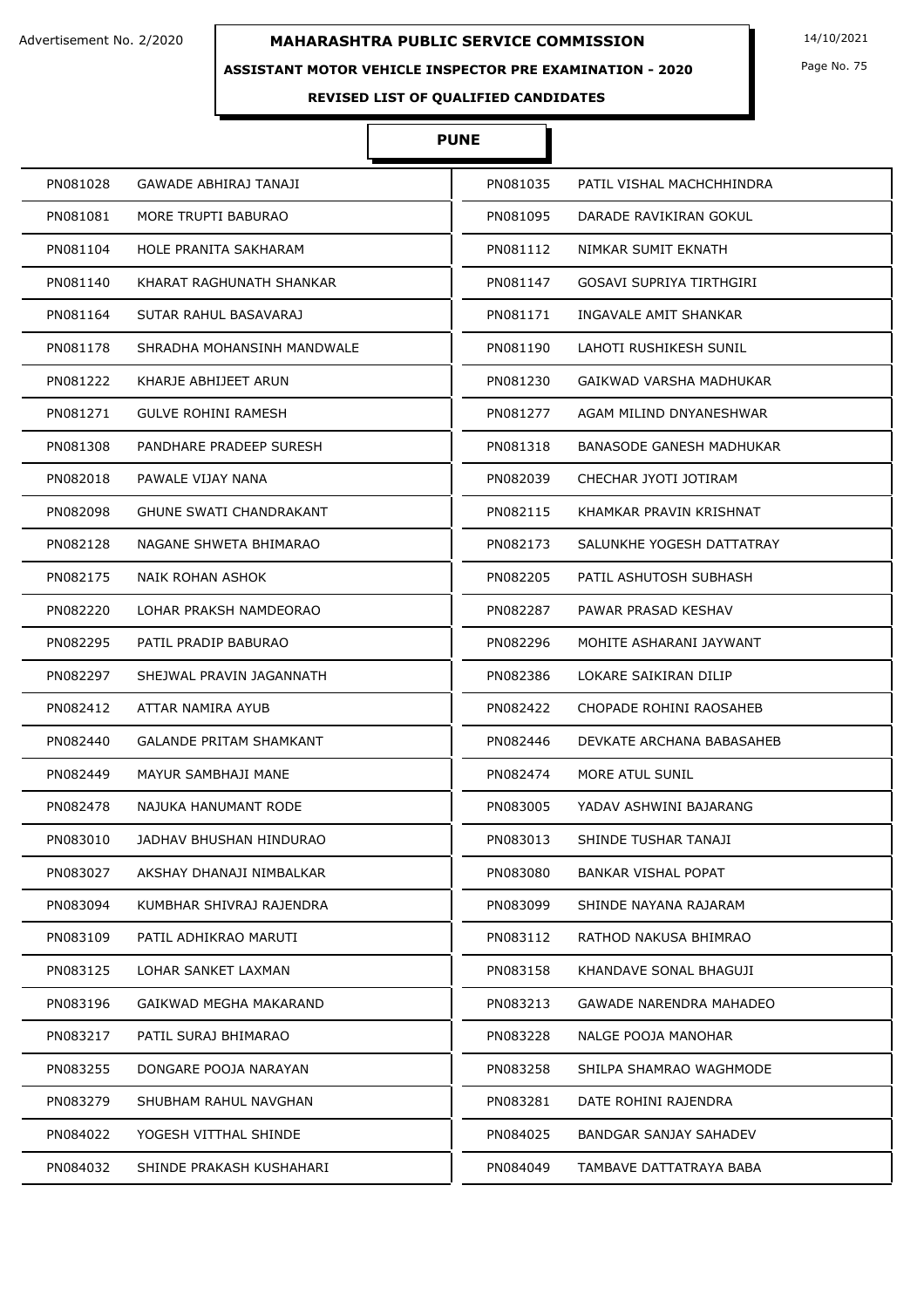#### **ASSISTANT MOTOR VEHICLE INSPECTOR PRE EXAMINATION - 2020**

Page No. 76

### **REVISED LIST OF QUALIFIED CANDIDATES**

### **PUNE**

| PN084052 | NALAWADE ABHIJIT LAXMAN        | PN084065 | PATIL TEJAS ARVIND            |
|----------|--------------------------------|----------|-------------------------------|
| PN084084 | MORE SIDDHESHWAR VITTHAL       | PN084098 | DHOTARE PRASHANT PRAKASH      |
| PN084104 | ANGRE MAYURESH PRAKASH         | PN084120 | SHAIKH SHAHAJAHAN ADILSHAHA   |
| PN084132 | LOKHANDE UDAY NARAYAN          | PN084135 | RAUT OMKAR ASHOK              |
| PN084138 | ABHISHEK HANMANT MANE          | PN084142 | JADHAV SATYAJIT MAHADEV       |
| PN084155 | KHORE SACHIN LAXMAN            | PN084183 | DHUMAL DNYANESHWAR KHANDERAO  |
| PN084189 | PATIL PRACHI BHARAT            | PN084194 | SWAPNIL MAULI GOSAVI          |
| PN084204 | LOBHE SACHIN BHASKAR           | PN084206 | PADWAL SURAJ ARVIND           |
| PN084219 | JAGDALE CHETANLAL JALINDAR     | PN085005 | PATIL SWAPNADIP PRAKASH       |
| PN085028 | <b>GAIKWAD VISHAL VILAS</b>    | PN085044 | JAGTAP SWAPNIL BHARAT         |
| PN085049 | WAVARE DHANRAJ DASHARATH       | PN085051 | DHOLE ANKUSH JANKAS           |
| PN085054 | SANAP SANDIP SHAHURAO          | PN085079 | AKLUJKAR AKSHAY BHARAT        |
| PN085109 | <b>BIRAGE AMRUTA DATTATRAY</b> | PN085128 | TATE SAMEER SAHEBRAO          |
| PN085141 | ANIKET SATISH KHULPE           | PN085162 | CHAVAN SHAMALI SANJAY         |
| PN085200 | GAIKWAD SNEHA SANJAY           | PN085202 | JADHAV VISHAL BALIRAM         |
| PN085206 | <b>GAWATE AMOL BALASAHEB</b>   | PN085215 | CHAVAN RANI AKASH             |
| PN085240 | AWALE AKSHADA HANMANT          | PN085269 | MUNDHE ASHIWINI PUNDALIK      |
| PN086098 | <b>GAIKWAD SUMIT SUDAM</b>     | PN086121 | <b>GAVHANE PRAVIN KALURAM</b> |
| PN086148 | SAGARE SHIVANI RAJENDRA        | PN086150 | JEDAGE GANESH BAJI            |
| PN086160 | CHAVAN NEHARANI SATISH         | PN086215 | PATIL AKSHAY BHALCHANDRA      |
| PN086245 | KATWATE RAJAT SANJAY           | PN086247 | jadhav amarsinha popat        |
| PN086268 | RANJEET RAJARAM PATIL          | PN086281 | NANGARE-PATIL OMKAR BHIMRAO   |
| PN087028 | MAGAR PRAVIN BALAVANT          | PN087035 | VAIBHAV DATTATRAY GAVARE      |
| PN087049 | CHAUDHARI PRADNYA LINGAPPA     | PN087067 | NAROTE NILAM BALU             |
| PN087073 | DONGRE NIKITA PRAKASH          | PN087075 | PATIL POONAM NEMGONDA         |
| PN087076 | PATIL SHRIDHAR SADASHIV        | PN087079 | KUCHEKAR YOGESH DILIP         |
| PN087082 | MANE RAHUL RAMCHANDRA          | PN087089 | MAJGAONKAR RUTUJA ARUN        |
| PN087130 | KADAM AJIT KUNDALIK            | PN087134 | AKASH SUNILSINGH RAJPUT       |
| PN087137 | SHWETA NAMDEV SHELKE           | PN087166 | <b>GODASE MAYUR MURLIDHAR</b> |
| PN087174 | KARAPE ARATI MAHARUDRA         | PN087181 | KASHID SANTOSH BHIVA          |
| PN087193 | BIRADAR DNYANESHWAR ISHWARRAO  | PN087197 | Darekar Sagar Shivaji         |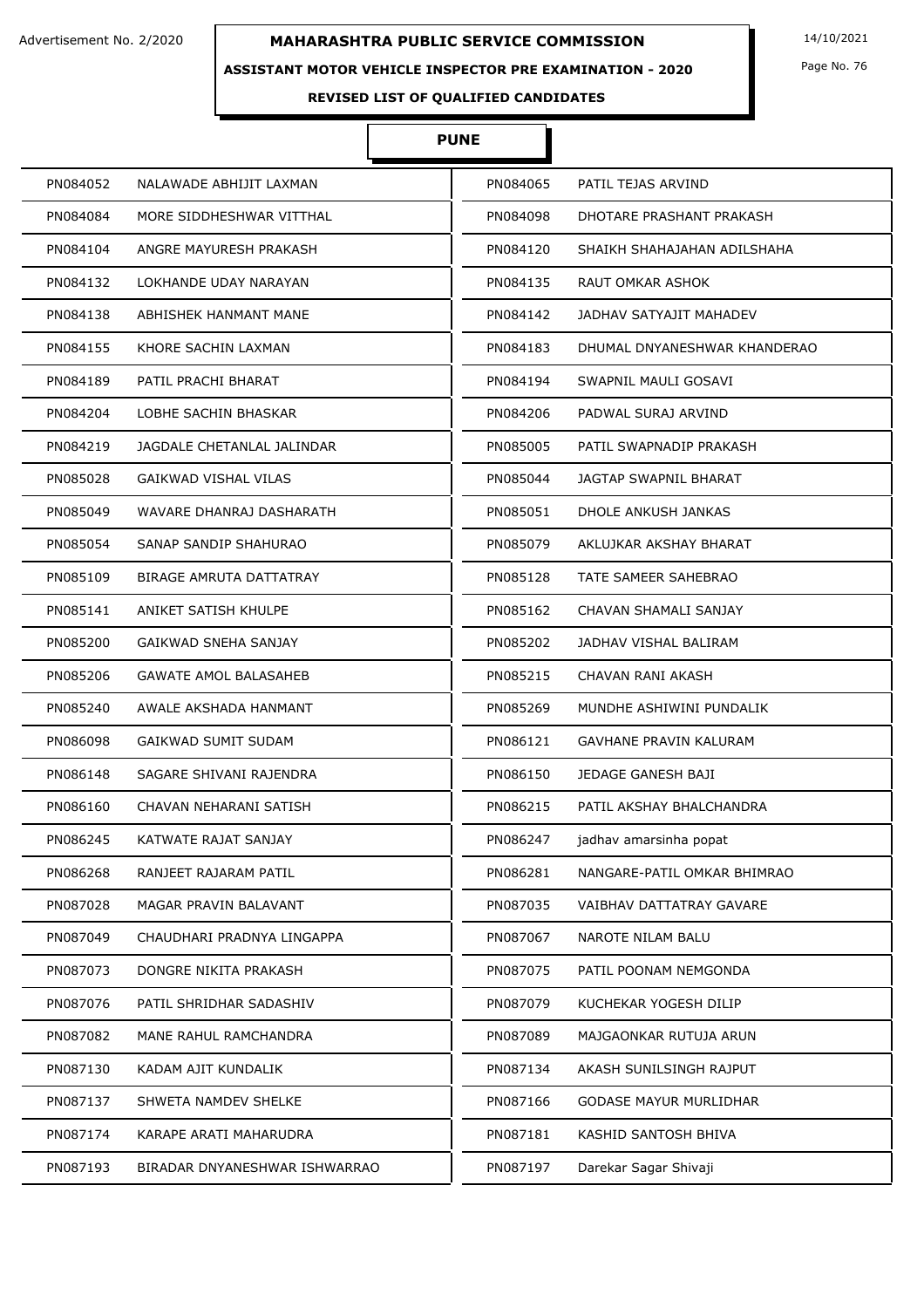### **ASSISTANT MOTOR VEHICLE INSPECTOR PRE EXAMINATION - 2020**

Ì

# **PUNE**

| PN087239 | DHALE DHIRAJ BALASAHEB        | PN087244 | THIKANE SWAPNIL JINENDRA    |
|----------|-------------------------------|----------|-----------------------------|
| PN087255 | More Nikhil Gangandhar        | PN087272 | SUPEKAR ANIKET DATTATRAY    |
| PN087287 | MULIK DIGAMBAR PANDIT         | PN088005 | PAWAR AMOL VISHNU           |
| PN088020 | BHALCHIM TUSHAR DATTU         | PN088021 | CHAVAN SHAHAJI RAMCHANDRA   |
| PN088024 | ROKADE RANDHIR KASHINATH      | PN088039 | ROHAN KOLEKAR               |
| PN088071 | PATIL KIRAN SHAMRAO           | PN088094 | WADEKAR PUNIT PANDURANG     |
| PN088100 | <b>HAKE VIVEK SHIVAJI</b>     | PN088112 | <b>GHULE JYOTI SAMPAT</b>   |
| PN088117 | MADAVI DAMINI RAVINDRA        | PN088156 | SARGAR PRAVIN VILAS         |
| PN088159 | RAUT RAMESHWARI KEDARNATH     | PN088170 | Sakunde Tushar Rajkumar     |
| PN088172 | DEVGUNDE RAHUL LAXMAN         | PN088173 | pore abhijit tatyaram       |
| PN088181 | POONAM TULSHIDAS ZAGADE       | PN088192 | BHUJBAL SHUBHAM CHANDRAKANT |
| PN088231 | JAGDALE ONKAR RAMCHANDRA      | PN088261 | <b>JADHAV PRASHANT ARUN</b> |
| PN088262 | PAWAR YOGESH MADHUKAR         | PN089007 | <b>BANKAR ADITYA GANPAT</b> |
| PN089023 | BANDAGAR AKSHAY PANDURANG     | PN089032 | KATKAR TEJAS BALASO         |
| PN089035 | KHODE JASWANDI SUNIL          | PN089047 | BHILARE SHEKHAR SHAMRAO     |
| PN089065 | JADHAV PRASANNA BALASAHEB     | PN089066 | DHUMAL AMOL HARIDAS         |
| PN089073 | SUNIL RAVINDRA PATIL          | PN089086 | DESHMUKH SHAILESH SATISHRAO |
| PN089100 | SHAIKH TAUSEEPHA NASARUDDIN   | PN089110 | KATKAR VINAYA BHAGWAN       |
| PN089128 | JAMADAR SAIFALI SALIM         | PN089130 | ZORE PRESHIT DEEPAK         |
| PN089154 | <b>NAIK SHWETA AMBADAS</b>    | PN089155 | WAGHMARE SANDIP DADASAHEB   |
| PN089156 | <b>SARANG SUNIL VILAS</b>     | PN089159 | <b>UBALE AMIT MANOHAR</b>   |
| PN089160 | MHALUNGEKAR MACCHINDRA MARUTI | PN089169 | ADHAV PRATIK MUKESH         |
| PN089187 | BALIP SAGAR PRALHAD           | PN090005 | GORE DIGVIJAY SAMBHAJI      |
| PN090006 | KHANDAGALE MAYUR BHANUDAS     | PN090010 | MANE DIGAMBAR MARUTI        |
| PN090033 | DANWADE ARSHAD SHEKHAR        | PN090048 | THITE SHUBHAM BHAGVAN       |
| PN090067 | PATIL MAKARAND SAYAJIRAO      | PN090088 | TILEKAR TEJAS SHIVAJI       |
| PN090098 | KHAIRMODE VISHAL SUDAM        | PN090109 | HARESH VITTHAL YENPURE      |
| PN090110 | THOMBRE KIRAN DNYANDEV        | PN090122 | KADAM SATISH LAXMAN         |
| PN090161 | THAKUR NIKHIL ANIL            | PN090167 | GHODAKE RUPALI RAVASO       |
| PN090171 | MULUK POONAM BABASAHEB        | PN090194 | TANGADE SUDHIR SUBHASH      |
| PN090212 | PUKALE KIRAN SARJERAO         | PN090223 | SAWANT DIGVIJAY NARAYAN     |

Page No. 77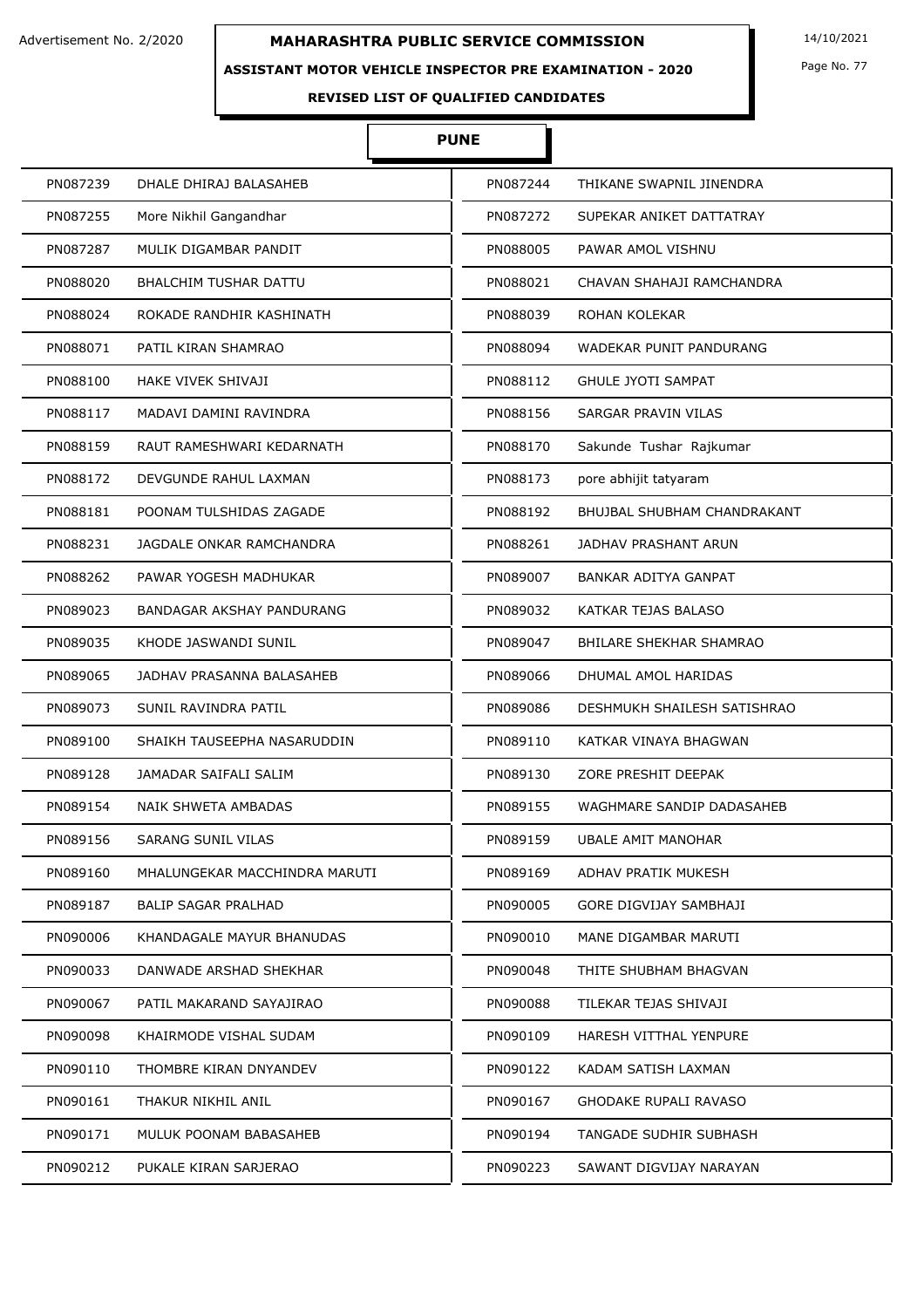### **ASSISTANT MOTOR VEHICLE INSPECTOR PRE EXAMINATION - 2020**

Page No. 78

**REVISED LIST OF QUALIFIED CANDIDATES** 

### **PUNE**

| PN090229 | Sakhare Dipak Tryambak          | PN090237 | PATIL AMAR NIVRUTTI            |
|----------|---------------------------------|----------|--------------------------------|
| PN090265 | JOSHI DIPESH DILIP              | PN090279 | TUSHAR PRATAP SHINDE           |
| PN090286 | Hirave Rahul Tukaram            | PN091006 | PATIL SOURABH BHIKAJI          |
| PN091010 | MOHITE AJINKYA RAJIV            | PN091025 | <b>HEGADE VAIBHAV POPAT</b>    |
| PN091027 | SHAIKH MAAZ BASIT               | PN091064 | DOMBE DHANAJI BHIMRAO          |
| PN091107 | ANARASE VISHAL BHALCHANDRA      | PN091119 | DHOLE VISHAL VINAYAK           |
| PN091132 | CHILAP SONIKA DINANATH          | PN091134 | <b>BHOPALE SACHIN SARJERAO</b> |
| PN091221 | PATIL SURESH RAJENDRA           | PN091222 | JAGTAP ASHWINI BABAN           |
| PN091229 | MAHESHKUMAR MARUTI SAWANT       | PN091231 | PUDE AMOL ANAND                |
| PN091245 | KESARKAR YOGESH SANJAY          | PN091256 | KISHOR GAHININATH MANE         |
| PN091284 | <b>HATTE PRASAD ASHOK</b>       | PN092027 | PATIL SURAJ RAJIV              |
| PN092048 | PAWAR SAMPAT SURESHRAO          | PN092050 | Shinde Akshay Balasaheb        |
| PN092099 | MANE SAYALI SURYAKANT           | PN092147 | SHINDE DIVYA PRAKASH           |
| PN092183 | KHOT SANGRAM VISHNU             | PN092197 | KHARCHE SANGRAM BIBHISHAN      |
| PN092226 | yadav prashant uttam            | PN092265 | SHELKE SHIVANI SHIVAJI         |
| PN092341 | NALE DHANAJI NAGANATH           | PN092364 | TATTU ANIL DAGADU              |
| PN092379 | LAMBE PRATIK PRAKASH            | PN092382 | PANGARE ROHIT LAXMAN           |
| PN092395 | DESHMUKH VIKAS NANASAHEB        | PN092412 | Abhijeet Babanrao Taware       |
| PN092426 | <b>BASABIRE SANTOSH TUKARAM</b> | PN092449 | SUTRAVE SAKSHI ANIL            |
| PN092452 | JADHAV DIGVIJAY SANJAY          | PN092466 | JADHAV RAVIRAJ KIRAN           |
| PN093037 | SHELKE NILAM HARIBHAU           | PN093039 | CHOUGALE KULDIP BRAMHADEV      |
| PN093043 | KARJATKAR SANKET SHIVKUMAR      | PN093050 | BHAGAT ABHIJIT BALASAHEB       |
| PN093058 | PATIL PRAKASH SATGONDA          | PN093059 | URADE SHUBHAM DNYANESHWAR      |
| PN093061 | KUDALE SHASHIKANT HAIBAT        | PN093077 | GAJANAN PRALHAD JAGTAP         |
| PN093176 | THORAT SUPRIYA DHONDIRAM        | PN093207 | SHINDE UTKARSHA PRADEEP        |
| PN093257 | RADE SAMPAT VITTHAL             | PN093264 | <b>BILE HRUSHIKESH VIJAY</b>   |
| PN093276 | JADHAV SHOBHANA BABAN           | PN093295 | <b>GURAV PRADEEP NAMDEV</b>    |
| PN093327 | <b>GURAV POONAM PANDIT</b>      | PN093339 | DANGI ANIL ASHOK               |
| PN093364 | METHE ROHAN RAJARAM             | PN094033 | SAKHARE ANIKET VASANTRAO       |
| PN094040 | KUMBHAR NILESH GORAKH           | PN094042 | NARUTE AMOL MAHADEO            |
| PN094062 | KAPASE JAYDIP PRAKASH           | PN094082 | DESAI YOGESH DIGAMBAR          |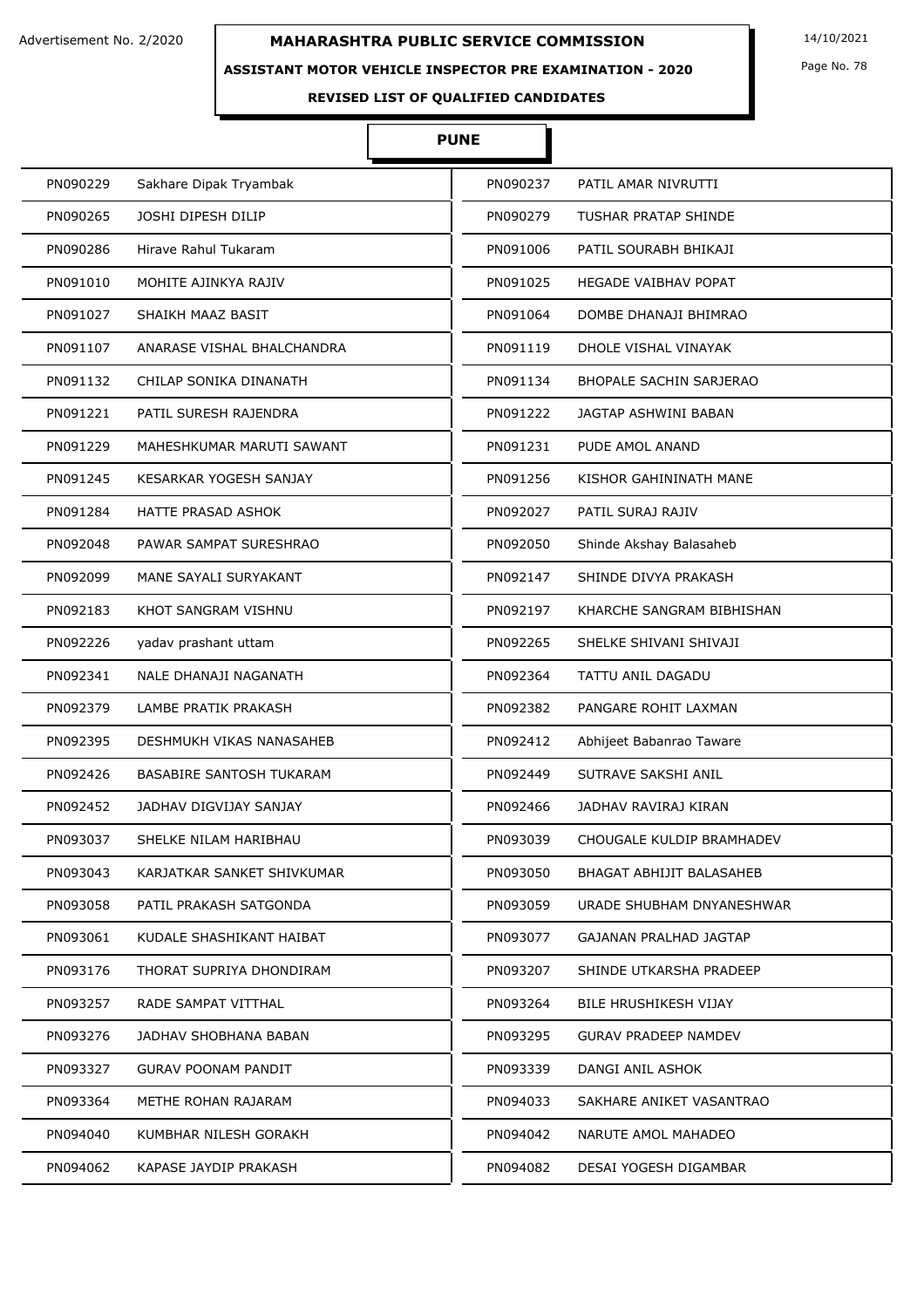### **ASSISTANT MOTOR VEHICLE INSPECTOR PRE EXAMINATION - 2020**

Page No. 79

**REVISED LIST OF QUALIFIED CANDIDATES** 

## **PUNE**

| PN094106 | <b>UTKARSH SHINDE</b>         | PN094122 | SHELKE GOVARDHAN SATISH       |
|----------|-------------------------------|----------|-------------------------------|
| PN094124 | PATIL NARENDRARAJE TUKARAM    | PN094160 | MRUNAL VISHWANATH MULAY       |
| PN094172 | SHINDE ANIL LAXMAN            | PN094186 | NAIK ABHIJEET UDHAVRAO        |
| PN094191 | BHOSALE VISHAL BAJARANG       | PN094221 | MULIK SAGAR DHANAJI           |
| PN094237 | <b>WALASE AKSHAY SAMPAT</b>   | PN094240 | KHEDKAR ABHISHEK ANANT        |
| PN094242 | MORE HARSHAVARDHAN JAYAVANT   | PN094264 | SHINDE ASHWINI BALASO         |
| PN094271 | BHUSE HARIDAS MARUTI          | PN094281 | MULIK SACHIN NAMDEV           |
| PN094284 | KUMBHARE SANDESH RAMDAS       | PN094286 | KULKARNI VINAYAK PRADIPRAO    |
| PN094303 | SALOKHE SHIVATEJ PRATAPSINGH  | PN094309 | TAKBHATE GAURAV SHAHAJI       |
| PN094343 | JAGATAP SUSHANT RAJKUMAR      | PN095027 | JADHAV SANGRAM PRAKASH        |
| PN095034 | KORDE SHANTANU RAJENDRA       | PN095036 | TARLEKAR APARNA MACHINDRA     |
| PN095038 | MADANE JAYANT SANJAY          | PN095086 | BORATE AMIT LAXMAN            |
| PN095106 | KHOT AKSHATA AJIT             | PN095125 | MALI LOKHANDE VIKRAMSINH ARUN |
| PN095137 | CHAVAN SHASHIKANT YASHWANTRAO | PN095153 | PATIL RUSHIKESH JAYSING       |
| PN095164 | PATIL SNEHAL SHIVAJI          | PN095171 | PATIL SOMESH NAYAKU           |
| PN095190 | ZURANGE AKSHAY DNYANADEV      | PN095193 | DEOKATE AJIT SURESH           |
| PN095218 | RAUT RAHUL SOMNATH            | PN095228 | OMKAR ARUN BHENDIGERI         |
| PN095314 | SHINDE SANDESH SUDAMRAO       | PN095338 | MOMIN SALMAN NISAR            |
| PN095358 | SHILEDAR ILIYAS DASTGIR       | PN095378 | MULIK MAHADEV VISHNU          |
| PN095388 | SAVAIRAM SATYAJEET PRAKASH    | PN095465 | <b>GAIKWAD ROHIT SUBHASH</b>  |
| PN095472 | KADAM SHUBHAM NAMDEV          | PN096055 | Ganesh Lavhaji Divekar        |
| PN096056 | KARVEKAR PRATIBHA PANDIT      | PN096067 | <b>BANDGAR RAHUL SHIVAJI</b>  |
| PN096090 | NIKAM AKSHAY BHIMRAO          | PN096091 | PAWAR AJIT DATTATRAYA         |
| PN096120 | ULAGADDE SHRADDHA SHRIPAL     | PN096138 | Jadhav Meghdoot Pandurang     |
| PN096147 | ANJALI DILIP RAJMANE          | PN096186 | YUVARAJ PANDURANG KHAADE      |
| PN096214 | ABHAY ANANDRAO KAMBLE         | PN096222 | PAWAR ASHWINI MAHADEO         |
| PN096236 | TATTU YUVRAJ GORAKSHA         | PN097014 | DHAWASE ANAND VITHALRAO       |
| PN097028 | MULLA JAHID HIDAYAT           | PN097043 | NIGALE SUPRIYA SOPAN          |
| PN097061 | CHIKANE PRUTHVIRAJ ANANDA     | PN097097 | PATIL SHUBHAM TANAJI          |
| PN097134 | bidkar pratiksha dattatraya   | PN097136 | NAUGAN TRUPTI SUDHIR          |
| PN097143 | CHAVAN TUSHAR NANDKUMAR       | PN097146 | KASBE POOJA RAMESH            |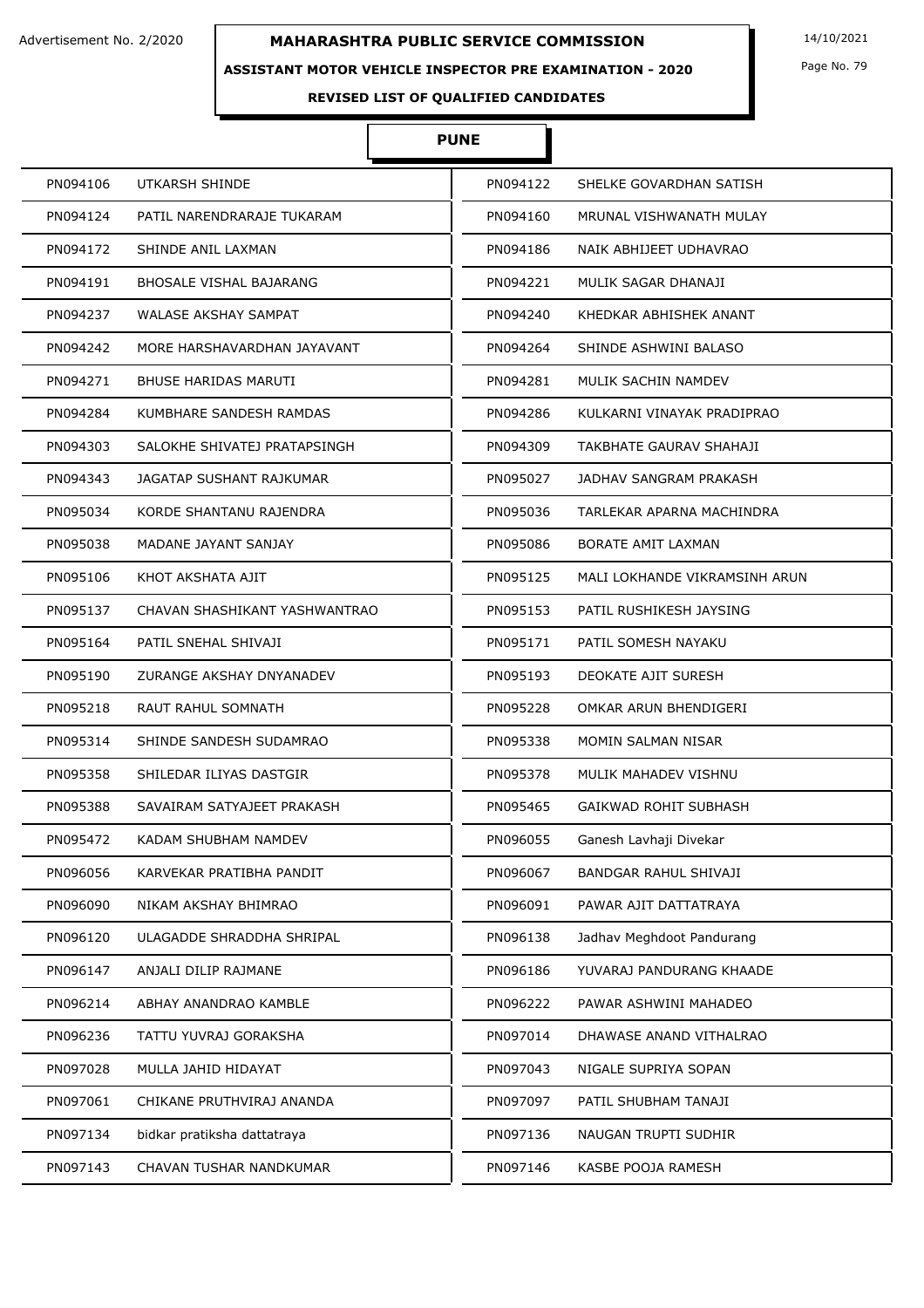#### **ASSISTANT MOTOR VEHICLE INSPECTOR PRE EXAMINATION - 2020**

Page No. 80

**REVISED LIST OF QUALIFIED CANDIDATES** 

#### **PUNE**

I

| PN097152<br>Thite Ganesh Baburao       | PN097154 | PATIL NIRAJ KRUSHNA            |
|----------------------------------------|----------|--------------------------------|
| PN097168<br>JOSHI POONAM MAHENDRA      | PN097190 | DEVKATE VILAS RAJARAM          |
| PN097198<br>DHANWADE SHRADDHA ASHOK    | PN097207 | SHUBHAM MAHADEV CHIKHALKAR     |
| PN097212<br>MAHAMUNI ONKAR SURESH      | PN097220 | KHOT JEEVAN SHASHIKANT         |
| PN097269<br>JADHAV ANAGHA RAVINDRA     | PN097275 | DONGARE PRADIP RAGHUNATH       |
| PN097283<br>SHINTRE SONALI NANASAHEB   | PN098015 | DARADE ARCHANA DNYANDEV        |
| PN098057<br>KADAM RUPAK RAJENDRA       | PN098060 | Sonwalkar Kirtimala Raghunath  |
| PN098062<br>KOLI BASAPPA DHARMANNA     | PN098068 | NAGANE NAVNATH DNYANESHWAR     |
| PN098071<br>SHELAKE MAYUR JAISING      | PN098144 | <b>BIBE DIKSHA TUKARAM</b>     |
| <b>AKSHAY SHINDE</b><br>PN098152       | PN098185 | PATIL PRATIK BALASO            |
| PN098232<br>MORE SANDESH JAYANT        | PN098239 | WARAKE SNEHAL VIJAY            |
| PN098246<br>JAIN KHILESH PARAS         | PN098251 | RAPOLE NISHANT VIJAYKUMAR      |
| PN098262<br><b>BANKAR SUMIT VILAS</b>  | PN098268 | JAGTAP PRAMILA RAMDAS          |
| PN098282<br>PARDESHI POORVA ARJUN      | PN098284 | DESHMANE SANKET PRAMOD         |
| PN098286<br>PATIL PRANJAL VIJAYKUMAR   | PN098302 | DAHIPHALE YOGESH PRASAD        |
| PN098310<br>PONKSHE AKHILESH RAVIKIRAN | PN098336 | SHINDE SONALI SAKHARAM         |
| PN098353<br>KUDALE SONALI RAMDAS       | PN098363 | CHAVAN MAYURI MADHAVRAO        |
| PN098398<br>PATIL SOPAN PANDIT         | PN098400 | Bhandge Abhishek Ishwar        |
| PN098411<br>CHAVAN SURAJ MOHAN         | PN098428 | MALI UMESH VASANT              |
| PN098438<br>PAWAR VAIBHAV DEVIDAS      | PN098444 | <b>GHATGE SHWETA APPASAHEB</b> |
|                                        |          |                                |

**NO. OF CANDIDATES OF PUNE : 2184**

**TOTAL CANDIDATES 4915**